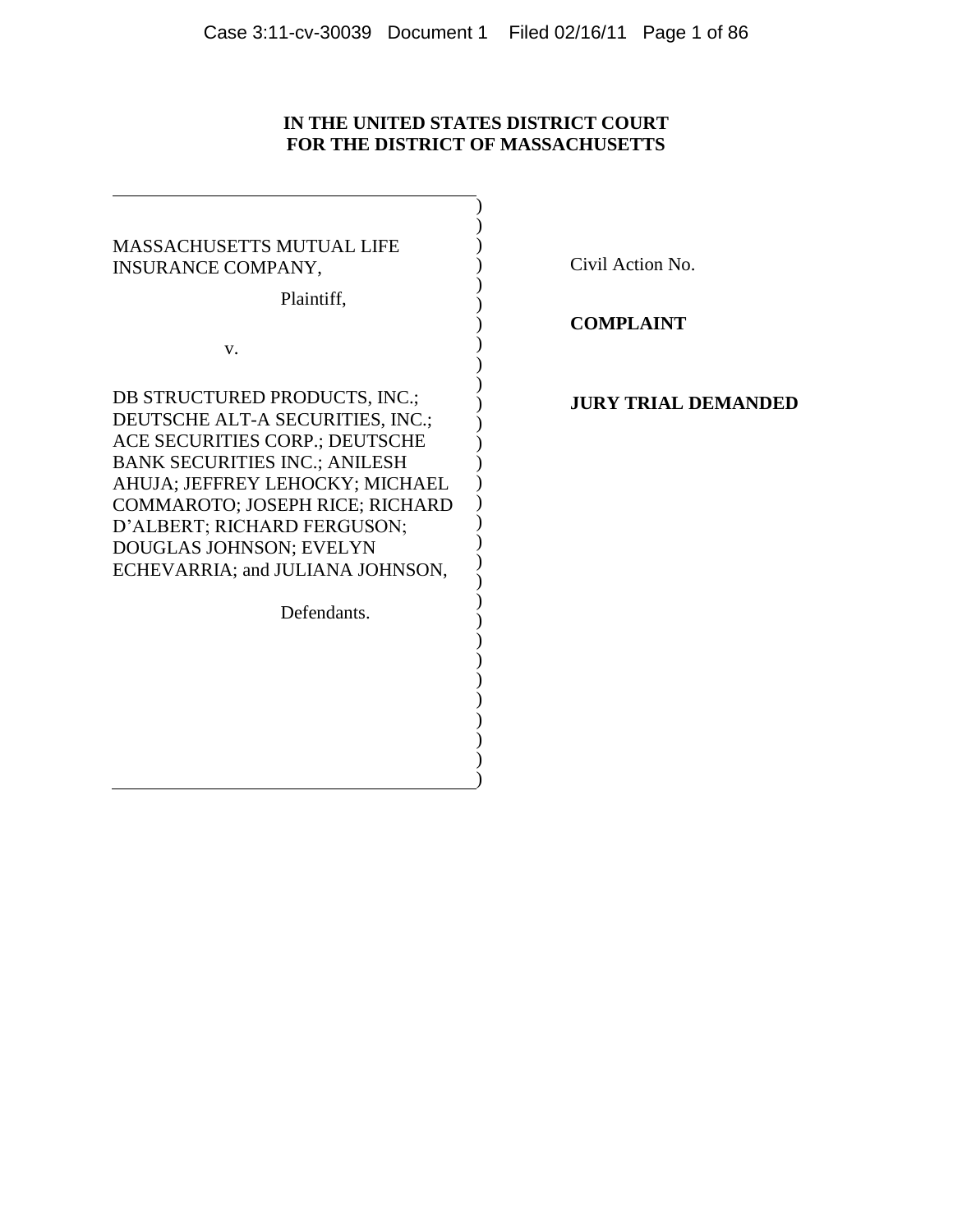## Case 3:11-cv-30039 Document 1 Filed 02/16/11 Page 2 of 86

Plaintiff Massachusetts Mutual Life Insurance Company ("MassMutual"), by and through its attorneys, brings this action against DB Structured Products, Inc.; Deutsche Alt-A Securities, Inc.; ACE Securities Corp.; and Deutsche Bank Securities Inc. (collectively, "DB" or the "DB" Defendants‖); and Anilesh Ahuja; Jeffrey Lehocky; Michael Commaroto; Joseph Rice; Richard D'Albert; Richard Ferguson; Douglas Johnson; Evelyn Echevarria; and Juliana Johnson (collectively, the "Officer Defendants"), and alleges as follows:

## **NATURE OF ACTION**

1. This action arises out of the sale of certain residential mortgage-backed securities (the "Certificates") to MassMutual. The Certificates were sold pursuant to public filings and offering materials that contained untrue statements and omissions of material facts, in violation of the Massachusetts Uniform Securities Act, Mass. Gen. Laws ch. 110A, § 410.

2. In 2004, DB Structured Products, Inc. ("DB Structured Products") began securitizing residential mortgage loans to take advantage of the exploding market for residential mortgage-backed securities. DB Structured Products purchased mortgage loans from third-party originators that could not be sold to the Federal Home Loan Mortgage Corporation ("Freddie" Mac") or the Federal National Mortgage Association ("Fannie Mae"). Instead, the DB Defendants securitized these non-conforming loans for sale to investors, such as MassMutual. They earned substantial profits securitizing and selling the loans, but they purportedly transferred the risk of default on the loans to investors.

3. In marketing the Certificates to MassMutual, the DB Defendants represented that the loans backing the securities were underwritten in accordance with prudent underwriting standards that ensured a borrower could repay the loan. The DB Defendants also represented that the loans had certain characteristics, including defined loan-to-value ratios and specific owner-occupancy statistics.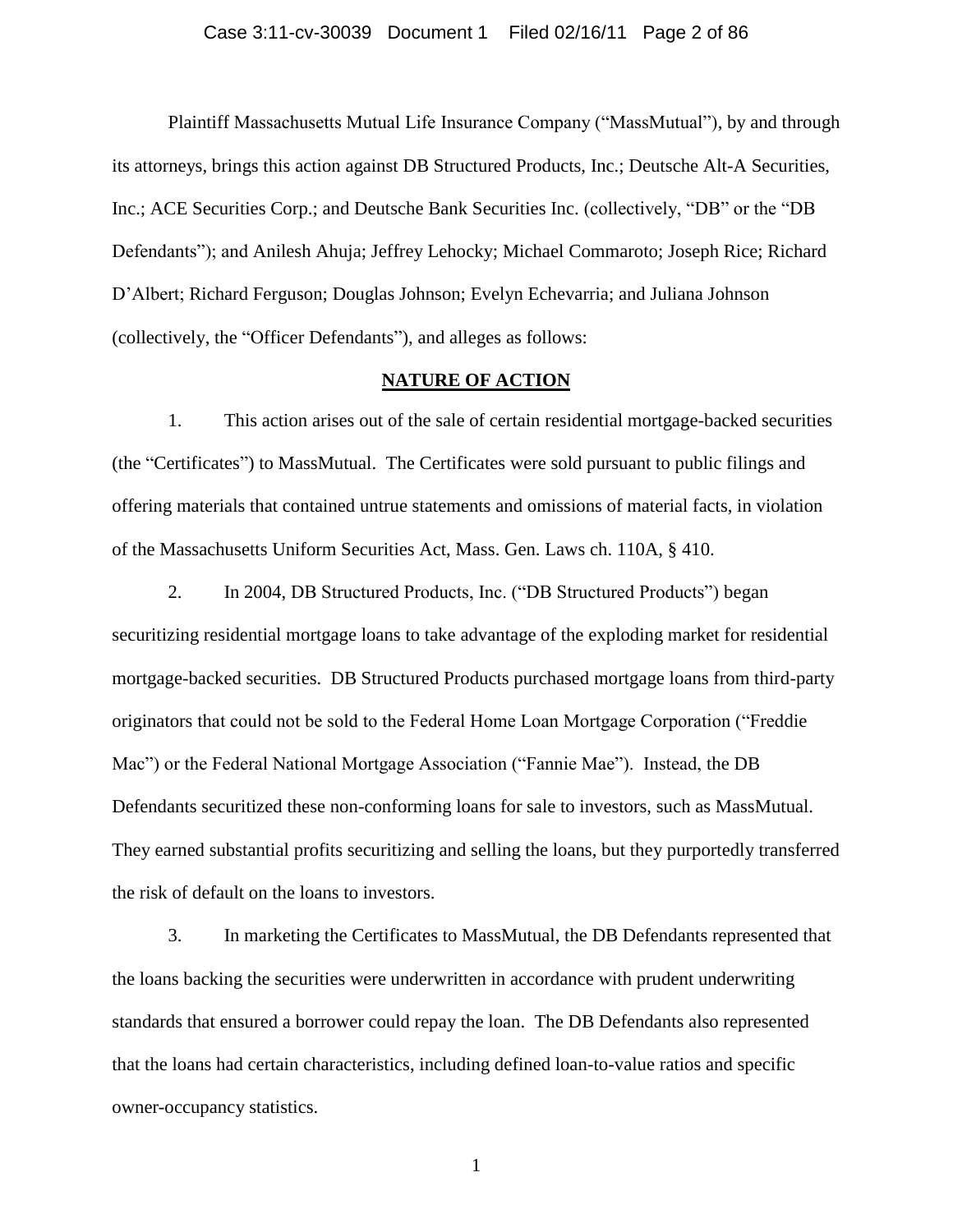### Case 3:11-cv-30039 Document 1 Filed 02/16/11 Page 3 of 86

4. These representations were material to MassMutual's decision to purchase the Certificates. The DB Defendants were the exclusive source of information regarding the loans backing the securities. Unlike the DB Defendants, MassMutual did not have access to loan files. MassMutual therefore depended on the DB Defendants to verify that the information presented to it and other investors was true and accurate.

5. In reality, however, the loans backing the Certificates deviated substantially from what was represented to MassMutual. To obtain an ever-growing volume of loans to sell to investors, the DB Defendants disregarded or abandoned underwriting guidelines, often purchasing loans issued to borrowers regardless of ability to repay. The loans were issued on the basis of overstated incomes, inflated appraisals, false verifications of employment, and exceptions to underwriting criteria that had no proper justification.

6. Just years after MassMutual purchased the Certificates, they now qualify as junk. In a majority of the 11 securitizations in which MassMutual purchased Certificates, over 40% of the loans backing the securities have now defaulted, have been foreclosed upon, or are delinquent. Indeed, the defaults, foreclosures, and delinquencies have reached more than 60% in some securitizations. A subsequent forensic analysis commissioned by MassMutual has demonstrated that the representations about the loans in all the securitizations were materially false. Under the Massachusetts Uniform Securities Act, MassMutual is entitled to rescind its purchase of these securities and/or recover appropriate damages.

#### **PARTIES**

### **A. Plaintiffs**

7. Plaintiff Massachusetts Mutual Life Insurance Company is a Massachusetts mutual life insurance company with its principal place of business in Springfield, Massachusetts. Founded in 1851, MassMutual is a leading, diversified financial services organization providing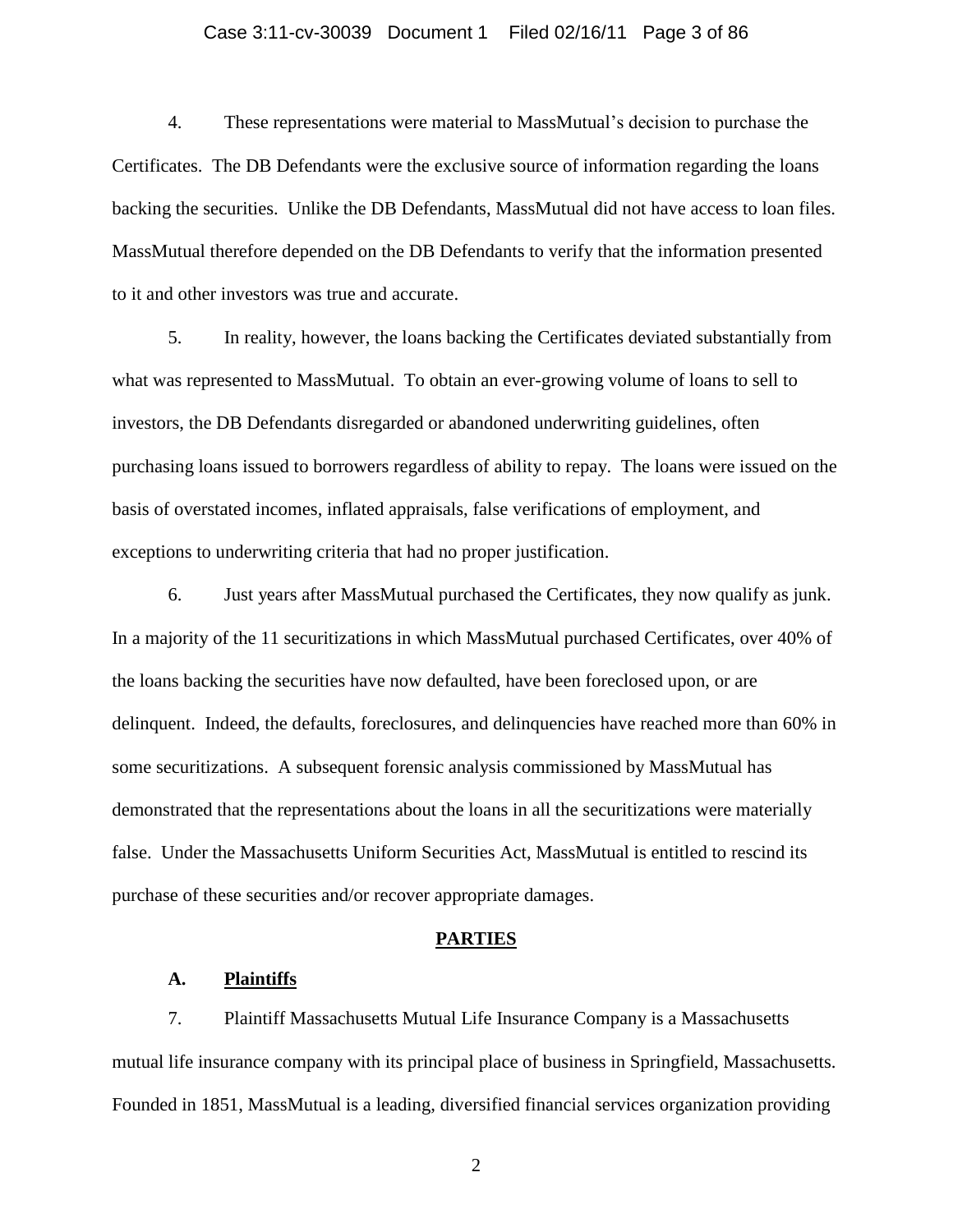life insurance, disability income insurance, long-term care insurance, annuities, retirement and income products, investment management, mutual funds, and trust services to individual and institutional customers.

### **B. DB Defendants**

8. Defendant DB Structured Products, Inc. ("DB Structured Products") is a Delaware corporation with its principal place of business in New York, New York. DB Structured Products was the Sponsor for all 11 securitizations at issue in this action.

9. Defendant Deutsche Alt-A Securities, Inc. ("Deutsche Alt-A") is a Delaware corporation with its principal place of business in New York, New York. Deutsche Alt-A is a wholly owned subsidiary of DB Structured Products. Deutsche Alt-A was the Depositor for five of the 11 securitizations at issue in this action.

10. Defendant ACE Securities Corp. ("ACE") is a Delaware corporation with its principal place of business in Charlotte, North Carolina. ACE is a wholly owned subsidiary of Altamont Holdings Corp. ("Altamont"). ACE was the Depositor for six of the 11 securitizations at issue in this action.

11. Defendant Deutsche Bank Securities Inc. ("DB Securities") is a Delaware corporation with its principal place of business in New York, New York. DB Securities is an indirect subsidiary of Deutsche Bank AG, a German corporation. DB Securities was the Underwriter for all 11 of the securitizations at issue in this action.

# **C. Officer Defendants**

12. Defendant Anilesh Ahuja is an individual residing in New York. Ahuja was Global Head of Deutsche Bank's Residential Mortgage-Backed Securities Group, where he managed over \$80 billion in assets and more than 2,000 employees. Prior to joining Deutsche Bank, Ahuja spent eight years at RBS Greenwich Capital, where his responsibilities included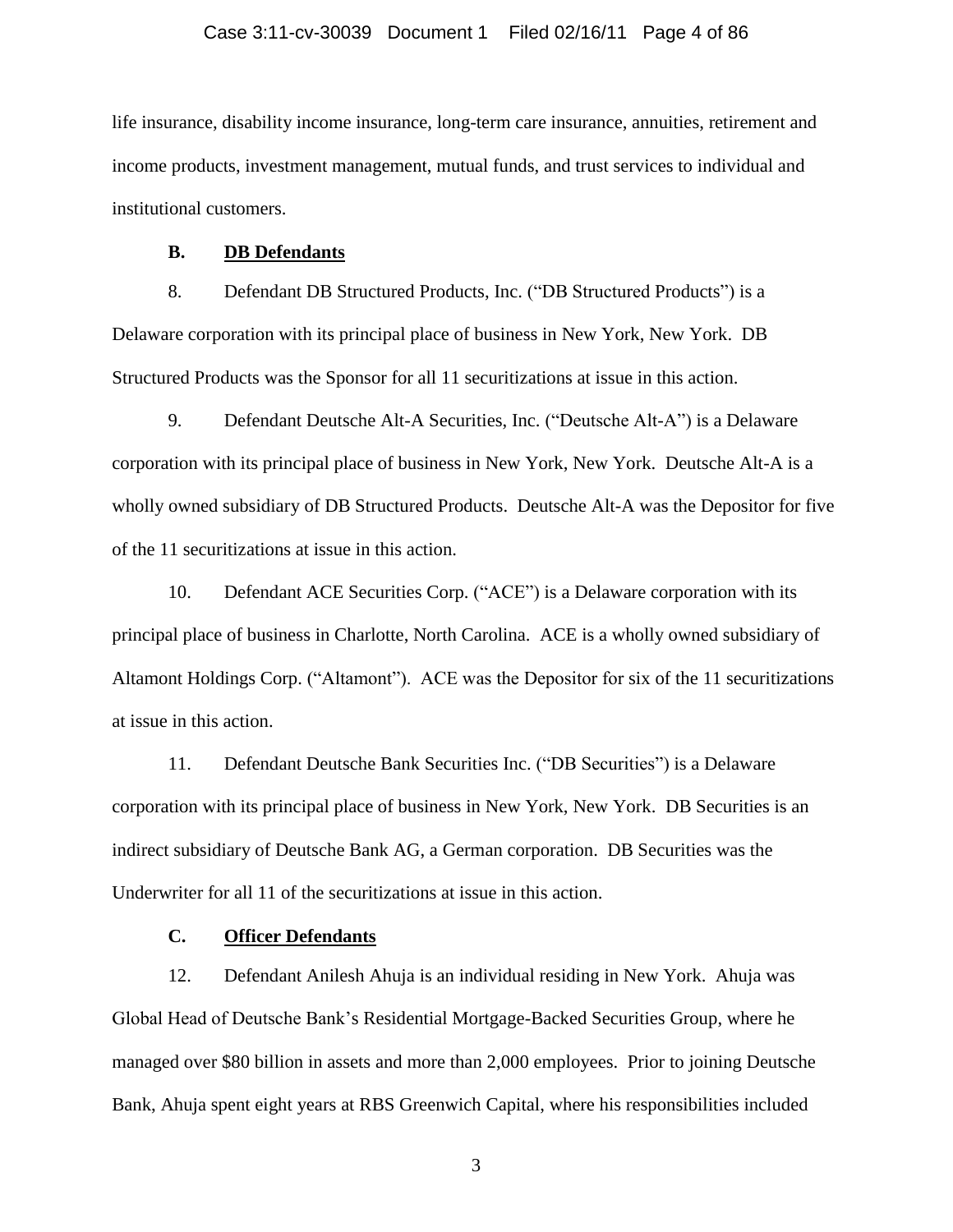### Case 3:11-cv-30039 Document 1 Filed 02/16/11 Page 5 of 86

trading, origination, and risk management of mortgages and mortgage-backed securities. Ahuja served as President of Deutsche Alt-A, and signed registration statements for five of the 11 securitizations at issue in this action.

13. Defendant Jeffrey Lehocky is an individual residing in New Jersey. Lehocky was a Managing Director and Chief Financial Officer at Deutsche Bank. He served as the Treasurer and a Director of Deutsche Alt-A, and signed registration statements for five of the 11 securitizations at issue in this action.

14. Defendant Michael Commaroto is an individual residing in New York. Commaroto was head of Deutsche Bank's private label mortgage-backed securities and home equity whole loan trading groups. Prior to 2005, he was President of Deutsche Alt-A, when he was replaced by Ahuja and became a director of Deutsche Alt-A. Commaroto also served as an officer of DB Structured Products. Commaroto signed registration statements for one of the securitizations at issue in this action.

15. Defendant Joseph Rice is an individual residing in New York. Rice served as an officer of DB Structured Products and a director of Deutsche Alt-A. He signed registration statements for five of the 11 securitizations at issue in this action.

16. Defendant Richard D'Albert is an individual residing in New York. D'Albert worked for Deutsche Bank's Securitized Products Group, concentrating on United States securitizations, since 2004. In May 2006, he was appointed Global Head of the Securitized Products Group. D'Albert also served as a director of Deutsche Alt-A, and signed registration statements for five of the 11 securitizations at issue in this action.

17. Defendant Richard Ferguson is an individual residing in New York. Ferguson was a Managing Director and Treasurer of the Americas of Deutsche Bank. He served as a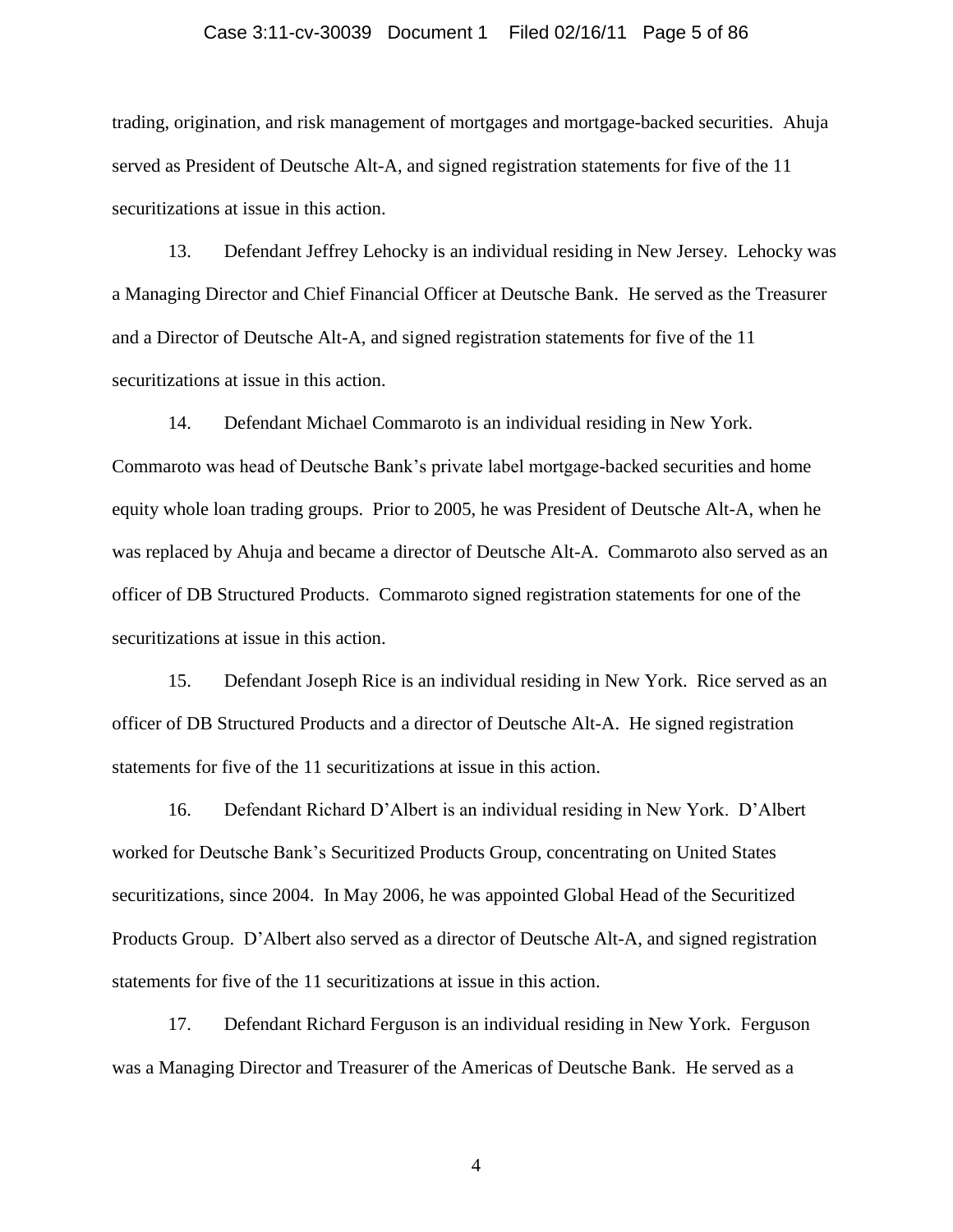#### Case 3:11-cv-30039 Document 1 Filed 02/16/11 Page 6 of 86

director of Deutsche Alt-A, and signed registration statements for four of the 11 securitizations at issue in this action.

18. Defendant Douglas Johnson is an individual residing in North Carolina. Johnson was the President and a Director of ACE, along with the President of its parent, Altamont. Douglas Johnson signed registration statements for six of the 11 securitizations at issue in this action.

19. Defendant Evelyn Echevarria is an individual residing in North Carolina. Echevarria was the Secretary and a Director of ACE, along with a Vice President of its parent, Altamont. Echevarria signed registration statements for six of the 11 securitizations at issue in this action.

20. Defendant Juliana Johnson is an individual residing in North Carolina. Johnson was the Treasurer and a Director of ACE, along with a Vice President of its parent, Altamont. Juliana Johnson signed registration statements for six of the 11 securitizations at issue in this action.

### **D. Relevant Non-Parties**

21. The Certificates for each securitization relevant to this action were issued by a trust established by the Depositor. The 11 issuing trusts (collectively, the "Trusts") were: Deutsche Alt-A Securities, Inc. Mortgage Loan Trust, Series 2006-AF1; Deutsche Alt-A Securities, Inc. Mortgage Loan Trust, Series 2006-AR2; Deutsche Alt-A Securities Mortgage Loan Trust, Series 2006-AR3; Deutsche Alt-A Securities Mortgage Loan Trust, Series 2006- AR5; Deutsche Alt-A Securities Mortgage Loan Trust, Series 2006-AR6; ACE Securities Corp. Home Equity Loan Trust, Series 2006-ASAP4; ACE Securities Corp. Home Equity Loan Trust, Series 2007-ASAP1; ACE Securities Corp. Home Equity Loan Trust, Series 2007-HE3; ACE Securities Corp. Home Equity Loan Trust, Series 2007-HE4; ACE Securities Corp. Home Equity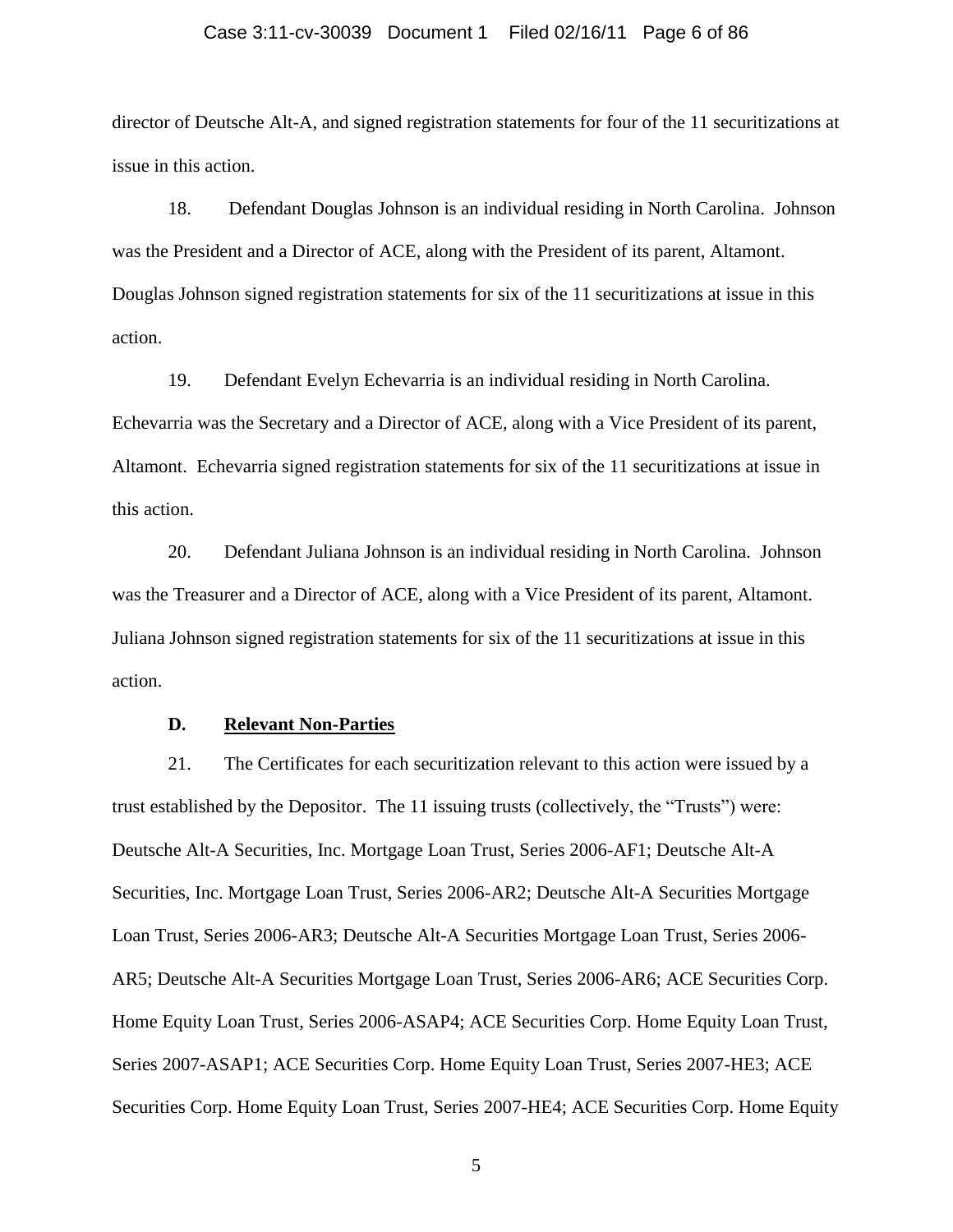Loan Trust, Series 2007-SL1; and ACE Securities Corp. Home Equity Loan Trust, Series 2007- WM2.

22. At all relevant times, the defendants committed the acts, caused or directed others to commit the acts, or permitted others to commit the acts alleged in this Complaint. Any allegations about acts of corporate defendants mean that those acts were committed through their officers, directors, employees, agents, and/or representatives while those individuals were acting within the actual or implied scope of their authority.

### **JURISDICTION AND VENUE**

23. This Court has diversity jurisdiction pursuant to 28 U.S.C. § 1332(a), as there is complete diversity of citizenship between the parties, and the amount in controversy exceeds \$75,000, exclusive of interest and costs.

24. This Court has personal jurisdiction over the defendants by virtue of their securities sales to MassMutual in Massachusetts.

25. Venue is proper in the District of Massachusetts pursuant to 28 U.S.C. § 1391, because substantial events giving rise to this Complaint took place in Massachusetts.

#### **SUBSTANTIVE ALLEGATIONS**

26. DB Structured Products sponsored all the securitizations at issue in this action. It began securitizing residential mortgage loans in 2004 to take advantage of the exploding market for residential mortgage-backed securities. DB Structured Products did not originate any of the mortgage loans it securitized; it purchased all the mortgage loans from third-party originators.

## **I. THE MARKET FOR RESIDENTIAL MORTGAGE-BACKED SECURITIES**

27. In the 1980's and 1990's, mortgage originators followed a traditional model for originating mortgage loans. Under the traditional model, they either held the mortgage loans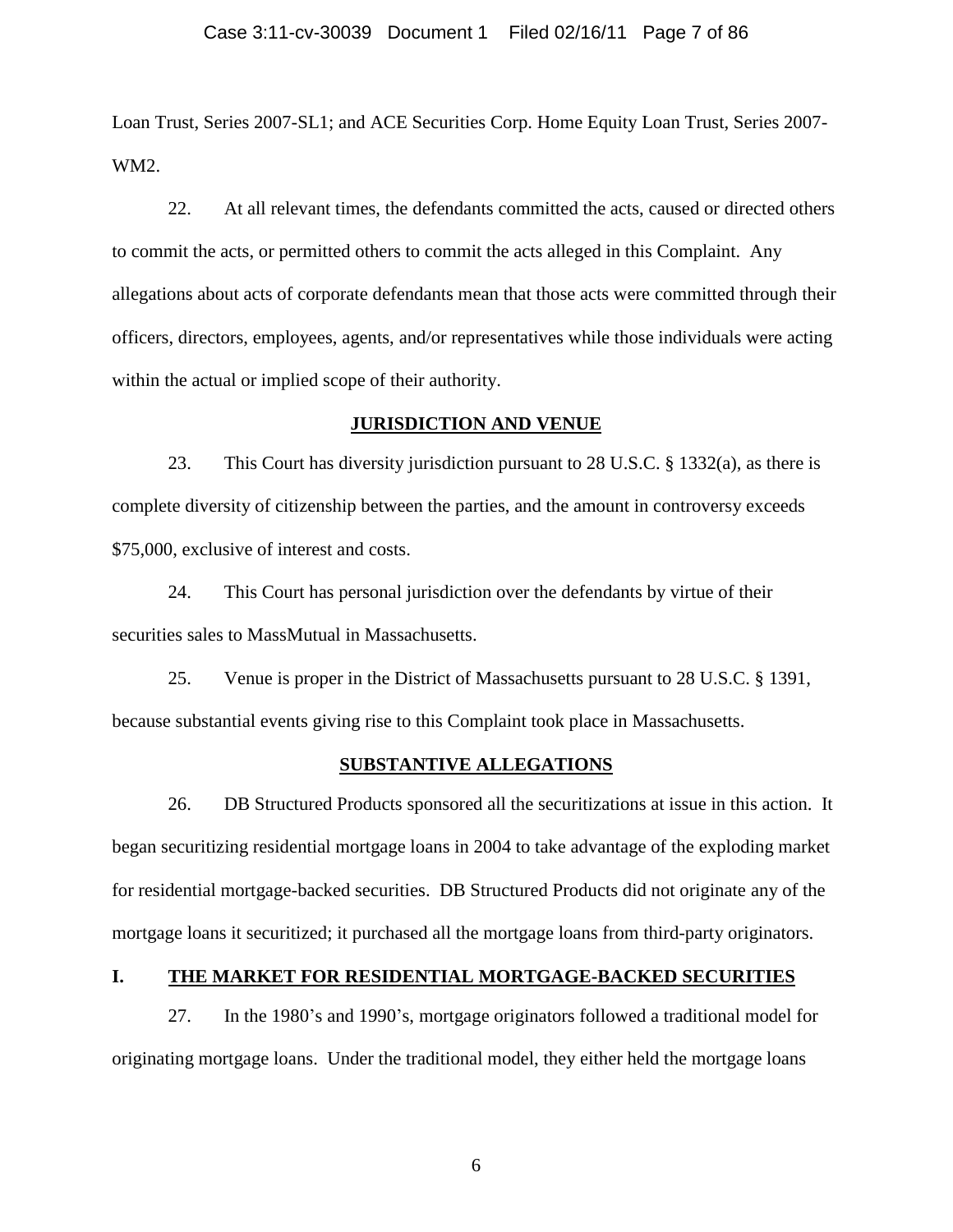## Case 3:11-cv-30039 Document 1 Filed 02/16/11 Page 8 of 86

they provided to borrowers through the terms of the loans, or sold the mortgage loans to governmental agencies Fannie Mae and Freddie Mac.

28. Loans held by mortgage originators were typically conservative, first-lien loans to prime borrowers because the originator would profit if the borrower made timely interest and principal payments, but would bear the loss if the borrower defaulted and the property value was insufficient to repay the loan. As a result, the originator had economic incentives to establish the creditworthiness of the borrower and the true value of the underlying property by appraising it fairly before issuing the mortgage loan.

29. Loans sold to Fannie Mae and Freddie Mac were also conservative loans to prime borrowers because the loans had to meet specific guidelines for sale. By law, Fannie Mae and Freddie Mac can purchase only those mortgage loans that conform to certain regulatory guidelines. These loans are known in the industry as conforming loans, and are historically the most conservative loans with the lowest rates of delinquency and default. Mortgage loans that fail to meet the regulatory guidelines are known in the industry as non-conforming loans.

30. In the 1980's and 1990's, Fannie Mae and Freddie Mac securitized the loans they purchased from mortgage originators and sold the securities backed by the loans, referred to as residential mortgage-backed securities, to investors. Investors in these early mortgage-backed securities were provided protections not only because the underlying loans conformed to strict regulatory guidelines, but also because Fannie Mae and Freddie Mac guaranteed that investors would receive timely payments of principal and interest. Because Fannie Mae and Freddie Mac were perceived as being backed by the federal government, investors viewed the guarantees as diminishing credit risk, if not removing it altogether.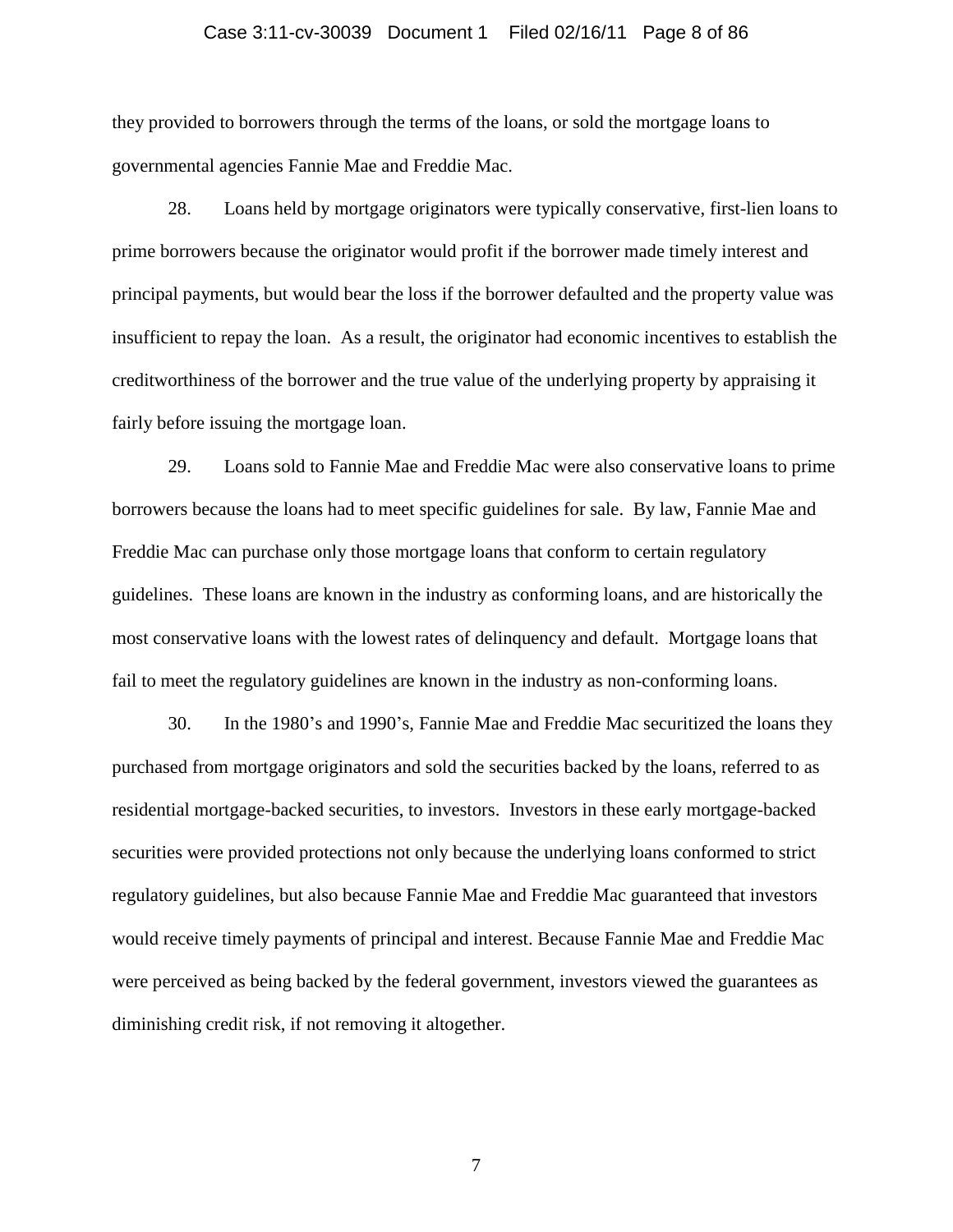### Case 3:11-cv-30039 Document 1 Filed 02/16/11 Page 9 of 86

31. In the early 2000's, the demand for securities backed by mortgage loans increased. Private financial institutions stepped in to meet the demand by originating an evergrowing number of non-conforming loans, such as loans based on reduced documentation, loans issued to subprime borrowers, and adjustable loans where the interest rate increases after a period of time. These loans were then securitized for sale to private investors. By 2001, \$240 billion in residential mortgage-backed securities were issued through private securitizations. By 2006, that amount had increased by almost five times – to \$1.033 trillion.

32. DB Structure Products began securitizing residential mortgage loans in 2004 to take advantage of this exploding market. In 2004, DB Structured Products purchased and securitized approximately \$7.7 billion in residential mortgage loans, using both prime and subprime loans. In 2005, DB Structured Products more than doubled the volume of loans it securitized. Between 2004 and 2005, it went from securitizing approximately \$7.7 billion in residential mortgage loans to securitizing more than \$18.4 billion in residential mortgage loans. Despite this growth, DB Structured Products abandoned its purchases of prime loans. Instead, it purchased subprime, Alt-A (between prime and subprime), and second-lien loans. In 2006, DB Structured Products increased the volume of its securitizations again, purchasing and securitizing approximately \$24 billion in residential mortgage loans.

### **II. THE SECURITIZATION PROCESS**

33. To create residential mortgage-backed securities, such as the Certificates purchased by MassMutual, a process known as mortgage securitization is used. Mortgage loans are acquired from mortgage originators and pooled together, with securities constituting interests in the cash flow from the mortgage pools then sold to investors. The securities are also referred to as mortgage pass-through securities because the cash flow from the pool of mortgages is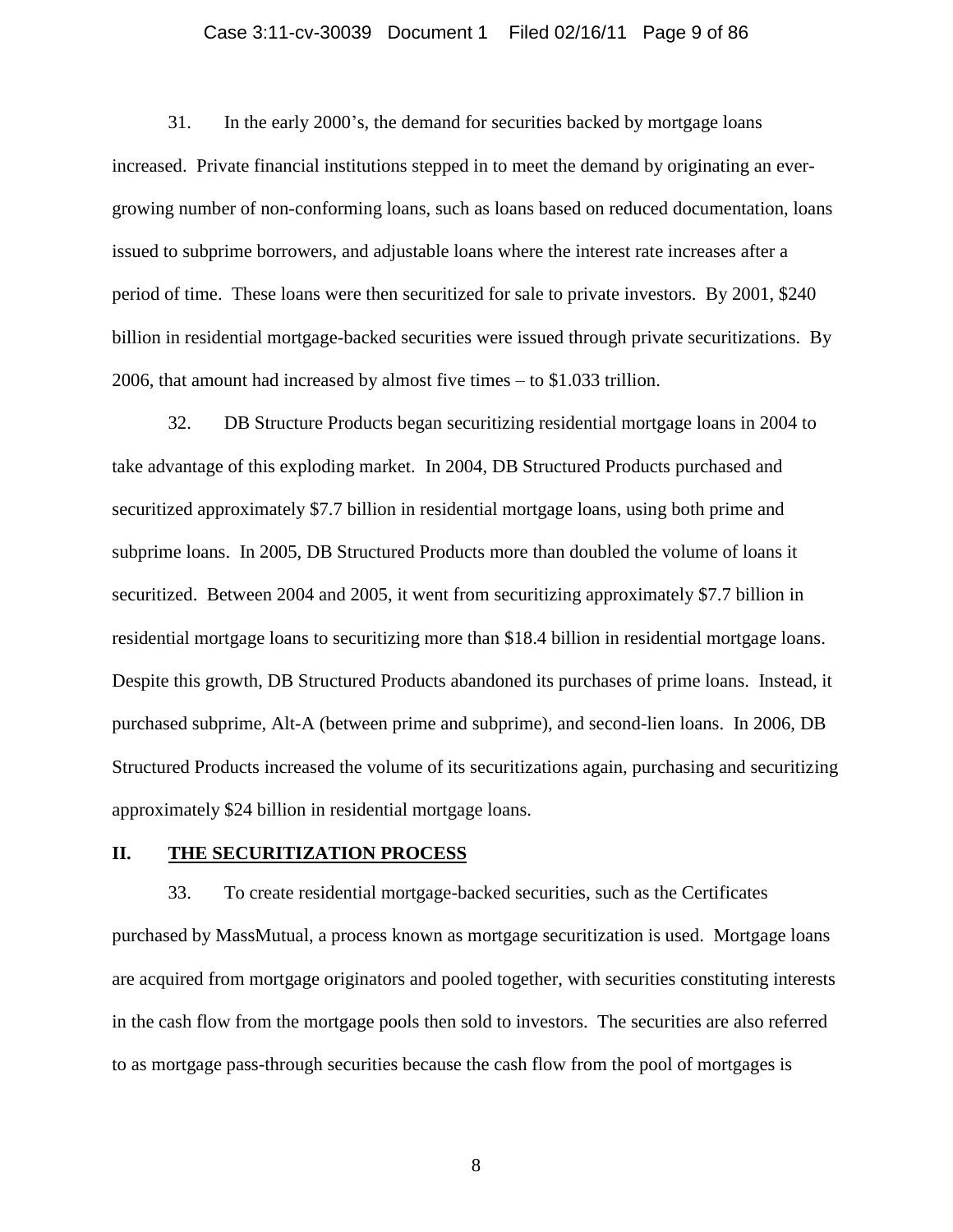### Case 3:11-cv-30039 Document 1 Filed 02/16/11 Page 10 of 86

passed through to the securities holders when payments are made by the underlying mortgage borrowers.

34. Each securitization involves several entities that perform distinct tasks. The first step in creating a residential mortgage-backed security, such as the Certificates, is the acquisition by the Depositor of an inventory of mortgage loans from a Sponsor or seller, which either originates the loans or acquires the loans from other mortgage originators in exchange for cash. DB Structured Products, the Sponsor for the securitizations at issue, acquired all loans from other mortgage originators.

35. To create securities backed by the mortgage loans, the Depositor then forms one or more mortgage pools with the inventory of loans and creates tranches of interests in the mortgage pools with various levels of seniority. Interests in these tranches are then issued by the Depositor (who serves as the Issuer) through a trust in the form of bonds, or certificates.

36. Each tranche has a different level of purported risk and reward, and, often, a different credit rating. The most senior tranches often receive the highest investment grade rating (triple-A). Junior tranches, which usually have lower ratings, are more exposed to risk, but offer higher potential returns. The most senior tranches of securities will be entitled to payment in full before the junior tranches. Conversely, losses on the underlying loans in the asset pool – whether due to default, delinquency, or otherwise – are allocated first to the most subordinate or junior tranche of securities, then to the tranche above that. This hierarchy in the division of cash flows is referred to as the flow of funds or waterfall.

37. The Depositor works with one or more of the nationally recognized credit-rating agencies to ensure that each tranche of the mortgage-backed securities receives the rating desired by the Depositor (and Underwriter). Once the asset pool is securitized, the certificates are issued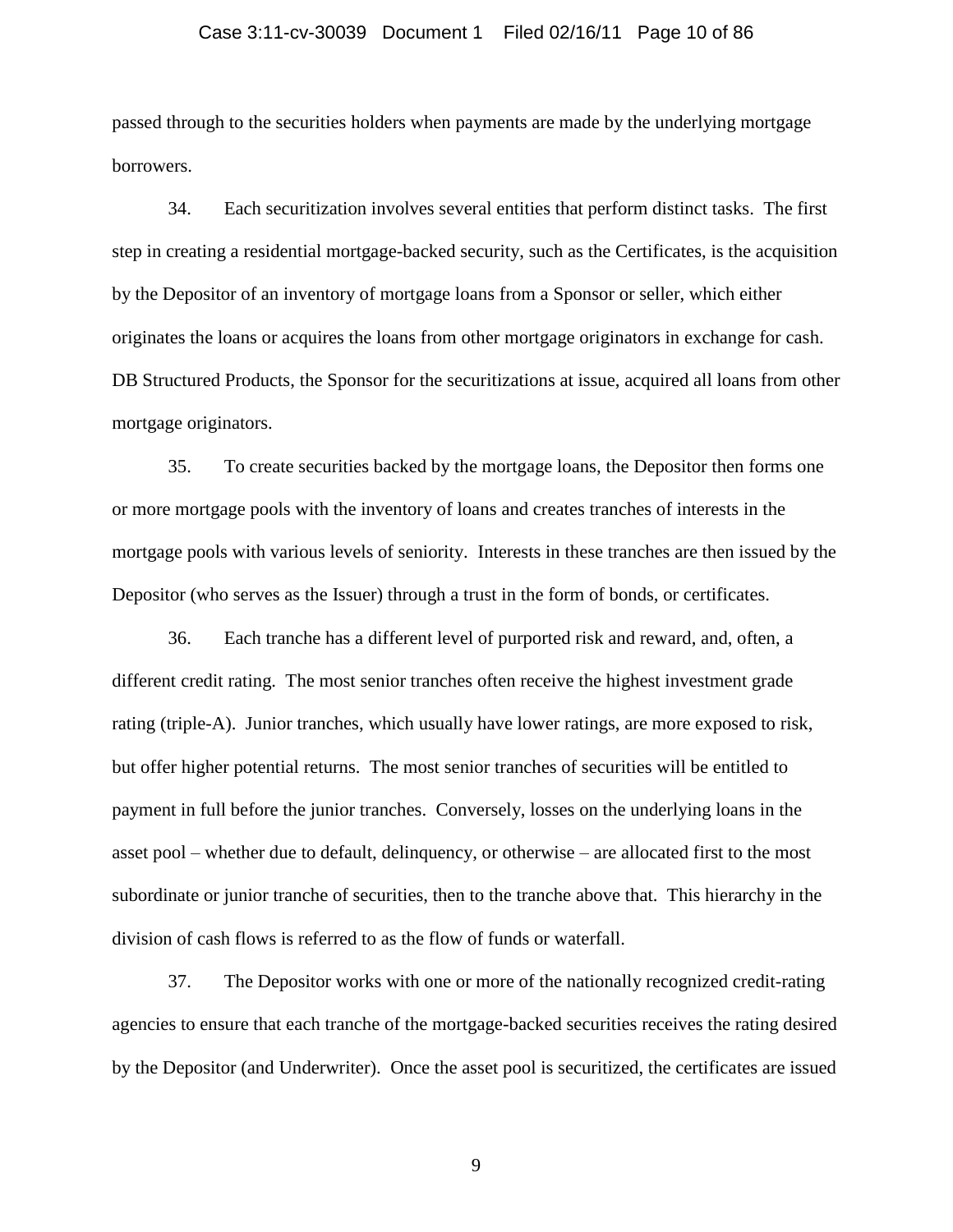### Case 3:11-cv-30039 Document 1 Filed 02/16/11 Page 11 of 86

to one or more Underwriters (typically Wall Street banks), who resell them to investors, such as MassMutual.

38. Because the cash flow from the loans in the mortgage pool of a securitization is the source of funds to pay the holders of the securities issued by the trust, the credit quality of the securities depends primarily on the credit quality of the loans in the mortgage pool, which often includes thousands of loans. Detailed information about the credit quality of the loans is contained in the loan files developed and maintained by the mortgage originators when making the loans. For residential mortgage loans, such as the loans that backed the Certificates purchased by MassMutual, each loan file normally contains documents including the borrower's application for the loan, verification of income, assets, and employment, references, credit reports, and an appraisal of the property that will secure the loan and provide the basis for other measures of credit quality, such as loan-to-value ratios, and occupancy status. The loan file should also include notes from the person who underwrote the loan describing the loan's purported compliance with underwriting guidelines, and documentation of compensating factors that justified any departure from those standards.

39. MassMutual and other investors do not have access to the loan files. Instead, the Sponsor, Depositor, and Underwriter are responsible for gathering and verifying information about the credit quality and characteristics of the loans that are deposited into the trust, and presenting this information in the registration statements, prospectuses, and prospectus supplements (collectively, the "Offering Materials") prepared for potential investors. This due diligence process is a critical safeguard for investors and a fundamental legal obligation of the Sponsor, Depositor, and Underwriter.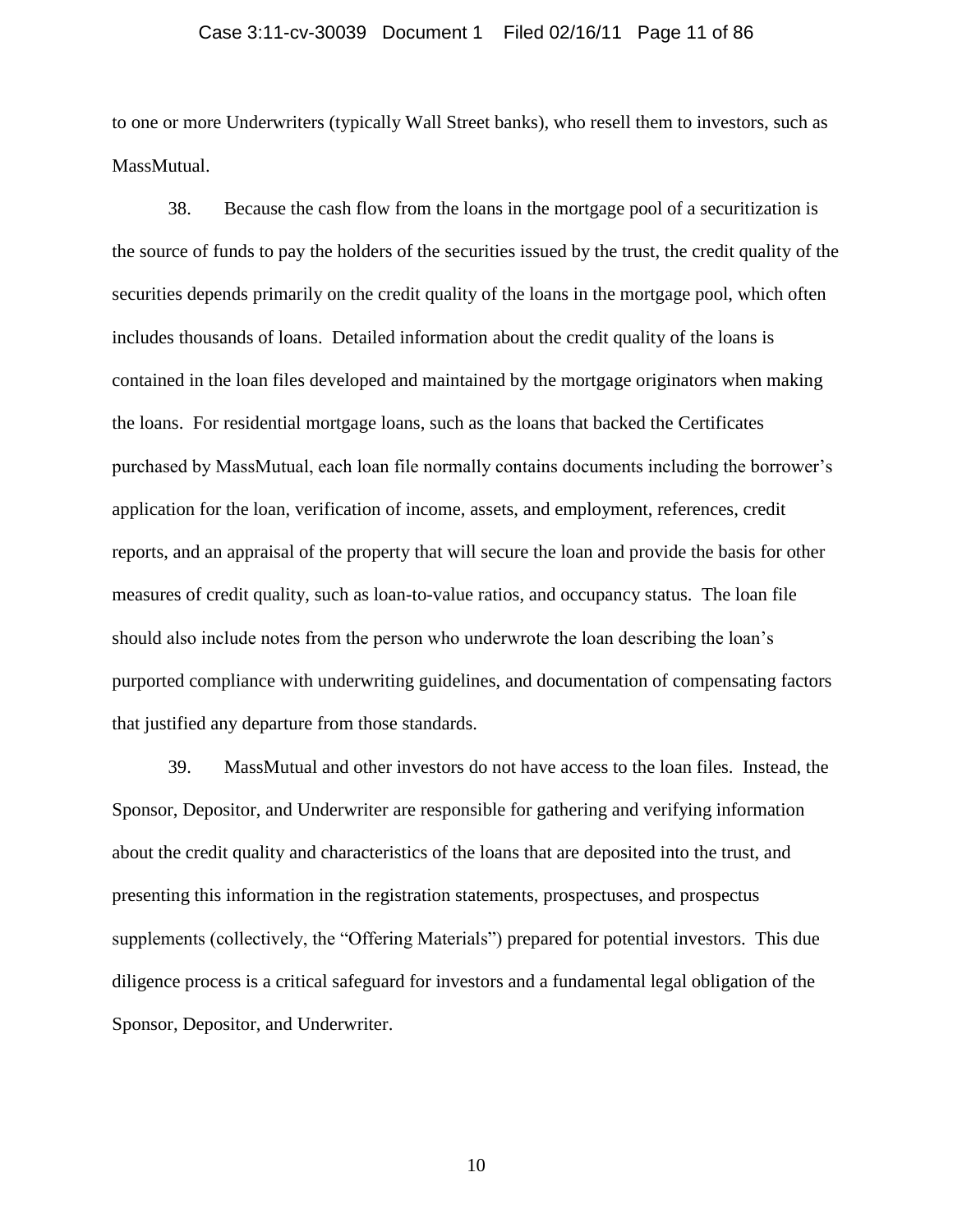# **III. MASSMUTUAL'S PURCHASES OF DB CERTIFICATES**

# 40. MassMutual purchased Certificates sponsored by DB Structured Products

between March 2006 and April 2007. MassMutual made the following purchases of Certificates, representing a total investment of over \$125 million, from the following defendants:

|                                                                                                          |                                                                             | <b>Purchase Price</b> |                                                                                                                                                                |
|----------------------------------------------------------------------------------------------------------|-----------------------------------------------------------------------------|-----------------------|----------------------------------------------------------------------------------------------------------------------------------------------------------------|
| <b>Asset</b>                                                                                             | <b>Full Name of Offering</b>                                                |                       | <b>Seller Defendants</b>                                                                                                                                       |
| Deutsche Alt-A<br>Securities, Inc.<br>Mortgage Loan<br>Trust, Series 2006-<br>AF1, Classes 1A4<br>and A3 | Deutsche Alt-A Securities,<br>Inc. Mortgage Loan Trust,<br>Series 2006-AF1  | \$26,037,168.75       | <b>DB</b> Structured<br>Products, Inc.<br>(Sponsor)<br>Deutsche Alt-A<br>Securities, Inc.<br>(Depositor)<br>Deutsche Bank<br>Securities, Inc.<br>(Underwriter) |
| Deutsche Alt-A<br>Securities, Inc.<br>Mortgage Loan<br>Trust, Series 2006-<br>AR2, Class 1A2             | Deutsche Alt-A Securities,<br>Inc. Mortgage Loan Trust,<br>Series 2006-AR2  | \$24,993,250.00       | <b>DB</b> Structured<br>Products, Inc.<br>(Sponsor)<br>Deutsche Alt-A<br>Securities, Inc.<br>(Depositor)<br>Deutsche Bank<br>Securities, Inc.<br>(Underwriter) |
| <b>ACE</b> Securities<br>Corp. Home Equity<br>Loan Trust, Series<br>2006-ASAP4, Class<br>M8              | <b>ACE Securities Corp.</b><br>Home Equity Loan Trust,<br>Series 2006-ASAP4 | \$1,331,000.00        | <b>DB</b> Structured<br>Products, Inc.<br>(Sponsor)<br><b>ACE Securities</b><br>Corp. (Depositor)<br>Deutsche Bank<br>Securities, Inc.<br>(Underwriter)        |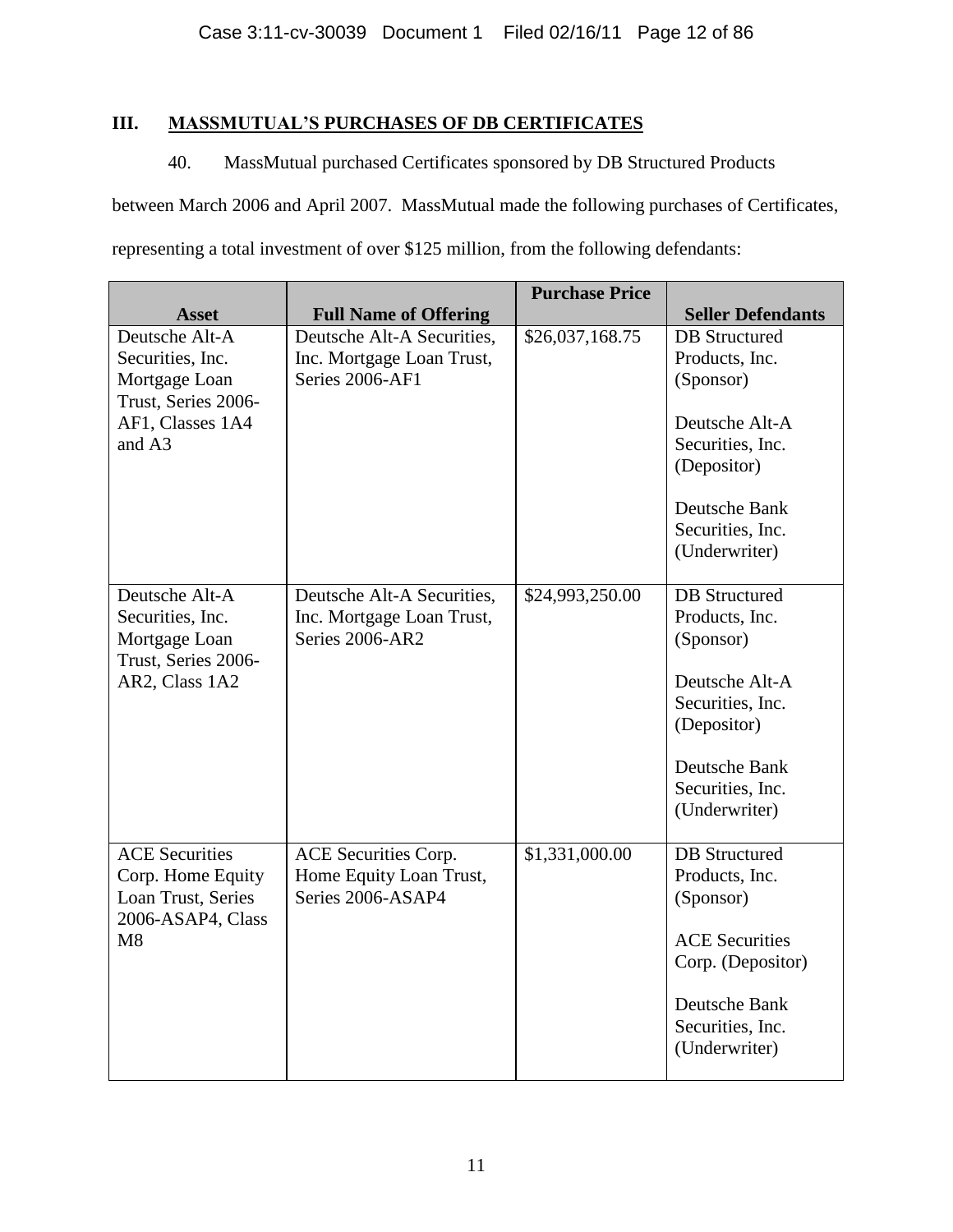|                                                                                                      |                                                                             | <b>Purchase Price</b> |                                                                                                                                                                |
|------------------------------------------------------------------------------------------------------|-----------------------------------------------------------------------------|-----------------------|----------------------------------------------------------------------------------------------------------------------------------------------------------------|
| <b>Asset</b>                                                                                         | <b>Full Name of Offering</b>                                                |                       | <b>Seller Defendants</b>                                                                                                                                       |
| Deutsche Alt-A<br><b>Securities Mortgage</b><br>Loan Trust, Series<br>2006-AR3, Class A1             | Deutsche Alt-A Securities<br>Mortgage Loan Trust,<br>Series 2006-AR3        | \$14,996,484.38       | <b>DB</b> Structured<br>Products, Inc.<br>(Sponsor)<br>Deutsche Alt-A<br>Securities, Inc.<br>(Depositor)<br>Deutsche Bank<br>Securities, Inc.<br>(Underwriter) |
| Deutsche Alt-A<br><b>Securities Mortgage</b><br>Loan Trust, Series<br>2006-AR5, Classes<br>M8 and M9 | <b>Deutsche Alt-A Securities</b><br>Mortgage Loan Trust,<br>Series 2006-AR5 | \$4,000,000.00        | <b>DB</b> Structured<br>Products, Inc.<br>(Sponsor)<br>Deutsche Alt-A<br>Securities, Inc.<br>(Depositor)<br>Deutsche Bank<br>Securities, Inc.<br>(Underwriter) |
| Deutsche Alt-A<br><b>Securities Mortgage</b><br>Loan Trust, Series<br>2006-AR6, Class M8             | <b>Deutsche Alt-A Securities</b><br>Mortgage Loan Trust,<br>Series 2006-AR6 | \$1,698,000.00        | <b>DB</b> Structured<br>Products, Inc.<br>(Sponsor)<br>Deutsche Alt-A<br>Securities, Inc.<br>(Depositor)<br>Deutsche Bank<br>Securities, Inc.<br>(Underwriter) |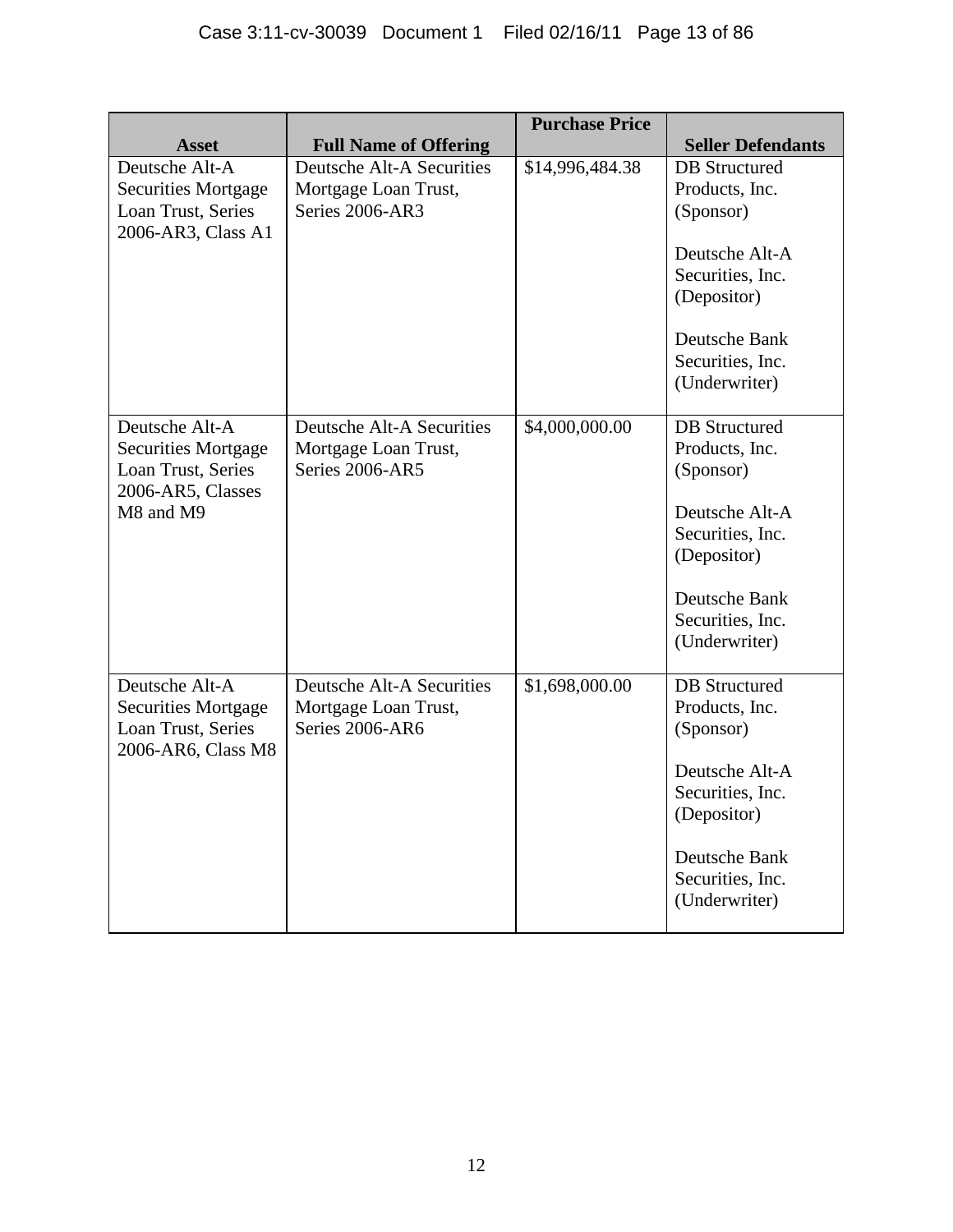|                                                                                              |                                                                           | <b>Purchase Price</b> |                                                                                                                                                         |
|----------------------------------------------------------------------------------------------|---------------------------------------------------------------------------|-----------------------|---------------------------------------------------------------------------------------------------------------------------------------------------------|
| <b>Asset</b>                                                                                 | <b>Full Name of Offering</b>                                              |                       | <b>Seller Defendants</b>                                                                                                                                |
| <b>ACE Securities</b><br>Corp. Home Equity<br>Loan Trust, Series<br>2007-SL1, Class A2       | ACE Securities Corp.<br>Home Equity Loan Trust,<br>Series 2007-SL1        | \$4,997,728.80        | <b>DB</b> Structured<br>Products, Inc.<br>(Sponsor)<br><b>ACE Securities</b><br>Corp. (Depositor)<br>Deutsche Bank<br>Securities, Inc.<br>(Underwriter) |
| <b>ACE Securities</b><br>Corp. Home Equity<br>Loan Trust, Series<br>2007-ASAP1, Class<br>A2D | ACE Securities Corp.<br>Home Equity Loan Trust,<br>Series 2007-ASAP1      | \$21,000,000.00       | <b>DB</b> Structured<br>Products, Inc.<br>(Sponsor)<br><b>ACE Securities</b><br>Corp. (Depositor)<br>Deutsche Bank<br>Securities, Inc.<br>(Underwriter) |
| <b>ACE Securities</b><br>Corp. Home Equity<br>Loan Trust, Series<br>2007-HE3, Class<br>A2C   | <b>ACE Securities Corp.</b><br>Home Equity Loan Trust,<br>Series 2007-HE3 | \$9,994,473.90        | <b>DB</b> Structured<br>Products, Inc.<br>(Sponsor)<br><b>ACE Securities</b><br>Corp. (Depositor)<br>Deutsche Bank<br>Securities, Inc.<br>(Underwriter) |
| <b>ACE</b> Securities<br>Corp. Home Equity<br>Loan Trust, Series<br>2007-WM2, Class<br>A2C   | ACE Securities Corp.<br>Home Equity Loan Trust,<br>Series 2007-WM2        | \$7,000,000.00        | <b>DB</b> Structured<br>Products, Inc.<br>(Sponsor)<br><b>ACE</b> Securities<br>Corp. (Depositor)<br>Deutsche Bank<br>Securities, Inc.<br>(Underwriter) |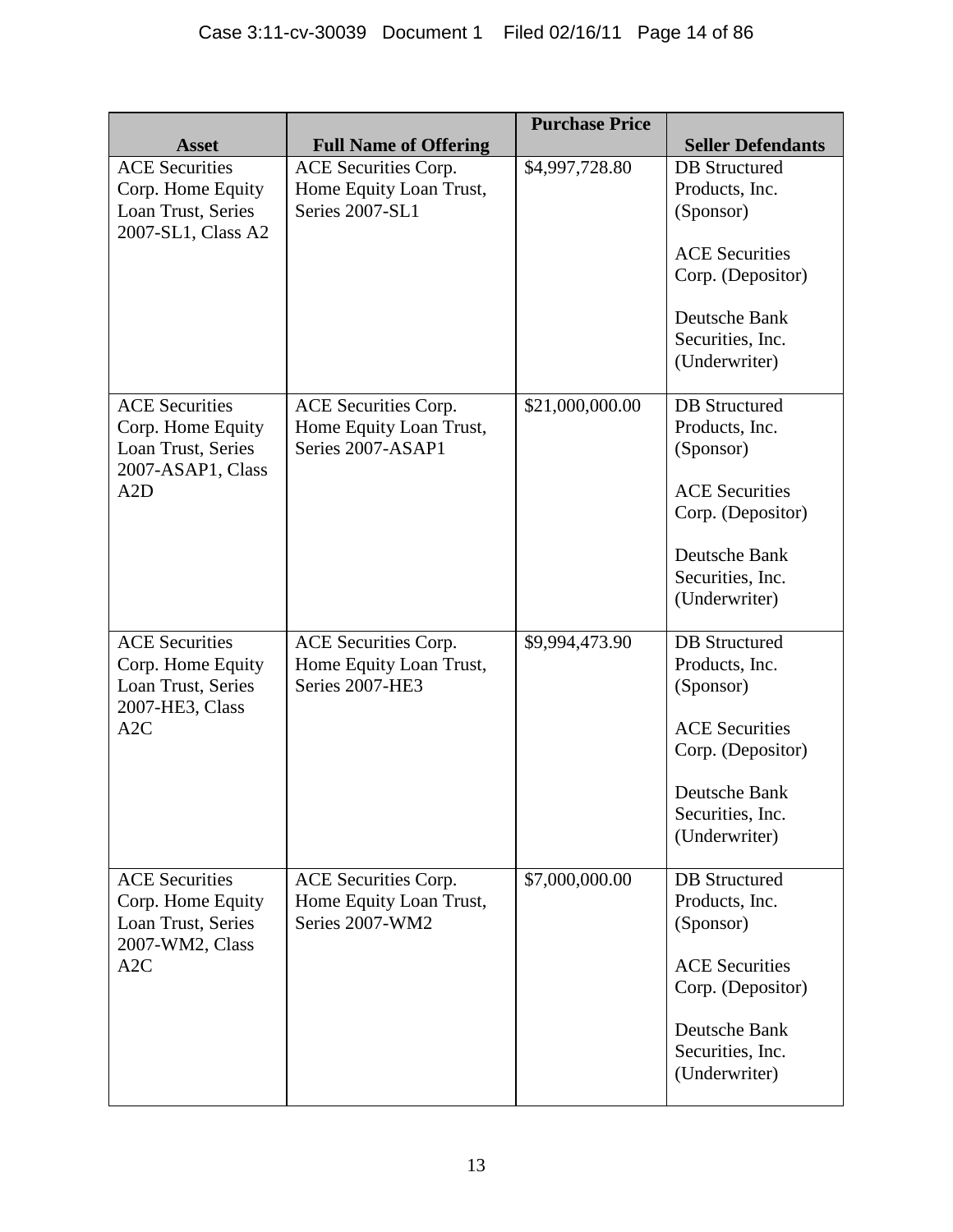|                                                                                            |                                                                    | <b>Purchase Price</b> |                                                                                                   |
|--------------------------------------------------------------------------------------------|--------------------------------------------------------------------|-----------------------|---------------------------------------------------------------------------------------------------|
| <b>Asset</b>                                                                               | <b>Full Name of Offering</b>                                       |                       | <b>Seller Defendants</b>                                                                          |
| <b>ACE</b> Securities<br>Corp. Home Equity<br>Loan Trust, Series<br>2007-HE4, Class<br>A2C | ACE Securities Corp.<br>Home Equity Loan Trust,<br>Series 2007-HE4 | \$9,000,000.00        | <b>DB</b> Structured<br>Products, Inc.<br>(Sponsor)<br><b>ACE</b> Securities<br>Corp. (Depositor) |
|                                                                                            |                                                                    |                       | Deutsche Bank<br>Securities, Inc.<br>(Underwriter)                                                |
|                                                                                            |                                                                    |                       |                                                                                                   |
| <b>TOTAL</b>                                                                               |                                                                    | \$125,048,105.83      |                                                                                                   |

# **IV. DEFENDANTS' DISREGARD AND ABANDONMENT OF UNDERWRITING STANDARDS TO FACILITATE SALE OF LOW-QUALITY LOANS TO INVESTORS**

# **A. DB's Representations That Underwriting Standards Were Consistently Followed**

41. The fundamental basis upon which residential mortgage-backed securities are valued is the ability of the borrowers to repay the principal and interest on the underlying loans and the adequacy of the collateral for those loans. If the borrowers cannot pay, and the collateral is insufficient, the securities experience losses. For this reason, the underwriting standards and practices of the mortgage originator that issued the loans backing the certificates, and the representations in the Offering Materials regarding those standards, are critically important to the value of the securities, and to investors' decisions to purchase the securities.

42. As Sponsor of the securitizations at issue, DB Structured Products purchased loans from third-party originators. Each loan was purportedly underwritten according to a set of underwriting guidelines, which are specified criteria that the mortgage loans must meet depending upon the individual loan program and circumstances of each mortgage loan. In general, the underwriting guidelines stipulated what documentation was required to be included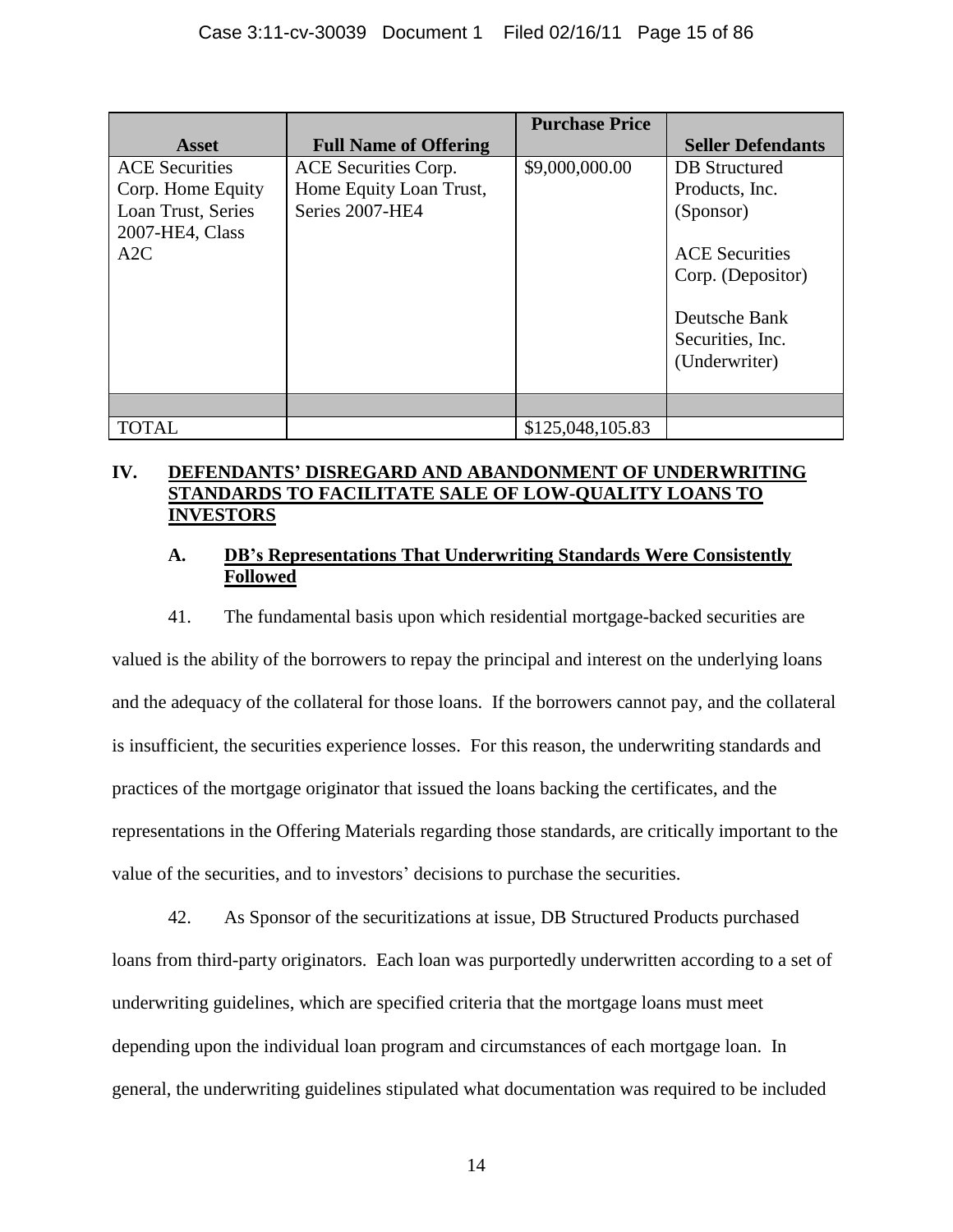#### Case 3:11-cv-30039 Document 1 Filed 02/16/11 Page 16 of 86

in the mortgage loan files for each loan product (which may include, depending upon the loan product, verifications of income, assets, closing funds, and payment histories, among other things) and criteria for eligibility, including tests for debt-to-income ("DTI") and combined loanto-value ("CLTV") ratios.

43. The DB Defendants represented to investors, including MassMutual, that the securitized loans were underwritten according to meaningful underwriting standards. As detailed below, for each securitization, the DB Defendants made specific representations about the originators' underwriting standards or DB Structured Products' own underwriting standards that it insisted the originators follow.

## **(1) Deutsche Alt-A Securities, Inc. Mortgage Loan Trust, Series 2006- AF1**

44. For the Series 2006-AF1 securitization, DB Structured Products purchased 23.39% of the mortgage loans backing the securities (based on total principal balance) from GreenPoint Mortgage Funding, Inc. ("GreenPoint"); 17.73% of the mortgage loans from IndyMac Bank, F.S.B.; 16.12% of the mortgage loans from American Home Mortgage Corp.; and the remaining mortgage loans from various originators, each of which originated less than 10% of the loans.

45. The Prospectus Supplement for the Series 2006-AF1 securitization made specific representations about GreenPoint's underwriting standards.

46. The Prospectus Supplement represented that GreenPoint's underwriting standards were consistently applied to confirm a borrower's ability to repay and to produce performing loans:

> Generally, the GreenPoint underwriting guidelines are applied to evaluate the prospective mortgagor's credit standing and repayment ability and the value and adequacy of the mortgaged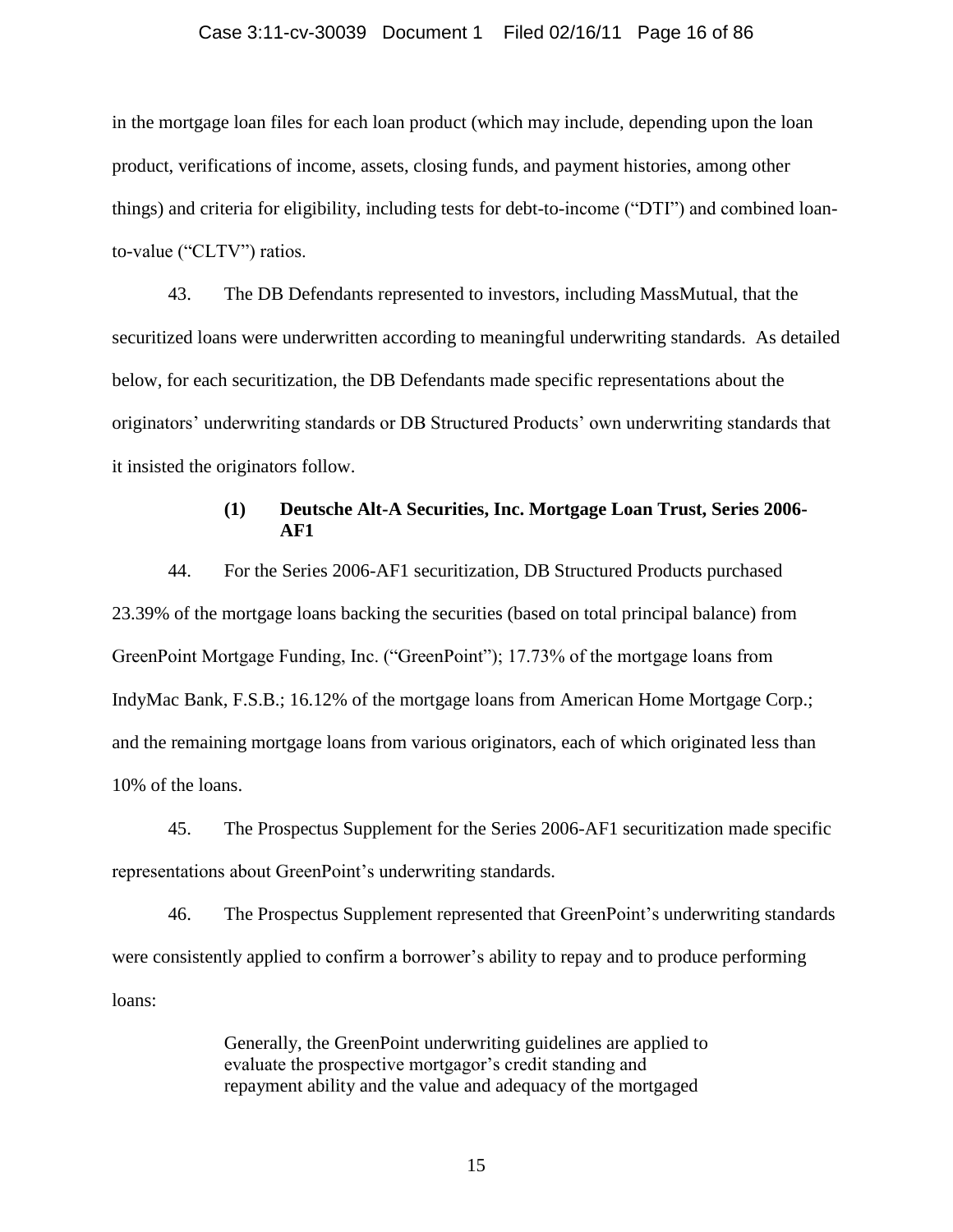property as collateral. Exceptions to the guidelines are permitted where compensating factors are present.

47. The Prospectus Supplement further provided that Greenpoint calculated

borrowers' debt ratios to ensure that borrowers could make their monthly payments:

In determining whether a prospective mortgagor has sufficient monthly income available to meet the mortgagor's monthly obligation on the proposed mortgage loan and monthly housing expenses and other financial obligations, GreenPoint generally considers the ratio of those amounts to the proposed mortgagor's monthly gross income. . . . The ratios generally are limited to 40% but may be extended to 50% with adequate compensating factors, such as disposable income, reserves, higher FICO credit score, or lower LTV's.

48. To confirm a borrower's ability to repay, the Prospectus Supplement also stated

that GreenPoint collected information about the borrower's income:

As part of its evaluation of potential mortgagors, GreenPoint generally requires a description of the mortgagor's income. If required by its underwriting guidelines, GreenPoint obtains employment verification providing current and historical income information and/or a telephonic employment confirmation. Employment verification may be obtained through analysis of the prospective mortgagor's recent pay stubs and/or W-2 forms for the most recent two years or relevant portions of the mortgagor's most recent two years' tax returns, or from the prospective mortgagor's employer, wherein the employer reports the mortgagor's length of employment and current salary with that organization. Selfemployed prospective mortgagors generally are required to submit relevant portions of their federal tax returns for the past two years.

49. The Prospectus Supplement represented that GreenPoint applied conservative

underwriting guidelines even to loans originated under "limited documentation" or "no

documentation programs:

Mortgage loans underwritten under this type of program are generally limited to mortgagors with credit histories that demonstrate an established ability to repay indebtedness in a timely fashion . . . . Permitted maximum loan-to-value ratios (including secondary financing) under limited documentation programs are generally more restrictive than mortgage loans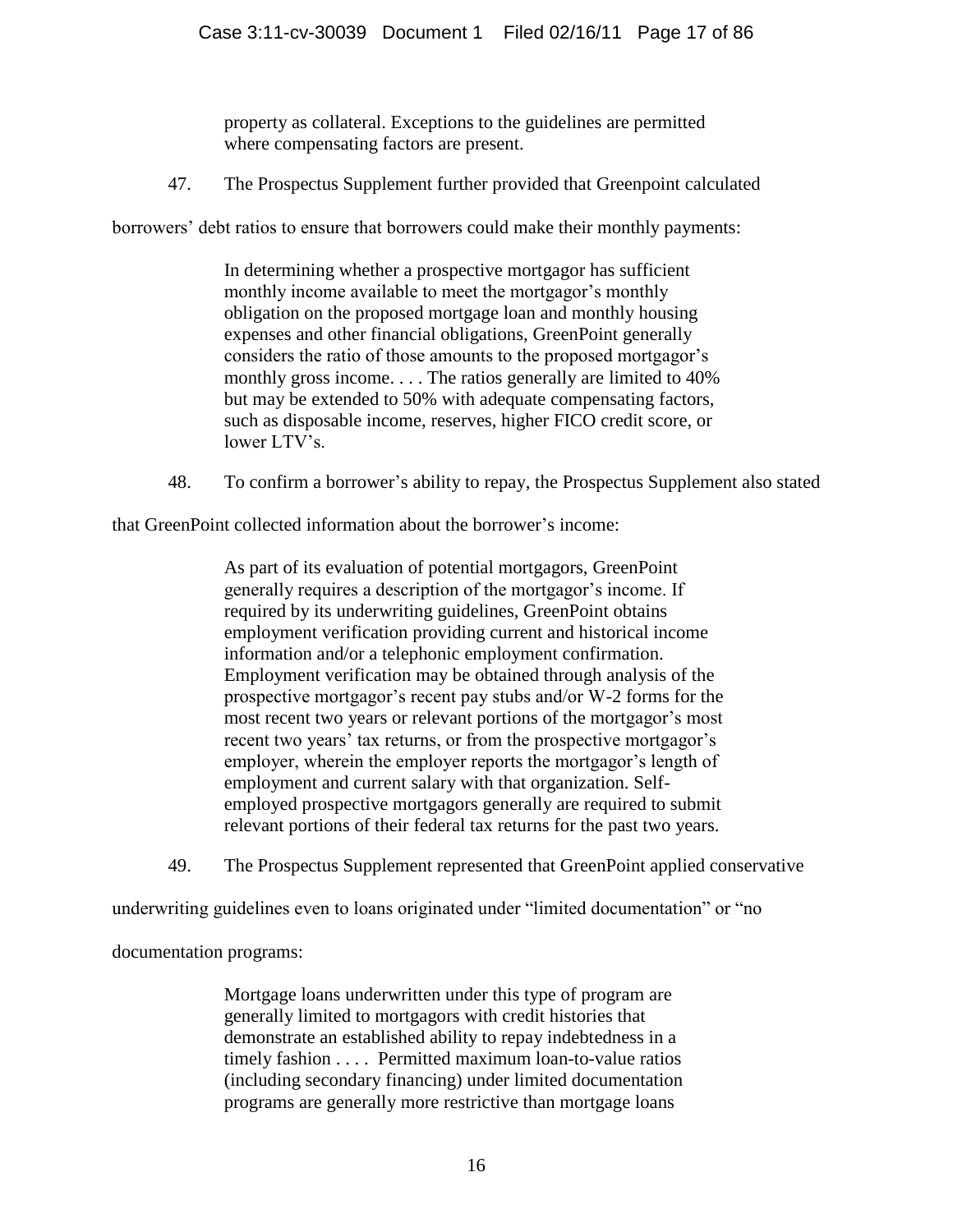originated with full documentation requirements. Under no documentation programs, . . . [e]mphasis is placed on the value and adequacy of the mortgaged property as collateral and the credit history of the prospective mortgagor, rather than on verified income and assets of the mortgagor. . . . Mortgage loans underwritten under no documentation programs are generally limited to mortgagors with favorable credit histories and who satisfy other standards for limited documentation programs.

# **(2) Deutsche Alt-A Securities, Inc. Mortgage Loan Trust, Series 2006- AR2**

50. For the Series 2006-AR2 securitization, DB Structured Products purchased

32.71% of the mortgage loans backing the securities (based on total principal balance) from Ohio

Savings Bank ("OSB"); 20.44% of the mortgage loans from GreenPoint; 15.37% of the

mortgage loans from American Home Mortgage Corporation; 12.55% of the mortgage loans

from DHI Mortgage Company, Ltd.; and the remaining mortgage loans from various originators,

each of which originated less than 10% of the loans.

51. The Prospectus Supplement for the Series 2006-AR2 securitization made specific

representations about OSB and GreenPoint's underwriting standards.

52. The Prospectus Supplement represented that OSB followed conservative

underwriting guidelines:

The OSB underwriting guidelines and product guidelines for loans sold to DB Structured Products, Inc. generally follow standard Fannie Mae Guidelines, and are designed to evaluate the borrower's ability to repay the loan, their prior credit history, and availability of funds required for closing and cash reserves, as well as to evaluate the acceptability of the property to be mortgaged as collateral. OSB may consider a loan to have met its guidelines where specific criteria are not met if, under evaluation of all of the information available, acceptable compensating factors exist.

53. The Prospectus Supplement further stated that OSB analyzed a borrower's income

to ensure ability to repay: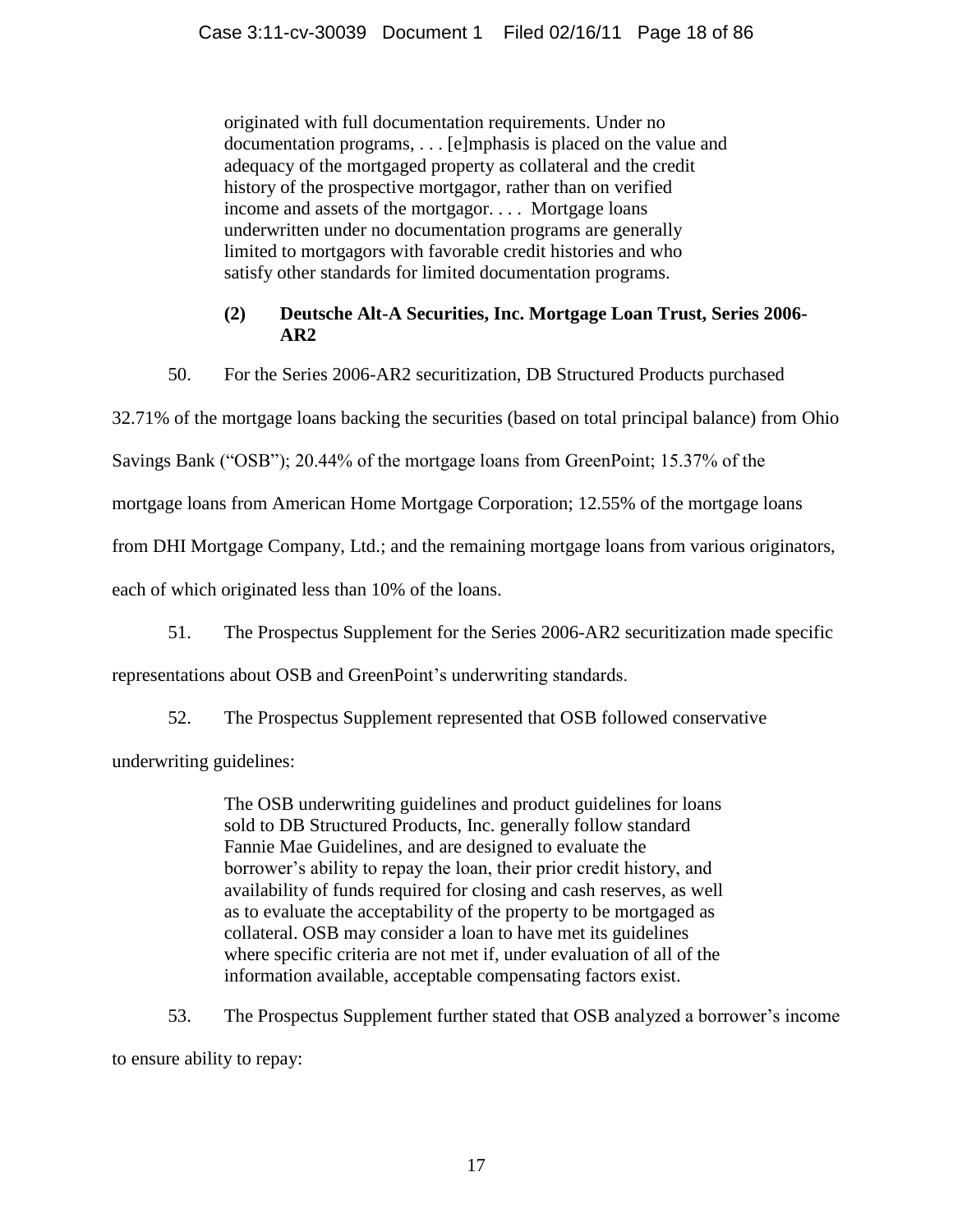OSB requires that the prospective borrower's sources of income have the probability of continuing and are adequate to support the loan terms requested. The underwriter will review the prospective borrower's history of receiving stable income from employment (or other verifiable sources), as well as evaluating the likelihood that the income will continue to be received in the foreseeable future.

54. The Prospectus Supplement represented that OSB applied conservative

underwriting guidelines even to loans originated under "limited documentation" or "no

documentation programs:

OSB offers several low or no document programs in which the prospective borrower's monthly income and/or asset level is accepted as stated on their application, and certain underwriting documentation regarding income or employment verification or asset documentation is waived. Generally, under these programs, greater reliance is placed on the value and adequacy of the mortgaged property as collateral, the prospective borrower's past credit performance and, if applicable, the level of liquid assets maintained by the prospective borrower. More restrictive loan-tovalue maximums, and higher credit score requirements are generally applied to loans underwritten under these programs.

55. The Prospectus Supplement also provided:

The underwriter will evaluate the intent and willingness of a borrower to repay the mortgage loan in a timely manner. In general, intent is evaluated based on past credit performance and the prospective borrower's equity. The prospective borrower's past regard for such obligations, and the source and amount of the down payment are also evaluated. OSB utilizes credit scores provided by credit reporting agencies to assist in the analysis of an applicant's credit history.

56. Additionally, the Prospectus Supplement represented that GreenPoint's

underwriting standards were consistently applied to confirm a borrower's ability to repay and to

produce performing loans:

Generally, the GreenPoint underwriting guidelines are applied to evaluate the prospective borrower's credit standing and repayment ability and the value and adequacy of the mortgaged property as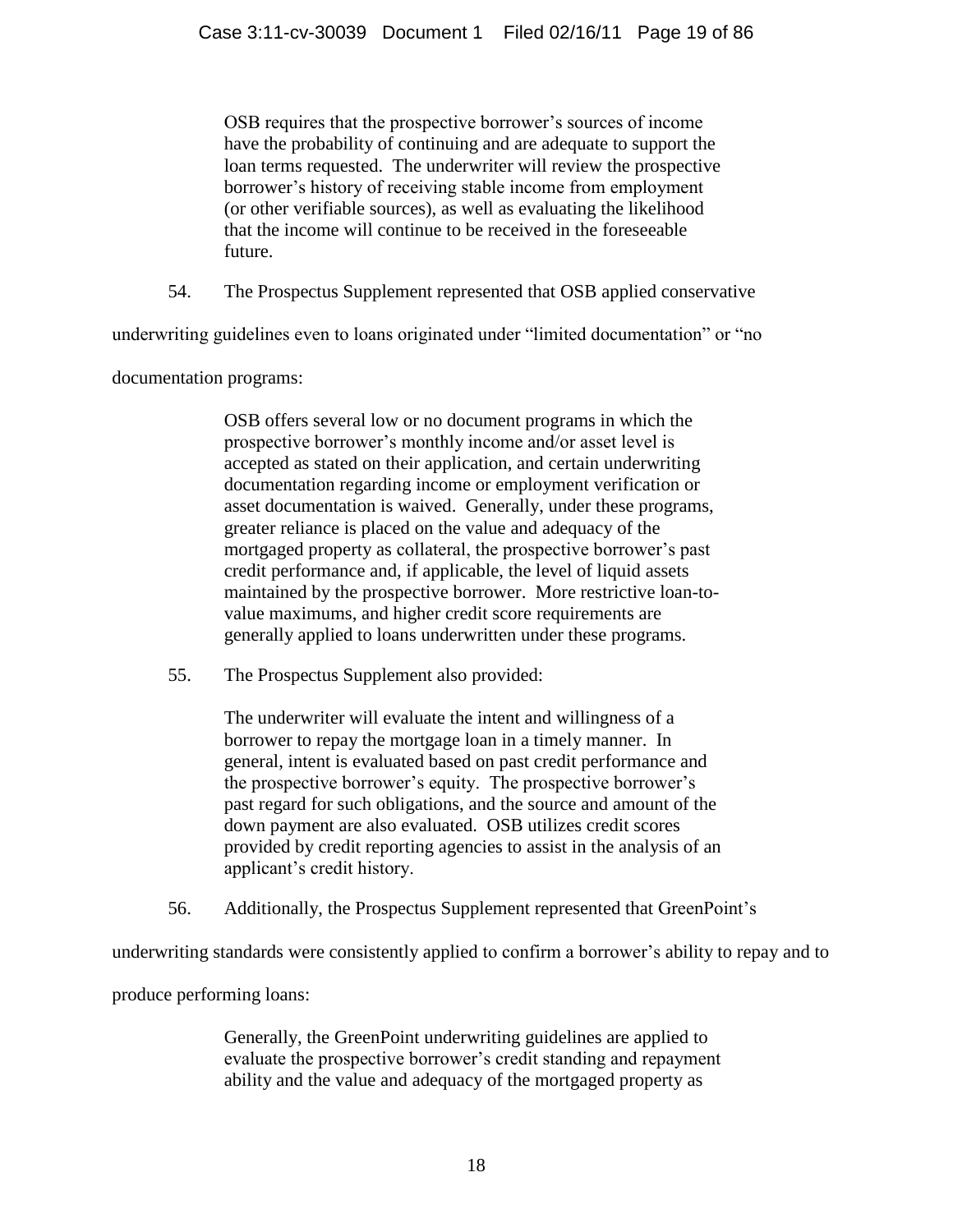collateral. Exceptions to the guidelines are permitted where compensating factors are present.

57. The Prospectus Supplement further provided that Greenpoint calculated

borrowers' debt ratios to ensure that borrowers could make their monthly payments:

In determining whether a prospective borrower has sufficient monthly income available to meet the borrower's monthly obligation on the proposed mortgage loan and monthly housing expenses and other financial obligations, GreenPoint generally considers the ratio of those amounts to the proposed borrower's monthly gross income. . . . The ratios generally are limited to 40% but may be extended to 50% with adequate compensating factors, such as disposable income, reserves, higher FICO credit score, or lower LTV's.

58. To confirm a borrower's ability to repay, the Prospectus Supplement also stated

that GreenPoint collected information about the borrower's income:

As part of its evaluation of potential borrowers, GreenPoint generally requires a description of the borrower's income. If required by its underwriting guidelines, GreenPoint obtains employment verification providing current and historical income information and/or a telephonic employment confirmation. Employment verification may be obtained through analysis of the prospective borrower's recent pay stubs and/or W-2 forms for the most recent two years or relevant portions of the borrower's most recent two years' tax returns, or from the prospective borrower's employer, wherein the employer reports the borrower's length of employment and current salary with that organization. Selfemployed prospective borrowers generally are required to submit relevant portions of their federal tax returns for the past two years.

59. The Prospectus Supplement represented that GreenPoint applied conservative

underwriting guidelines even to loans originated under "limited documentation" or "no

documentation programs:

GreenPoint acquires or originates many mortgage loans under "limited documentation" or "no documentation" programs. Under limited documentation programs, more emphasis is placed on the value and adequacy of the mortgaged property as collateral, credit history and other assets of the borrower, than on verified income of the borrower. Mortgage loans underwritten under this type of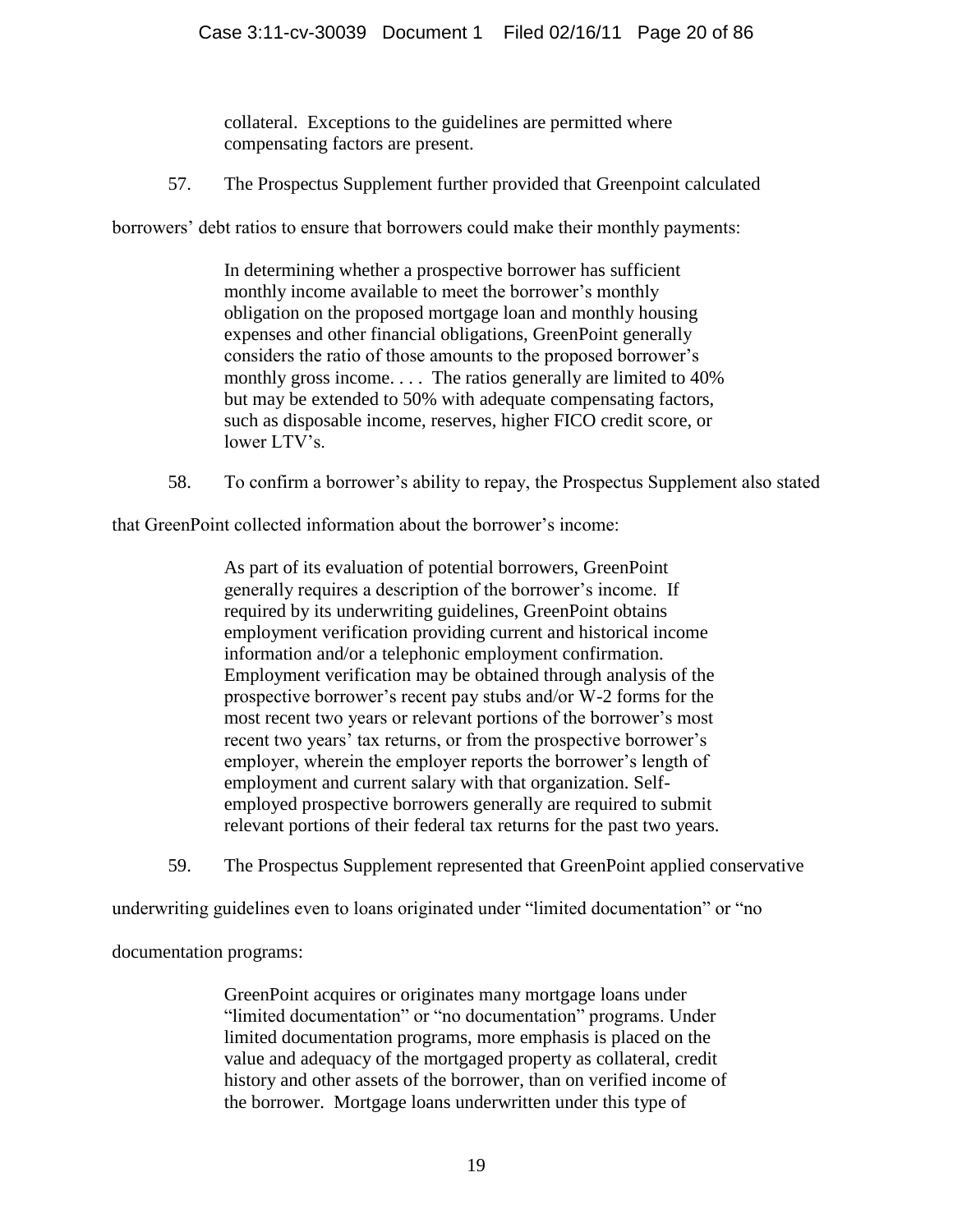program are generally limited to borrowers with credit histories that demonstrate an established ability to repay indebtedness in a timely fashion . . . . Permitted maximum loan-to-value ratios (including secondary financing) under limited documentation programs are generally more restrictive than mortgage loans originated with full documentation requirements. Under no documentation programs, . . . [e]mphasis is placed on the value and adequacy of the mortgaged property as collateral and the credit history of the prospective borrower, rather than on verified income and assets of the borrower. . . . Mortgage loans underwritten under no documentation programs are generally limited to borrowers with favorable credit histories and who satisfy other standards for limited documentation programs.

# **(3) ACE Securities Corp. Home Equity Loan Trust, Series 2006-ASAP4**

60. For the 2006-ASAP4 securitization, the Prospectus Supplement represented that

the third-party originators had used DB Structured Products' underwriting standards to originate

the mortgage loans backing the securities.

61. The Prospectus Supplement represented that the underwriting standards were

consistently applied, even for non-conforming loans, to confirm a borrower's ability to repay and

the adequacy of the property as collateral:

The Sponsor's underwriting standards are primarily intended to assess the ability and willingness of a borrower to repay the debt of the mortgage loan and to evaluate the adequacy of the related mortgaged property as collateral for the mortgage loan. In underwriting a mortgage loan, the Sponsor considers, among other things, a mortgagor's credit history, repayment ability and debt service-to-income ratio (referred to in this section of the prospectus supplement as the "Debt Ratio"), as well as the value, type and use of the mortgaged property.

62. The Prospectus Supplement also represented that only an "insignificant portion"

of the mortgage loans deviated from the underwriting guidelines, and that those loans had

sufficient compensating factors:

All of the Mortgage Loans were reviewed by the Sponsor's contract underwriters. On a case by case basis, the Sponsor may determine that, based upon compensating factors, a prospective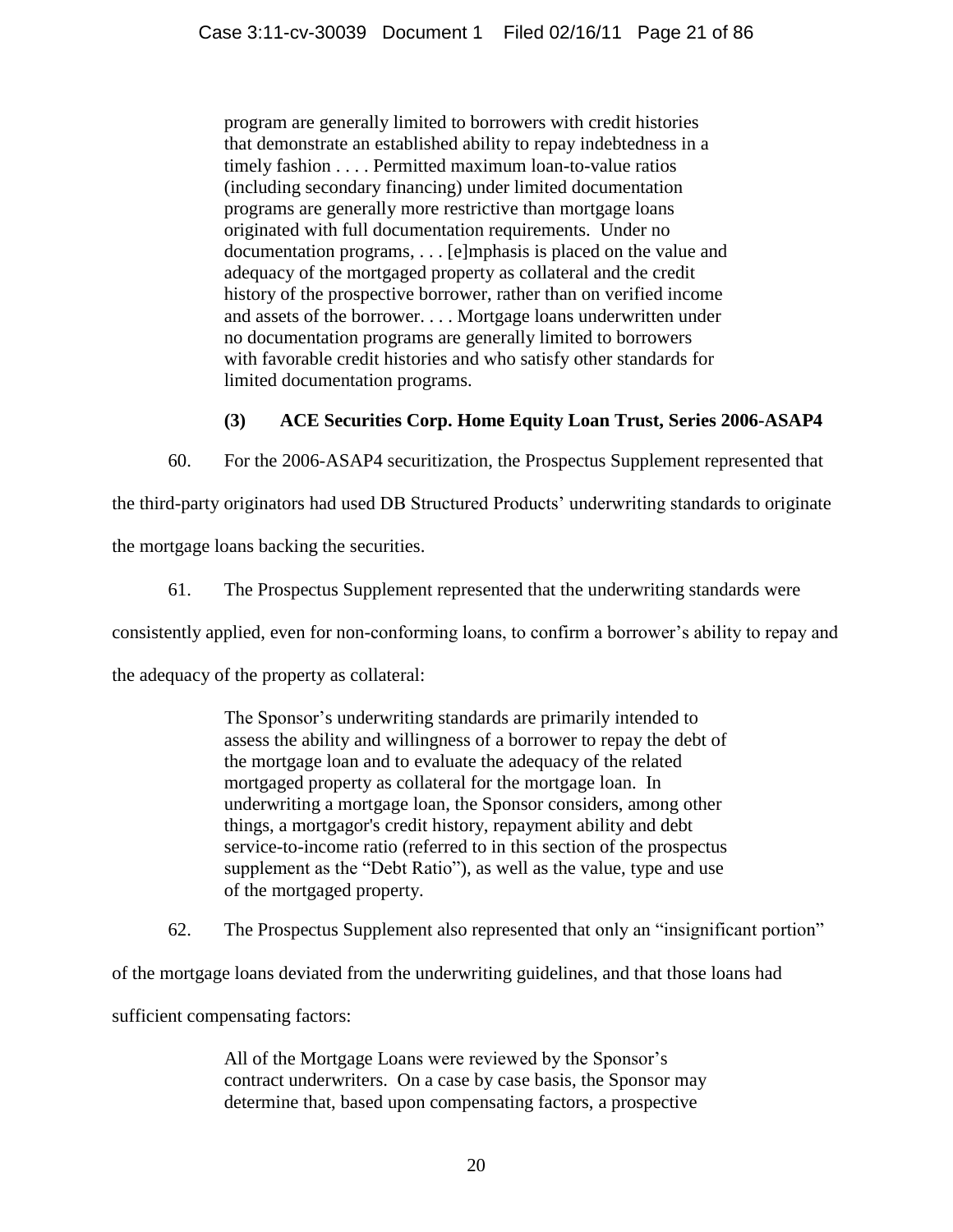borrower who does not strictly qualify under the underwriting risk category guidelines described below warrants an underwriting exception. Compensating factors may include, but are not limited to, low loan-to-value ratio, low Debt Ratio, substantial liquid assets, good credit history, stable employment and time in residence at the applicant's current address. It is expected that an insignificant portion of the Mortgage Loans may represent such underwriting exceptions.

63. Finally, the Prospectus Supplement represented that a number of quality control

procedures were conducted to ensure adherence to underwriting standards and loan quality:

The Sponsor conducts a number of quality control procedures, including a full re-underwriting of a random selection of mortgage loans to assure asset quality. Under the asset quality procedure, a random selection of each month's originations is reviewed. The mortgage loan review confirms the existence and accuracy of legal documents, credit documentation, appraisal analysis and underwriting decision. A report detailing audit findings and level of error is sent monthly to management for response. The audit findings and management responses are then reviewed by the Sponsor's senior management. Adverse findings are tracked monthly and over a rolling six month period. This review procedure allows the Sponsor to assess programs for potential guideline changes, program enhancements, appraisal policies, areas of risk to be reduced or eliminated and the need for additional staff training.

# **(4) Deutsche Alt-A Securities Mortgage Loan Trust, Series 2006-AR3**

64. For the Series 2006-AR3 securitization, DB Structured Products purchased

44.70% of the mortgage loans backing the securities (based on total principal balance) from

MortgageIT, Inc. ("MortgageIT"); 19.10% of the mortgage loans from Countrywide Home

Loans, Inc. ("Countrywide"); and the remaining mortgage loans from various originators, each

of which originated less than 10% of the loans.

65. The Prospectus Supplement for the Series 2006-AR3 securitization made specific representations about MortgageIT's and Countrywide's underwriting standards.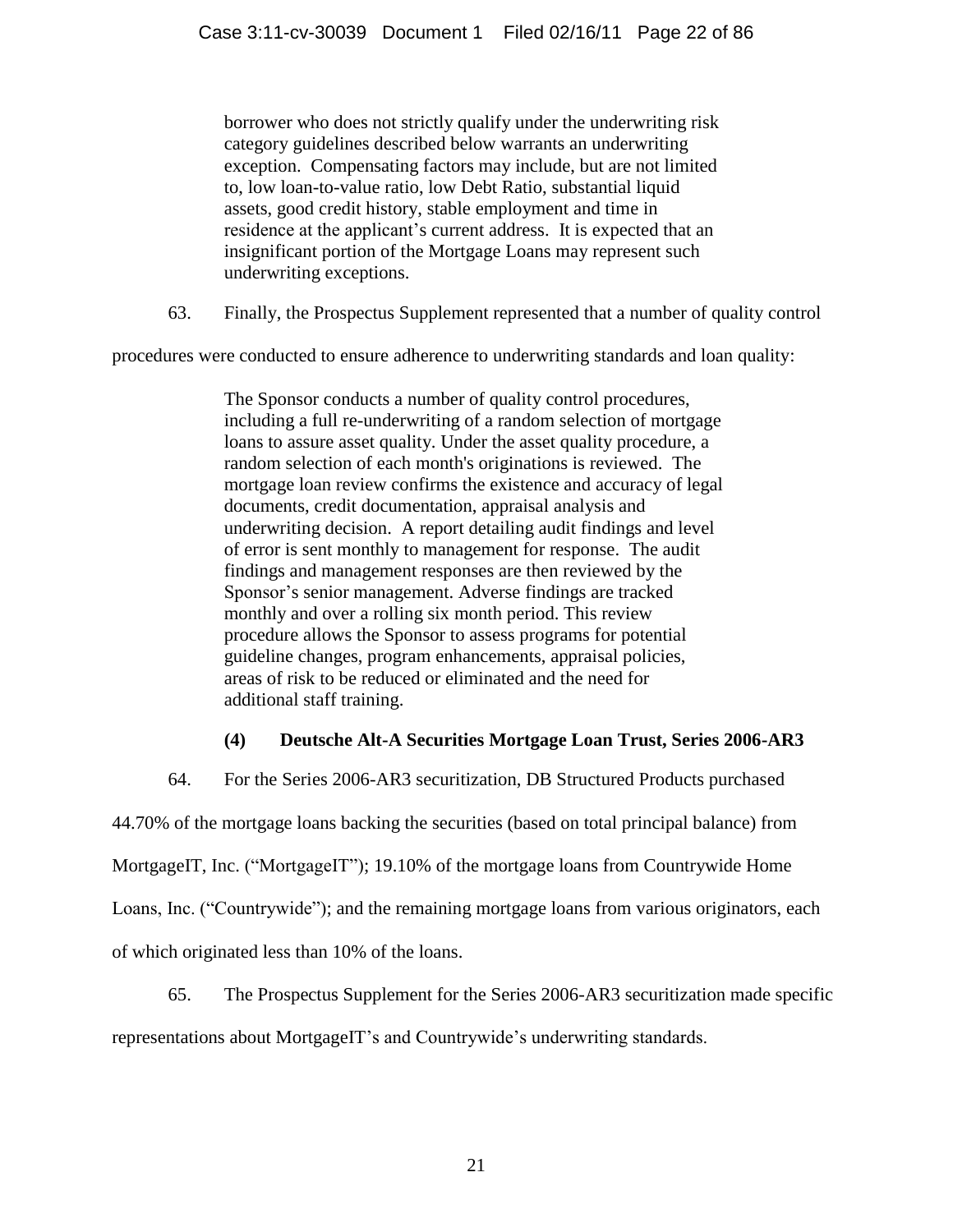66. The Prospectus Supplement assured investors that MortgageIT underwrote loans

based on a borrower's willingness and ability to repay:

MortgageIT's underwriting philosophy is to weigh all risk factors inherent in the loan file, giving consideration to the individual transaction, borrower profile, the level of documentation provided and the property used to collateralize the debt. Because each loan is different, MortgageIT expects and encourages underwriters to use professional judgment based on their experience in making a lending decision. MortgageIT underwrites a borrower's creditworthiness based solely on information that MortgageIT believes is indicative of the applicant's willingness and ability to pay the debt they would be incurring.

67. The Prospectus Supplement also assured investors that MortgageIT used

meaningful checks and balances in underwriting all loans, regardless of the documentation

required:

The mortgage loans have been originated under "full/alternative", "stated income/verified assets", "stated income/stated assets", "no documentation" or "no ratio" programs. The "full/alternative" documentation programs generally verify income and assets in accordance with Fannie Mae/Freddie Mac underwriting requirements. . . . Generally, under a "stated income/verified assets" program, no verification of a mortgagor's income is undertaken by the originator; however, verification of the mortgagor's assets is obtained. Under a "stated income/stated assets" program, the originator undertakes no verification of either a mortgagor's income or a mortgagor's assets, although both income and assets are stated on the loan application and subject to reasonable underwriting approval. Generally, under a "no documentation" program, the mortgagor is not required to state his or her income or assets and therefore, the originator undertakes no verification of such mortgagor's income or assets. The underwriting for such mortgage loans may be based primarily or entirely on the estimated value of the mortgaged property and the LTV ratio at origination as well as on the payment history and credit score. Generally, under a "no ratio" program, the mortgagor is not required to disclose their income although the nature of employment is disclosed. Additionally, on a "no ratio" program assets are verified. MortgageIT generally conducts a verbal verification of employment prior to closing.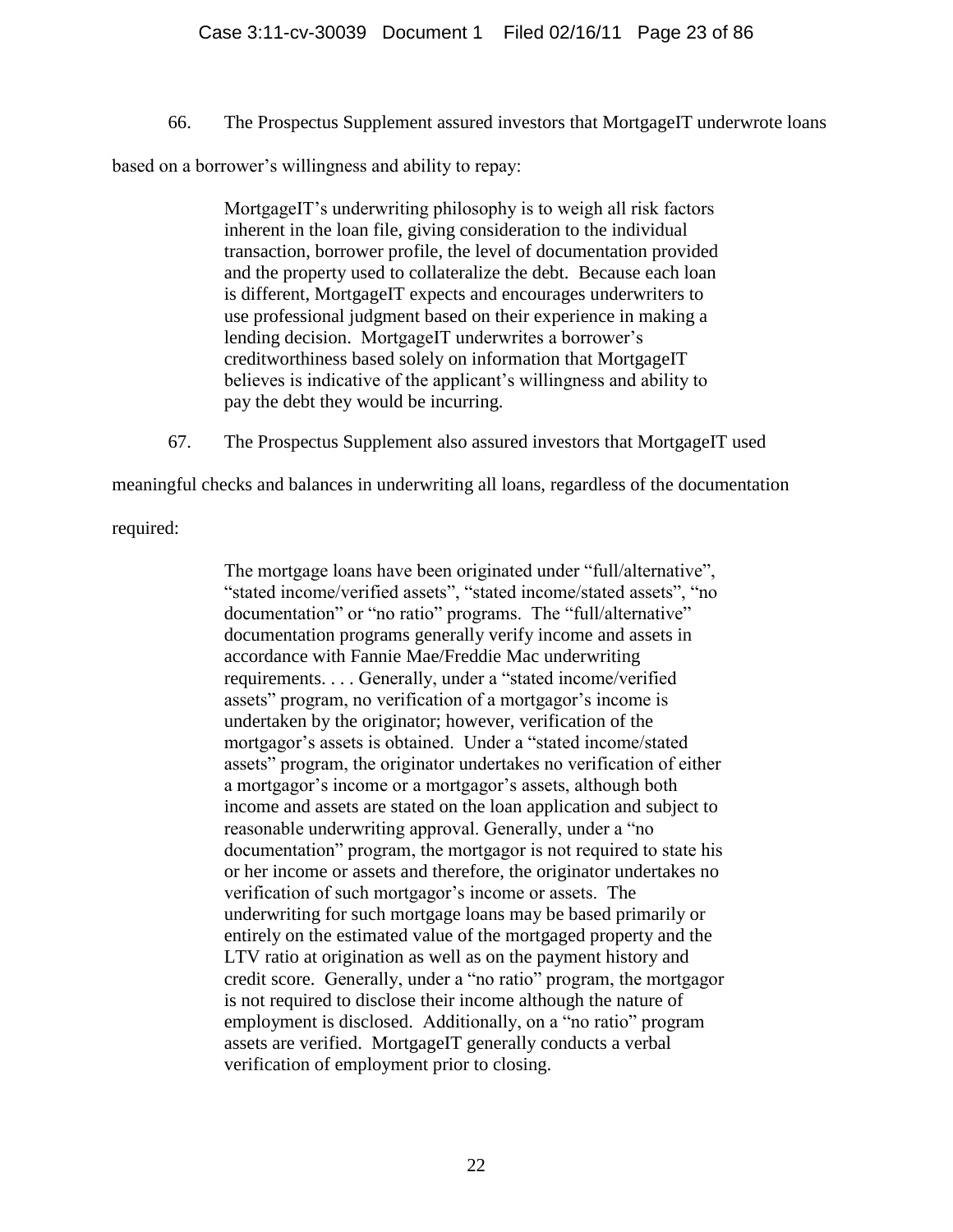68. Additionally, the Prospectus Supplement assured investors that Countrywide

underwrote loans based on a borrower's ability to repay and the sufficiency of the collateral:

Countrywide Home Loans' underwriting standards are applied by or on behalf of Countrywide Home Loans to evaluate the prospective borrower's credit standing and repayment ability and the value and adequacy of the mortgaged property as collateral. Under those standards, a prospective borrower must generally demonstrate that the ratio of the borrower's monthly housing expenses (including principal and interest on the proposed mortgage loan and, as applicable, the related monthly portion of property taxes, hazard insurance and mortgage insurance) to the borrower's monthly gross income and the ratio of total monthly debt to the monthly gross income (the "debt-to income" ratios) are within acceptable limits.

69. It described the checks and balances Countrywide used in underwriting all loans,

regardless of the documentation required:

In general under the Full Documentation Loan Program (the "Full" Documentation Program"), each prospective borrower is required to complete an application which includes information with respect to the applicant's assets, liabilities, income, credit history, employment history and other personal information. Selfemployed individuals are generally required to submit their two most recent federal income tax returns. Under the Full Documentation Program, the underwriter verifies the information contained in the application relating to employment, income, assets and mortgages.

\*\*\*

The Alternative Documentation Program permits a borrower to provide W-2 forms instead of tax returns covering the most recent two years, permits bank statements in lieu of verification of deposits and permits alternative methods of employment verification.

Under the Reduced Documentation Program, some underwriting documentation concerning income, employment and asset verification is waived. Countrywide Home Loans obtains from a prospective borrower either a verification of deposit or bank statements for the two-month period immediately before the date of the mortgage loan application or verbal verification of employment. Since information relating to a prospective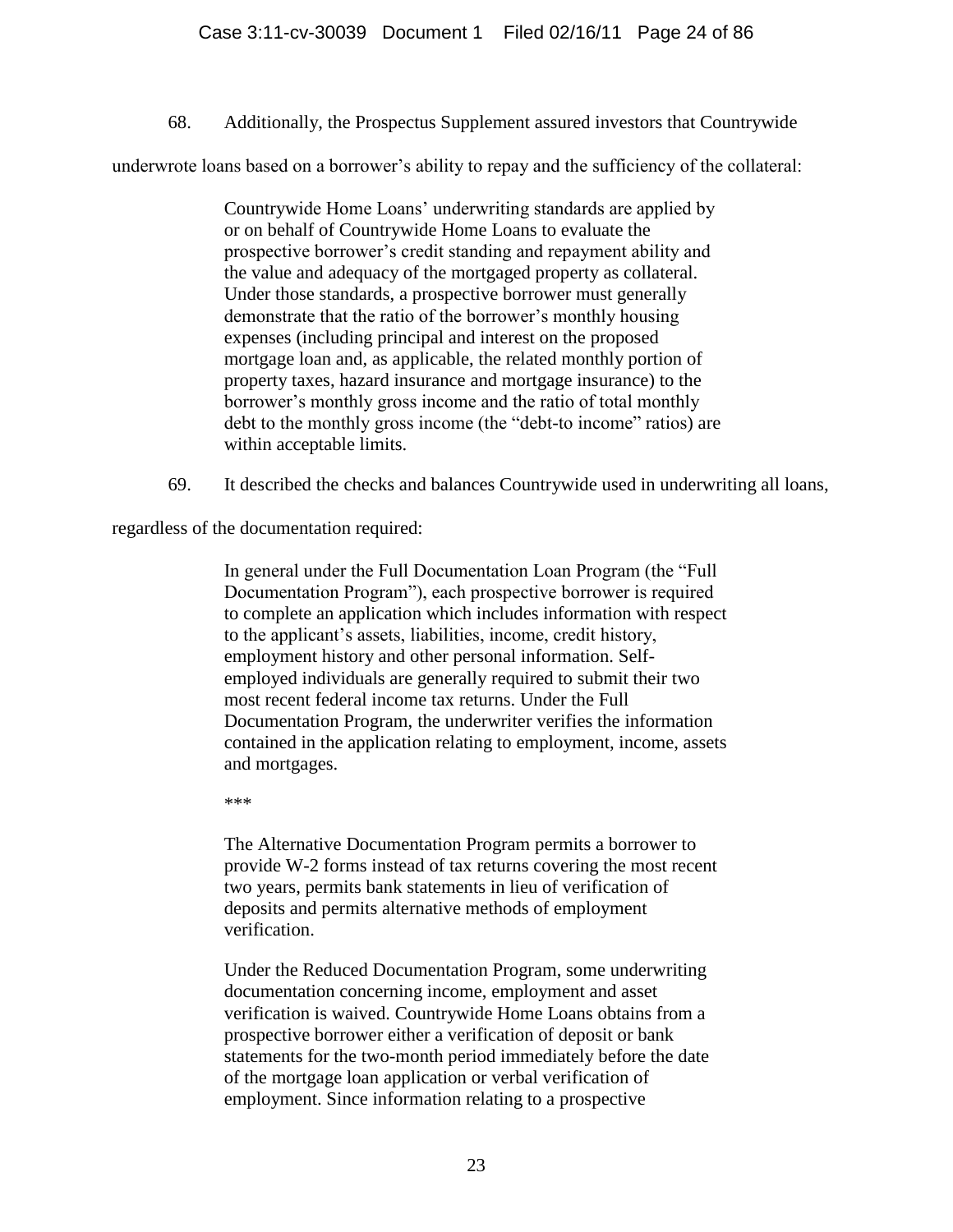borrower's income and employment is not verified, the borrower's debt-to-income ratios are calculated based on the information provided by the borrower in the mortgage loan application. The maximum Loan-to-Value Ratio ranges up to 95%.

The CLUES Plus Documentation Program permits the verification of employment by alternative means, if necessary, including verbal verification of employment or reviewing paycheck stubs covering the pay period immediately prior to the date of the mortgage loan application. To verify the borrower's assets and the sufficiency of the borrower's funds for closing, Countrywide Home Loans obtains deposit or bank account statements from each prospective borrower for the month immediately prior to the date of the mortgage loan application. Under the CLUES Plus Documentation Program, the maximum Loan-to-Value Ratio is 75% and property values may be based on appraisals comprising only interior and exterior inspections.

\*\*\*

Under the No Income/No Asset Documentation Program, no documentation relating to a prospective borrower's income, employment or assets is required and therefore debt-to-income ratios are not calculated or included in the underwriting analysis, or if the documentation or calculations are included in a mortgage loan file, they are not taken into account for purposes of the underwriting analysis. This program is limited to borrowers with excellent credit histories. Under the No Income/No Asset Documentation Program, the maximum Loan-to-Value Ratio, including secondary financing, ranges up to 95%.

Under the Stated Income/Stated Asset Documentation Program, the mortgage loan application is reviewed to determine that the stated income is reasonable for the borrower's employment and that the stated assets are consistent with the borrower's income. The Stated Income/Stated Asset Documentation Program permits maximum Loan-to-Value Ratios up to 90%.

# **(5) Deutsche Alt-A Securities Mortgage Loan Trust, Series 2006-AR5**

70. For the Series 2006-AR5 securitization, DB Structured Products split the

mortgage loans backing the securities into two groups. DB Structured Products purchased

21.11% of the mortgage loans in the first group (based on total principal balance) from Indymac

Bank, F.S.B ("Indymac"); 20.91% of the mortgage loans from American Home Mortgage Corp.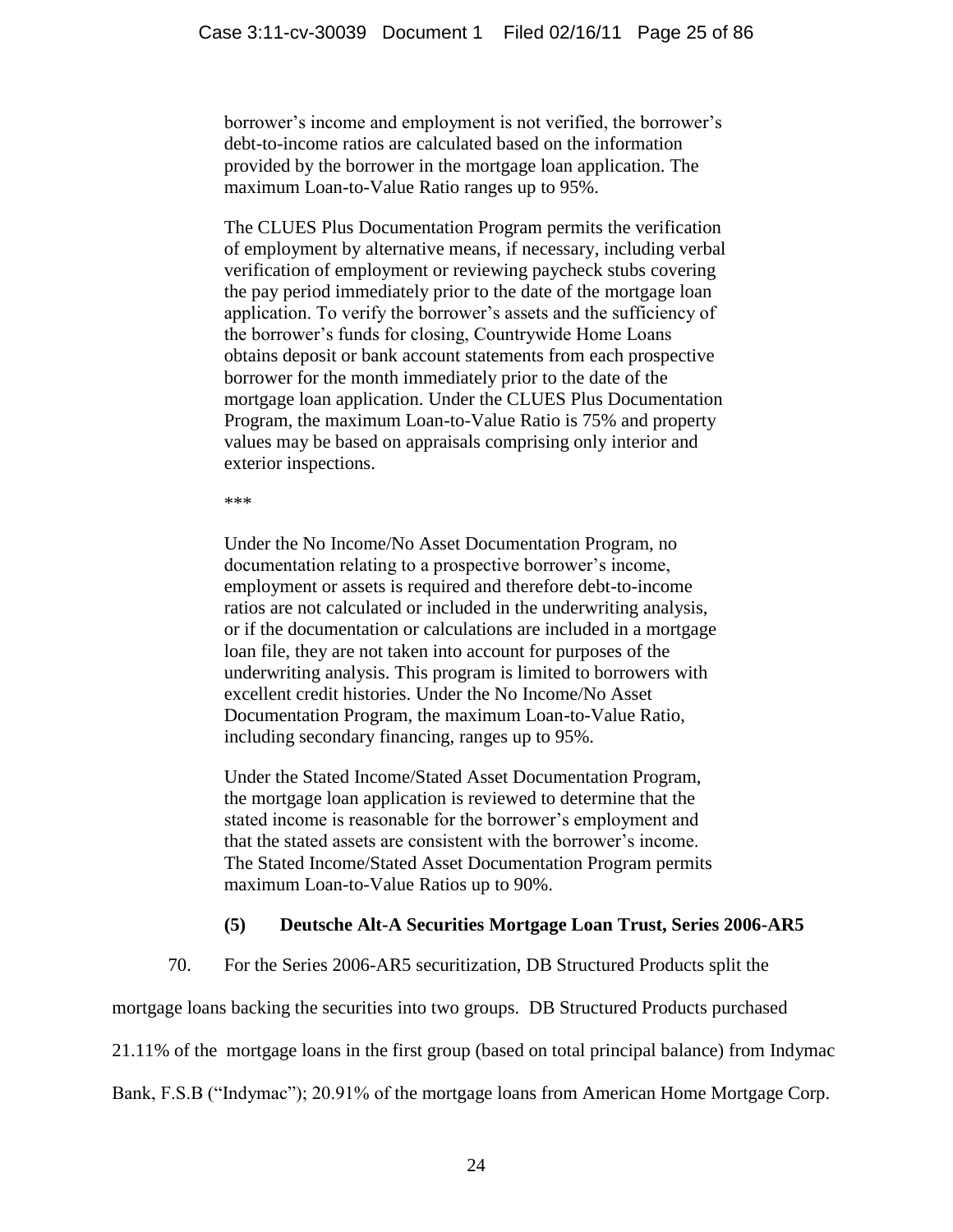## Case 3:11-cv-30039 Document 1 Filed 02/16/11 Page 26 of 86

("American Home"); 17.66% from GreenPoint; and the remaining mortgage loans from various originators, each of which originated less than 10% of the loans. DB Structured Products purchased 31.51% of the mortgage loans in the second group (based on total principal balance) from GreenPoint; and the remaining mortgage loans from various originators, each of which originated less than 10% of the loans.

71. The Prospectus Supplement for the Series 2006-AR5 securitization made specific representations about Indymac's, American Home's, and GreenPoint's underwriting standards.

72. The Prospectus Supplement represented that IndyMac consistently followed underwriting guidelines to originate performing loans, and originated loans that did not meet the guidelines only if compensating factors were present:

> IndyMac Bank has two principal underwriting methods designed to be responsive to the needs of its mortgage loan customers: traditional underwriting and Electronic Mortgage Information and Transaction System ("e-MITS") underwriting. E-MITS is an automated, internet-based underwriting and risk-based pricing system. IndyMac Bank believes that e-MITS generally enables it to estimate expected credit loss, interest rate risk and prepayment risk more objectively than traditional underwriting and also provides consistent underwriting decisions. IndyMac Bank has procedures to override an e-MITS decision to allow for compensating factors.

> IndyMac Bank's underwriting criteria for traditionally underwritten mortgage loans includes an analysis of the borrower's credit history, ability to repay the mortgage loan and the adequacy of the mortgaged property as collateral. Traditional underwriting decisions are made by individuals authorized to consider compensating factors that would allow mortgage loans not otherwise meeting IndyMac Bank's guidelines.

73. The Prospectus Supplement also represented that IndyMac allowed reduced

documentation only for borrowers with higher credit quality and lower debt:

In general, documentation types that provide for less than full documentation of employment, income and liquid assets require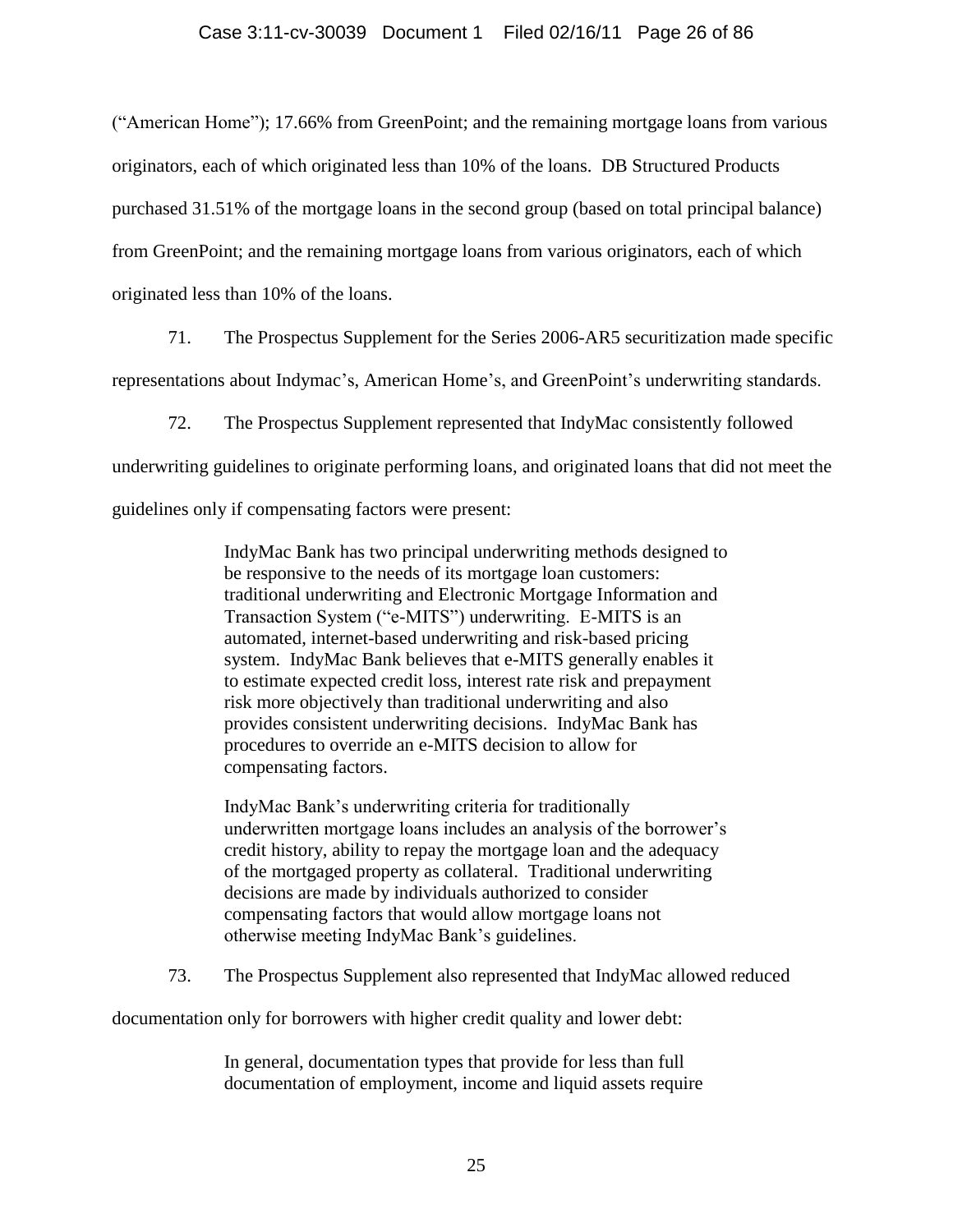higher credit quality and have lower loan-to-value ratios and loan amount limits.

74. Additionally, the Prospectus Supplement represented that American Home

employed conservative underwriting guidelines designed to ensure the borrower's ability to

repay the loan:

American Home's underwriting philosophy is to weigh all risk factors inherent in the loan file, giving consideration to the individual transaction, borrower profile, the level of documentation provided and the property used to collateralize the debt. These standards are applied in accordance with applicable federal and state laws and regulations. Exceptions to the underwriting standards may be permitted where compensating factors are present. . . . Because each loan is different, American Home expects and encourages underwriters to use professional judgment based on their experience in making a lending decision.

American Home underwrites a borrower's creditworthiness based solely on information that American Home believes is indicative of the applicant's willingness and ability to pay the debt they would be incurring.

75. The Prospectus Supplement assured investors that loans originated by American

Home were either fully documented or had other compensating factors, such as higher credit

scores or lower loan-to-value ratios:

Non-conforming loans are generally documented to the requirements of Fannie Mae and Freddie Mac, in that the borrower provides the same information on the loan application along with documentation to verify the accuracy of the information on the application such as income, assets, other liabilities, etc. Certain non-conforming stated income or stated asset products allow for less verification documentation than Fannie Mae or Freddie Mac require. Certain non-conforming Alt-A products also allow for less verification documentation than Fannie Mae or Freddie Mac require. . . . Alt-A products with less verification documentation generally have other compensating factors such as higher credit score or lower loan-to-value requirements.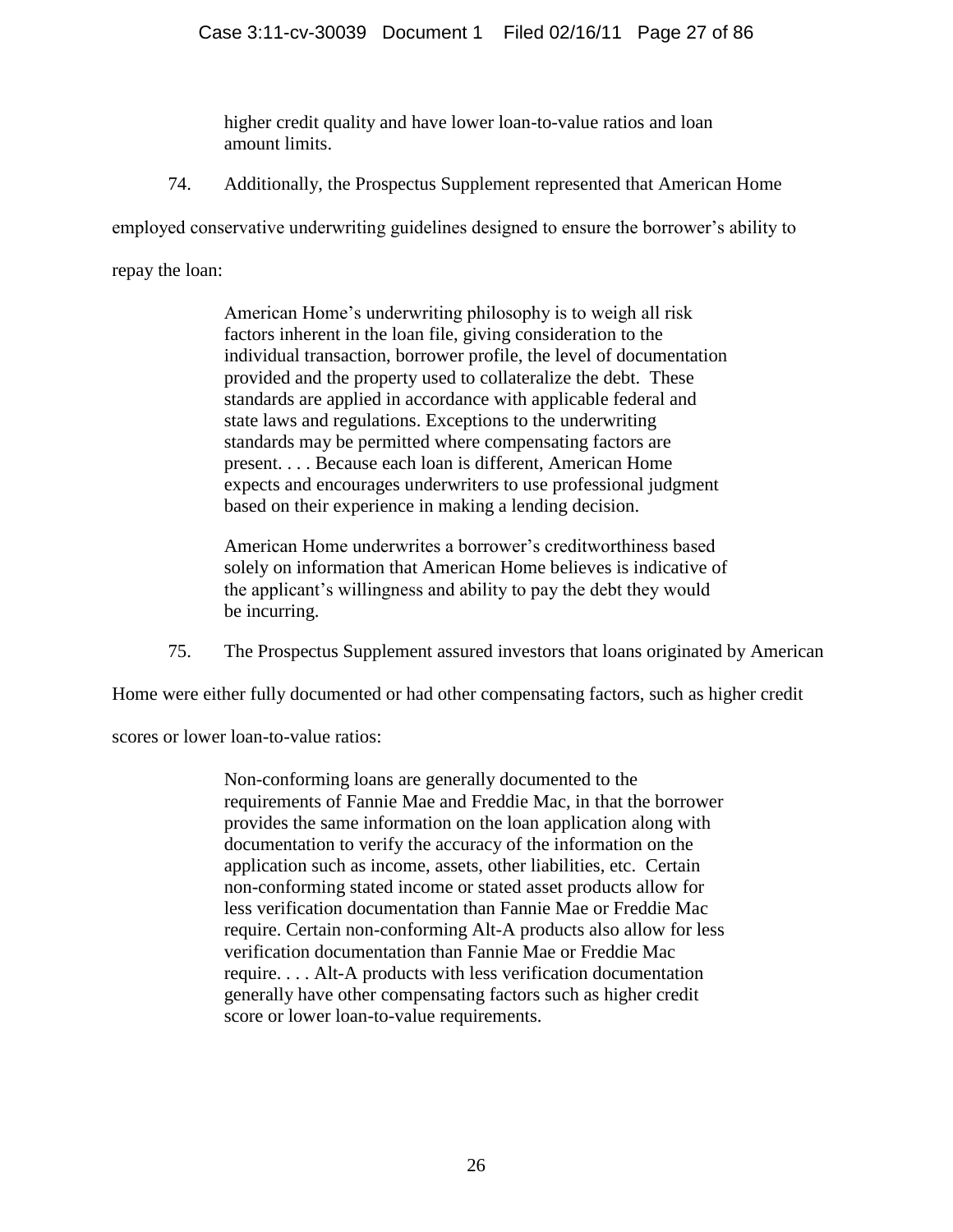76. The Prospectus Supplement represented that GreenPoint's underwriting standards were consistently applied to confirm a borrower's ability to repay and to produce performing loans:

> Generally, the GreenPoint underwriting guidelines are applied to evaluate the prospective mortgagor's credit standing and repayment ability and the value and adequacy of the mortgaged property as collateral. Exceptions to the guidelines are permitted where compensating factors are present.

77. The Prospectus Supplement further provided that Greenpoint calculated

borrowers' debt ratios to ensure that borrowers could make their monthly payments:

In determining whether a prospective mortgagor has sufficient monthly income available to meet the mortgagor's monthly obligation on the proposed mortgage loan and monthly housing expenses and other financial obligations, GreenPoint generally considers the ratio of those amounts to the proposed mortgagor's monthly gross income. . . . The ratios generally are limited to 40% but may be extended to 50% with adequate compensating factors, such as disposable income, reserves, higher FICO credit score, or lower LTV's.

78. To confirm a borrower's ability to repay, the Prospectus Supplement also stated

that GreenPoint collected information about the borrower's income:

As part of its evaluation of potential mortgagors, GreenPoint generally requires a description of the mortgagor's income. If required by its underwriting guidelines, GreenPoint obtains employment verification providing current and historical income information and/or a telephonic employment confirmation. Employment verification may be obtained through analysis of the prospective mortgagor's recent pay stubs and/or W-2 forms for the most recent two years or relevant portions of the mortgagor's most recent two years' tax returns, or from the prospective mortgagor's employer, wherein the employer reports the mortgagor's length of employment and current salary with that organization. Selfemployed prospective mortgagors generally are required to submit relevant portions of their federal tax returns for the past two years.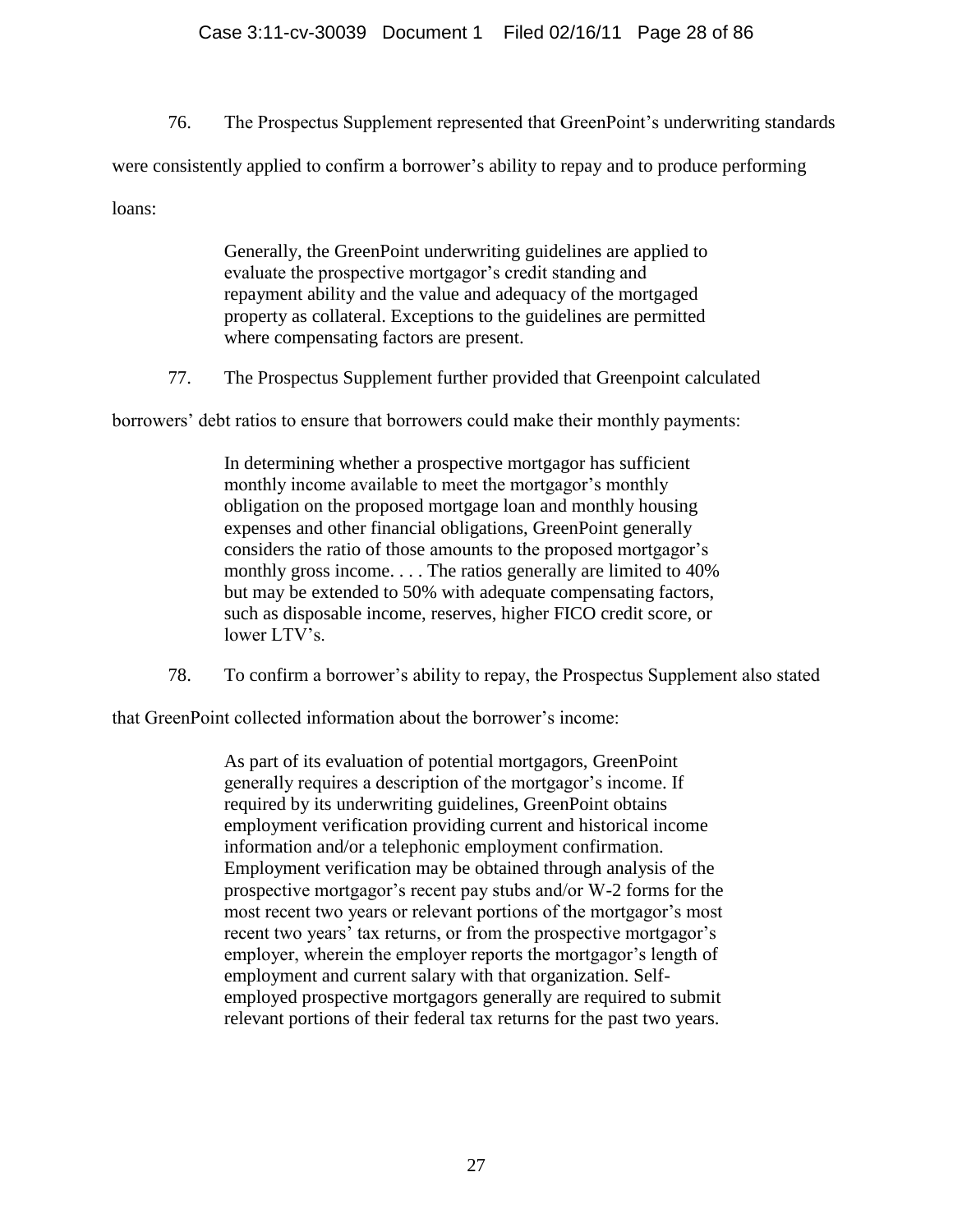79. The Prospectus Supplement represented that GreenPoint applied conservative

underwriting guidelines even to loans originated under "limited documentation" or "no

documentation programs:

Mortgage loans underwritten under this type of program are generally limited to mortgagors with credit histories that demonstrate an established ability to repay indebtedness in a timely fashion . . . . Permitted maximum loan-to-value ratios (including secondary financing) under limited documentation programs are generally more restrictive than mortgage loans originated with full documentation requirements. Under no documentation programs, . . . [e]mphasis is placed on the value and adequacy of the mortgaged property as collateral and the credit history of the prospective mortgagor, rather than on verified income and assets of the mortgagor. . . . Mortgage loans underwritten under no documentation programs are generally limited to mortgagors with favorable credit histories and who satisfy other standards for limited documentation programs.

# **(6) Deutsche Alt-A Securities Mortgage Loan Trust, Series 2006-AR6**

80. For the Series 2006-AR6 securitization, DB Structured Products purchased

approximately 36.40% of the mortgage loans backing the securities (based on total principal

balance) from MortgageIT; 11.59% of the mortgage loans from Countrywide; and the remaining

mortgage loans from various originators, each of which originated less than 10% of the loans.

81. The Prospectus Supplement for the Series 2006-AR6 securitization made specific

representations about MortgageIT's underwriting standards.

82. The Prospectus Supplement assured investors that MortgageIT underwrote loans

based on a borrower's willingness and ability to repay:

MortgageIT's underwriting philosophy is to weigh all risk factors inherent in the loan file, giving consideration to the individual transaction, borrower profile, the level of documentation provided and the property used to collateralize the debt. Because each loan is different, MortgageIT expects and encourages underwriters to use professional judgment based on their experience in making a lending decision. MortgageIT underwrites a borrower's creditworthiness based solely on information that MortgageIT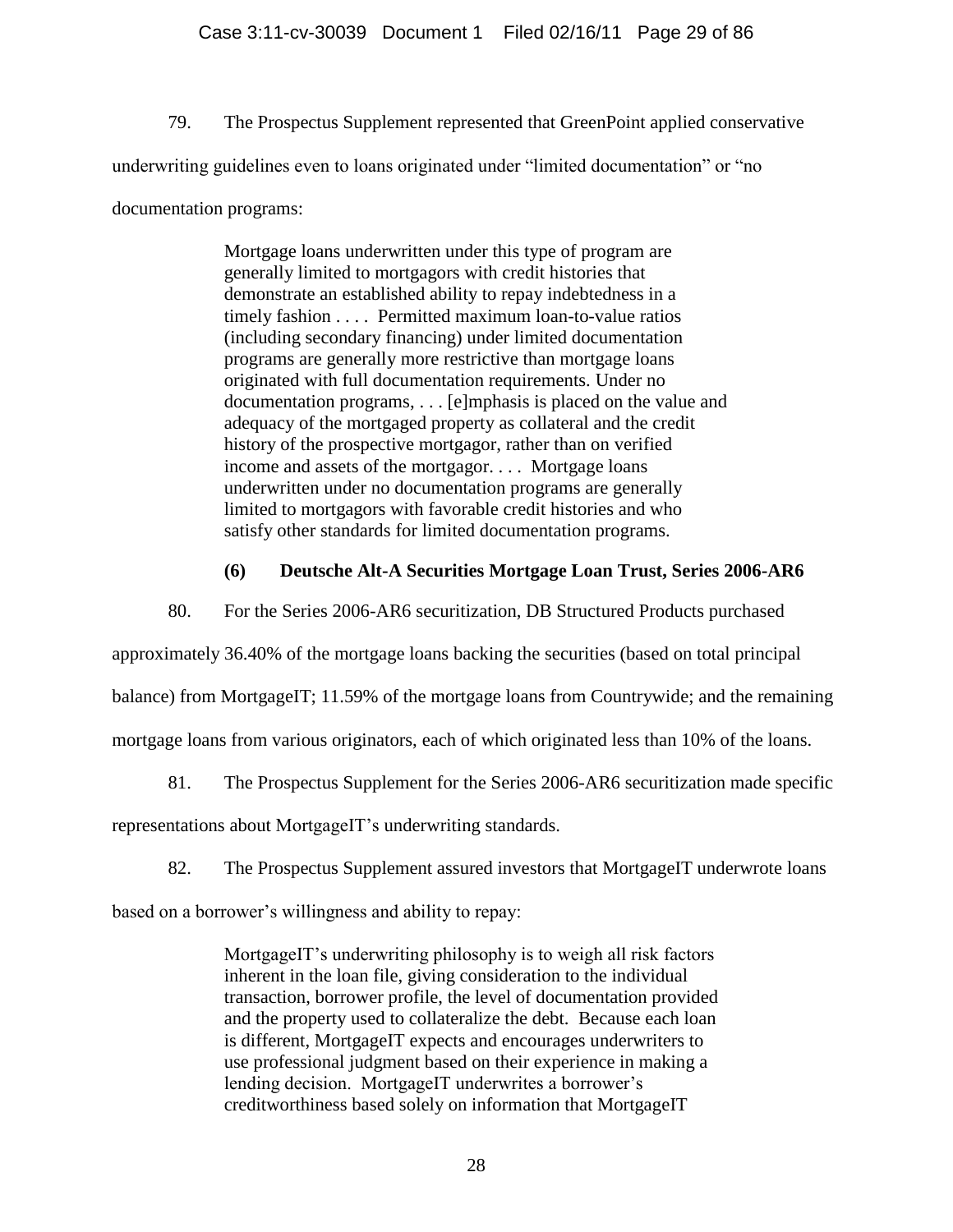believes is indicative of the applicant's willingness and ability to pay the debt they would be incurring.

83. The Prospectus Supplement also assured investors that MortgageIT used

meaningful checks and balances in underwriting all loans, regardless of the documentation

required:

The mortgage loans have been originated under "full/alternative", "stated income/verified assets", "stated income/stated assets", "no documentation" or "no ratio" programs. The "full/alternative" documentation programs generally verify income and assets in accordance with Fannie Mae/Freddie Mac underwriting requirements. . . . Generally, under a "stated income/verified assets" program, no verification of a mortgagor's income is undertaken by the originator; however, verification of the mortgagor's assets is obtained. Under a "stated income/stated assets" program, the originator undertakes no verification of either a mortgagor's income or a mortgagor's assets, although both income and assets are stated on the loan application and subject to reasonable underwriting approval. Generally, under a "no documentation" program, the mortgagor is not required to state his or her income or assets and therefore, the originator undertakes no verification of such mortgagor's income or assets. The underwriting for such mortgage loans may be based primarily or entirely on the estimated value of the mortgaged property and the LTV ratio at origination as well as on the payment history and credit score. Generally, under a "no ratio" program, the mortgagor is not required to disclose their income although the nature of employment is disclosed. Additionally, on a "no ratio" program assets are verified. MortgageIT generally conducts a verbal verification of employment prior to closing.

# **(7) ACE Securities Corp. Home Equity Loan Trust, Series 2007-SL1**

84. For the Series 2007-SL1 securitization, DB Structured Products purchased approximately 21.41% of the mortgage loans backing the securities (based on total principal balance) from American Home; 20.85% of the mortgage loans from Residential Funding Company, LLC ("RFC"); 16.48% of the mortgage loans from Chapel Funding Corporation; and the remaining mortgage loans from various originators, each of which originated less than 10% of the loans.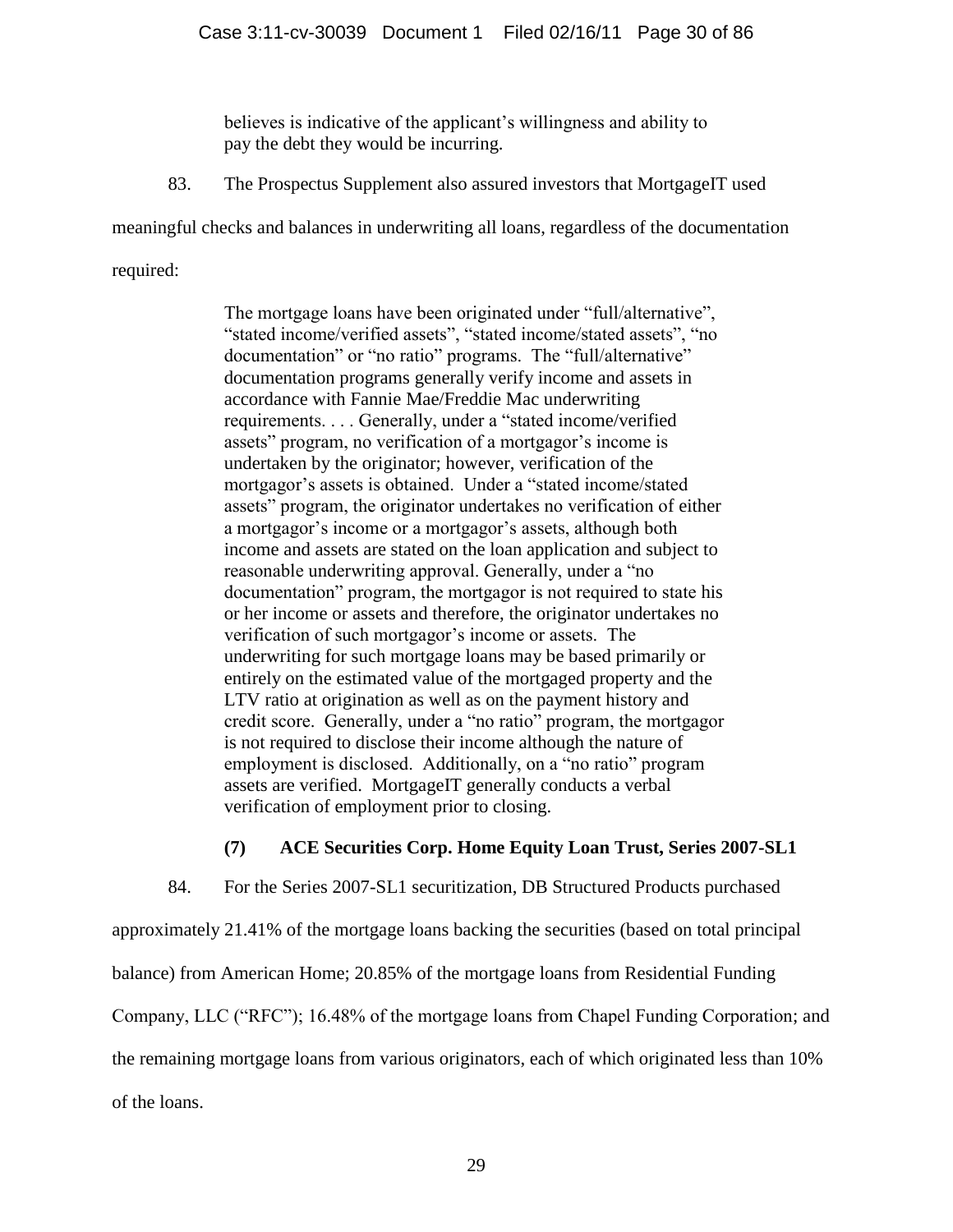85. The Prospectus Supplement for the Series 2007-SL1 securitization made specific

representations about the originators' general underwriting standards and American Home's and

RFC's underwriting standards.

86. The Prospectus Supplement represented that:

The underwriting standards of the Originators are intended to assess the ability and willingness of the mortgagor to repay the debt and to evaluate the adequacy of the property as collateral for the mortgage loan. The Originators consider, among other things, a mortgagor's credit history, repayment ability and debt service-toincome ratio, as well as the value, type and use of the mortgaged property.

87. Additionally, the Prospectus Supplement represented that American Home

employed conservative underwriting guidelines designed to ensure the borrower's ability to

repay the loan:

American Home's underwriting philosophy is to weigh all risk factors inherent in the loan file, giving consideration to the individual transaction, borrower profile, the level of documentation provided and the property used to collateralize the debt. These standards are applied in accordance with applicable federal and state laws and regulations. Exceptions to the underwriting standards may be permitted where compensating factors are present. . . . Because each loan is different, American Home expects and encourages underwriters to use professional judgment based on their experience in making a lending decision.

American Home underwrites a borrower's creditworthiness based solely on information that American Home believes is indicative of the applicant's willingness and ability to pay the debt they would be incurring.

88. The Prospectus Supplement assured investors that loans originated by American

Home were either fully documented or had other compensating factors, such as higher credit

scores or lower loan-to-value ratios:

Non-conforming loans are generally documented to the requirements of Fannie Mae and Freddie Mac, in that the borrower provides the same information on the loan application along with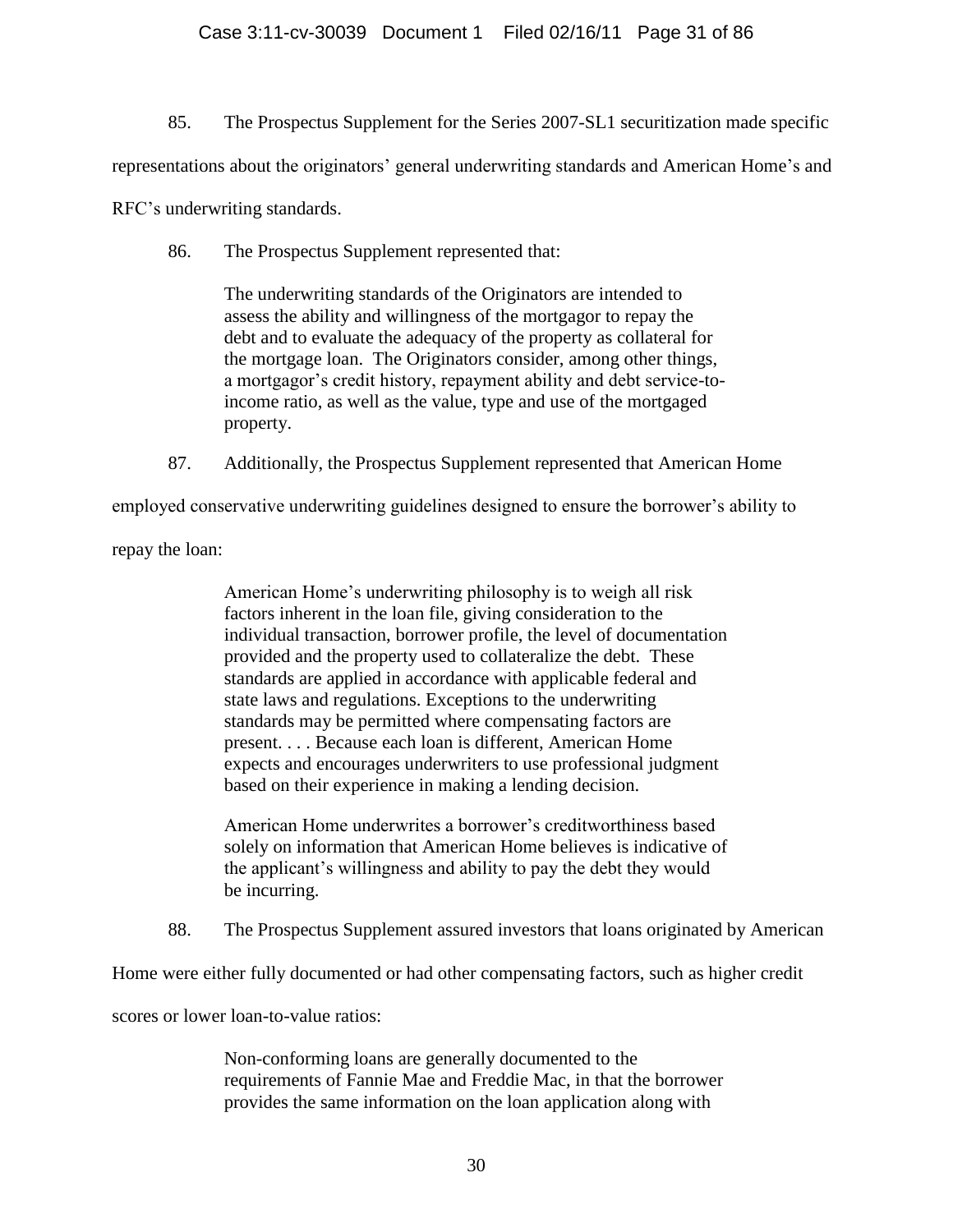documentation to verify the accuracy of the information on the application such as income, assets, other liabilities, etc. Certain non-conforming stated income or stated asset products allow for less verification documentation than Fannie Mae or Freddie Mac require. Certain non-conforming Alt-A products also allow for less verification documentation than Fannie Mae or Freddie Mac require. . . . Alt-A products with less verification documentation generally have other compensating factors such as higher credit score or lower loan-to-value requirements.

89. Finally, the Prospectus Supplement represented that RFC issued loans only to

borrowers with good credit:

Residential Funding Company, LLC's home equity program is designed for borrowers with good credit who may have difficulty obtaining traditional financing due to loan characteristics, such as LTV ratios as high as 100% and second lien status. The underwriting standards for the loans will, in most cases, conform to those published in Residential Funding Company, LLC's Client Guide . . . .

90. It assured investors that RFC employed underwriting guidelines to ensure that

borrowers could repay their loans:

The underwriting criteria provide for the evaluation of a loan applicant's creditworthiness through the use of a consumer credit report, verification of employment and a review of the debt-toincome ratio of the applicant. Income is verified through various means, including without limitation applicant interviews, written verifications with employers and review of pay stubs or tax returns. The borrower must demonstrate sufficient levels of disposable income to satisfy debt repayment requirements.

91. The Prospectus Supplement represented that, even for reduced documentation

loans, the underwriting standards ensured a borrower's ability to repay:

Limited documentation programs normally compensate for increased credit risk by placing greater emphasis on either the review of the property to be financed or the borrower's ability to repay the loan. For example, under Residential Funding Company, LLC's stated income limited loan documentation program, some submission requirements regarding income verification and debtto-income ratios are removed, but the seller is still required to perform a thorough credit underwriting of the loan. Normally, in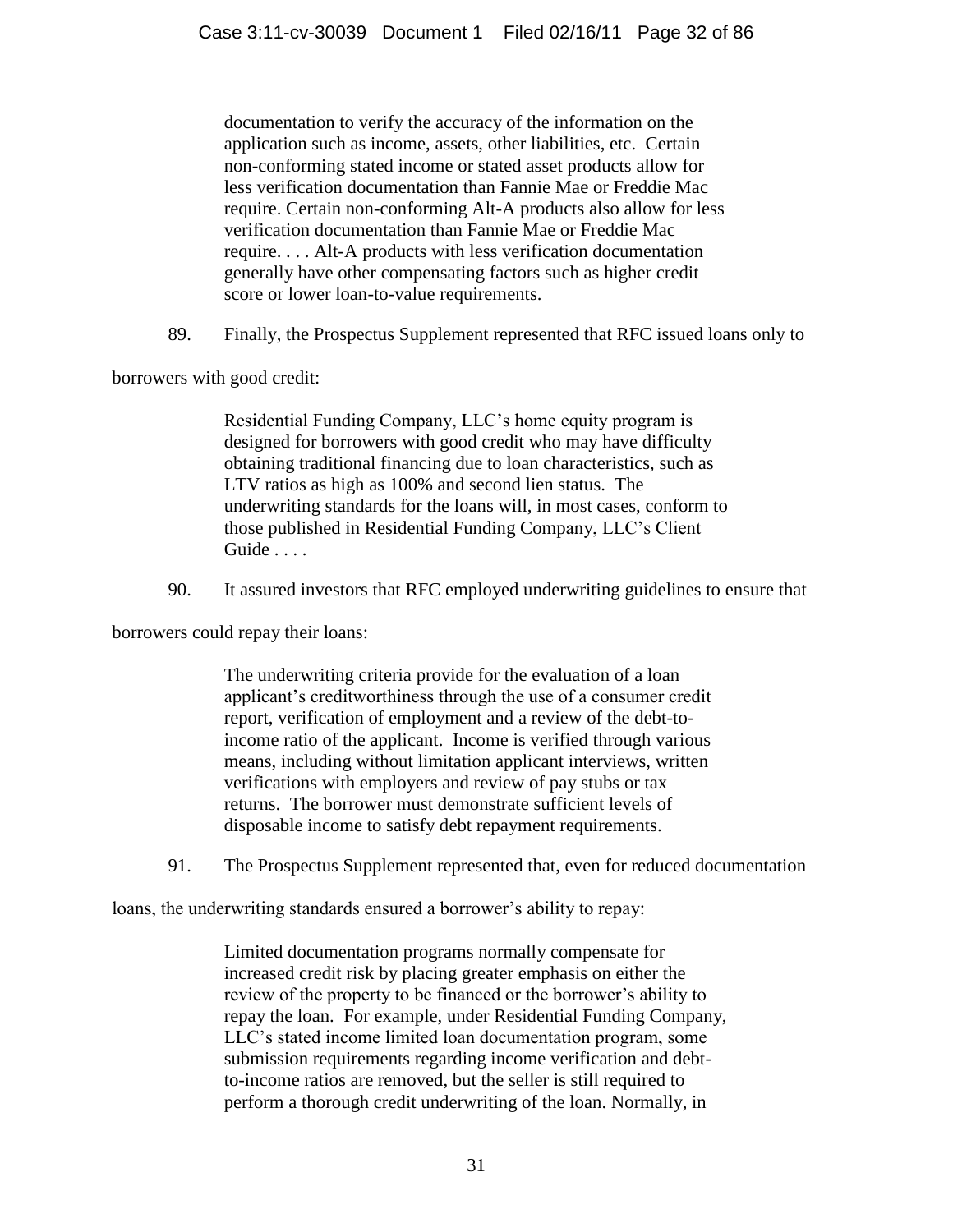order to be eligible for a reduced loan documentation program, a borrower must have a good credit history, and other compensating factors, including a relatively low combined LTV ratio or other favorable underwriting factors, must be present.

# **(8) ACE Securities Corp. Home Equity Loan Trust, Series 2007-ASAP1**

92. For the 2007-ASAP1 securitization, the Prospectus Supplement represented that

the third-party originators had used DB Structured Products' underwriting standards to originate

the mortgage loans backing the securities.

93. The Prospectus Supplement represented that the underwriting standards were

consistently applied, even for non-conforming loans, to confirm a borrower's ability to repay and

the adequacy of the property as collateral:

The Sponsor's underwriting standards are primarily intended to assess the ability and willingness of a borrower to repay the debt of the mortgage loan and to evaluate the adequacy of the related mortgaged property as collateral for the mortgage loan. All of the Mortgage Loans were underwritten with a view towards resale in the secondary mortgage market. In underwriting a mortgage loan, the Sponsor considers, among other things, a mortgagor's credit history, repayment ability and debt service-to-income ratio (referred to in this section of the prospectus supplement as the "Debt Ratio"), as well as the value, type and use of the mortgaged property.

94. The Prospectus Supplement also represented that only an "insignificant portion"

of the mortgage loans deviated from the underwriting guidelines, and that those loans had

sufficient compensating factors:

All of the Mortgage Loans were reviewed by the Sponsor's contract underwriters. On a case by case basis, the Sponsor may determine that, based upon compensating factors, a prospective borrower who does not strictly qualify under the underwriting risk category guidelines described below warrants an underwriting exception. Compensating factors may include, but are not limited to, low loan-to-value ratio, low Debt Ratio, substantial liquid assets, good credit history, stable employment and time in residence at the applicant's current address. It is expected that an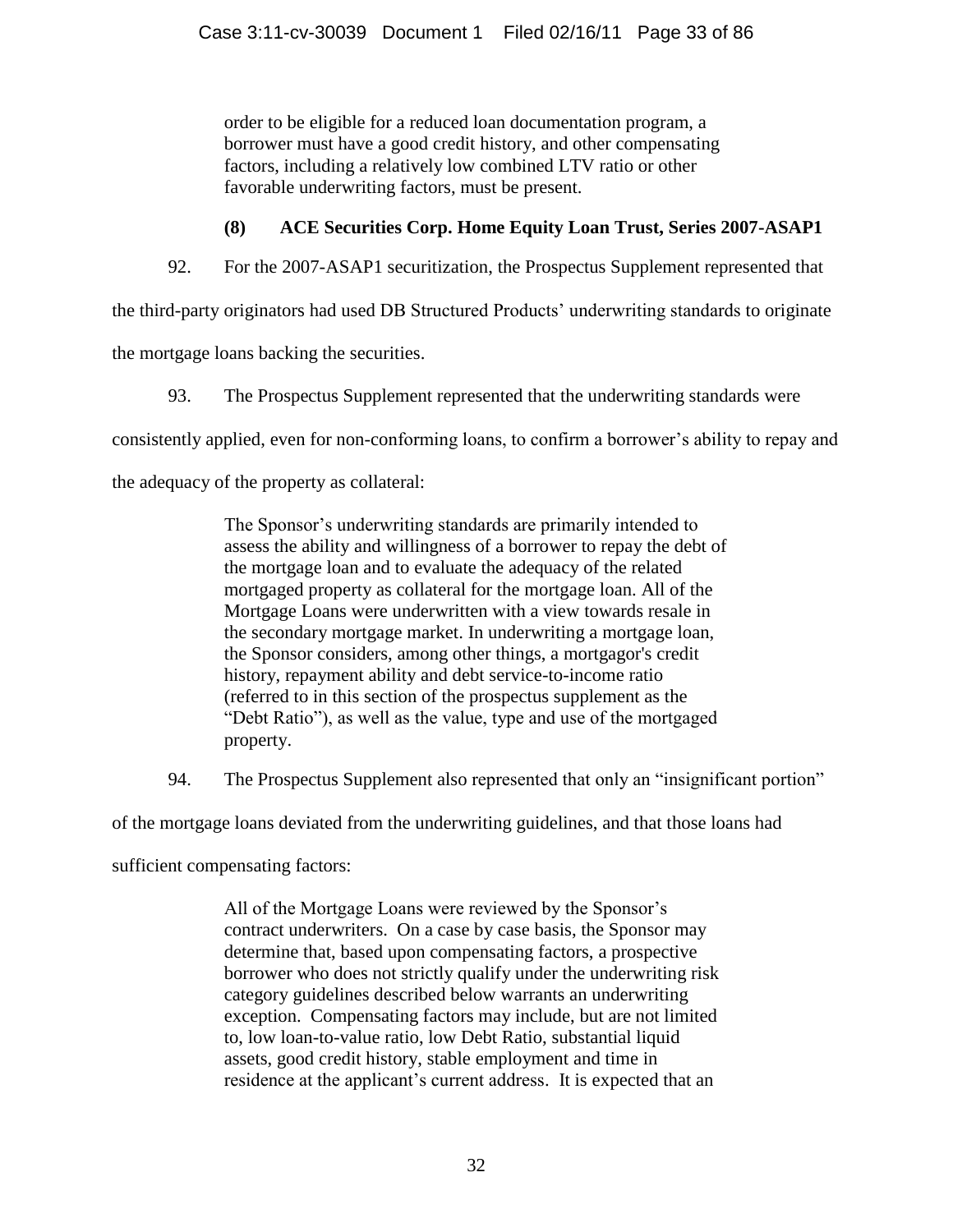insignificant portion of the Mortgage Loans may represent such underwriting exceptions.

95. Finally, the Prospectus Supplement represented that a number of quality control

procedures were conducted to ensure adherence to underwriting standards and loan quality:

The Sponsor conducts a number of quality control procedures, including a full re-underwriting of a random selection of mortgage loans to assure asset quality. Under the asset quality procedure, a random selection of each month's originations is reviewed. The mortgage loan review confirms the existence and accuracy of legal documents, credit documentation, appraisal analysis and underwriting decision. A report detailing audit findings and level of error is sent monthly to management for response. The audit findings and management responses are then reviewed by the Sponsor's senior management. Adverse findings are tracked monthly and over a rolling six month period. This review procedure allows the Sponsor to assess programs for potential guideline changes, program enhancements, appraisal policies, areas of risk to be reduced or eliminated and the need for additional staff training.

# **(9) ACE Securities Corp. Home Equity Loan Trust, Series 2007-HE3**

96. For the Series 2007-HE3 securitization, DB Structured Products purchased the

mortgage loans backing the securities from Residential Mortgage Assistance Enterprise LLC

("ResMAE").

97. The Prospectus Supplement for the Series 2007-HE3 securitization represented

that ResMAE's underwriting standards were consistently applied to ensure a borrower's ability

and willingness to repay and the adequacy of the collateral

The underwriting standards of ResMAE are primarily intended to assess the ability and willingness of the borrower to repay the debt and to evaluate the adequacy of the mortgaged property as collateral for the mortgage loan. ResMAE considers, among other things, a mortgagor's credit history, repayment ability and debt service-to income ratio (referred to herein as the Debt Ratio), as well as the value, type and use of the mortgaged property.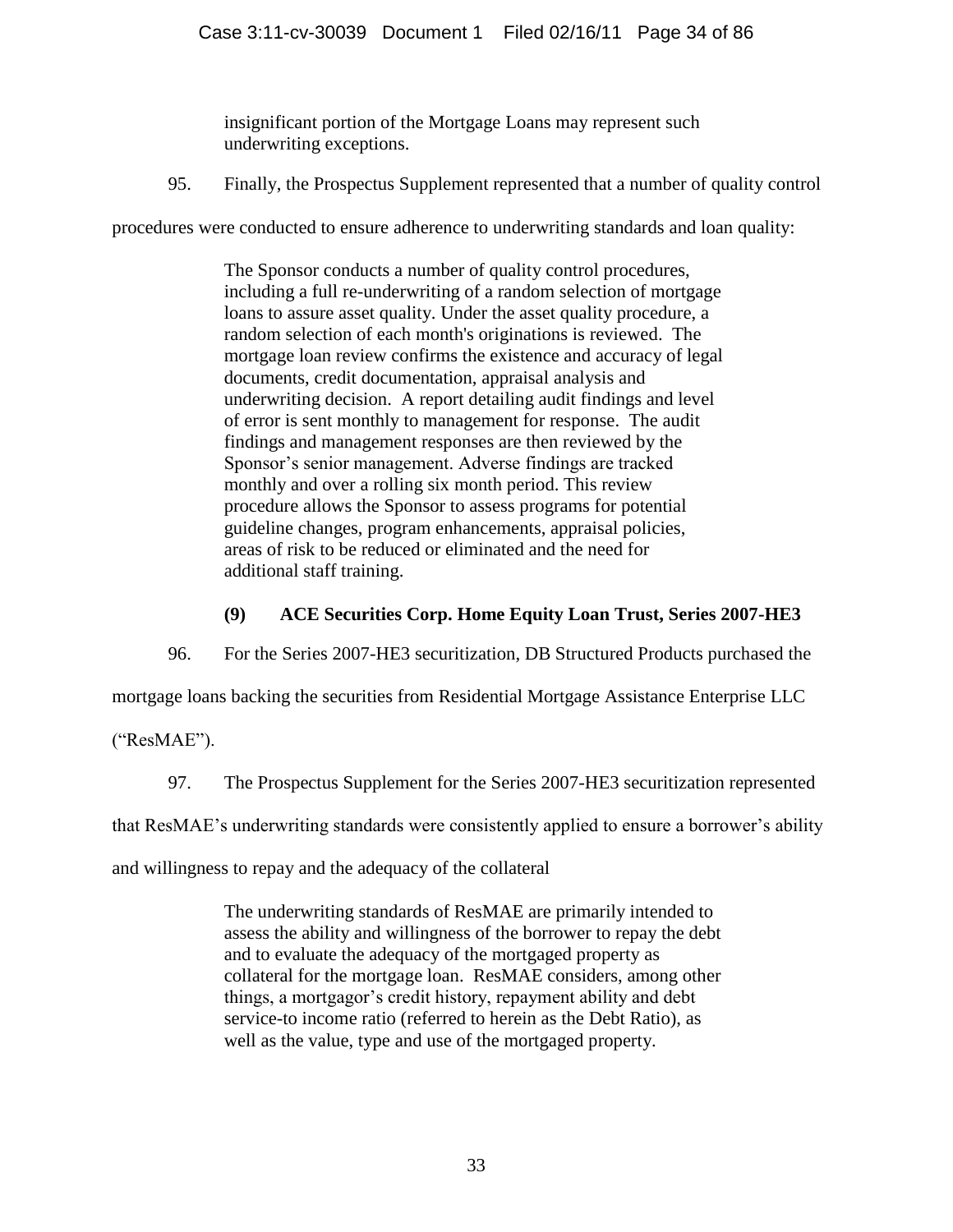98. The Prospectus Supplement also represented that ResMAE used various methods

to verify income, even for stated income loans:

ResMAE's underwriters verify the income of each applicant under the Full Documentation and Limited Documentation programs. Under Full Documentation, applicants are generally required to submit verification of stable year to date income and the preceding year's income; under Limited Documentation, the borrower is qualified based on verification of adequate cash flow by means of personal or business bank statements. Under Stated Income, applicants are qualified based on monthly income as stated on the mortgage application. Under all programs, the income stated must be reasonable and customary for the applicant's line of work; also, a pre-closing audit is conducted to confirm that the borrower is employed as stated on the mortgage application.

99. Finally, the Prospectus Supplement represented that ResMAE conducted a

number of quality control procedures to ensure adherence to underwriting standards and loan

quality:

ResMAE conducts a number of quality control procedures, including a post funding compliance audit as well as a full reunderwriting of a random selection of mortgage loans to assure asset quality. Under the compliance audit, all mortgage loans are reviewed to verify credit grading, documentation compliance and data accuracy. Under the post-funding quality procedure, a random selection of each month's originations is reviewed. The loan review confirms the existence and accuracy of legal documents, credit documentation, appraisal analysis and underwriting decision. A report detailing audit findings and level of error is provided quarterly to loan production for response. The audit findings and responses are then reviewed by ResMAE's senior management. Adverse findings are tracked monthly and reported quarterly. This review procedure allows ResMAE to assess programs for potential guideline changes, program enhancements, appraisal policies, areas of risk to be reduced or eliminated and the need for additional staff training.

# **(10) ACE Securities Corp. Home Equity Loan Trust, Series 2007-WM2**

100. For the Series 2007-WM2 securitization, DB Structured Products purchased the mortgage loans backing the securities from WMC Mortgage Corp., ("WMCMC" or "WMC").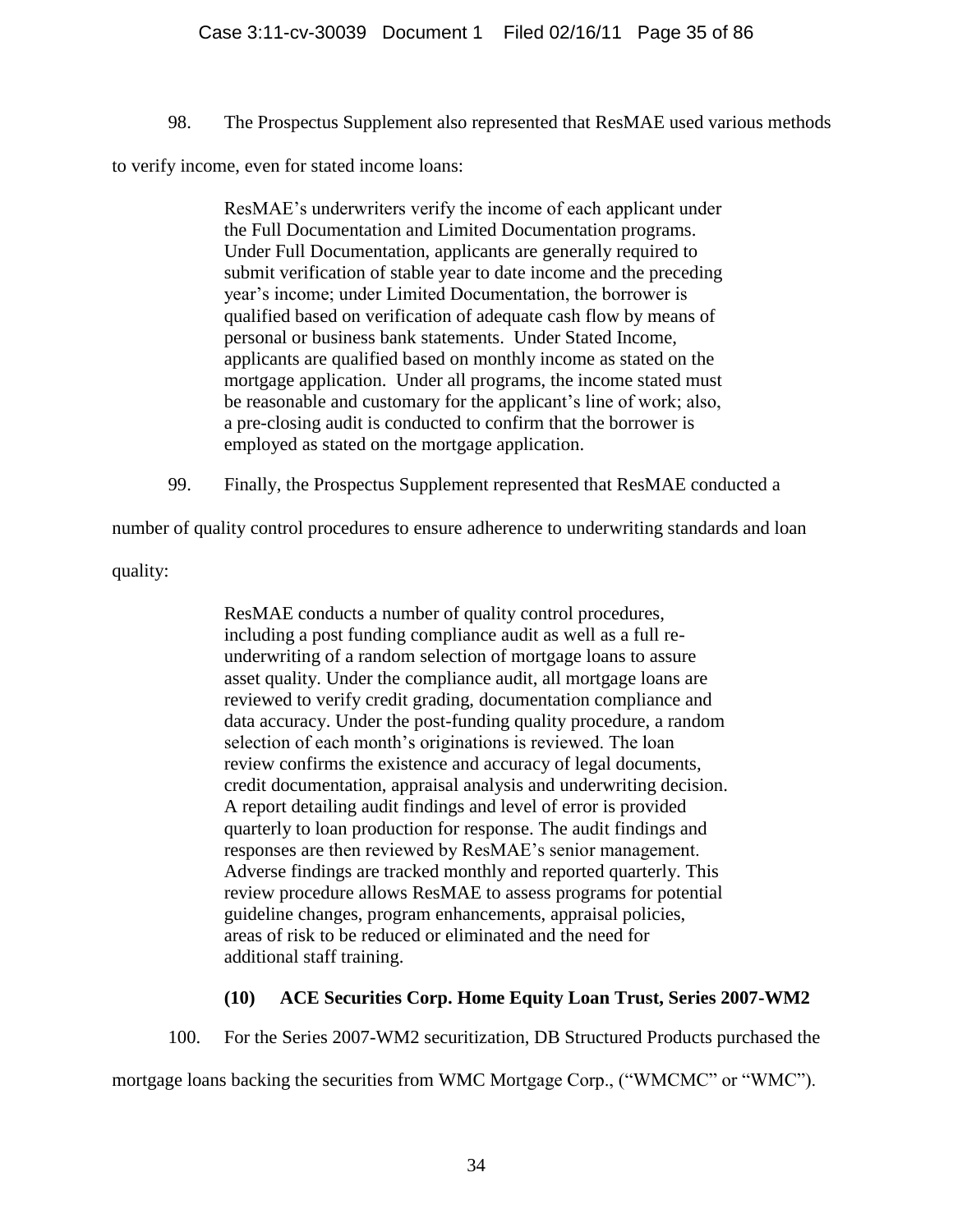## Case 3:11-cv-30039 Document 1 Filed 02/16/11 Page 36 of 86

101. The Prospectus Supplement for the Series 2007-WM2 securitization made

specific representations about the originators' general underwriting standards and ResMAE's

underwriting standards.

102. The Prospectus Supplement represented that underwriting standards were

consistently applied, even for non-conforming loans, to confirm a borrower's credit profile and

produce performing loans:

The underwriting standards of the Originator are intended to assess the ability and willingness of the mortgagor to repay the debt and to evaluate the adequacy of the property as collateral for the mortgage loan. The Originator considers, among other things, a mortgagor's credit history, repayment ability and debt service-toincome ratio, as well as the value, type and use of the mortgaged property.

103. The Prospectus Supplement also represented that WMC consistently verified a

borrower's income for ability to repay:

Under the Underwriting Guidelines, WMC verifies the loan applicant's eligible sources of income for all products, calculates the amount of income from eligible sources indicated on the loan application, reviews the credit and mortgage payment history of the applicant and calculates the Debt Ratio to determine the applicant's ability to repay the loan, and reviews the mortgaged property for compliance with the Underwriting Guidelines.

104. The Prospectus Supplement represented that WMC conducted credit checks and

verifications of income, even for stated income loans:

The Underwriting Guidelines require that the documentation accompanying each mortgage loan application include, among other things, a tri-merge credit report on the related applicant from a credit reporting company aggregator. The report typically contains information relating to such matters as credit history with local and national merchants and lenders, installment debt payments and any record of defaults, bankruptcy, repossession, suits or judgments. In most instances, WMC obtains a tri-merge credit score independent from the mortgage loan application from a credit reporting company aggregator. . . . In the case of mortgage loans originated under the Stated Income Documentation and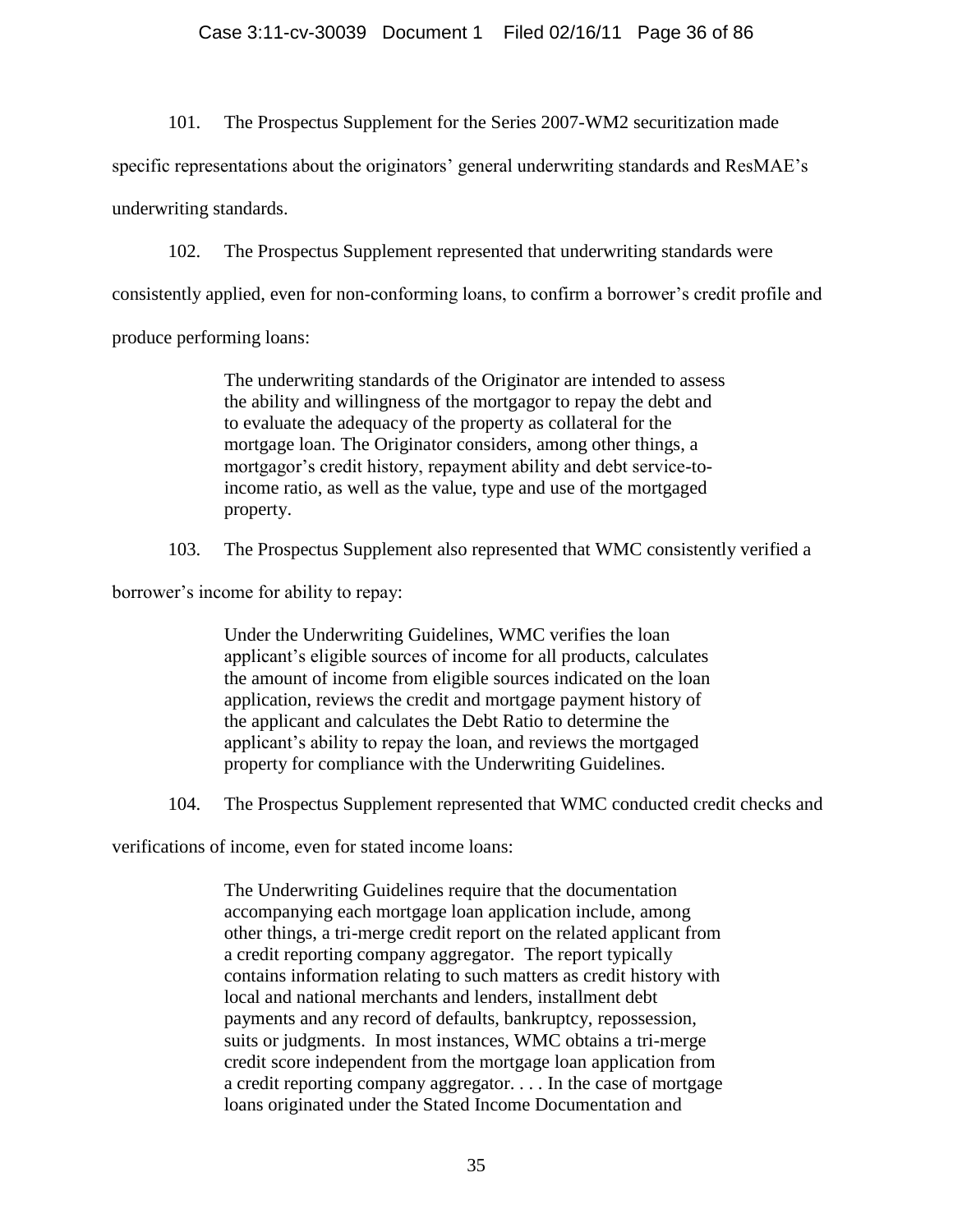Stated Income/Verified Assets (Streamlined) Documentation categories, the Underwriting Guidelines require (1) that income be stated on the application, accompanied by proof of self employment in the case of self-employed individuals, (2) that a WMC pre-funding auditor conduct telephonic verification of employment, or in the case of self-employed individuals, telephonic verification of business line and (3) that stated income be consistent with type of work listed on the application.

# **(11) ACE Securities Corp. Home Equity Loan Trust, Series 2007-HE4**

105. For the Series 2007-HE4 securitization, DB Structured Products purchased

approximately 61.37% of the mortgage loans backing the securities (based on total principal

balance) from DB Home Lending LLC (formerly known as Chapel Funding, LLC) ("DB

Home"); 12.18% of the mortgage loans from ResMAE; and the remaining mortgage loans from

various originators, each of which originated less than 10% of the loans.

106. The Prospectus Supplement for the Series 2007-HE4 securitization represented

that DB Home's underwriting standards were consistently applied to confirm a borrower's ability

to repay and the adequacy of the collateral:

DB Home's guidelines are primarily intended to (1) determine that the borrower has the ability to repay the mortgage loan in accordance with its terms and (2) determine that the related mortgaged property will provide sufficient value to recover the investment if the borrower defaults. The underwriting of a mortgage loan to be originated or purchased by DB Home generally includes a review of the completed loan package, which includes the loan application, a current appraisal, a preliminary title report and a credit report. All loan applications and all closed loans offered to DB Home for purchase must be approved by DB Home in accordance with its underwriting criteria. DB Home regularly reviews its underwriting guidelines and makes changes when appropriate to respond to market conditions, the performance of loans representing a particular loan product and changes in laws or regulations.

107. The Prospectus Supplement further represented that DB Home's underwriting guidelines generated "quality loans":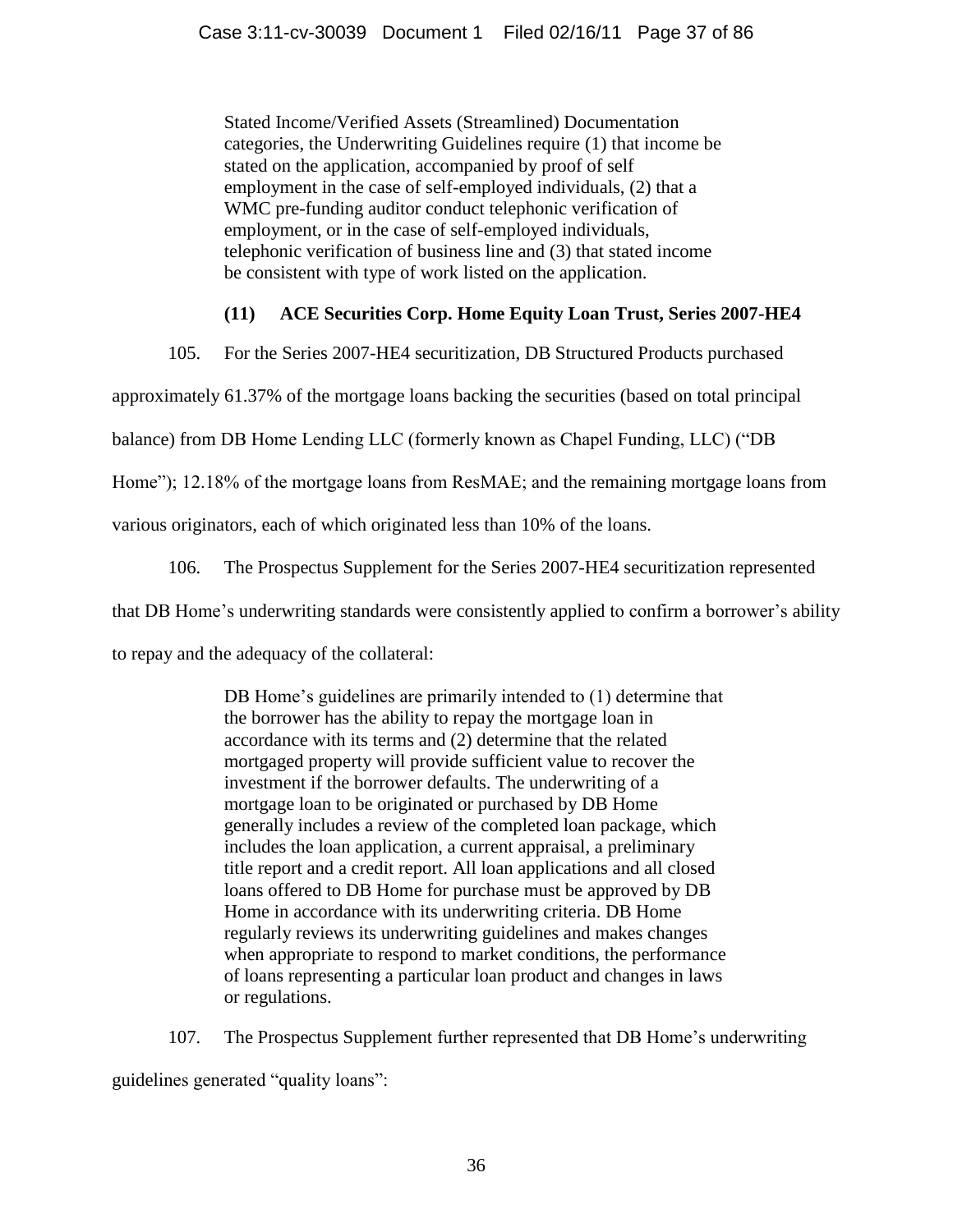DB Home underwrites each mortgage loan that it originates in accordance with its internal underwriting guidelines. DB Home has developed internal underwriting processes and criteria that it believes generate quality loans and give it the ability to approve and fund loans quickly. DB Home's internal underwriting guidelines are designed to help it evaluate a borrower's credit history, capacity, willingness and ability to repay the loan, and the value and adequacy of the collateral.

108. The Prospectus Supplement promised that an insubstantial number of loans would

be granted under exceptions if sufficient compensating factors existed:

Although DB Home generally does not make adjustments to the credit category of any applicant, DB Home may determine on a case-by-case basis that an applicant warrants a LTV ratio exception, a loan amount exception, a debt-to-income exception or another exception. DB Home may allow such an exception if the application reflects certain compensating factors, such as a lower than the maximum LTV ratio for the specific loan program, a maximum of one 30-day late payment on all mortgage loans during the last 12 months, job and income stability or a meaningful amount of liquid assets. DB Home may also grant an exception if the applicant provides a down payment of at least 20% of the purchase price of the underlying property or if the new mortgage loan significantly reduces the applicant's aggregate monthly debt service payments. DB Home expects that not a substantial number of the mortgage loans they originate will represent such underwriting exceptions.

109. The Prospectus Supplement assured investors that any exceptions to its

underwriting guidelines were approved only by an Underwriting Manager or higher:

If an individual loan application does not meet DB Home's formal written underwriting guidelines, but the underwriter is confident both that the borrower has the ability and willingness to pay and that the property provides adequate collateral for the borrower's obligations, DB Home's underwriters cannot make underwriting exceptions. Any of DB Home's loan programs which have an exception can only be approved by the Underwriting Manager or higher, regardless of the exception, such as LTV ratio exceptions, loan amount exceptions, and debt-to-income.

110. Finally, the Prospectus Supplement touted DB Home's "quality control":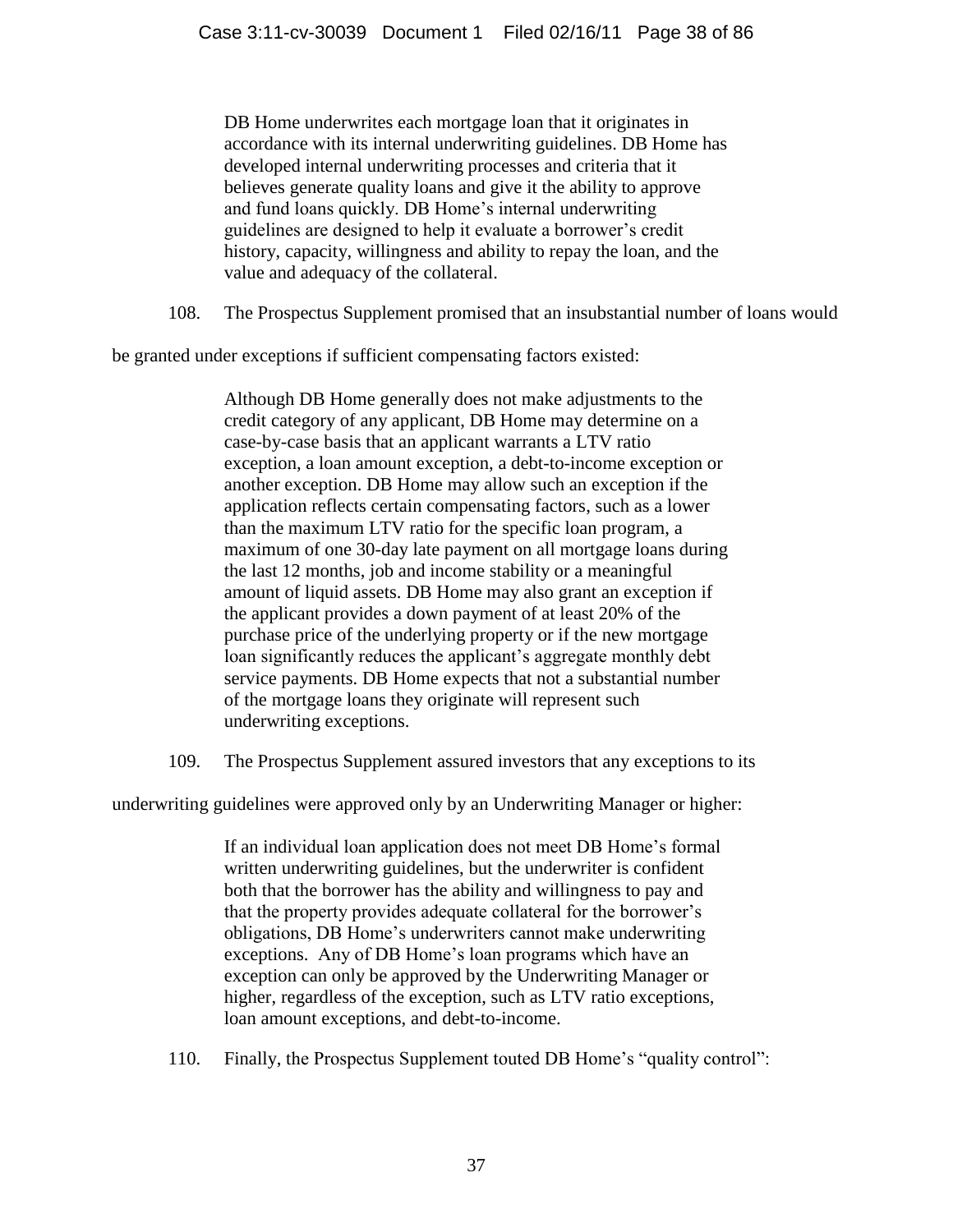DB Home's quality control program is intended to monitor loan production with the overall goal of improving the quality of loan production generated by its independent mortgage broker channel. Through systematically monitoring loan production, the quality control department can identify and communicate to management existing or potential underwriting and loan packaging problems or other areas of concern. The quality control file review ensures compliance with DB Home's underwriting guidelines and federal and state regulations. This is accomplished by focusing on:

• the accuracy of all credit and legal information;

• a collateral analysis, which may include a desk or field reappraisal of the property and review of the original appraisal;

• employment and/or income verification; and

• legal document review to ensure that the necessary documents are in place.

## **B. The DB Defendants' Disregard of Underwriting Standards to Generate a Large Volume of Loans for Securitization and Sale to Investors**

111. The securitization process incentivized the DB Defendants to disregard or

abandon underwriting standards so that they could purchase huge volumes of low-quality loans to securitize.

112. As the private residential mortgage-backed securities market expanded, the traditional "originate to hold" model morphed into the "originate to distribute" model. Under the "originate to distribute" model, mortgage companies, such as the DB Defendants, no longer held the mortgage loans to maturity. Rather, they purported to shift the risk of loss to the investors who purchased an interest in the securitized pool of loans.

113. The new distribution model was highly profitable for the DB Defendants and other mortgage companies. By securitizing and selling mortgage loans to investors through underwriters, mortgage companies received immediate payment for the loans, shifted the loans off their books, and were able to purchase more loans. The securitization process enabled the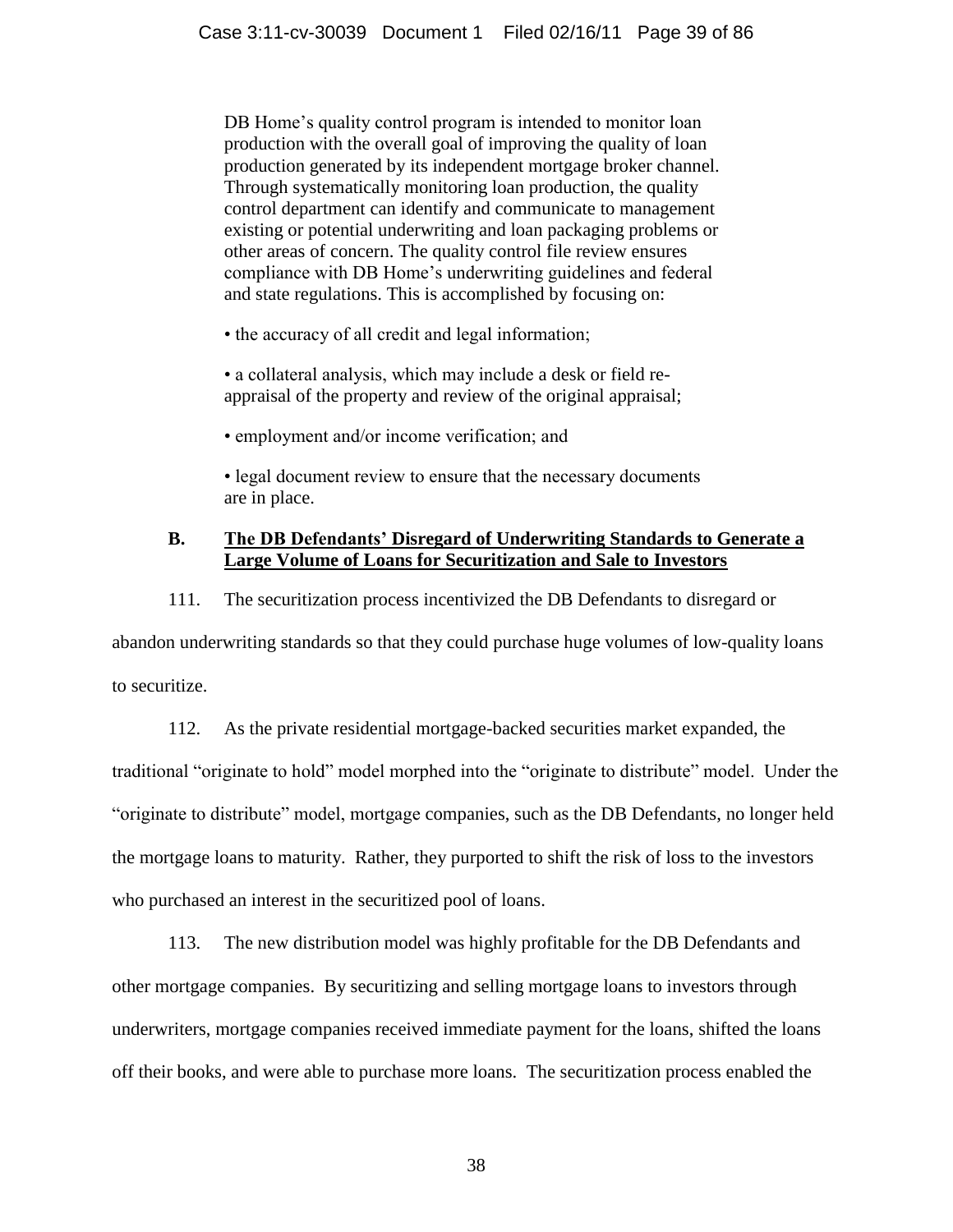mortgage companies to earn most of their income from transaction and loan-servicing fees.

Because the mortgage companies were seeking to transfer the risk of loss, they had an unchecked

incentive to purchase more and more loans to feed into the securitization machine.

114. The Attorney General for the Commonwealth of Massachusetts explained this

unchecked incentive in her investigation into the subprime mortgage industry:

Historically, the vast majority of home mortgages were written by banks which held the loans in their own portfolios, knew their borrowers, and earned profit by writing good loans and collecting interest over many years. Those banks had to live with their "bad paper" and thus had a strong incentive to avoid making bad loans. In recent years, however, the mortgage market has been driven and funded by the sale and securitization of the vast majority of loans. Lenders now frequently make mortgage loans with the intention to promptly sell the loan and mortgage to one or more entities. . . . The lenders' incentives thus changed from writing good loans to writing a huge volume of loans to re-sell, extracting their profit at the front end, with considerably less regard to the ultimate performance of the loans.

115. Ben Bernanke, Chairman of the Federal Reserve Bank, also explained the

incentive to abandon underwriting standards in Congressional testimony:

When an originator sells a mortgage and its servicing rights, depending on the terms of the sale, much or all of the risks are passed on to the loan purchaser. Thus, originators who sell loans may have less incentive to undertake careful underwriting than if they kept the loans. Moreover, for some originators, fees tied to loan volume made loan sales a higher priority than loan quality. This misalignment of incentives, together with strong investor demand for securities with high yields, contributed to the weakening of underwriting standards.

116. To take advantage of the exploding market for residential mortgage-backed

securities, the DB Defendants disregarded or abandoned underwriting standards and failed to conduct adequate due diligence so that they could originate and purchase as many loans as

possible for securitization.

117. Unbeknownst to MassMutual, the DB Defendants purchased loans that had been

issued to borrowers regardless of their ability to pay. The loans were often issued on the basis of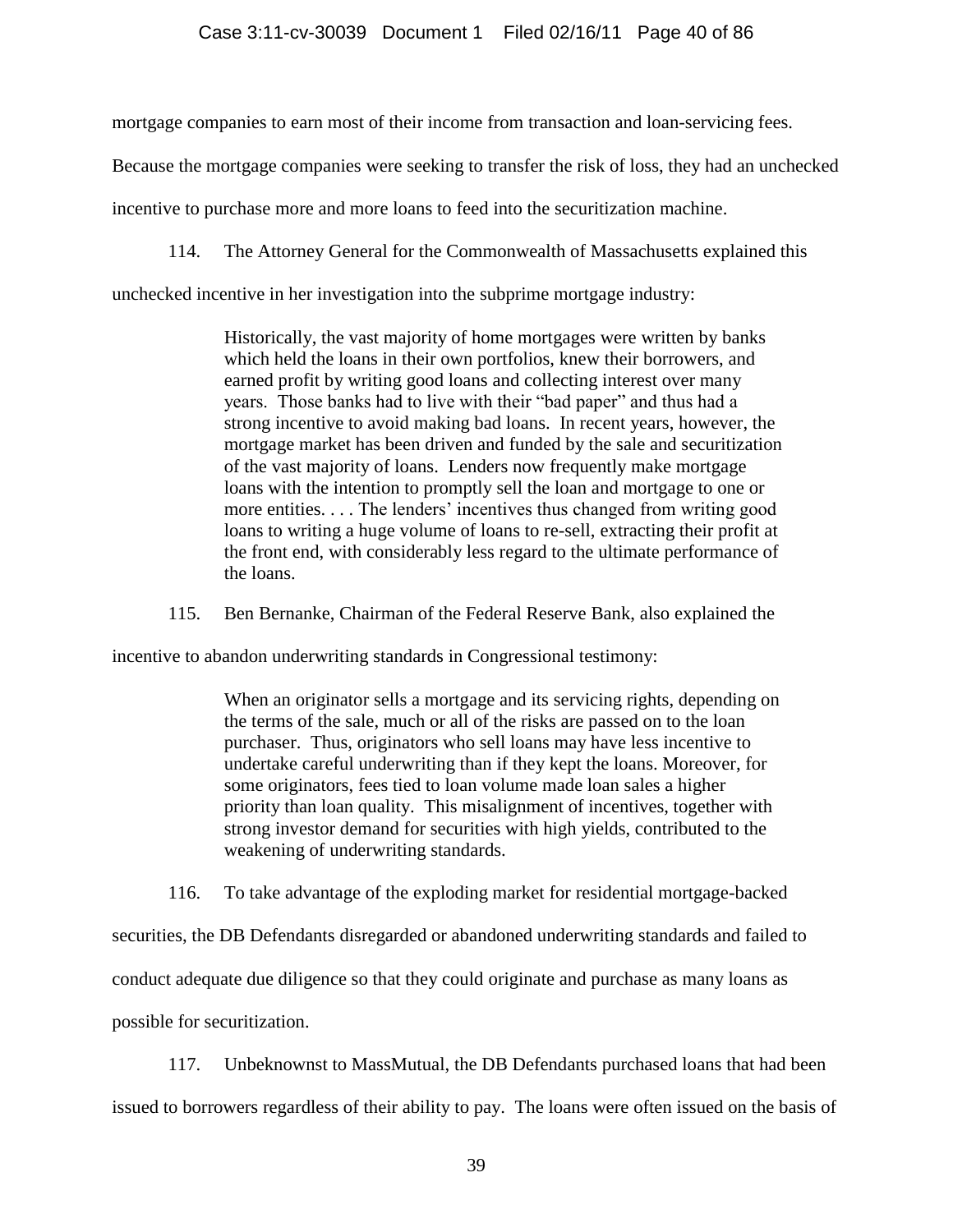#### Case 3:11-cv-30039 Document 1 Filed 02/16/11 Page 41 of 86

overstated incomes, inflated appraisals, false verifications of employment, or exceptions to underwriting criteria that had no proper justification. The origination practices engaged in by the originators from which the DB Defendants purchased loans were in blatant disregard of the disclosed underwriting standards, and any semblance of reasonable and prudent underwriting.

118. The DB Defendants' disregard of underwriting guidelines has been the subject of multiple investigations and lawsuits. For example, in the case *Assured Guaranty Corp. v. DB Structured Products, Inc.*, No. 651824-2010 (NY State Supreme Court), Assured states that it obtained and examined mortgage loans for two DB transactions conducted in 2007. Assured found that out of 1,306 defaulted loans in one transaction, "no fewer than 1,084 loans, or more than 83% of the loans examined" breached underwriting representations and warranties. Assured also found that out of 1,774 defaulted loans in the other transaction, "1,532 loans, or more than 86% of the loans examined" breached underwriting representations and warranties. Similarly, in *Massachusetts Bricklayers & Masons Funds v. Deutsche Alt-A Sec.*, No. 08-cv-3178 (E.D.N.Y. 2008), the plaintiff pension fund alleges violations of underwriting standards and misrepresentations relating to underwriting standards by the DB Defendants in the Offering Materials for two DB-sponsored securitizations, including one at issue here – Deutsche Alt-A Securities Mortgage Loan Trust, Series 2006-AR5. The plaintiff in the *Massachusetts Bricklayers* case reviewed documentation for 58 loans backing the Series 2006-AR5 securitization, including information from borrowers that has been made publicly available pursuant to bankruptcy proceedings or other records, and found that 41 of the 58 loans (or 71%) had no apparent determination as to whether the borrower could afford to repay his or her loan occurred, contrary to the representations in the Offering Materials.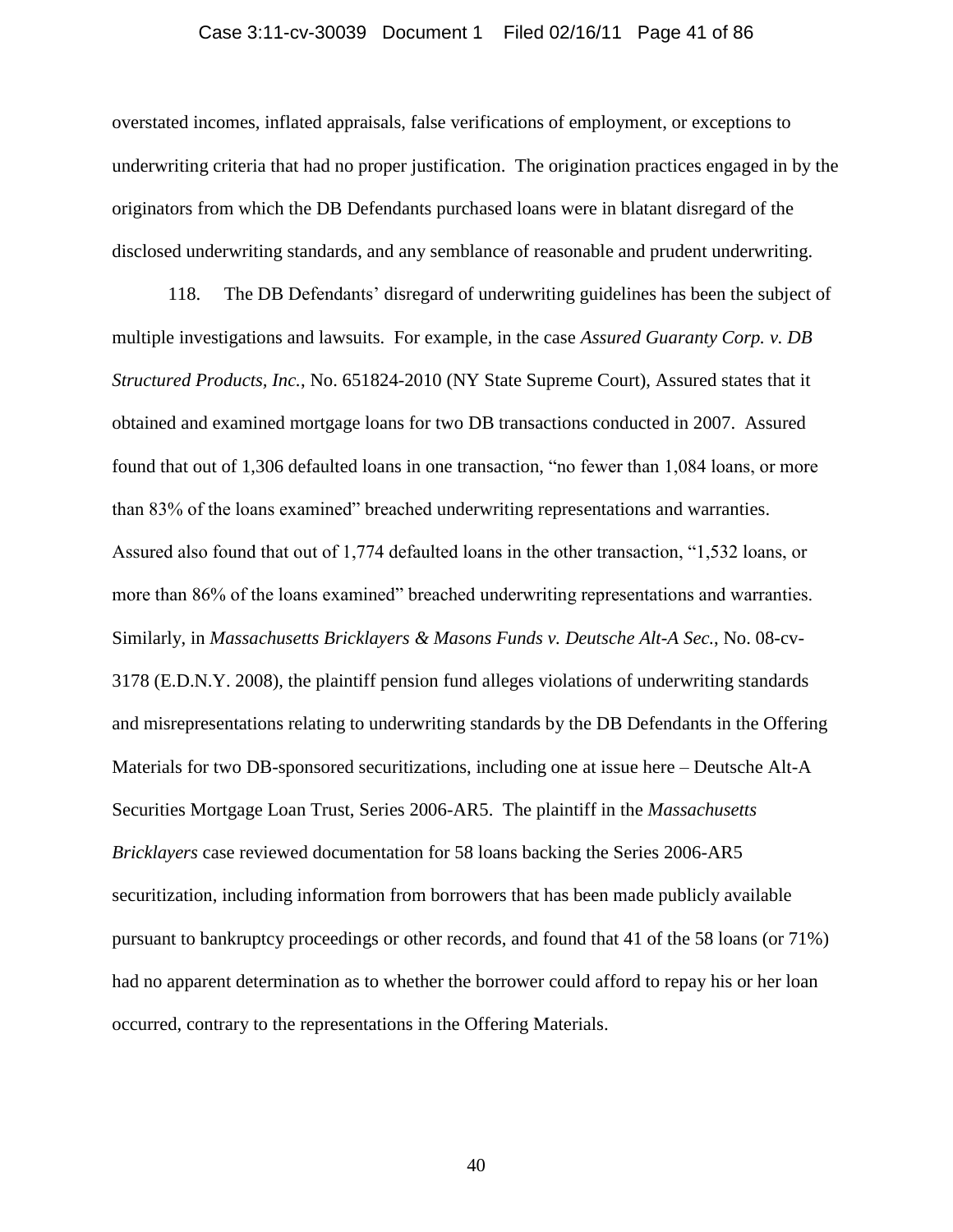## **C. Widespread Defaults That Confirm the DB Defendants' Disregard of Underwriting Standards**

119. Even though the Certificates purchased by MassMutual were supposed to be long-

term, stable investments, just years after their issuance, a substantially high percentage of the mortgage loans backing the Certificates have defaulted, have been foreclosed upon, or are delinquent, resulting in massive losses to the Certificateholders, including MassMutual. The following table contains the most recent performance data available for the loan pools:

| <b>Transaction</b>         | Number of<br><b>Loans</b> in Pool<br>at Closing | <b>Current</b><br>Number of<br><b>Loans in Pool</b> | Number of<br>Loans<br><b>Liquidated or</b><br><b>Foreclosed</b><br><b>Upon</b> | Number of<br>Loans in<br>Default or<br><b>Delinquent</b> | % of Loans<br>Liquidated,<br><b>Foreclosed</b><br>Upon, in<br>Default or<br><b>Delinquent</b> |
|----------------------------|-------------------------------------------------|-----------------------------------------------------|--------------------------------------------------------------------------------|----------------------------------------------------------|-----------------------------------------------------------------------------------------------|
| Deutsche Alt-A<br>2006-AF1 | 3602                                            | 984                                                 | 1095                                                                           | 140                                                      | 34.29%                                                                                        |
| Deutsche Alt-A<br>2006-AR2 | 1903                                            | 525                                                 | 485                                                                            | 31                                                       | 27.12%                                                                                        |
| <b>ACE 2006-ASAP4</b>      | 3656                                            | 1002                                                | 1078                                                                           | 116                                                      | 32.66%                                                                                        |
| Deutsche Alt-A<br>2006-AR3 | 3891                                            | 1647                                                | 424                                                                            | 639                                                      | 27.32%                                                                                        |
| Deutsche Alt-A<br>2006-AR5 | 5488                                            | 1542                                                | 2268                                                                           | 208                                                      | 45.12%                                                                                        |
| Deutsche Alt-A<br>2006-AR6 | 5559                                            | 2889                                                | 815                                                                            | 1383                                                     | 39.54%                                                                                        |
| <b>ACE 2007-SL1</b>        | 6519                                            | 1555                                                | 2733                                                                           | 123                                                      | 43.81%                                                                                        |
| ACE 2007-ASAP1             | 4657                                            | 1638                                                | 1814                                                                           | 191                                                      | 43.05%                                                                                        |
| <b>ACE 2007-HE3</b>        | 3386                                            | 702                                                 | 2124                                                                           | 158                                                      | 67.40%                                                                                        |
| <b>ACE 2007-WM2</b>        | 4048                                            | 1313                                                | 2150                                                                           | 155                                                      | 56.94%                                                                                        |
| <b>ACE 2007-HE4</b>        | 4755                                            | 889                                                 | 2996                                                                           | 79                                                       | 64.67%                                                                                        |

120. Many of MassMutual's investments initially received the highest possible Standard & Poor's rating—AAA—which has historically represented an expected loss rate of less than .05%. This is the same rating typically given to bonds backed by the full faith and credit of the United States government, such as treasury bills. According to S&P's whitepaper, "Understanding Standard & Poor's Rating Definitions," a AAA rating represents an "extremely strong capacity to meet its financial commitments."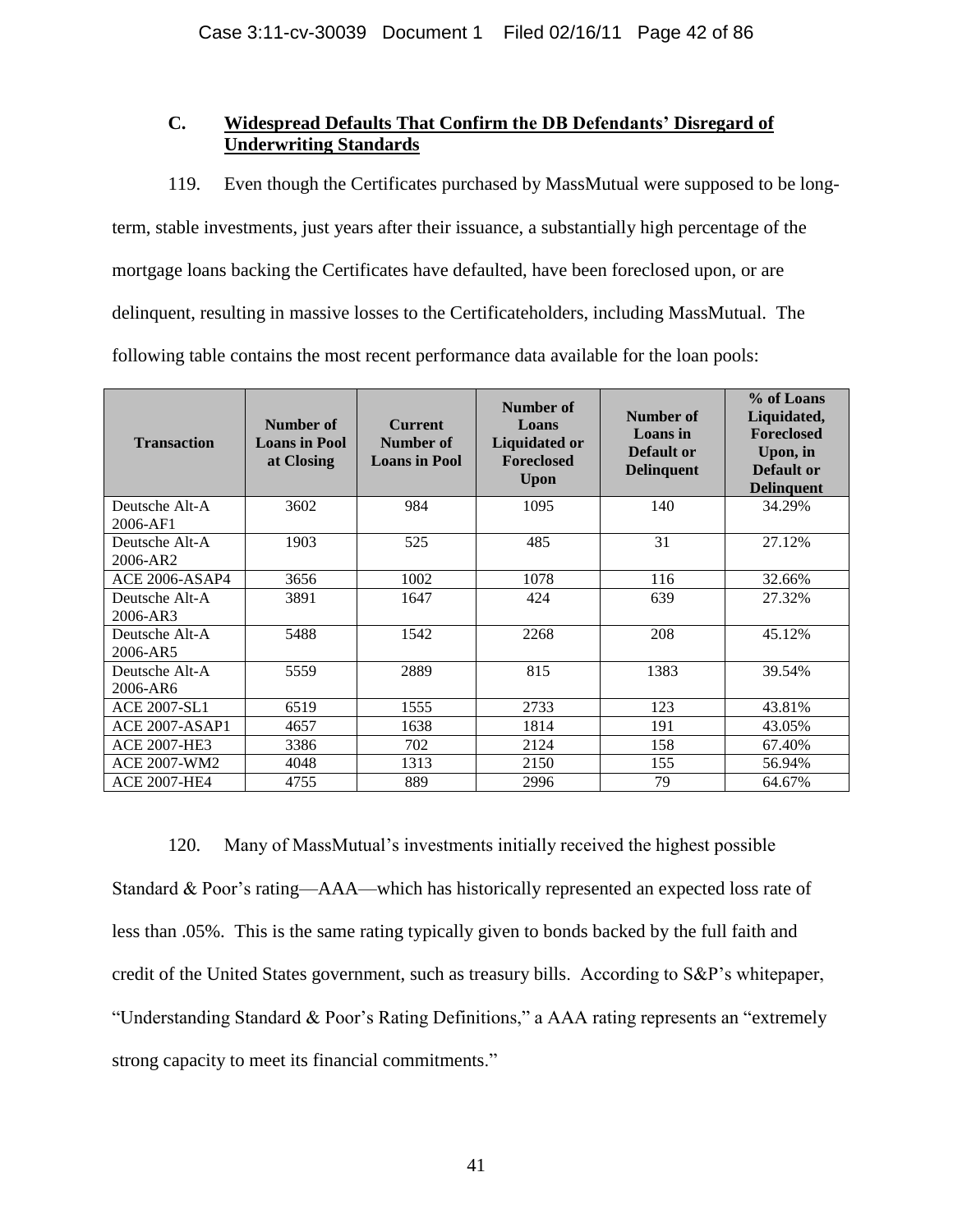121. Because of the high delinquency and default rates, among other things, however,

most of the Certificates have been downgraded to junk-bond ratings, as can be seen in the

following table:

 $\overline{a}$ 

| <b>Certificate</b>     | <b>Original S&amp;P</b><br><b>Rating</b> | <b>Current S&amp;P</b><br><b>Rating</b> | <b>Original Moody's</b><br><b>Rating</b> | <b>Current Moody's</b><br><b>Rating</b> |
|------------------------|------------------------------------------|-----------------------------------------|------------------------------------------|-----------------------------------------|
| Deutsche Alt-A 2006-   | AAA                                      | <b>CCC</b>                              | Aaa                                      | Ca                                      |
| AF1, Class 1A4         |                                          |                                         |                                          |                                         |
| Deutsche Alt-A 2006-   | AAA                                      | <b>CCC</b>                              | Aaa                                      | Caa1                                    |
| AF1, Class A3          |                                          |                                         |                                          |                                         |
| Deutsche Alt-A 2006-   | AAA                                      | CC                                      | Aaa                                      | Caa <sub>3</sub>                        |
| AR2, Class 1A2         |                                          |                                         |                                          |                                         |
| ACE 2006-ASAP4,        | $\mathbf{A}$                             | No Longer Rated <sup>1</sup>            | Baa2                                     | No Longer Rated                         |
| Class M8               |                                          |                                         |                                          |                                         |
| Deutsche Alt-A 2006-   | <b>AAA</b>                               | D                                       | Aaa                                      | Ca                                      |
| AR3, Class A1          |                                          |                                         |                                          |                                         |
| Deutsche Alt-A 2006-   | $BBB+$                                   | No Longer Rated                         | Baa2                                     | No Longer Rated                         |
| AR5, Class M8          |                                          |                                         |                                          |                                         |
| Deutsche Alt-A 2006-   | $BBB+$                                   | No Longer Rated                         | Baa3                                     | No Longer Rated                         |
| AR5, Class M9          |                                          |                                         |                                          |                                         |
| Deutsche Alt-A 2006-   | $A -$                                    | No Longer Rated                         | Baa2                                     | No Longer Rated                         |
| AR6, Class M8          |                                          |                                         |                                          |                                         |
| ACE 2007-SL1, Class    | AAA                                      | $AA+$                                   | Aaa                                      | $\overline{C}$                          |
| A2                     |                                          |                                         |                                          |                                         |
| ACE 2007-ASAP1.        | AAA                                      | <b>CCC</b>                              | Aaa                                      | Ca                                      |
| Class A <sub>2</sub> D |                                          |                                         |                                          |                                         |
| ACE 2007-HE3, Class    | <b>AAA</b>                               | CCC                                     | Aaa                                      | $\mathcal{C}$                           |
| A2C                    |                                          |                                         |                                          |                                         |
| ACE 2007-WM2, Class    | <b>AAA</b>                               | CCC                                     | Aaa                                      | Ca                                      |
| A2C                    |                                          |                                         |                                          |                                         |
| ACE 2007-HE4, Class    | <b>AAA</b>                               | <b>CCC</b>                              | Aaa                                      | Ca                                      |
| A2C                    |                                          |                                         |                                          |                                         |

122. The poor performance of the loan pools and the rapidly dropping credit ratings of the Certificates have caused a massive decline in the market values of the Certificates.

According to the most recent data, the Certificates should be worth approximately \$99 million,

but their market value is substantially lower – approximately \$43 million.

123. The economic downturn cannot explain the abnormally high percentage of defaults, foreclosures, and delinquencies observed in the loan pools. Loan pools that were properly underwritten and contained loans with the represented characteristics would have

 $1$  Each bond designated as "No Longer Rated" has been written off entirely due to losses.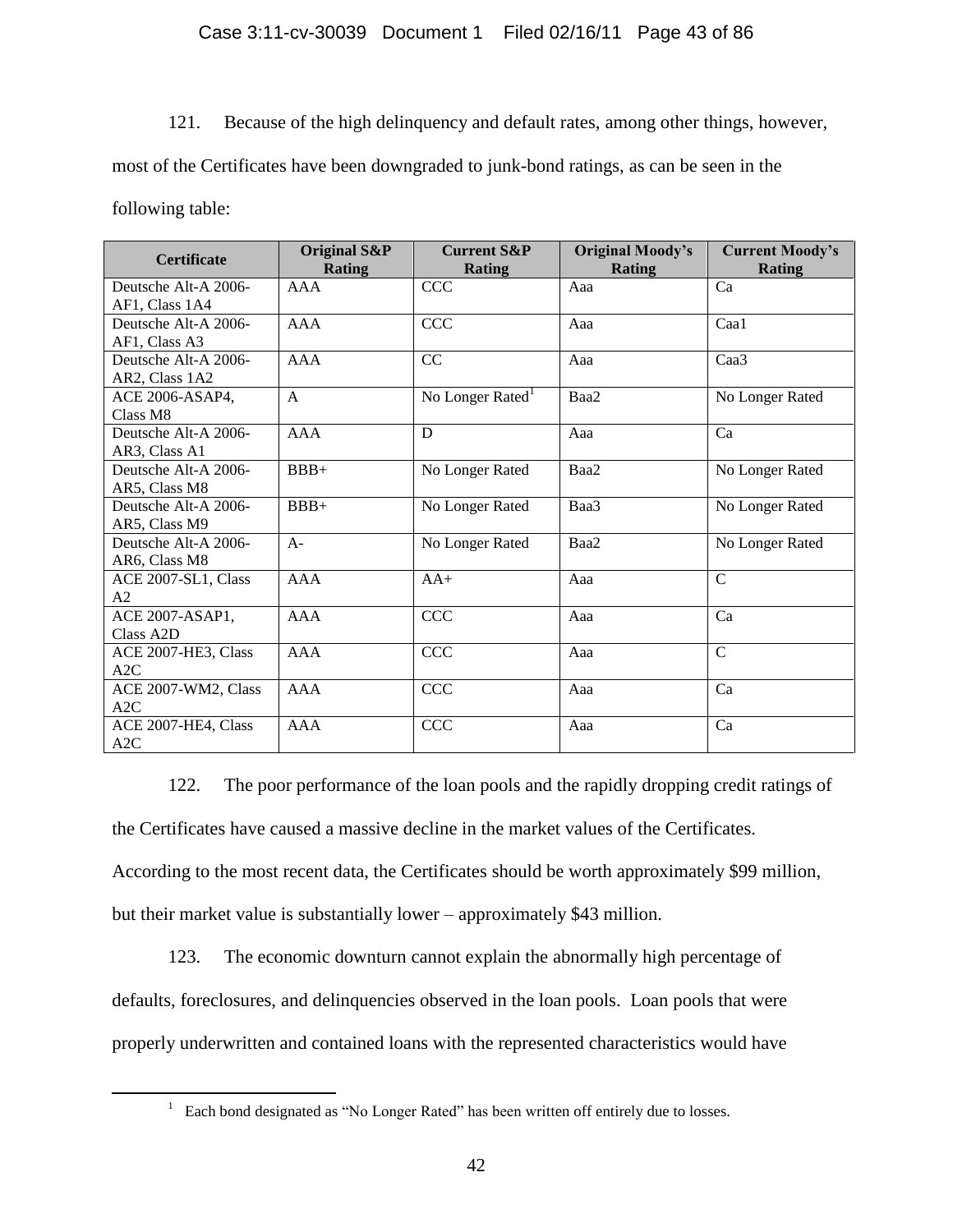experienced substantially fewer payment problems and substantially lower percentages of defaults, foreclosures, and delinquencies.

## **V. MISREPRESENTATIONS ABOUT APPRAISALS AND LOAN-TO-VALUE RATIOS REVEALED BY A FORENSIC REVIEW OF THE MORTGAGE LOANS**

## **A. Appraisal and LTV Testing**

124. MassMutual commissioned a forensic review of the mortgage loans underlying the Certificates to determine whether the characteristics of the mortgage loans, as represented in the Offering Materials, were accurate.

125. As part of the forensic review, data relating to the collateral loans underlying each of the securitizations was gathered from multiple public sources, including assessor, DMV, credit, and tax records, as well as proprietary sources such as loan servicing, securitization, and mortgage application records. The data relating to individual mortgage loans was then compared to the representations made in the Offering Materials.

126. The forensic review tested the appraised values and loan-to-value ratio ( $"LTV"$ ) of each property, as represented in the Offering Materials, through an industry-standard automated valuation model ("AVM").

127. The LTV is the ratio of a mortgage loan's original principal balance to the appraised value of the mortgaged property. This ratio was material to MassMutual and other investors because higher ratios are correlated with a higher risk of default. A borrower with a small equity position in a property has less to lose if he or she defaults on the loan. There is also a greater likelihood that a foreclosure will result in a loss for the lender if the borrower fully leveraged the property. LTV is a common metric for analysts and investors to evaluate the price and risk of mortgage-backed securities.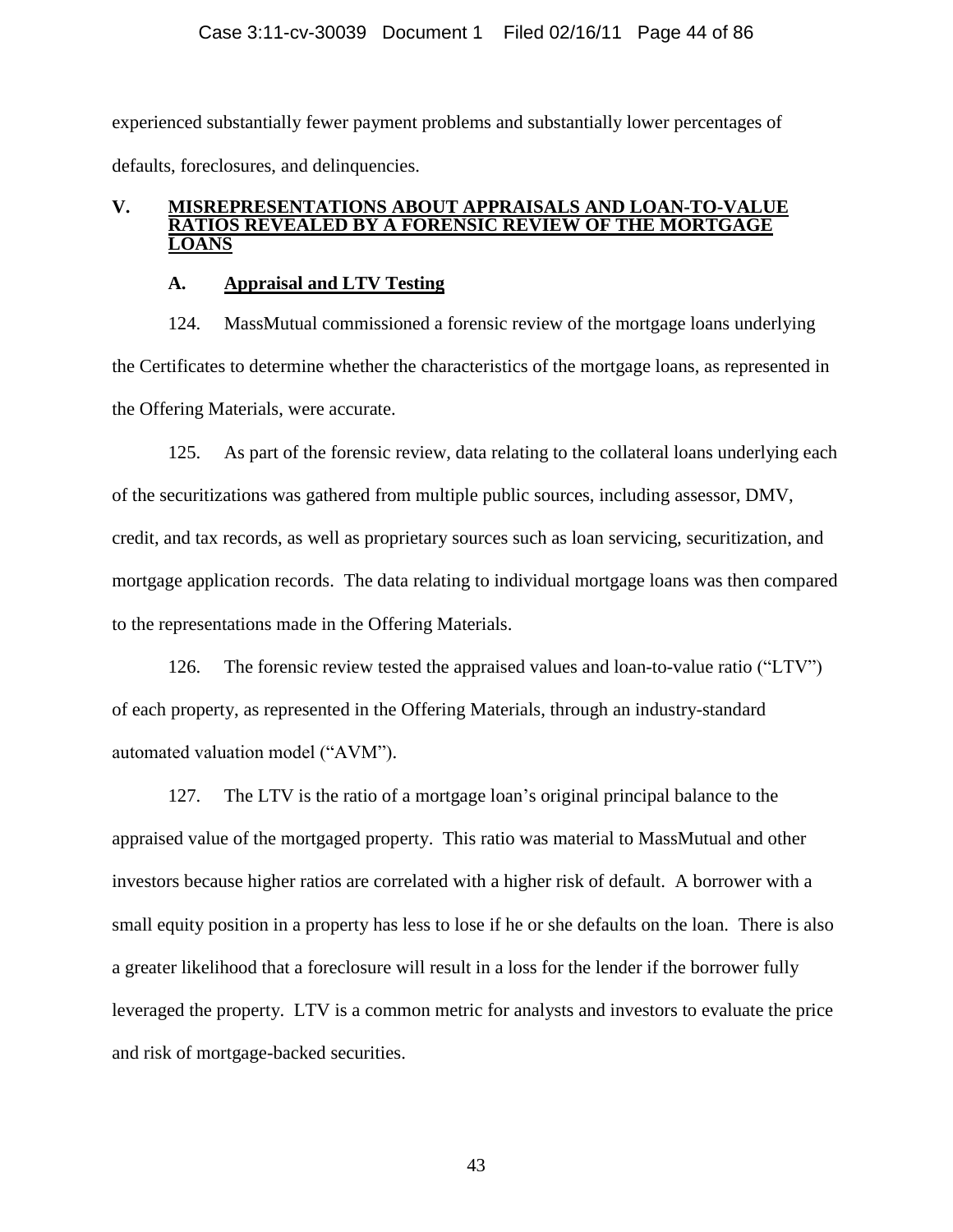#### Case 3:11-cv-30039 Document 1 Filed 02/16/11 Page 45 of 86

128. For each of the loans reviewed, the underlying property was valued by an industry-standard AVM. AVMs are routinely used in the industry as a way of valuing properties during prequalification, origination, portfolio review, and servicing. AVMs have become ubiquitous enough that their testing and use is specifically outlined in regulatory guidance and discussed in the Dodd-Frank Act. AVMs rely upon similar data as in-person appraisals primarily county assessor records, tax rolls, and data on comparable properties. AVMs produce independent, statistically-derived valuation estimates by applying modeling techniques to this data. The AVM that MassMutual used incorporates a database of 500 million mortgage transactions covering ZIP codes that represent more than 97% of the homes, occupied by more than 99% of the population, in the United States. Independent testing services have determined that this AVM is the most accurate of all such models.

129. For purposes of MassMutual's forensic review, a retrospective AVM was conducted for each loan to calculate the value of the underlying property at the time each loan was originated. The inputs for each calculation included, *inter alia*, (1) any subsequent sale prices of the target property, (2) sale prices and appraisals of comparable properties in the neighborhood, and (3) changes in home price indices over time.

130. Applying the AVM results to the available data for the loans underlying the Certificates shows that the appraised values given to the properties were often significantly higher than what the properties were actually worth. This affected the LTV ratios by decreasing the actual value of the properties relative to the loan amounts, which increased the overall ratios. This overvaluation affected numerous statistics in the Offering Materials, as described in detail for each transaction in the next section (Section V.B).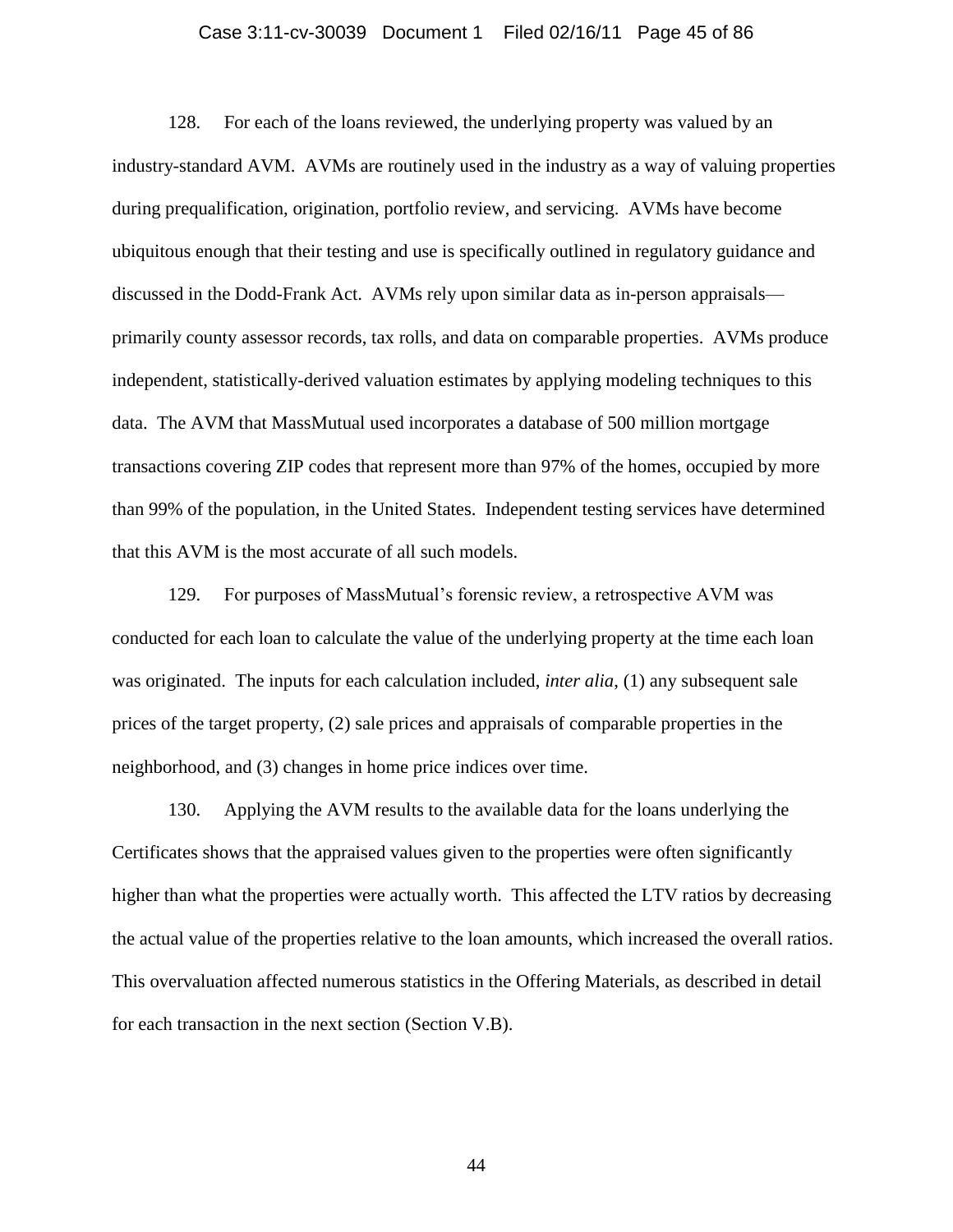## **B. Specific Misrepresentations in the Offering Materials.**

## **(1) Deutsche Alt-A Securities, Inc. Mortgage Loan Trust, Series 2006- AF1**

131. The Prospectus Supplement for the Series 2006-AF1 securitization represented

that the weighted average LTV ratio of the mortgage loans was 77.77%. It also represented that

only 259 mortgage loans would have an LTV above 90%, which was 5.81% of the collateral

pool.

132. Additionally, the Offering Materials represented that GreenPoint, which

originated 23.39% of the Mortgage Loans, obtained independent appraisals for those Mortgage

Loans. The Prospectus Supplement for Series 2006-AF1 represented as follows:

In determining the adequacy of the property as collateral, an independent appraisal is generally made of each property considered for financing. All appraisals are required to conform the Uniform Standards of Professional Appraisal Practice adopted by the Appraisal Standard Board of the Appraisal Foundation. Each appraisal must meet the requirements of Fannie Mae and Freddie Mac. The requirements of Fannie Mae and Freddie Mac require, among other things, that the appraiser, or its agent on its behalf, personally inspect the property inside and out, verify whether the property is in a good condition and verify that construction, if new, has been substantially completed. The appraisal generally will have been based on prices obtained on recent sales of comparable properties determined in accordance with Fannie Mae and Freddie Mac guidelines. In certain cases, an analysis based on income generated by the property or a replacement cost analysis based on the current cost of constructing or purchasing a similar property may be used. GreenPoint's Underwriting Guidelines require that the underwriters be satisfied that the value of the property being financed supports, and will continue to support, the outstanding loan balance, and provides sufficient value to mitigate the effects of adverse shifts in real estate values.

133. These representations regarding appraisals were material to MassMutual and

other investors because they signaled the reliability of the LTV ratios discussed above.

MassMutual's forensic review revealed that these representations were false. The true LTV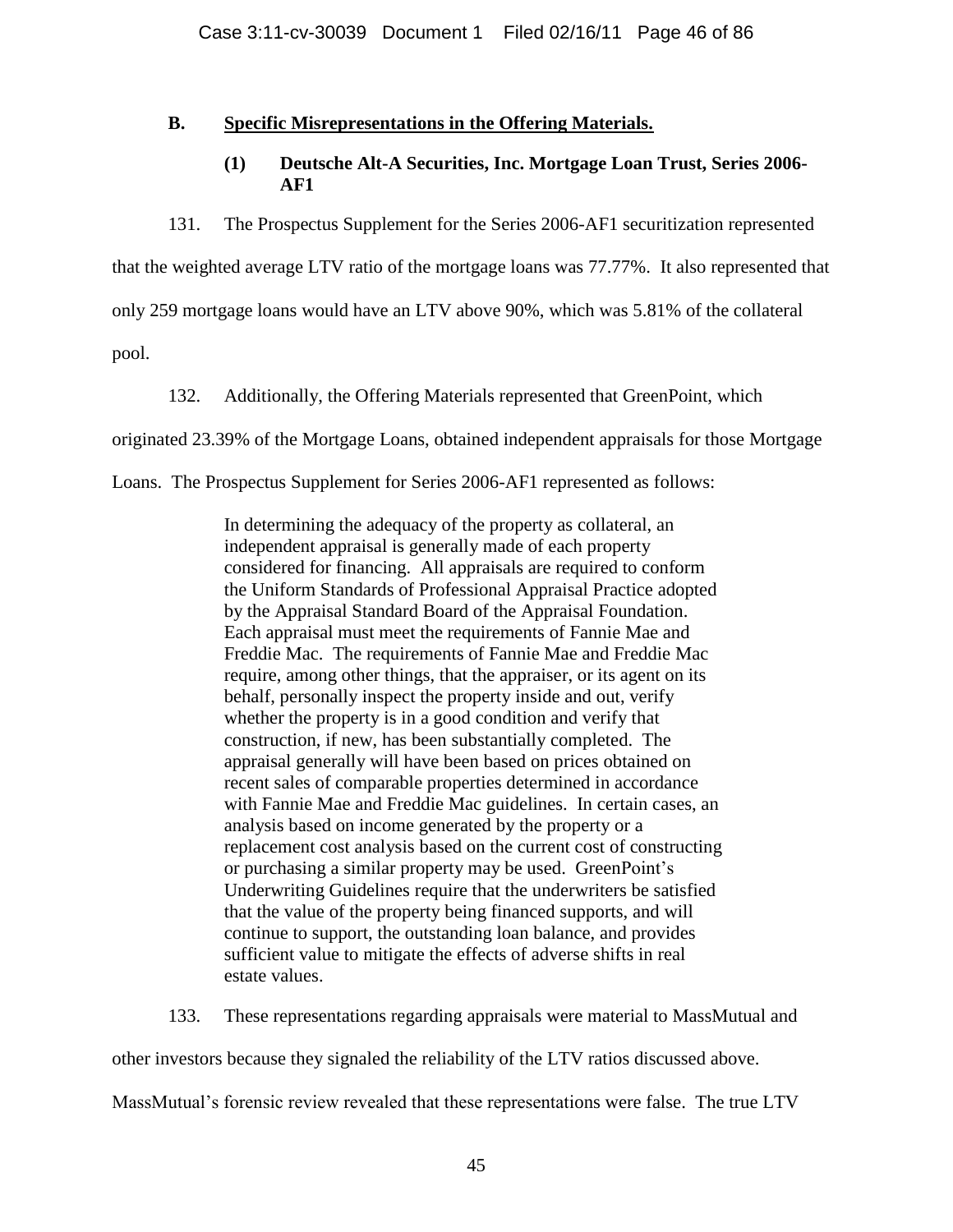ratios for the collateral loans were actually much higher than represented, as shown in the chart below:

|                                                                | As Represented in the<br><b>Offering Materials</b> | <b>Actual Values Per Forensic</b><br>Review |
|----------------------------------------------------------------|----------------------------------------------------|---------------------------------------------|
| Weighted Average LTV of the<br><b>Collateral Loans</b>         | 77.77%                                             | 83.97%                                      |
| Percentage of Collateral Loans<br>with LTV of Greater than 90% | 5.81% $(259 \text{ loans})^2$                      | 19.25% (693 loans)                          |

134. In total, 35% of the loans tested were shown to have appraisals that were inflated by 10% or more, and 26% of the loans tested had LTVs that were 10 or more percentage points less than was represented. These results not only demonstrate that the loan statistics in the Offering Materials were false, but also that the representations relating to appraisal practices were false. Independent appraisers following proper practices would not systematically generate appraisals that deviate so significantly from the true values of the appraised properties.

135. The DB Defendants had full access to the appraisal records and all data relating to the collateral loans. They had an affirmative obligation to conduct due diligence to verify the accuracy of the LTV and appraisal representations. Based on these defendants' involvement in originating and securitizing the loans and conducting due diligence, they knew that the estimations of the properties' values bore no relationship to the actual data and characteristics of the properties. They knew that the estimations of the properties' values were not justified, were unreasonable, and were inaccurate.

 $\overline{a}$ 

<sup>&</sup>lt;sup>2</sup> The percentage shown is based on the total outstanding principal balance of the loans.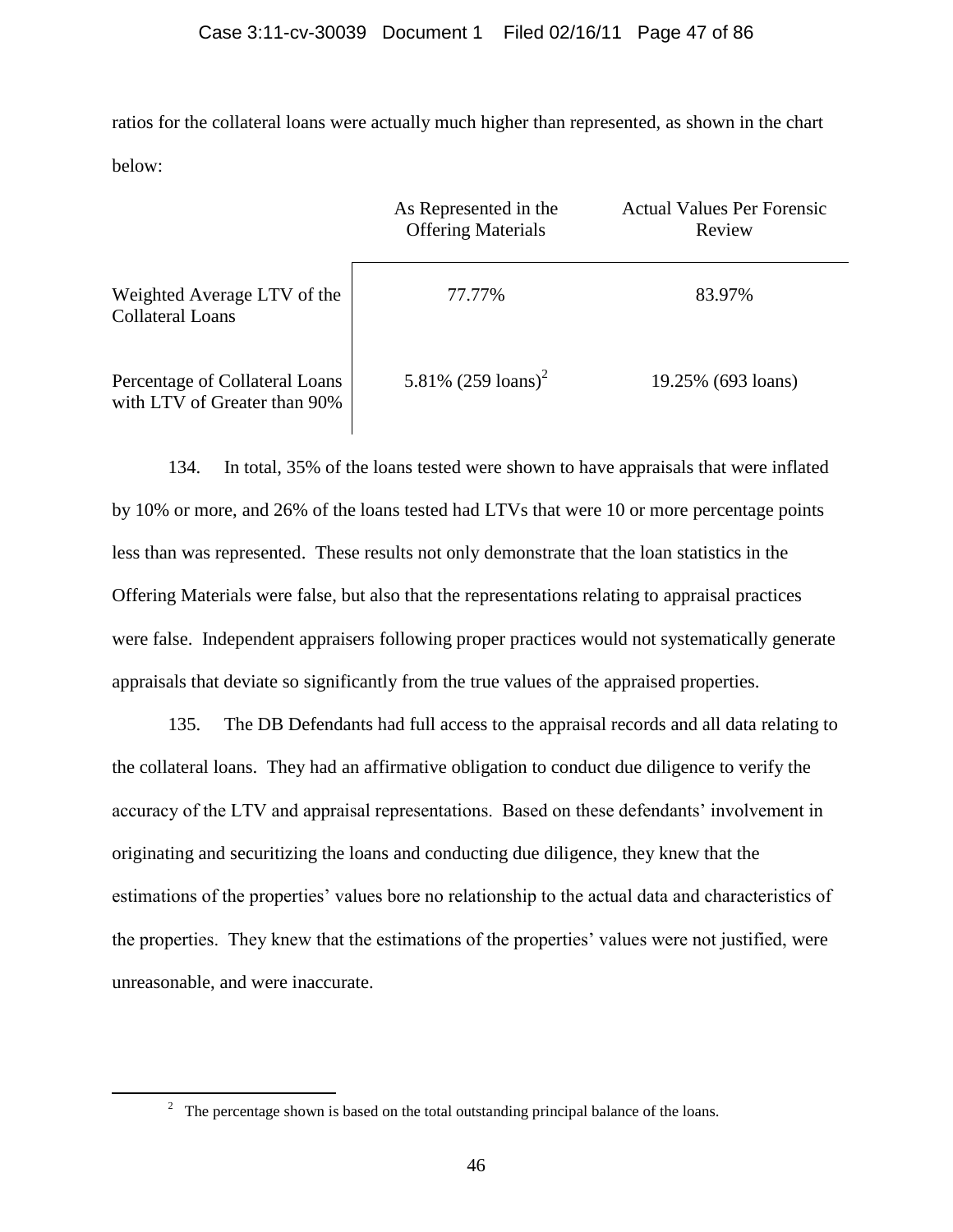## **(2) Deutsche Alt-A Securities, Inc. Mortgage Loan Trust, Series 2006- AR2**

136. The Prospectus Supplement for the Series 2006-AR2 securitization represented

that the weighted average LTV ratio of the mortgage loans was 76.43%. It also represented that

only 52 mortgage loans would have an LTV above 90%, which was 2.67% of the collateral pool.

137. Additionally, the Offering Materials represented that OSB, which originated

32.71% of the Mortgage Loans, obtained independent appraisals for those Mortgage Loans. The

Prospectus Supplement for Series 2006-AR2 represented as follows:

With respect to loans sold to DB Structured Products, Inc., in order to determine the marketability of a property, an independent property valuation must be obtained from a licensed appraiser. OSB's underwriting guidelines require that the value of the mortgaged property being financed, as indicated by the independent valuation, currently supports and is anticipated to support in the future the outstanding loan balance and provides sufficient value to mitigate the effects of adverse shifts in real estate values, although there can be no assurance that such value will support the outstanding loan balance in the future. The loanto-value (LTV) is based upon the lesser of the sales price, if applicable, or the appraisal. Eligible properties include 1-4 family, attached and detached condominiums, planned unit developments, and manufactured homes for use as the prospective borrower's primary residence, second home, or investment property. Generally, for loans of \$1,000,000 or more, two appraisals may be required from two different appraisers.

138. Similarly, the Prospectus Supplement stated that GreenPoint, which originated

20.44% of the Mortgage Loans, obtained independent appraisals for those Mortgage Loans:

In determining the adequacy of the property as collateral, an independent appraisal is generally made of each property considered for financing. All appraisals are required to conform the Uniform Standards of Professional Appraisal Practice adopted by the Appraisal Standard Board of the Appraisal Foundation. Each appraisal must meet the requirements of Fannie Mae and Freddie Mac. The requirements of Fannie Mae and Freddie Mac require, among other things, that the appraiser, or its agent on its behalf, personally inspect the property inside and out, verify whether the property is in a good condition and verify that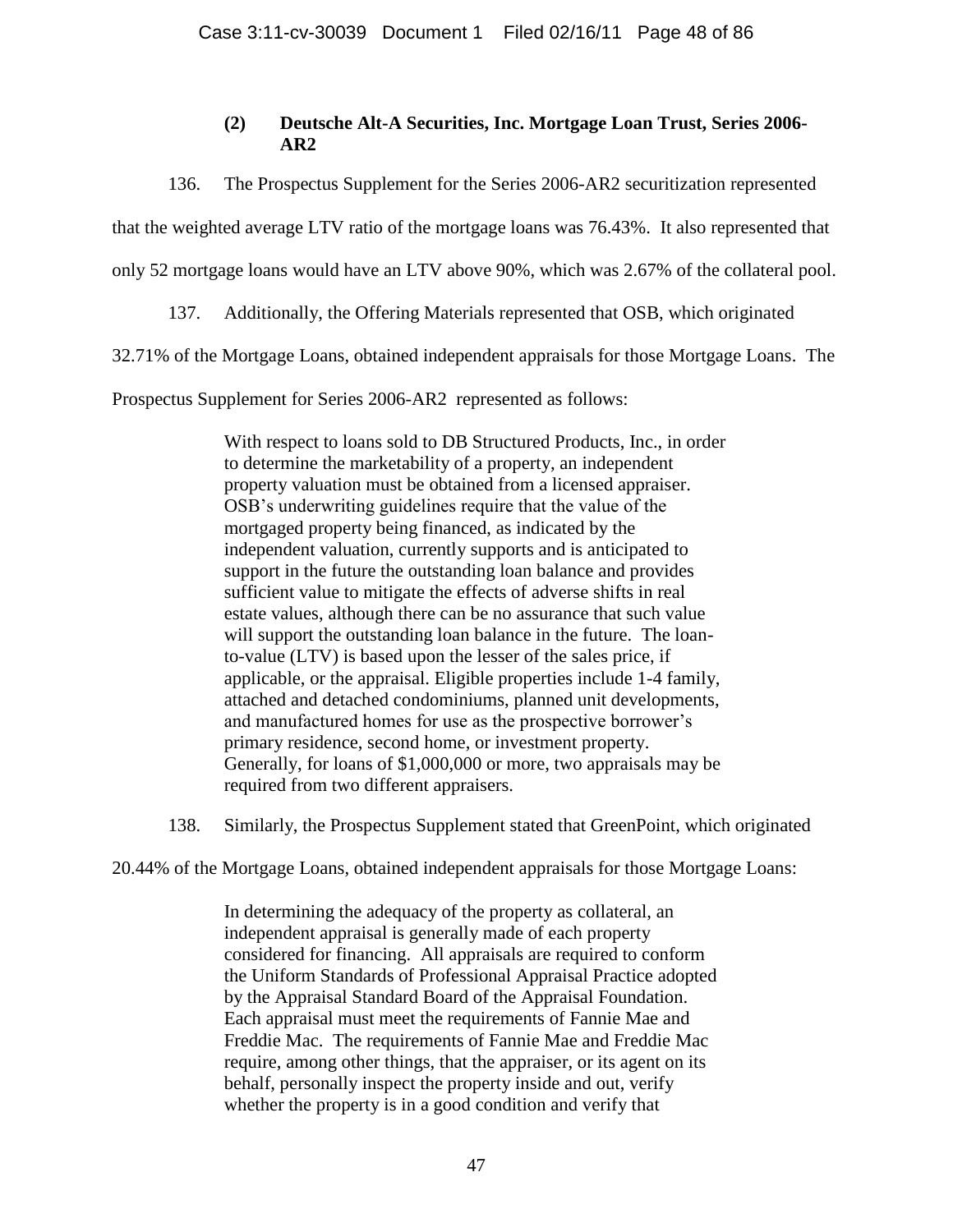construction, if new, has been substantially completed. The appraisal generally will have been based on prices obtained on recent sales of comparable properties determined in accordance with Fannie Mae and Freddie Mac guidelines. In certain cases, an analysis based on income generated by the property or a replacement cost analysis based on the current cost of constructing or purchasing a similar property may be used. GreenPoint's Underwriting Guidelines require that the underwriters be satisfied that the value of the property being financed supports, and will continue to support, the outstanding loan balance, and provides sufficient value to mitigate the effects of adverse shifts in real estate values.

139. These representations regarding appraisals were material to MassMutual and

other investors because they signaled the reliability of the LTV ratios discussed above.

MassMutual's forensic review revealed that these representations were false. The true LTV

ratios for the collateral loans were actually much higher than represented, as shown in the chart below:

|                                                                | As Represented in the<br><b>Offering Materials</b> | <b>Actual Values Per Forensic</b><br>Review |
|----------------------------------------------------------------|----------------------------------------------------|---------------------------------------------|
| Weighted Average LTV of the<br><b>Collateral Loans</b>         | 76.43%                                             | 87.23%                                      |
| Percentage of Collateral Loans<br>with LTV of Greater than 90% | 2.67% (52 loans)                                   | 20.48% (391 loans)                          |

140. In total, 33% of the loans tested had LTVs that were 10 or more percentage points less than was represented. These results not only demonstrate that the loan statistics in the Offering Materials were false, but also that the representations relating to appraisal practices were false. Independent appraisers following proper practices would not systematically generate appraisals that deviate so significantly from the true values of the appraised properties.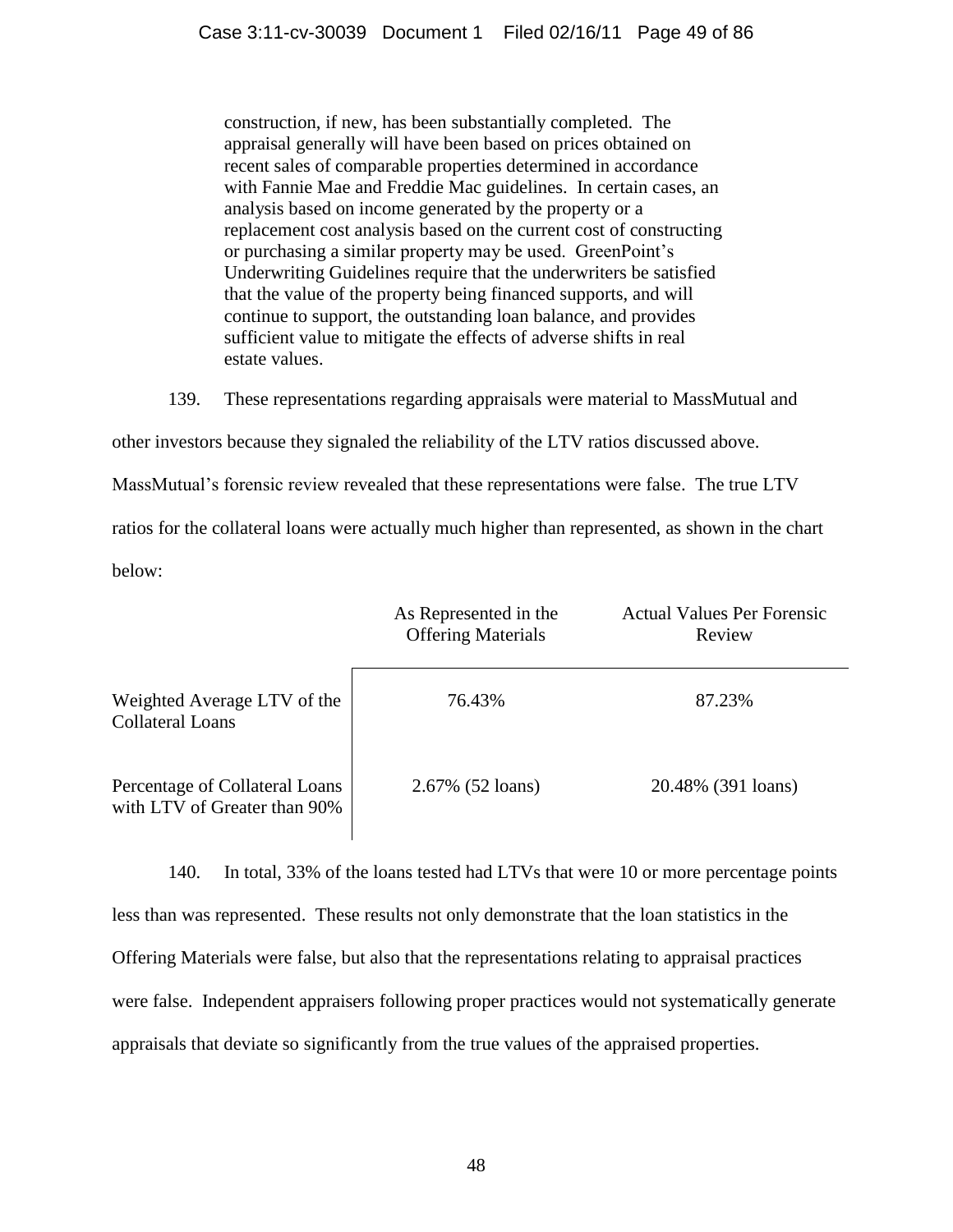#### Case 3:11-cv-30039 Document 1 Filed 02/16/11 Page 50 of 86

141. The DB Defendants had full access to the appraisal records and all data relating to the collateral loans. They had an affirmative obligation to conduct due diligence to verify the accuracy of the LTV and appraisal representations. Based on these defendants' involvement in originating and securitizing the loans and conducting due diligence, they knew that the estimations of the properties' values bore no relationship to the actual data and characteristics of the properties. They knew that the estimations of the properties' values were not justified, were unreasonable, and were inaccurate.

### **(3) ACE Securities Corp. Home Equity Loan Trust, Series 2006-ASAP4**

142. The Prospectus Supplement for the Series 2006-ASAP4 securitization represented that the weighted average CLTV ratio of the mortgage loans was 81.38%. It also represented that only 974 mortgage loans would have an CLTV above 90%, which was 11.6% of the collateral pool.

143. The Prospectus Supplement for the Series 2006-ASAP4 securitization also represented that appraisals would be performed in accordance with Freddie Mac or Fannie Mae standards:

> The Sponsor's guidelines are applied in accordance with a procedure which complies with applicable federal and state laws and regulations and generally require an appraisal of the mortgaged property which conforms to Freddie Mac and/or Fannie Mae standards and, if appropriate, a review appraisal. Generally, appraisals are provided by an approved list of appraisers maintained by the Sponsor. Additionally, review appraisals may only be provided by appraisers other than the original appraiser approved by the Sponsor. In some cases, the Sponsor relies on a statistical appraisal methodology provided by a third-party. Each review appraisal includes a market data analysis based on recent sales of comparable homes in the area and, where deemed appropriate, replacement cost analysis based on the current cost of constructing a similar home. The review appraisal may be an enhanced desk, field review or an automated valuation report that confirms or supports the original appraiser's value of the mortgaged premises.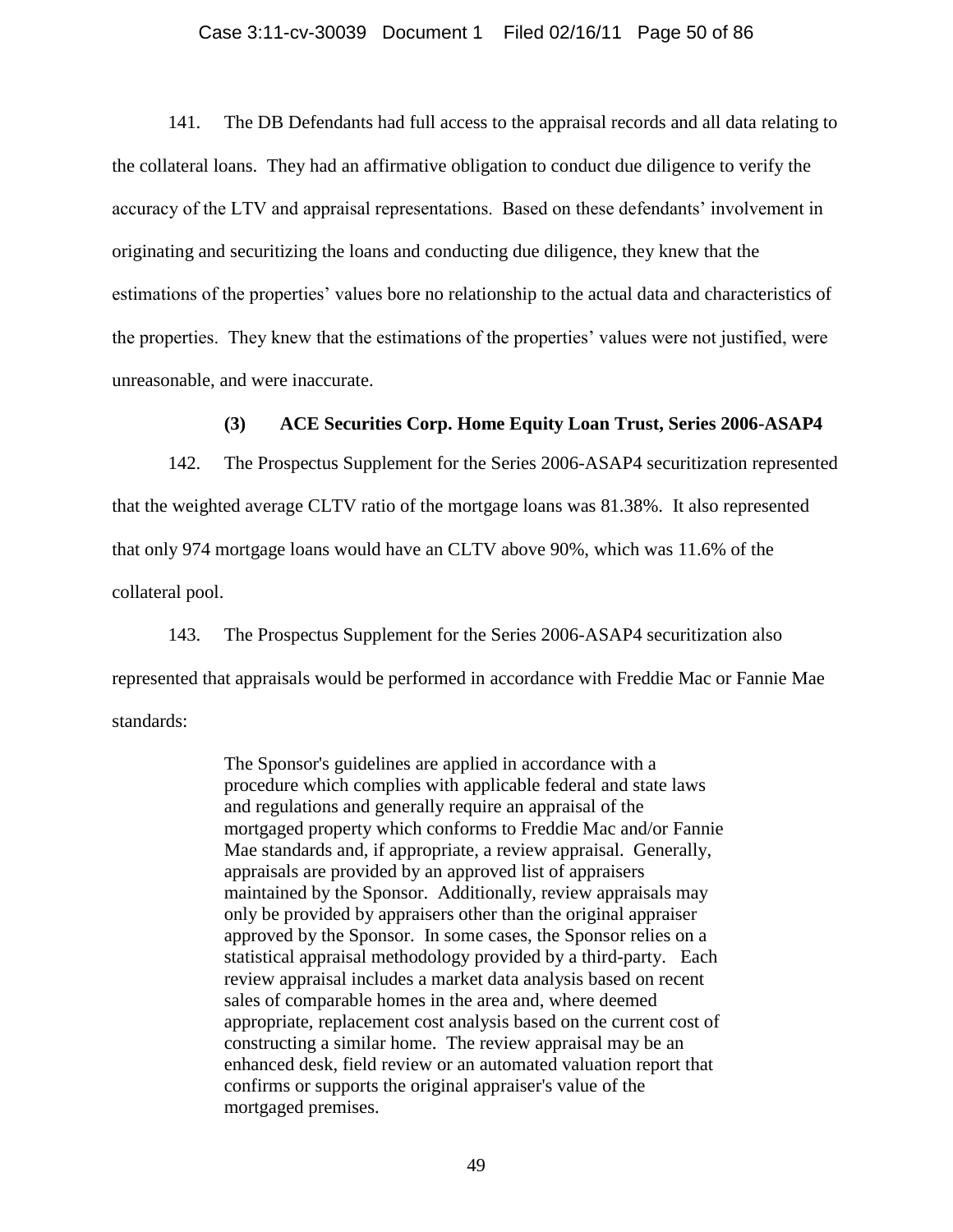### Case 3:11-cv-30039 Document 1 Filed 02/16/11 Page 51 of 86

144. These representations regarding appraisals were material to MassMutual and other investors because they signaled the reliability of the CLTV ratios discussed above. MassMutual's forensic review revealed that these representations were false. The true CLTV ratios for the collateral loans were actually much higher than represented, as shown in the chart below:

|                                                                    | As Represented in the<br><b>Offering Materials</b> | <b>Actual Values Per Forensic</b><br>Review |
|--------------------------------------------------------------------|----------------------------------------------------|---------------------------------------------|
| Weighted Average CLTV of<br>the Collateral Loans                   | 81.38%                                             | 103.78%                                     |
| Percentage of Collateral Loans<br>with CLTV of Greater than<br>90% | 11.6% (974 loans)                                  | 77.81% (2,876 loans)                        |

145. In total, 30% of the loans tested were shown to have appraisals that were inflated by 10% or more, and 32% of the loans tested had CLTVs that were 10 or more percentage points less than was represented. These results not only demonstrate that the loan statistics in the Offering Materials were false, but also that the representations relating to appraisal practices were false. Independent appraisers following proper practices would not systematically generate appraisals that deviate so significantly from the true values of the appraised properties.

146. The DB Defendants had full access to the appraisal records and all data relating to the collateral loans. They had an affirmative obligation to conduct due diligence to verify the accuracy of the LTV and appraisal representations. Based on these defendants' involvement in originating and securitizing the loans and conducting due diligence, they knew that the estimations of the properties' values bore no relationship to the actual data and characteristics of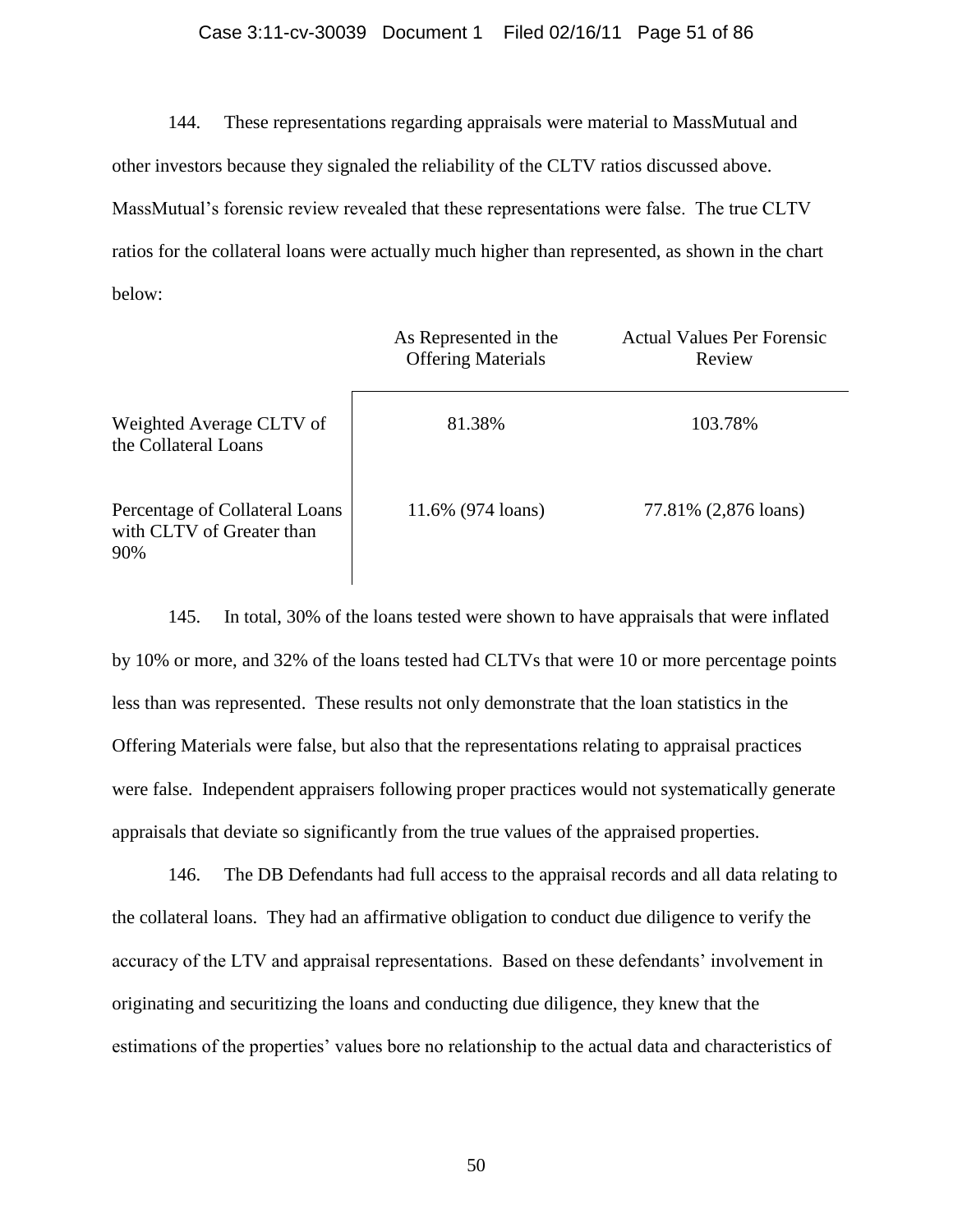## Case 3:11-cv-30039 Document 1 Filed 02/16/11 Page 52 of 86

the properties. They knew that the estimations of the properties' values were not justified, were unreasonable, and were inaccurate.

### **(4) Deutsche Alt-A Securities Mortgage Loan Trust, Series 2006-AR3**

147. The Prospectus Supplement for the Series 2006-AR3 securitization represented that the weighted average LTV ratio of the mortgage loans was 76.12%. It also represented that

only 21 mortgage loans would have an LTV above 90%, which was 0.36% of the collateral pool.

148. Additionally, the Offering Materials represented that Countrywide, which originated 19.10% of the Mortgage Loans, obtained independent appraisals for those Mortgage Loans. The Prospectus Supplement for the Series 2006-AR3 represented as follows:

> Except with respect to the mortgage loans originated pursuant to its Streamlined Documentation Program, whose values were confirmed with a Fannie Mae proprietary automated valuation model, Countrywide Home Loans obtains appraisals from independent appraisers or appraisal services for properties that are to secure mortgage loans. The appraisers inspect and appraise the proposed mortgaged property and verify that the property is in acceptable condition. Following each appraisal, the appraiser prepares a report which includes a market data analysis based on recent sales of comparable homes in the area and, when deemed appropriate, a replacement cost analysis based on the current cost of constructing a similar home. All appraisals are required to conform to Fannie Mae or Freddie Mac appraisal standards then in effect.

149. The Prospectus Supplement also stated that MortgageIT, which originated

44.70% of the Mortgage Loans, employed the following procedures with respect those Mortgage

## Loans:

Every MortgageIT mortgage loan is secured by a property that has been appraised by a licensed appraiser in accordance with the Uniform Standards of Professional Appraisal Practice of the Appraisal Foundation. The appraisers perform on site inspections of the property and report on the neighborhood and property condition in factual and specific terms. Loans in excess of one million dollars require (i) two full appraisals or (ii) one full appraisal and a field review, ordered by a MortgageIT-approved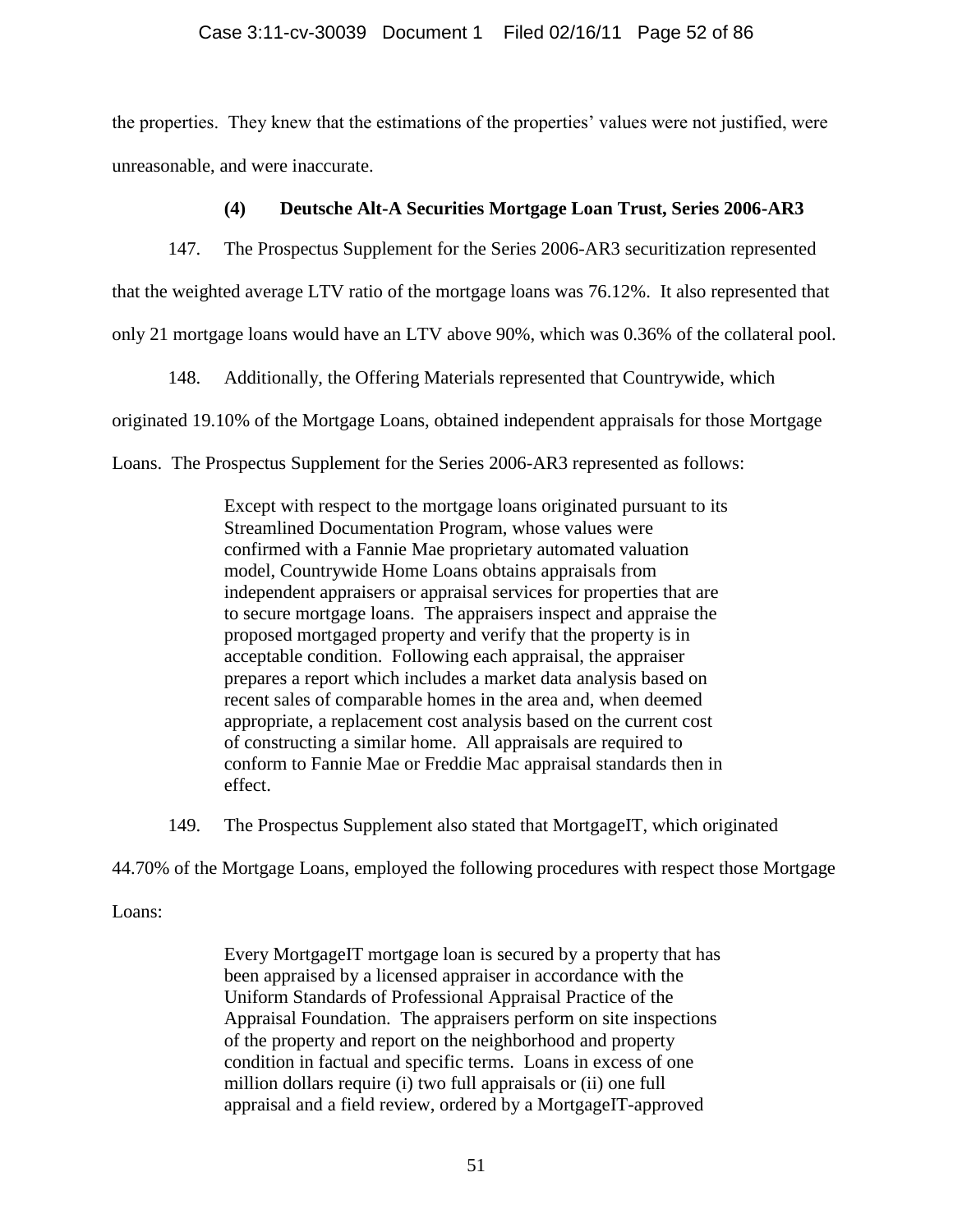national appraiser, including photographs of the interior and the exterior of the subject property. Each appraisal contains an opinion of value that represents the appraiser's professional conclusion based on market data of sales of comparable properties, a logical analysis with adjustments for differences between the comparable sales and the subject property and the appraiser's judgment. In addition, a MortgageIT underwriter or a mortgage insurance company contract underwriter reviews each appraisal for accuracy and consistency.

150. These representations regarding appraisals were material to MassMutual and

other investors because they signaled the reliability of the LTV ratios discussed above.

MassMutual's forensic review revealed that these representations were false. The true LTV

ratios for the collateral loans were actually much higher than represented, as shown in the chart

below:

|                                                                | As Represented in the<br><b>Offering Materials</b> | <b>Actual Values Per Forensic</b><br>Review |
|----------------------------------------------------------------|----------------------------------------------------|---------------------------------------------|
| Weighted Average LTV of the<br><b>Collateral Loans</b>         | 76.12%                                             | 85.45%                                      |
| Percentage of Collateral Loans<br>with LTV of Greater than 90% | $0.36\%$ (21 loans)                                | 19.81% (722 loans)                          |

151. In total, 42% of the loans tested were shown to have appraisals that were inflated by 10% or more, and 34% of the loans tested had LTVs that were 10 or more percentage points less than was represented. These results not only demonstrate that the loan statistics in the Offering Materials were false, but also that the representations relating to appraisal practices were false. Independent appraisers following proper practices would not systematically generate appraisals that deviate so significantly from the true values of the appraised properties.

152. The DB Defendants had full access to the appraisal records and all data relating to the collateral loans. They had an affirmative obligation to conduct due diligence to verify the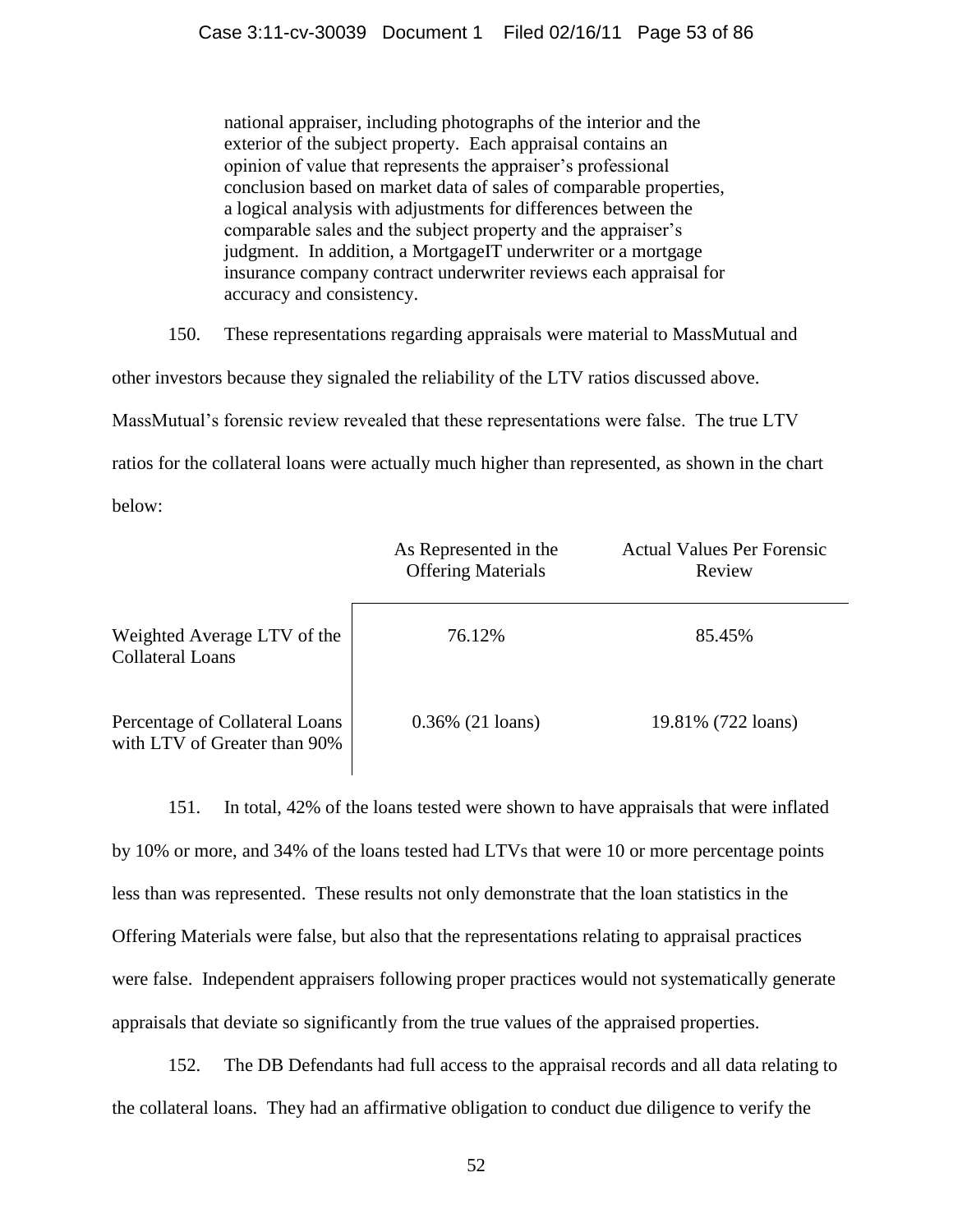#### Case 3:11-cv-30039 Document 1 Filed 02/16/11 Page 54 of 86

accuracy of the LTV and appraisal representations. Based on these defendants' involvement in originating and securitizing the loans and conducting due diligence, they knew that the estimations of the properties' values bore no relationship to the actual data and characteristics of the properties. They knew that the estimations of the properties' values were not justified, were unreasonable, and were inaccurate.

#### **(5) Deutsche Alt-A Securities Mortgage Loan Trust, Series 2006-AR5**

153. The Prospectus Supplement for the Series 2006-AR5 securitization represented that the weighted average LTV ratio of the Group I mortgage loans was 76.52%. It also represented that only 82 of the Group I mortgage loans would have an LTV above 90%, which was 1.39% of the Group I collateral pool.

154. The Prospectus Supplement for the Series 2006-AR5 securitization represented that the weighted average LTV ratio of the Group II-1 mortgage loans was 67.77%. It also represented that only 3 Group II-1 mortgage loans would have an LTV above 90%, which was 1.38% of the Group II-1 collateral pool.

155. The Prospectus Supplement for the Series 2006-AR5 securitization represented that the weighted average LTV ratio of the Group II-2 mortgage loans was 63.24%. It also represented that only 2 Group II-2 mortgage loans would have an LTV above 90%, which was 0.78% of the Group II-2 collateral pool.

156. The Prospectus Supplement for the Series 2006-AR5 securitization represented that the weighted average LTV ratio of the Group II-3 mortgage loans was 67.97%. It also represented that only 5 Group II-3 mortgage loans would have an LTV above 90%, which was 0.47% of the Group II-3 collateral pool.

157. Additionally, the Offering Materials represented that GreenPoint, which originated 17.66% of the Group I and 31.51% of the Group II Mortgage Loans, obtained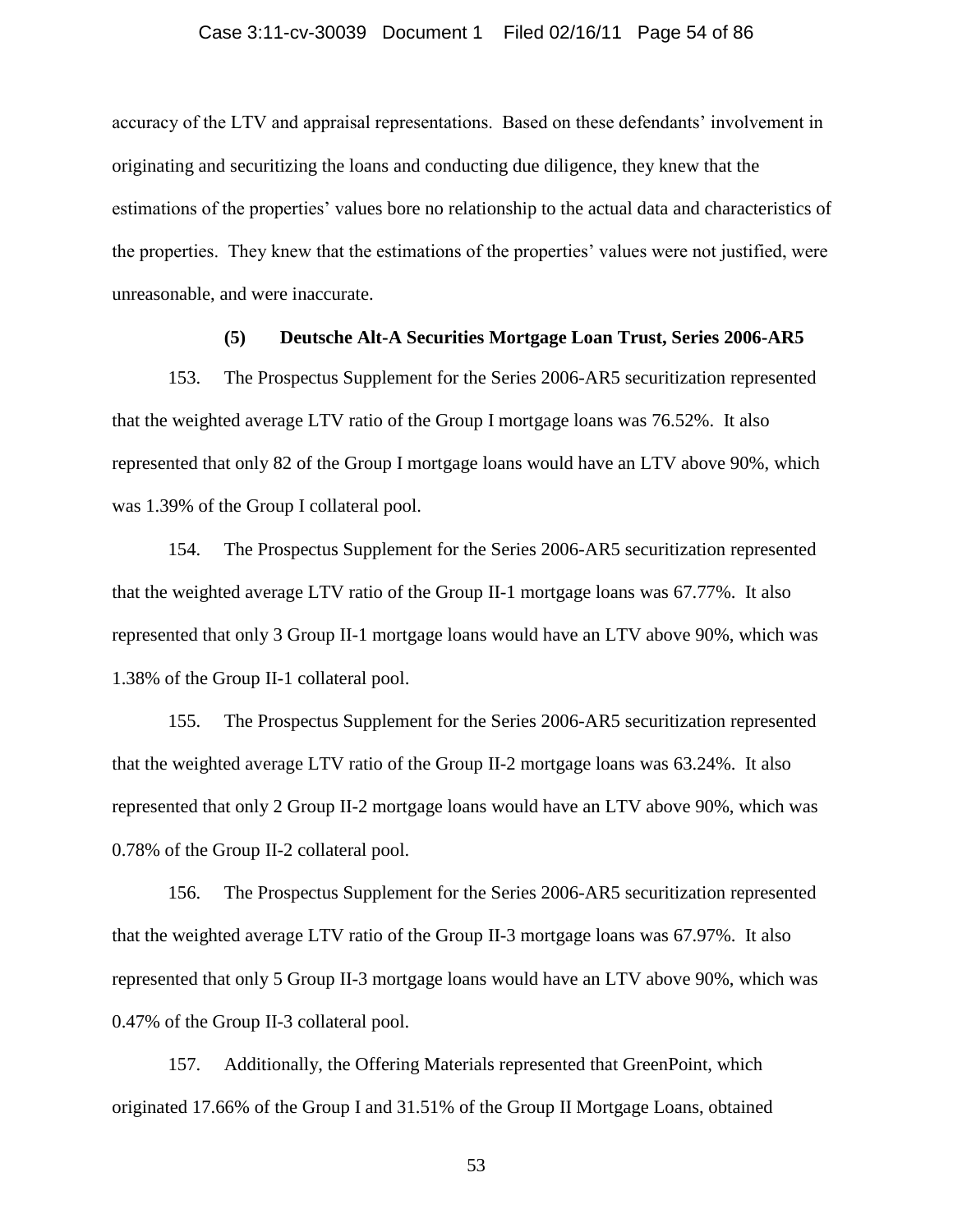independent appraisals for those loans. The Prospectus Supplement for the Series 2006-AR5

securitization represented as follows:

In determining the adequacy of the property as collateral, an independent appraisal is generally made of each property considered for financing. All appraisals are required to conform the Uniform Standards of Professional Appraisal Practice adopted by the Appraisal Standard Board of the Appraisal Foundation. Each appraisal must meet the requirements of Fannie Mae and Freddie Mac. The requirements of Fannie Mae and Freddie Mac require, among other things, that the appraiser, or its agent on its behalf, personally inspect the property inside and out, verify whether the property is in a good condition and verify that construction, if new, has been substantially completed. The appraisal generally will have been based on prices obtained on recent sales of comparable properties determined in accordance with Fannie Mae and Freddie Mac guidelines. In certain cases, an analysis based on income generated by the property or a replacement cost analysis based on the current cost of constructing or purchasing a similar property may be used. GreenPoint's Underwriting Guidelines require that the underwriters be satisfied that the value of the property being financed supports, and will continue to support, the outstanding loan balance, and provides sufficient value to mitigate the effects of adverse shifts in real estate values.

158. The Prospectus Supplement also stated that American Home, which originated

20.91% of the Group I Mortgage Loans, employed the following practices with respect to

appraisals:

Every mortgage loan is secured by a property that has been appraised by a licensed appraiser in accordance with the Uniform Standards of Professional Appraisal Practice of the Appraisal Foundation. The appraisers perform on-site inspections of the property and report on the neighborhood and property condition in factual and specific terms. Each appraisal contains an opinion of value that represents the appraiser's professional conclusion based on market data of sales of comparable properties and a logical analysis with adjustments for differences between the comparable sales and the subject property and the appraiser's judgment. In addition, each appraisal is reviewed for accuracy and consistency by American Home's vendor management company or an underwriter of American Home or a mortgage insurance company contract underwriter.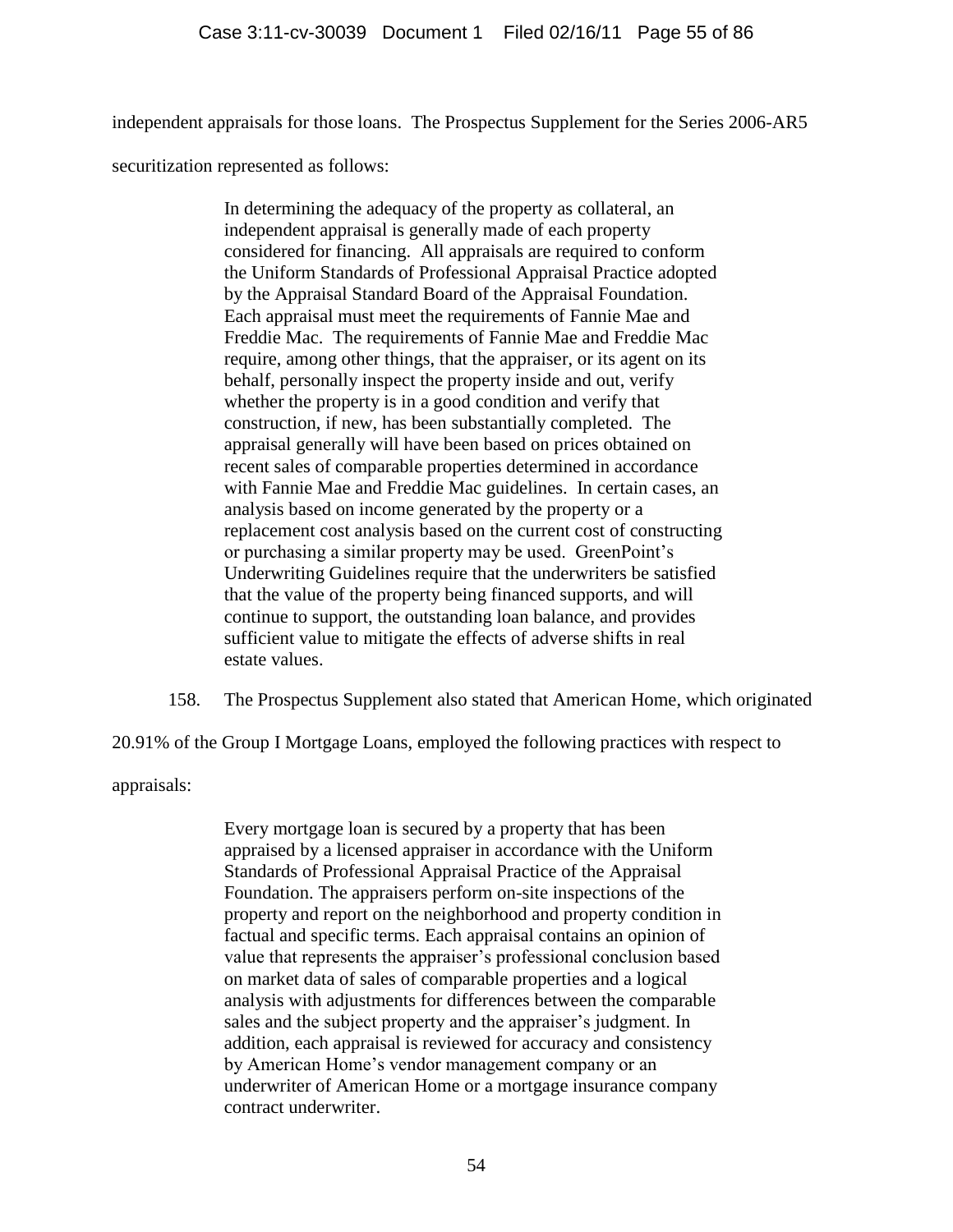159. Similarly, the Prospectus Supplement represented that IndyMac, which originated

21.11% of the Group I Mortgage Loans, employed the following practices with respect to

## appraisals:

To determine the adequacy of the property to be used as collateral, an appraisal is generally made of the subject property in accordance with the Uniform Standards of Profession Appraisal Practice. The appraiser generally inspects the property, analyzes data including the sales prices of comparable properties and issues an opinion of value using a Fannie Mae/Freddie Mac appraisal report form, or other acceptable form. In some cases, an automated valuation model ("AVM") may be used in lieu of an appraisal. AVMs are computer programs that use real estate information, such as demographics, property characteristics, sales prices, and price trends to calculate a value for the specific property. The value of the property, as indicated by the appraisal or AVM, must support the loan amount.

160. These representations regarding appraisals were material to MassMutual and

other investors because they signaled the reliability of the LTV ratios discussed above.

MassMutual's forensic review revealed that these representations were false. The true LTV

ratios for the collateral loans were actually much higher than represented, as shown in the chart

below:

# **Group 1 Mortgage Loans**

|                                                                | As Represented in the<br><b>Offering Materials</b> | <b>Actual Values Per Forensic</b><br>Review |
|----------------------------------------------------------------|----------------------------------------------------|---------------------------------------------|
| Weighted Average LTV of the<br><b>Collateral Loans</b>         | 76.52%                                             | 85.45%                                      |
| Percentage of Collateral Loans<br>with LTV of Greater than 90% | 1.39% (82 loans)                                   | 20.74% (886 loans)                          |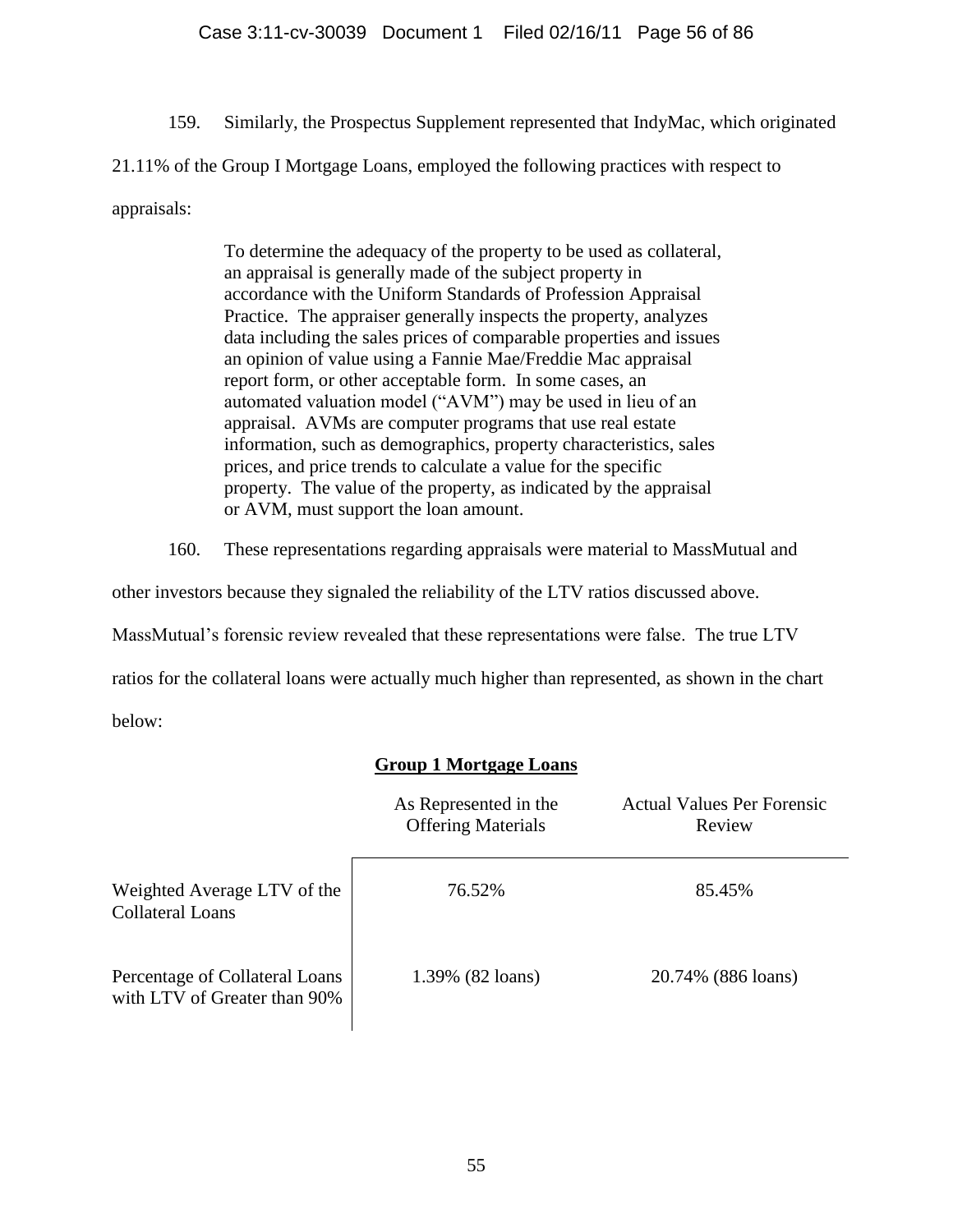# **Group II-1 Mortgage Loans**

|                                                                | As Represented in the<br><b>Offering Materials</b> | <b>Actual Values Per Forensic</b><br>Review |
|----------------------------------------------------------------|----------------------------------------------------|---------------------------------------------|
| Weighted Average LTV of the<br><b>Collateral Loans</b>         | 67.77%                                             | 75.96%                                      |
| Percentage of Collateral Loans<br>with LTV of Greater than 90% | 1.38% (3 loans)                                    | 8.71% (18 loans)                            |
|                                                                | <b>Group II-2 Mortgage Loans</b>                   |                                             |
|                                                                | As Represented in the<br><b>Offering Materials</b> | <b>Actual Values Per Forensic</b><br>Review |
| Weighted Average LTV of the<br><b>Collateral Loans</b>         | 63.24%                                             | 69.36%                                      |
| Percentage of Collateral Loans<br>with LTV of Greater than 90% | $0.78\%$ (2 loans)                                 | 8.38% (10 loans)                            |
|                                                                | <b>Group II-3 Mortgage Loans</b>                   |                                             |
|                                                                | As Represented in the<br><b>Offering Materials</b> | <b>Actual Values Per Forensic</b><br>Review |

| Weighted Average LTV of the<br><b>Collateral Loans</b>         | 67.97%             | 75.45%              |
|----------------------------------------------------------------|--------------------|---------------------|
| Percentage of Collateral Loans<br>with LTV of Greater than 90% | $0.47\%$ (5 loans) | $7.12\%$ (20 loans) |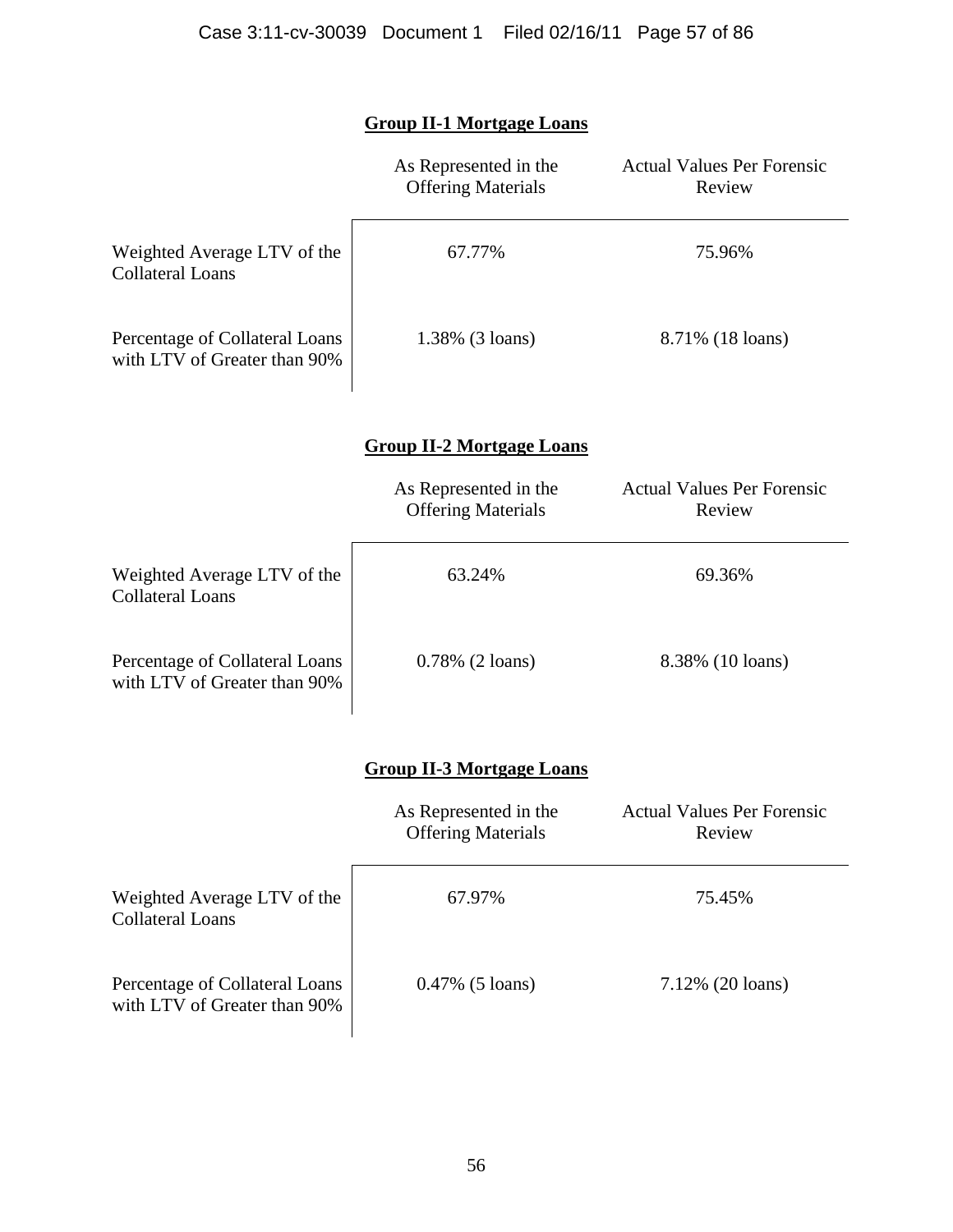#### Case 3:11-cv-30039 Document 1 Filed 02/16/11 Page 58 of 86

161. In total, 33% of the Group I loans, 30% of the Group II-1 loans, 37% of the Group II-2 loans, and 41% of the Group II-3 loans tested were shown to have appraisals that were inflated by 10% or more. Further, 30% of the Group I loans, 19% of the Group II-1 loans, 19% of the Group II-2 loans, and 29% of the Group II-3 loans tested had LTVs that were 10 or more percentage points less than was represented. These results not only demonstrate that the loan statistics in the Offering Materials were false, but also that the representations relating to appraisal practices were false. Independent appraisers following proper practices would not systematically generate appraisals that deviate so significantly from the true values of the appraised properties.

162. The DB Defendants had full access to the appraisal records and all data relating to the collateral loans. They had an affirmative obligation to conduct due diligence to verify the accuracy of the LTV and appraisal representations. Based on these defendants' involvement in originating and securitizing the loans and conducting due diligence, they knew that the estimations of the properties' values bore no relationship to the actual data and characteristics of the properties. They knew that the estimations of the properties' values were not justified, were unreasonable, and were inaccurate.

### **(6) Deutsche Alt-A Securities Mortgage Loan Trust, Series 2006-AR6**

163. The Prospectus Supplement for the Series 2006-AR6 securitization represented that the weighted average LTV ratio of the mortgage loans was 76.52%. It also represented that only 150 mortgage loans would have an LTV above 90%, which was 2.05% of the collateral pool.

164. Additionally, the Prospectus Supplement for the Series 2006-AR6 securitization represented that MortgageIT, which originated 36.40% of the Mortgage Loans, employed stringent appraisal practices: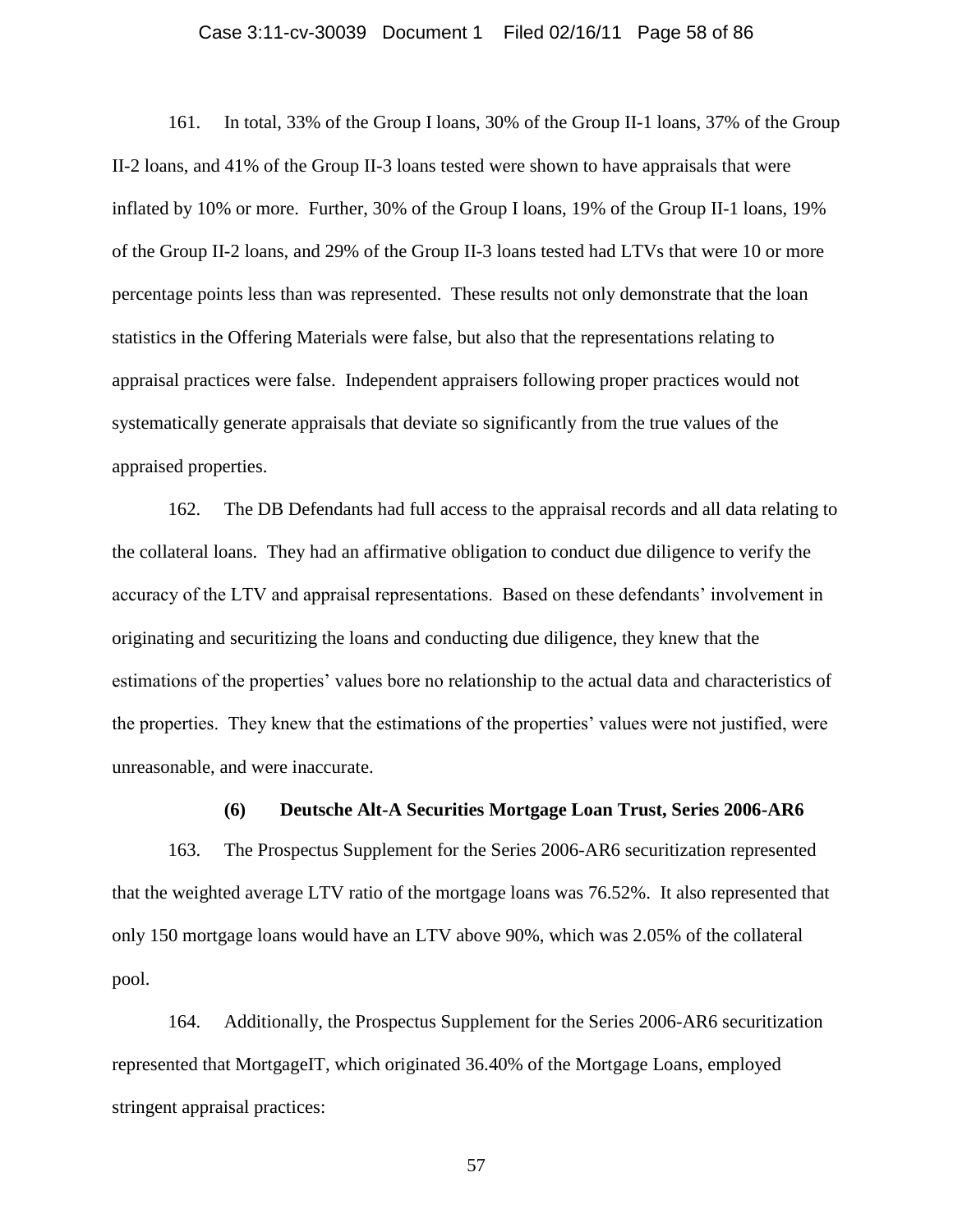Every MortgageIT mortgage loan is secured by a property that has been appraised by a licensed appraiser in accordance with the Uniform Standards of Professional Appraisal Practice of the Appraisal Foundation. The appraisers perform on site inspections of the property and report on the neighborhood and property condition in factual and specific terms. Loans in excess of one million dollars require (i) two full appraisals or (ii) one full appraisal and a field review, ordered by a MortgageIT approved national appraiser, including photographs of the interior and the exterior of the subject property. Each appraisal contains an opinion of value that represents the appraiser's professional conclusion based on market data of sales of comparable properties, a logical analysis with adjustments for differences between the comparable sales and the subject property and the appraiser's judgment. In addition, a MortgageIT underwriter or a mortgage insurance company contract underwriter reviews each appraisal for accuracy and consistency.

165. These representations regarding appraisals were material to MassMutual and

other investors because they signaled the reliability of the LTV ratios discussed above.

MassMutual's forensic review revealed that these representations were false. The true LTV

ratios for the collateral loans were actually much higher than represented, as shown in the chart

below:

|                                                                | As Represented in the<br><b>Offering Materials</b> | <b>Actual Values Per Forensic</b><br>Review |
|----------------------------------------------------------------|----------------------------------------------------|---------------------------------------------|
| Weighted Average LTV of the<br><b>Collateral Loans</b>         | 76.52%                                             | 26.12\%                                     |
| Percentage of Collateral Loans<br>with LTV of Greater than 90% | 2.05% (150 loans)                                  | 23.41% (1,221 loans)                        |

166. In total, 37% of the loans tested were shown to have appraisals that were inflated by 10% or more, and 32% of the loans tested had LTVs that were 10 or more percentage points less than was represented. These results not only demonstrate that the loan statistics in the Offering Materials were false, but also that the representations relating to appraisal practices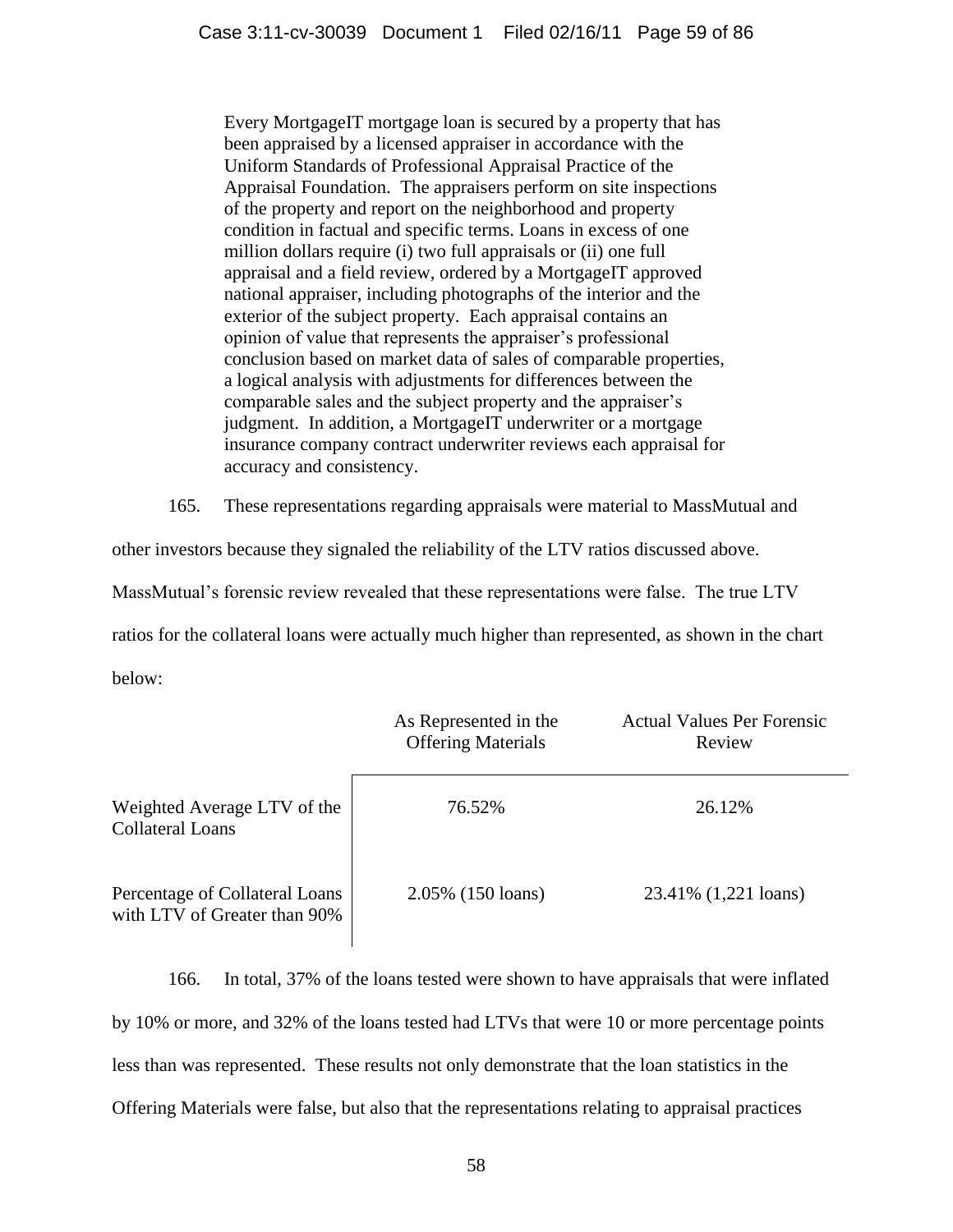#### Case 3:11-cv-30039 Document 1 Filed 02/16/11 Page 60 of 86

were false. Independent appraisers following proper practices would not systematically generate appraisals that deviate so significantly from the true values of the appraised properties.

167. The DB Defendants had full access to the appraisal records and all data relating to the collateral loans. They had an affirmative obligation to conduct due diligence to verify the accuracy of the LTV and appraisal representations. Based on these defendants' involvement in originating and securitizing the loans and conducting due diligence, they knew that the estimations of the properties' values bore no relationship to the actual data and characteristics of the properties. They knew that the estimations of the properties' values were not justified, were unreasonable, and were inaccurate.

### **(7) ACE Securities Corp. Home Equity Loan Trust, Series 2007-SL1**

168. The Prospectus Supplement for the Series 2007-SL1 securitization represented that the weighted average CLTV ratio of the mortgage loans was 96.48%. It also represented that 5,251 mortgage loans would have an CLTV above 90%, which was 83.3% of the collateral pool.

169. Additionally, the Offering Materials represented that American Home, which originated 21.41% of the mortgage loans, conducted appraisals in accordance with the Uniform Standards of Professional Appraisal Practice:

> Every mortgage loan is secured by a property that has been appraised by a licensed appraiser in accordance with the Uniform Standards of Professional Appraisal Practice of the Appraisal Foundation. The appraisers perform on-site inspections of the property and report on the neighborhood and property condition in factual and specific terms.

170. The Offering Materials also represented that RFC, which originated 20.85% of the mortgage loans, employed the following practices with respect to appraisals:

> Appraisals may be performed by appraisers independent from or affiliated with the depositor, Residential Funding Company, LLC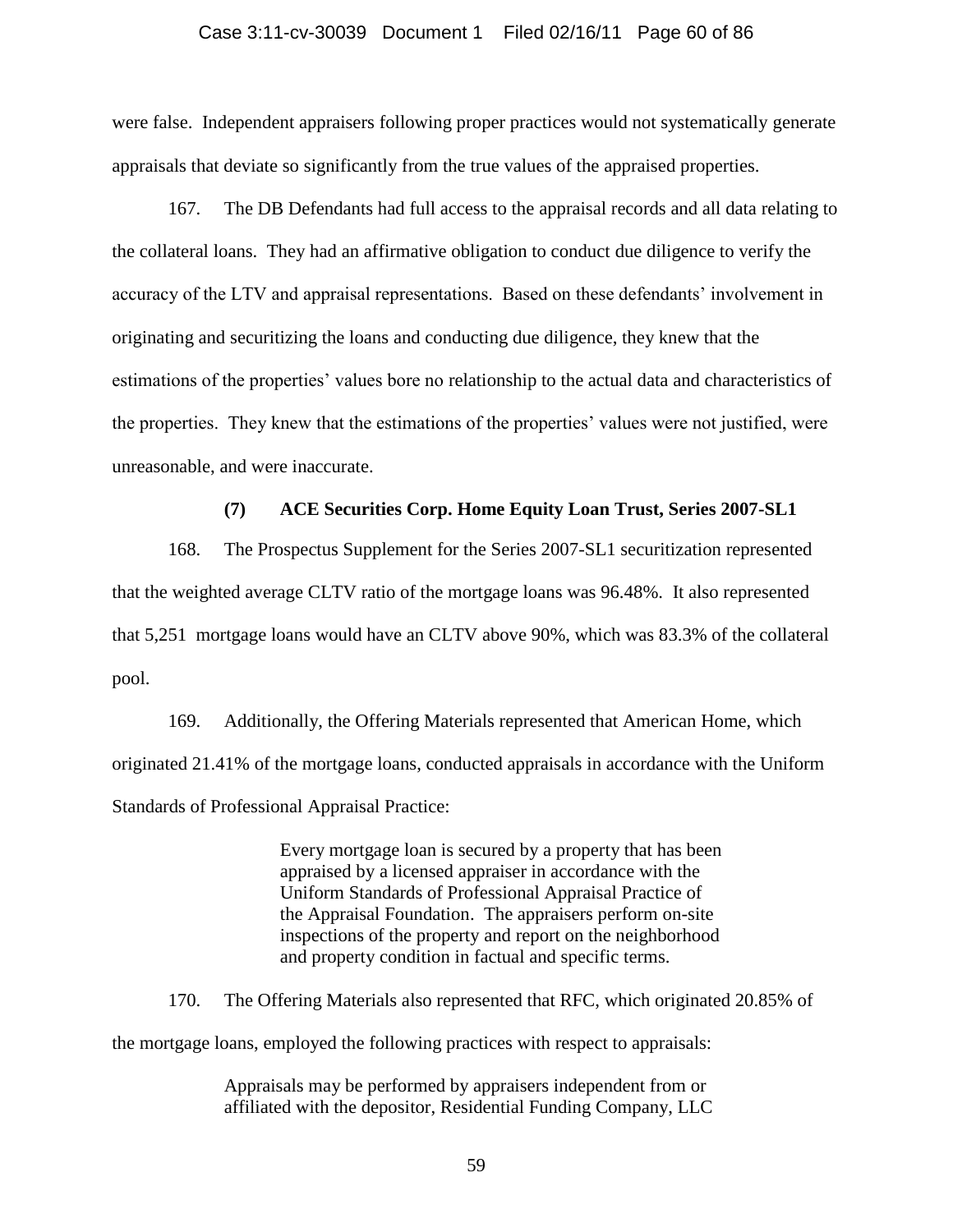or their affiliates. The appraiser is required to inspect the property and verify that it is in good condition and that construction, if new, has been completed. In some circumstances, the appraiser is only required to perform an exterior inspection of the property. The appraisal is based on various factors, including the market value of comparable homes and the cost of replacing the improvements. Each appraisal is required to be dated no more than 360 days prior to the date of origination of the loan; provided that, depending on the original principal balance, an earlier appraisal may be used if the appraisal was made not earlier than two years prior to the date of origination of the loan and the related appraiser certifies that the value of the related mortgaged property has not declined since the date of the original appraisal or if a field review or statistical valuation is obtained.

171. These representations regarding appraisals were material to MassMutual and

other investors because they signaled the reliability of the CLTV ratios discussed above.

MassMutual's forensic review revealed that these representations were false. The true CLTV

ratios for the collateral loans were actually much higher than represented, as shown in the chart

below:

|                                                                    | As Represented in the<br><b>Offering Materials</b> | <b>Actual Values Per Forensic</b><br>Review |
|--------------------------------------------------------------------|----------------------------------------------------|---------------------------------------------|
| Weighted Average CLTV of<br>the Collateral Loans                   | 96.48%                                             | 110.98%                                     |
| Percentage of Collateral Loans<br>with CLTV of Greater than<br>90% | 83.3% (5,251 loans)                                | 86.14% (5,425 loans)                        |

172. In total, 37% of the loans tested were shown to have appraisals that were inflated by 10% or more, and 42% of the loans tested had CLTVs that were 10 or more percentage points less than was represented. These results not only demonstrate that the loan statistics in the Offering Materials were false, but also that the representations relating to appraisal practices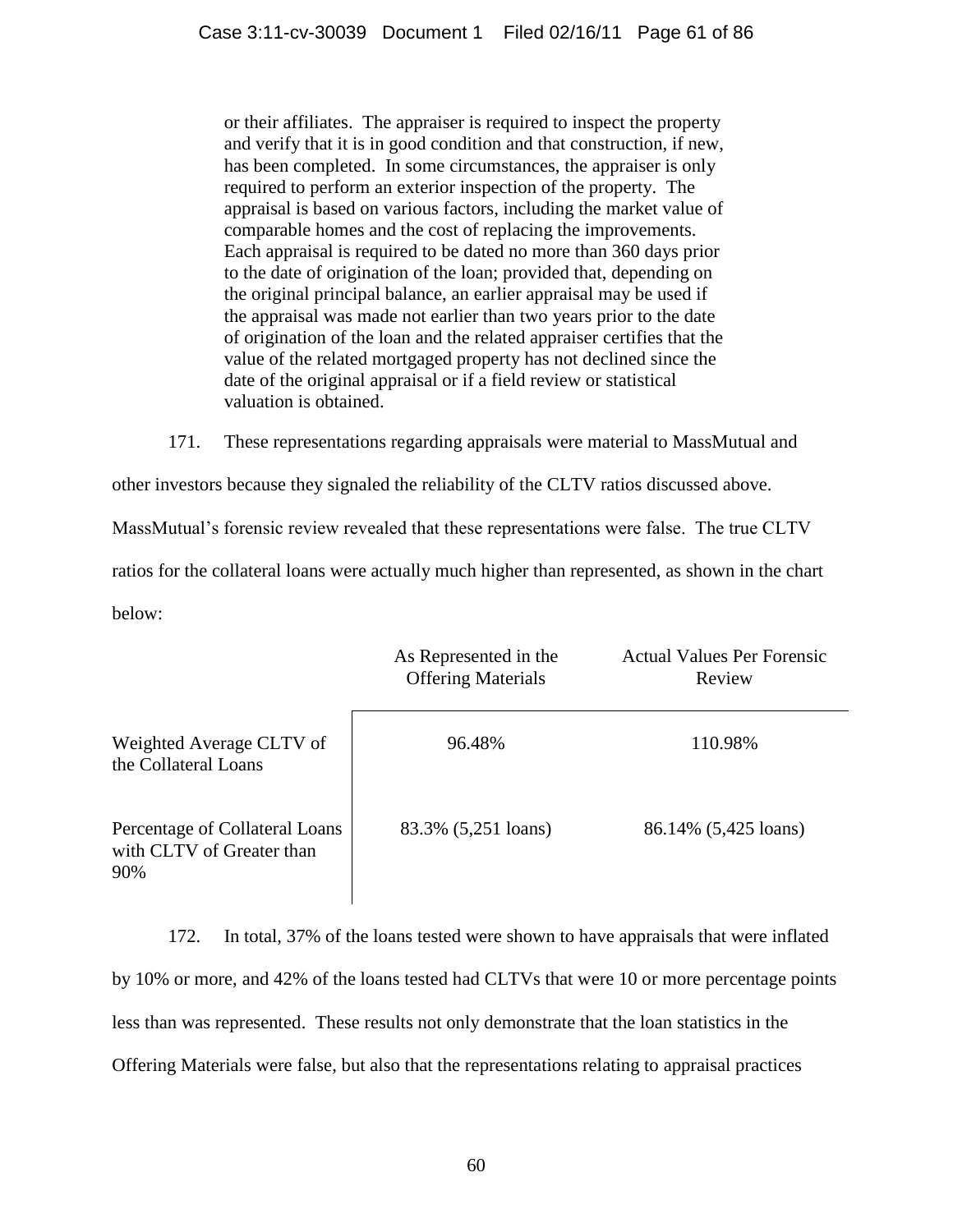### Case 3:11-cv-30039 Document 1 Filed 02/16/11 Page 62 of 86

were false. Independent appraisers following proper practices would not systematically generate appraisals that deviate so significantly from the true values of the appraised properties.

173. The DB Defendants had full access to the appraisal records and all data relating to the collateral loans. They had an affirmative obligation to conduct due diligence to verify the accuracy of the LTV and appraisal representations. Based on these defendants' involvement in originating and securitizing the loans and conducting due diligence, they knew that the estimations of the properties' values bore no relationship to the actual data and characteristics of the properties. They knew that the estimations of the properties' values were not justified, were unreasonable, and were inaccurate.

### **(8) ACE Securities Corp. Home Equity Loan Trust, Series 2007-ASAP1**

174. The Prospectus Supplement for the Series 2007-ASAP1 securitization represented that the weighted average CLTV ratio of the mortgage loans was 83.14%. It also represented that only 1,829 mortgage loans would have an CLTV above 90%, which was 25.07% of the collateral pool.

175. Additionally, the Prospectus Supplement for the Series 2007-ASAP1 Securitization represented that appraisals were conducted in accordance with Freddie Mac or Fannie Mae standards:

> The Sponsor's guidelines are applied in accordance with a procedure which complies with applicable federal and state laws and regulations and generally require an appraisal of the mortgaged property which conforms to Freddie Mac and/or Fannie Mae standards and, if appropriate, a review appraisal. Generally, appraisals are provided by an approved list of appraisers maintained by the Sponsor. Additionally, review appraisals may only be provided by appraisers other than the original appraiser approved by the Sponsor. In some cases, the Sponsor relies on a statistical appraisal methodology provided by a third-party.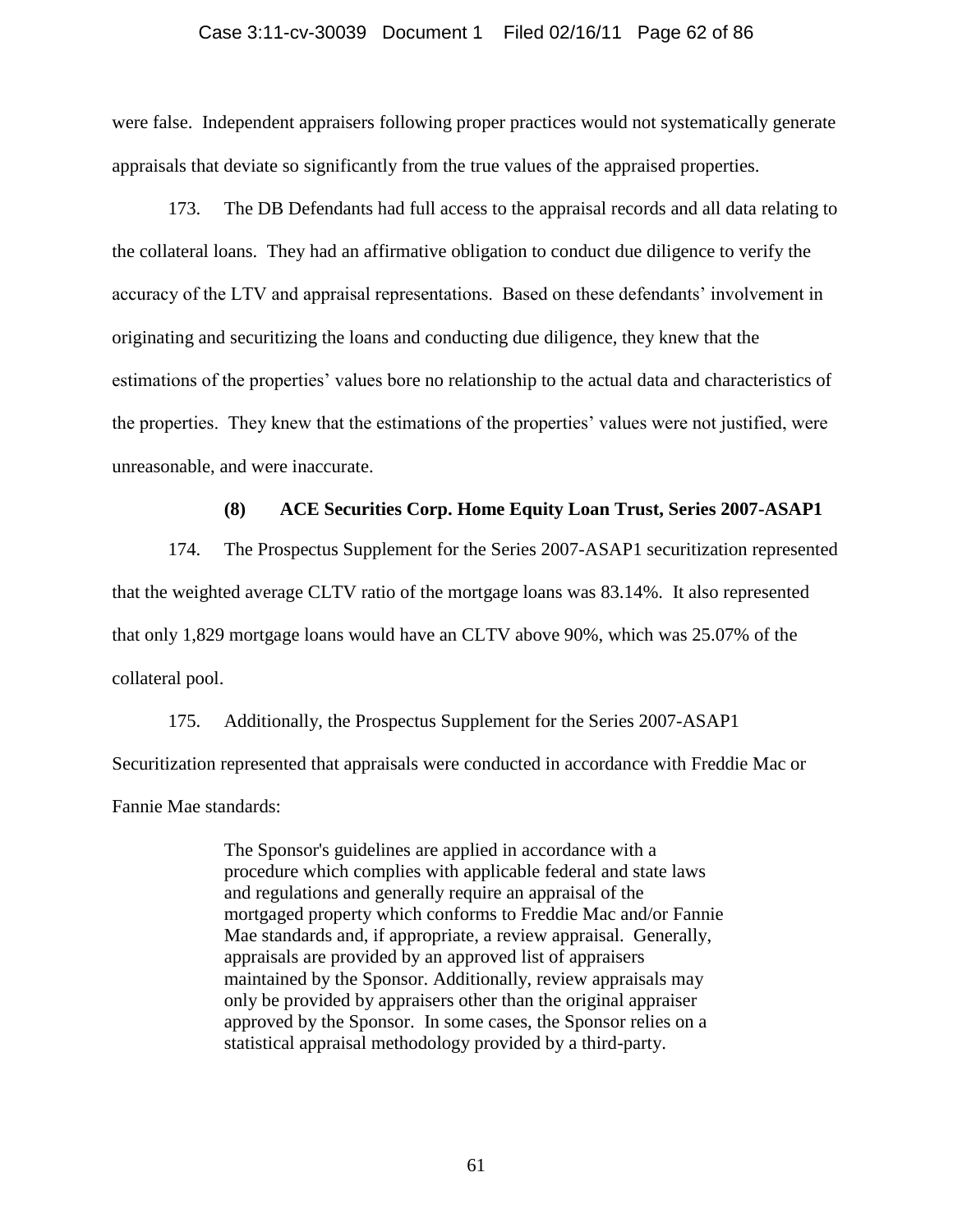### Case 3:11-cv-30039 Document 1 Filed 02/16/11 Page 63 of 86

176. These representations regarding appraisals were material to MassMutual and other investors because they signaled the reliability of the CLTV ratios discussed above. MassMutual's forensic review revealed that these representations were false. The true CLTV ratios for the collateral loans were actually much higher than represented, as shown in the chart below:

|                                                                    | As Represented in the<br><b>Offering Materials</b> | <b>Actual Values Per Forensic</b><br>Review |
|--------------------------------------------------------------------|----------------------------------------------------|---------------------------------------------|
| Weighted Average CLTV of<br>the Collateral Loans                   | 83.14%                                             | 103.73%                                     |
| Percentage of Collateral Loans<br>with CLTV of Greater than<br>90% | 25.07% (1,829 loans)                               | 66.79% (3,418 loans)                        |

177. In total, 37% of the loans tested were shown to have appraisals that were inflated by 10% or more, and 39% of the loans tested had CLTVs that were 10 or more percentage points less than was represented. These results not only demonstrate that the loan statistics in the Offering Materials were false, but also that the representations relating to appraisal practices were false. Independent appraisers following proper practices would not systematically generate appraisals that deviate so significantly from the true values of the appraised properties.

178. The DB Defendants had full access to the appraisal records and all data relating to the collateral loans. They had an affirmative obligation to conduct due diligence to verify the accuracy of the LTV and appraisal representations. Based on these defendants' involvement in originating and securitizing the loans and conducting due diligence, they knew that the estimations of the properties' values bore no relationship to the actual data and characteristics of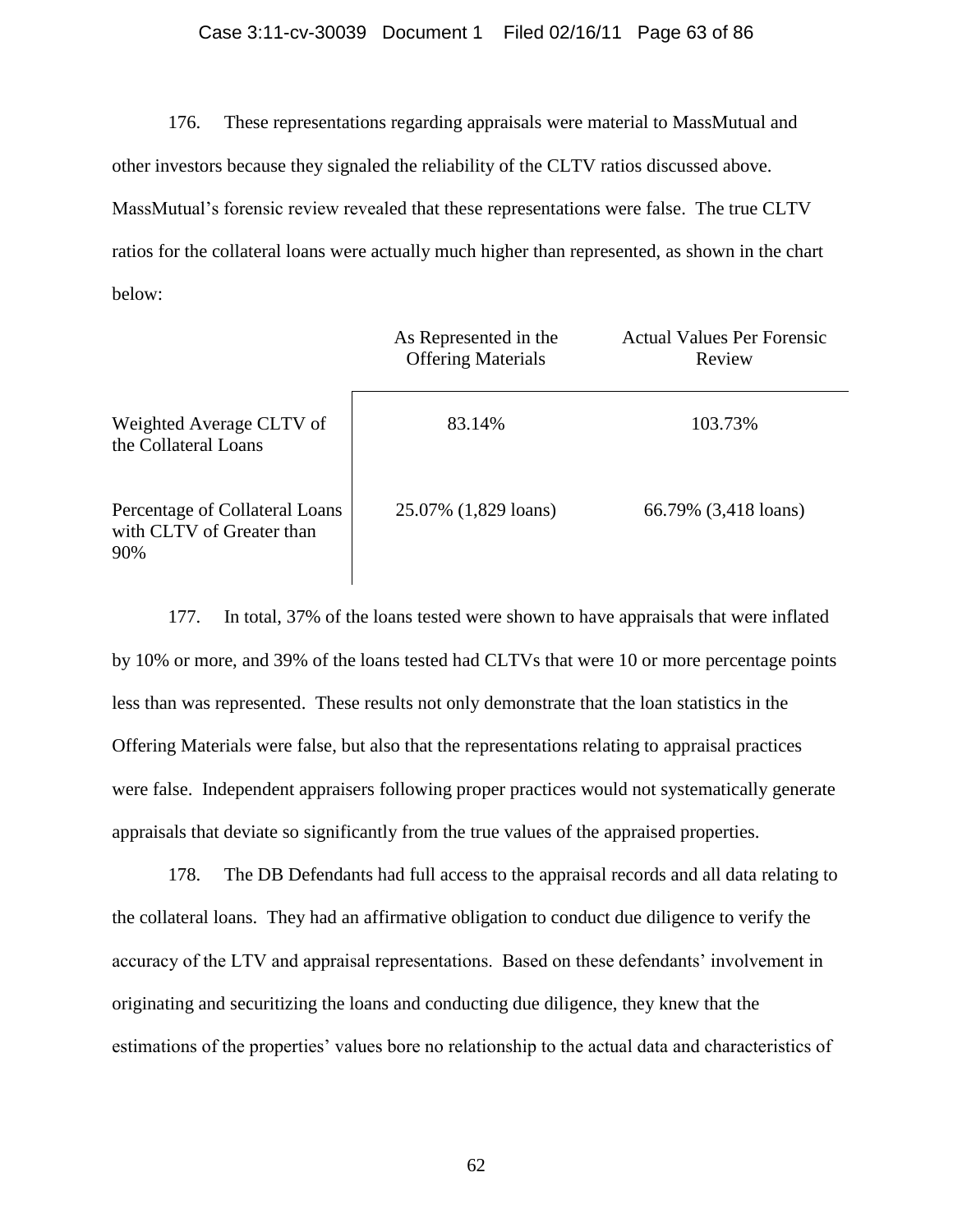the properties. They knew that the estimations of the properties' values were not justified, were unreasonable, and were inaccurate.

## **(9) ACE Securities Corp. Home Equity Loan Trust, Series 2007-HE3**

179. The Prospectus Supplement for the Series 2007-HE3 securitization represented that the weighted average CLTV ratio of the mortgage loans was 83.15%. It also represented that only 1,209 mortgage loans would have an CLTV above 90%, which was 16.39% of the collateral pool.

180. Additionally, the Offering Materials represented that independent appraisals were obtained for the mortgage loans. The Prospectus Supplement for the Series 2007-HE3 securitizations represented as follows:

> The underwriting guidelines of ResMAE are applied in accordance with a procedure which complies with applicable federal and state laws and regulations and generally require an appraisal of the mortgaged property which conforms to Freddie Mac and/or Fannie Mae standards, and if appropriate, a review appraisal. Generally, appraisals are provided by qualified independent appraisers licensed in their respective states. Review appraisals may only be provided by appraisers approved by the Originator. In most cases, ResMAE relies on a statistical appraisal methodology provided by a third-party. Qualified independent appraisers must meet minimum standards of licensing and provide errors and omissions insurance in states where it is required in order to become approved to do business with ResMAE. Each Uniform Residential Appraisal Report includes a market data analysis based on recent sales of comparable homes in the area and, where deemed appropriate, replacement cost analysis based on the current cost of constructing a similar home. The review appraisal may be a desk review, field review or an automated valuation report that confirms or supports the original appraiser's value of the mortgaged premises.

181. These representations regarding appraisals were material to MassMutual and

other investors because they signaled the reliability of the LTV ratios discussed above.

MassMutual's forensic review revealed that these representations were false. The true LTV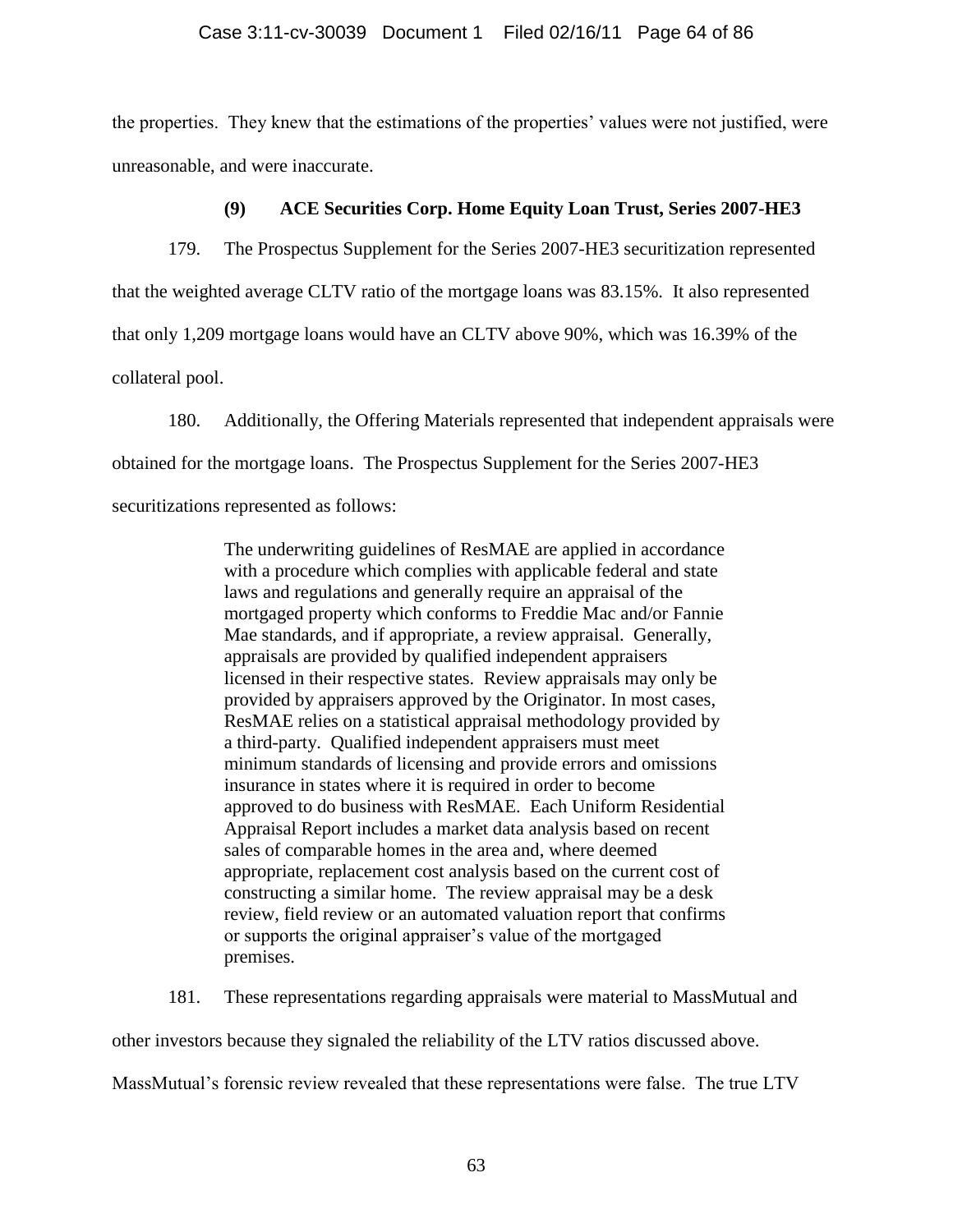ratios for the collateral loans were actually much higher than represented, as shown in the chart below:

|                                                                    | As Represented in the<br><b>Offering Materials</b> | <b>Actual Values Per Forensic</b><br>Review |
|--------------------------------------------------------------------|----------------------------------------------------|---------------------------------------------|
| Weighted Average CLTV of<br>the Collateral Loans                   | 83.15%                                             | 104.54%                                     |
| Percentage of Collateral Loans<br>with CLTV of Greater than<br>90% | 16.39% (1,209 loans)                               | 61.64% (2,407 loans)                        |

182. In total, 45% of the loans tested were shown to have appraisals that were inflated by 10% or more, and 47% of the loans tested had CLTVs that were 10 or more percentage points less than was represented. These results not only demonstrate that the loan statistics in the Offering Materials were false, but also that the representations relating to appraisal practices were false. Independent appraisers following proper practices would not systematically generate appraisals that deviate so significantly from the true values of the appraised properties.

183. The DB Defendants had full access to the appraisal records and all data relating to the collateral loans. They had an affirmative obligation to conduct due diligence to verify the accuracy of the LTV and appraisal representations. Based on these defendants' involvement in originating and securitizing the loans and conducting due diligence, they knew that the estimations of the properties' values bore no relationship to the actual data and characteristics of the properties. They knew that the estimations of the properties' values were not justified, were unreasonable, and were inaccurate.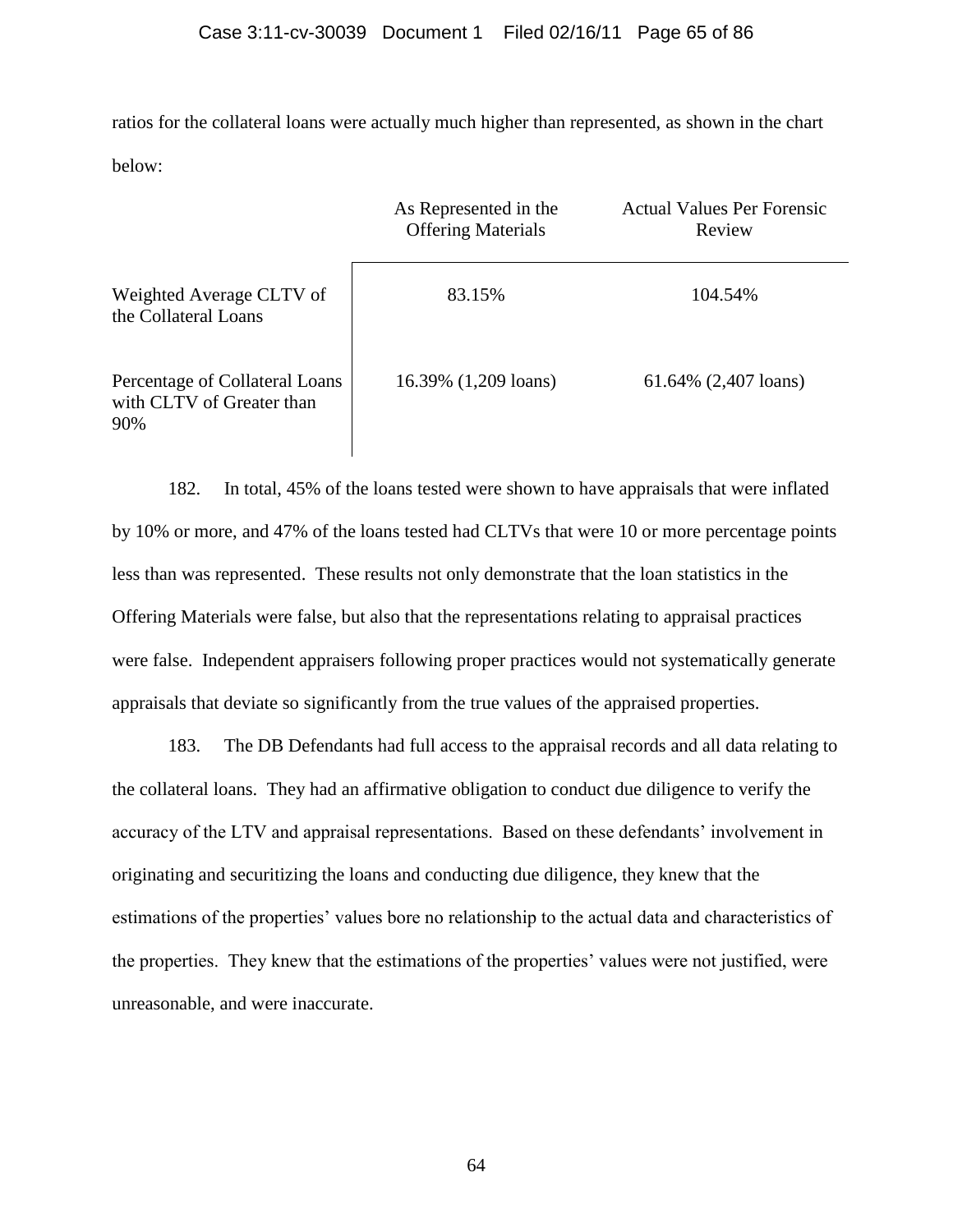## **(10) ACE Securities Corp. Home Equity Loan Trust, Series 2007-WM2**

184. The Prospectus Supplement for the Series 2007-WM2 securitization represented that the weighted average CLTV ratio of the mortgage loans was 81.80%. It also represented that only 1,535 mortgage loans would have an CLTV above 90%, which was 16.16% of the collateral pool.

185. Additionally, the Prospectus Supplement for the Series 2007-WM2 securitization represented that appraisals were conducted in accordance with the Uniform Standards of Professional Appraisal Practice and then audited for compliance with those standards:

> The Underwriting Guidelines are applied in accordance with a procedure which complies with applicable federal and state laws and regulations and require, among other things, (1) an appraisal of the mortgaged property which conforms to Uniform Standards of Professional Appraisal Practice and (2) an audit of such appraisal by a WMC-approved appraiser or by WMC's in-house collateral auditors (who may be licensed appraisers) and such audit may in certain circumstances consist of a second appraisal, a field review, a desk review or an automated valuation model.

186. These representations regarding appraisals were material to MassMutual and other investors because they signaled the reliability of the CLTV ratios discussed above. MassMutual's forensic review revealed that these representations were false. The true CLTV ratios for the collateral loans were actually much higher than represented, as shown in the chart below:

|                                                                    | As Represented in the<br><b>Offering Materials</b> | <b>Actual Values Per Forensic</b><br>Review |
|--------------------------------------------------------------------|----------------------------------------------------|---------------------------------------------|
| Weighted Average CLTV of<br>the Collateral Loans                   | 81.80%                                             | 105.06%                                     |
| Percentage of Collateral Loans<br>with CLTV of Greater than<br>90% | 16.16% (1,535 loans)                               | 71.1% (3,230 loans)                         |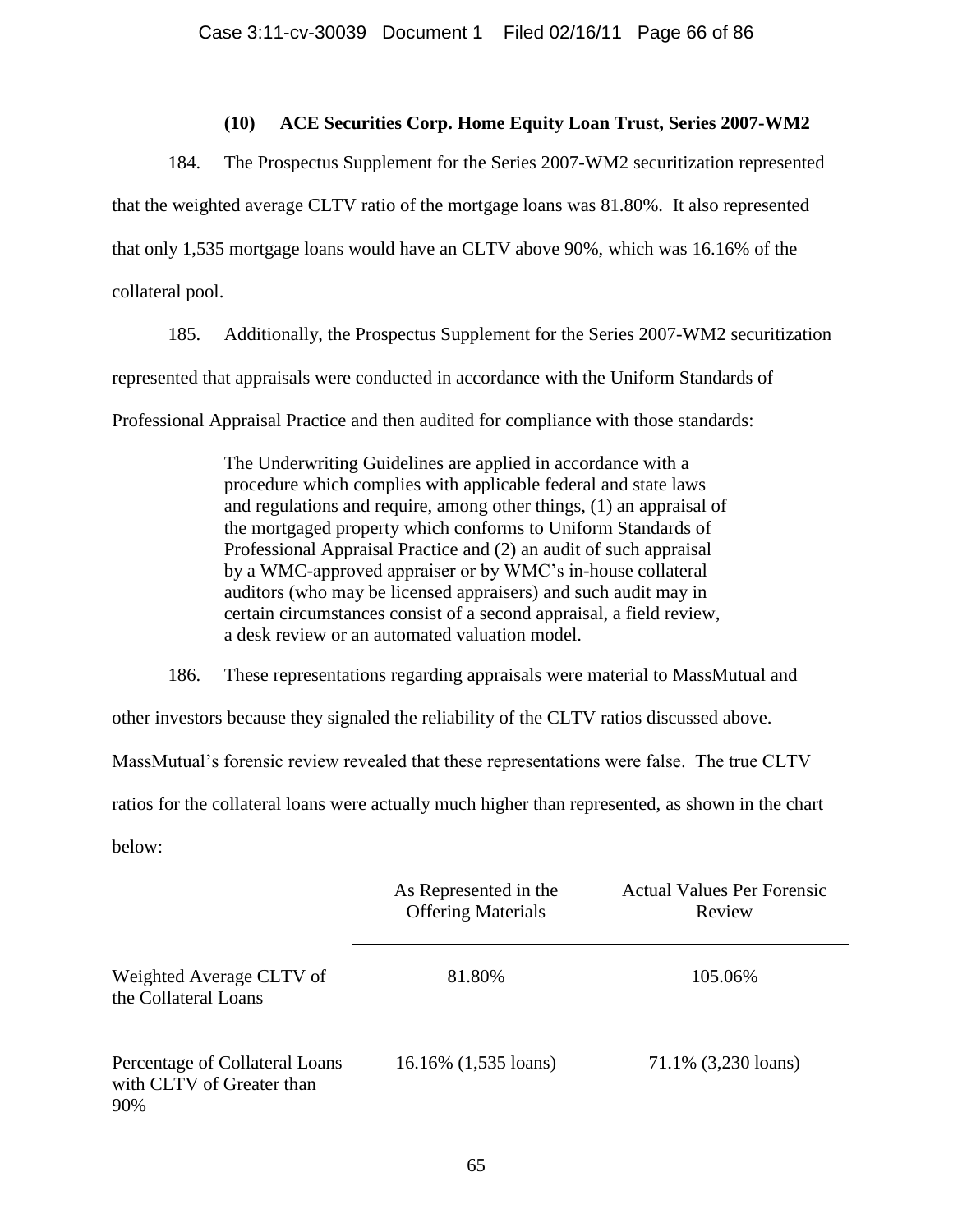#### Case 3:11-cv-30039 Document 1 Filed 02/16/11 Page 67 of 86

187. In total, 42% of the loans tested were shown to have appraisals that were inflated by 10% or more, and 43% of the loans tested had CLTVs that were 10 or more percentage points less than was represented. These results not only demonstrate that the loan statistics in the Offering Materials were false, but also that the representations relating to appraisal practices were false. Independent appraisers following proper practices would not systematically generate appraisals that deviate so significantly from the true values of the appraised properties.

188. The DB Defendants had full access to the appraisal records and all data relating to the collateral loans. They had an affirmative obligation to conduct due diligence to verify the accuracy of the LTV and appraisal representations. Based on these defendants' involvement in originating and securitizing the loans and conducting due diligence, they knew that the estimations of the properties' values bore no relationship to the actual data and characteristics of the properties. They knew that the estimations of the properties' values were not justified, were unreasonable, and were inaccurate.

### **(11) ACE Securities Corp. Home Equity Loan Trust, Series 2007-HE4**

189. The Prospectus Supplement for the Series 2007-HE4 securitization represented that the weighted average CLTV ratio of the mortgage loans was 82.83%. It also represented that only 1,515 mortgage loans would have an CLTV above 90%, which was 18.78% of the collateral pool.

190. Additionally, the Prospectus Supplement for the Series 2007-HE4 securitization represented that appraisals were consistently subject to stringent review procedures to ensure accuracy:

> An assessment of the adequacy of the real property as collateral for the loan is primarily based upon an appraisal of the property and a calculation of the LTV ratio of the loan applied for and the combined LTV to the appraised value of the property at the time of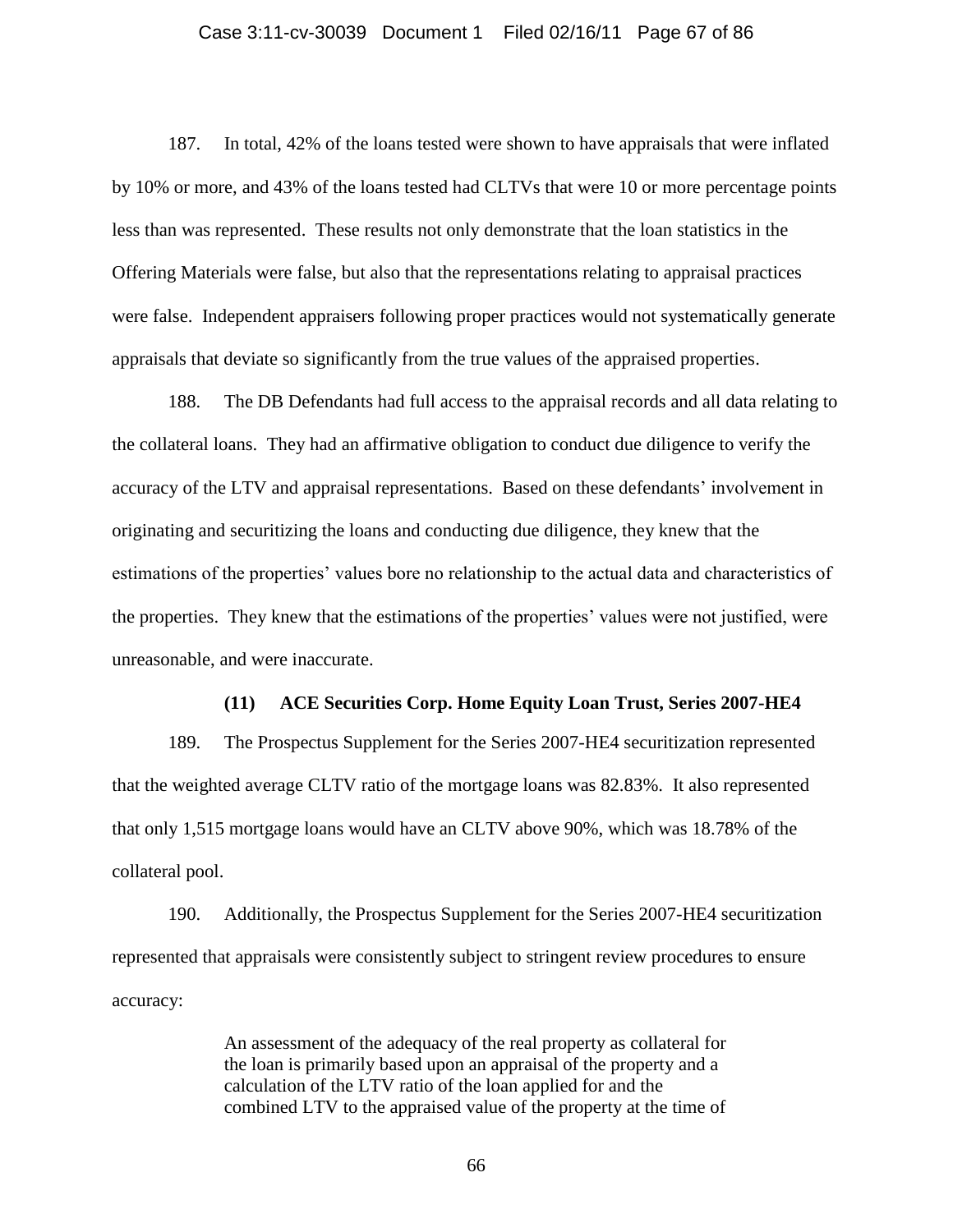origination. Appraisers determine a property's value by reference to the sales prices of comparable properties recently sold, adjusted to reflect the condition of the property as determined through inspection. As lenders that generally specialize in loans made to credit impaired borrowers, DB Home has implemented an appraisal review process to support the value used to determine the LTV ratio. DB Home uses a variety of steps in its appraisal review process in order to attempt to ensure the accuracy of the value provided by the initial appraiser. DB Home's review process requires a written review on every appraisal report by the on-site staff appraisers. As part of their review process, the review department where available, verifies the subject property's sales history, those of comparable properties as well as reviews additional comparable data. In some cases the value of the property used to determine the LTV ratio is reduced where it has been determined by DB Home's staff appraisers that the original appraised value cannot be supported.

191. These representations regarding appraisals were material to MassMutual and

other investors because they signaled the reliability of the CLTV ratios discussed above.

MassMutual's forensic review revealed that these representations were false. The true CLTV

ratios for the collateral loans were actually much higher than represented, as shown in the chart

below:

|                                                                | As Represented in the<br><b>Offering Materials</b> | <b>Actual Values Per Forensic</b><br>Review |
|----------------------------------------------------------------|----------------------------------------------------|---------------------------------------------|
| Weighted Average LTV of the<br><b>Collateral Loans</b>         | 82.83%                                             | 105.84%                                     |
| Percentage of Collateral Loans<br>with LTV of Greater than 90% | 18.78% (1,515 loans)                               | 60.13% (3,066 loans)                        |

192. In total, 51% of the loans tested were shown to have appraisals that were inflated by 10% or more, and 53% of the loans tested had CLTVs that were 10 or more percentage points less than was represented. These results not only demonstrate that the loan statistics in the Offering Materials were false, but also that the representations relating to appraisal practices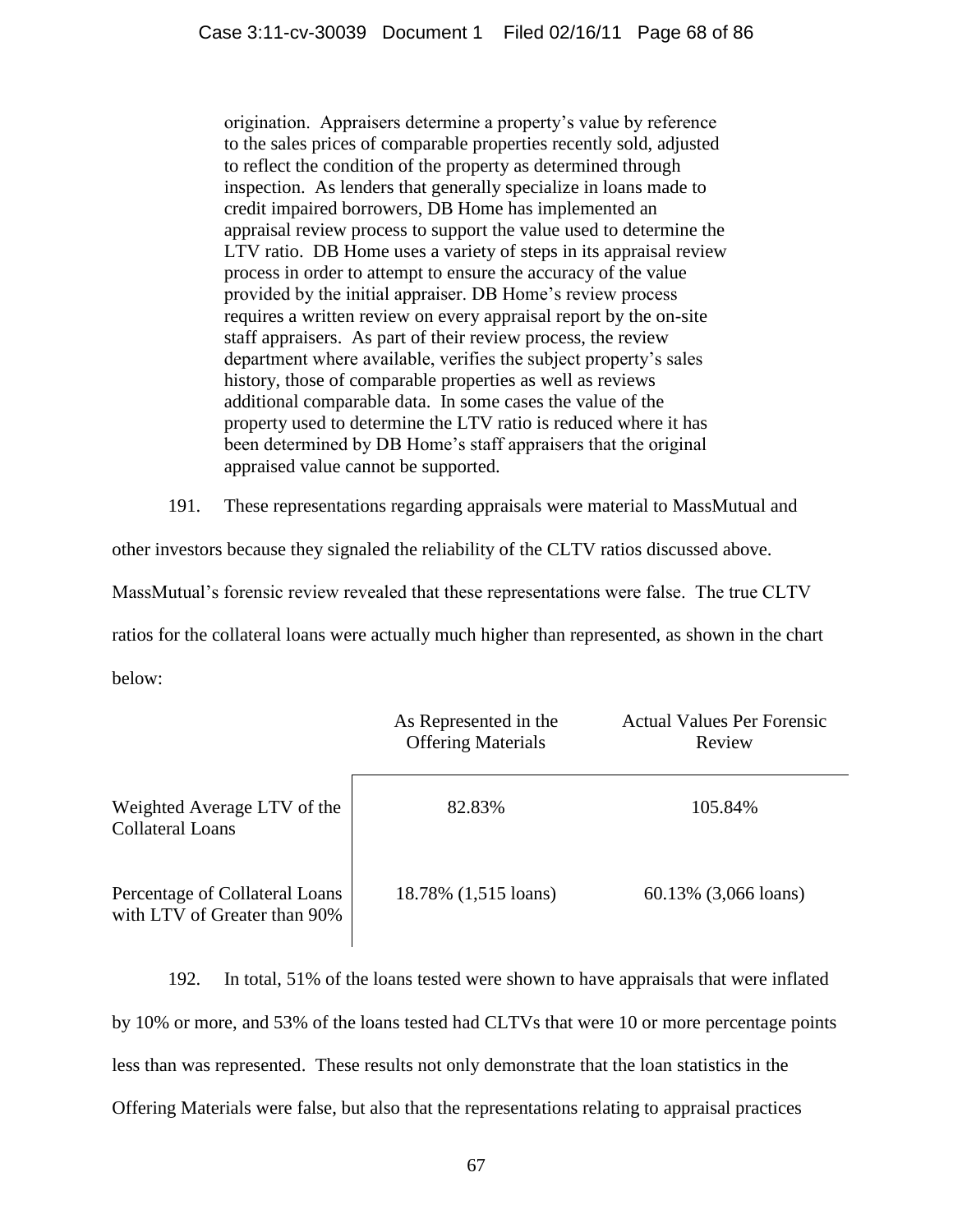### Case 3:11-cv-30039 Document 1 Filed 02/16/11 Page 69 of 86

were false. Independent appraisers following proper practices would not systematically generate appraisals that deviate so significantly from the true values of the appraised properties.

193. The DB Defendants had full access to the appraisal records and all data relating to the collateral loans. They had an affirmative obligation to conduct due diligence to verify the accuracy of the LTV and appraisal representations. Based on these defendants' involvement in originating and securitizing the loans and conducting due diligence, they knew that the estimations of the properties' values bore no relationship to the actual data and characteristics of the properties. They knew that the estimations of the properties' values were not justified, were unreasonable, and were inaccurate.

### **VI. MISREPRESENTATIONS ABOUT OWNER-OCCUPANCY STATISTICS REVEALED BY A FORENSIC REVIEW OF THE MORTGAGE LOANS**

### **A. Owner-Occupancy Testing**

194. The forensic review commissioned by MassMutual also tested the accuracy of the representations of owner occupancy in the Offering Materials.

195. Owner-occupancy statistics were material to MassMutual and other investors because high owner-occupancy rates would have made the Certificates safer investments than Certificates backed by second homes or investment properties. Homeowners who reside in mortgaged properties are less likely to default than owners who purchase homes as investments or second homes and live elsewhere.

196. MassMutual's forensic review tested the accuracy of the representations of owner occupancy in the Offering Materials. To determine whether a given borrower actually occupied the property as claimed, MassMutual investigated tax information for the loans. One would expect that a borrower residing at a property would have the tax bills sent to that address, and would take applicable tax exemptions available to residents of that property. If a borrower had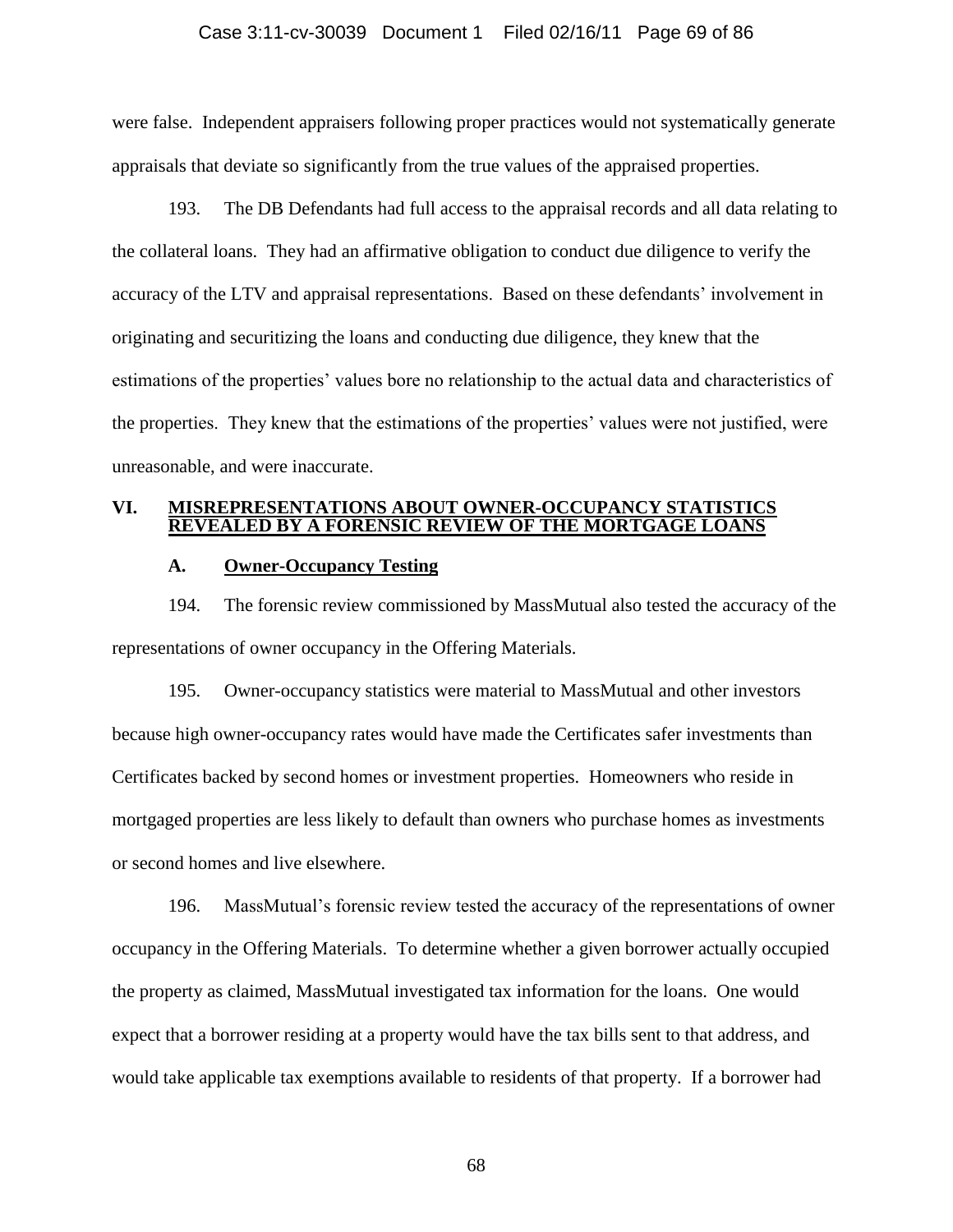#### Case 3:11-cv-30039 Document 1 Filed 02/16/11 Page 70 of 86

his or her tax records sent to another address, that is evidence that that borrower was not actually residing at the mortgaged property. If a borrower declined to make certain tax exemption elections that depend on the borrower living at the property, that also is evidence the borrower was living elsewhere. MassMutual also reviewed: (1) borrower credit records, because one would expect that people have bills sent to their primary address. If a borrower was telling creditors to send bills to another address, even six months after buying the property, that is evidence the borrower was living elsewhere; (2) property records, because it is unlikely that a borrower lives in any one property if in fact that borrower owns multiple properties. It is even more unlikely that the borrower resides at the mortgaged property if a concurrently owned separate property did not have its own tax bills sent to the property included in the mortgage pool; and (3) records of other liens, because if the property was subject to additional liens but those materials were sent elsewhere, that is evidence the borrower was not living at the mortgaged property. If the other lien involved a conflicting declaration of residency, that too would be evidence that the borrower did not live in the subject property .

197. If a property fails more than one of the above tests, that is strong evidence the borrower did not in fact reside at the mortgaged property. As described more fully in the next section (Section VI.B), the results of MassMutual's loan-level analysis of true owner-occupancy rates on the mortgage loans underlying its Certificates show that, despite the prospectus representations, a much higher percentage of borrowers did not occupy the mortgaged properties than was represented.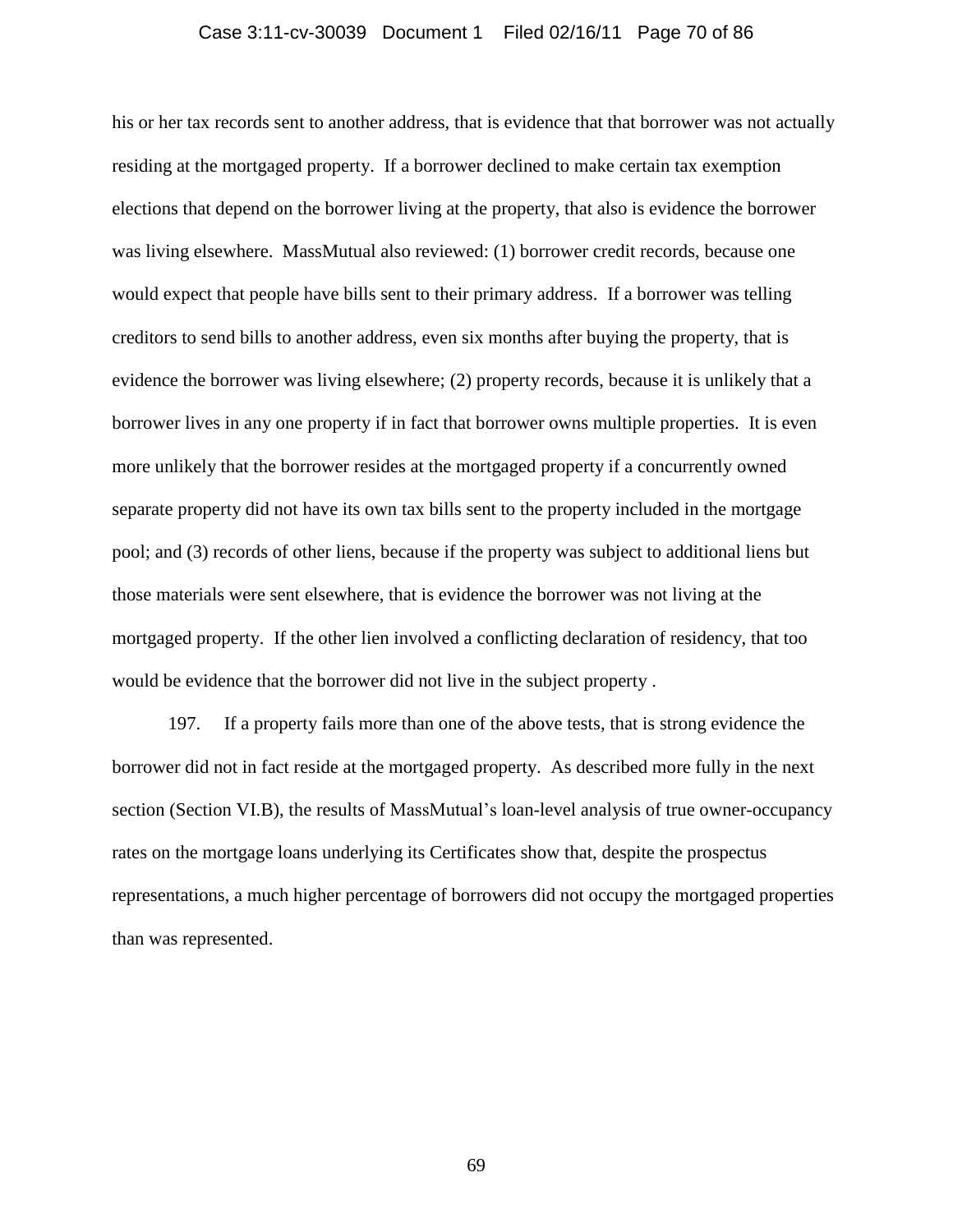## **B. Specific Misrepresentations in the Offering Materials.**

**(1) Deutsche Alt-A Securities, Inc. Mortgage Loan Trust, Series 2006- AF1**

198. The Offering Materials for the Series 2006-AF1 securitization represented that 2,340 of the Mortgage Loans were for primary residences, i.e. owner-occupied properties. In MassMutual's subsequent loan-level analysis, however, 12.31% of the Mortgage Loans reported to be owner-occupied failed multiple tests for owner occupancy. Thus, as shown in the chart below, instead of 2,340 loans being owner occupied, as represented in the Offering Materials, only 2,052 were:

|                                                       | As Represented in the<br><b>Offering Materials</b> | <b>Actual Values Per Forensic</b><br>Review |
|-------------------------------------------------------|----------------------------------------------------|---------------------------------------------|
| Number of Loans Covering<br><b>Primary Residences</b> | 2,340 loans $(64.96\%)^3$                          | 2,052 loans (56.98%)                        |

## **(2) Deutsche Alt-A Securities, Inc. Mortgage Loan Trust, Series 2006- AR2**

199. The Offering Materials for the Series 2006-AR2 securitization represented that 785 of the Mortgage Loans were for primary residences, i.e. owner-occupied properties. In MassMutual's subsequent loan-level analysis, however, 8.55% of the Mortgage Loans reported to be owner-occupied failed multiple tests for owner occupancy. Thus, as shown in the chart below, instead of 785 of the loans being owner occupied, as represented in the Offering Materials, only 671 were:

 $\overline{a}$ 

 $3$  The percentage shown is based on the total number of loans.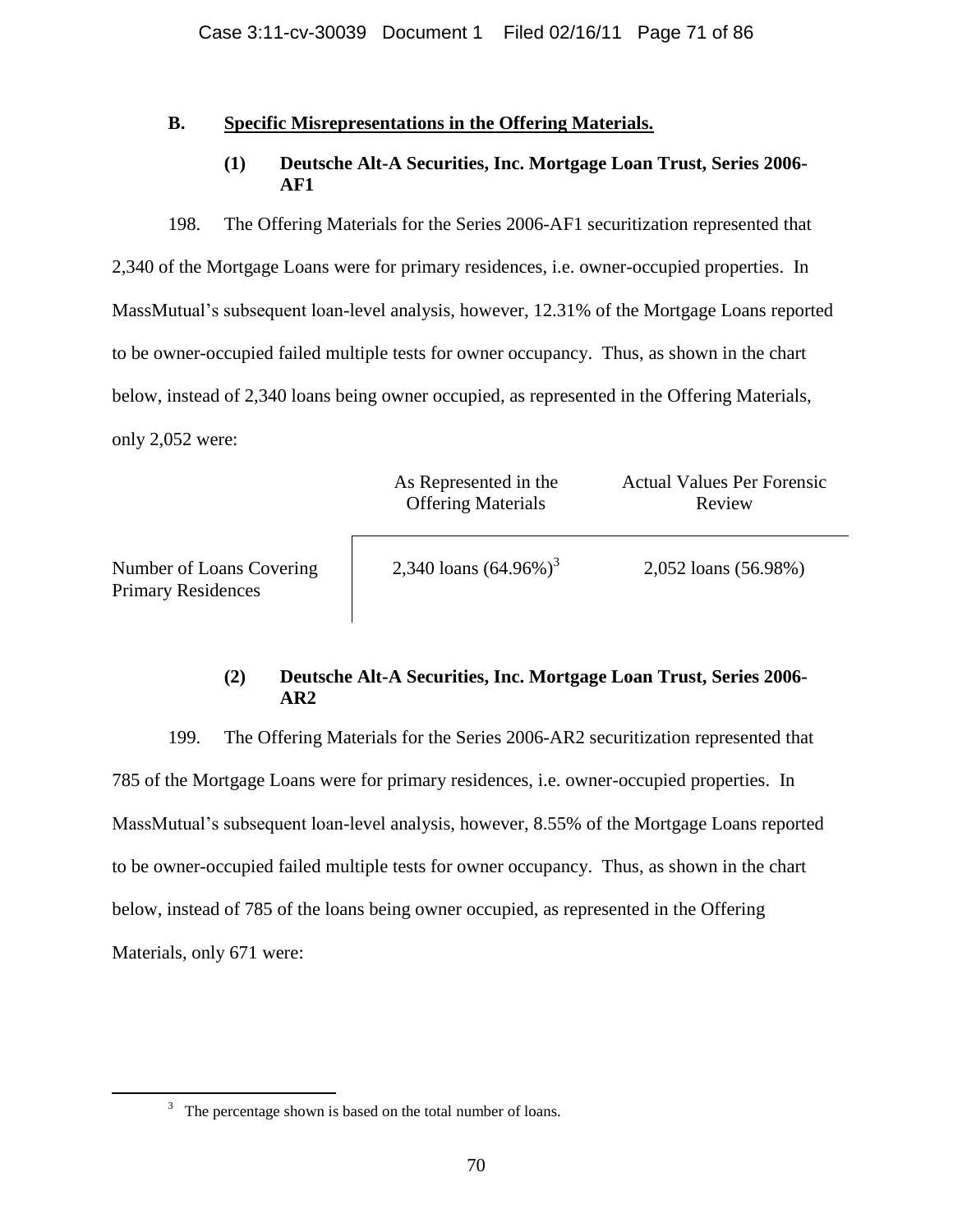As Represented in the Offering Materials

Actual Values Per Forensic Review

Number of Loans Covering Primary Residences

785 loans (41.14%) 671 loans (35.18%)

## **(3) Deutsche Alt-A Securities, Inc. Mortgage Loan Trust, Series 2006- AR3**

200. The Offering Materials for the Series 2006-AR3 securitization represented that

3,110 of the Mortgage Loans were for primary residences, i.e. owner-occupied properties. In MassMutual's subsequent loan-level analysis, however, 12.35% of the Mortgage Loans reported to be owner-occupied failed multiple tests for owner occupancy. Thus, as shown in the chart below, instead of 3,110 of the loans being owner occupied, as represented in the Offering Materials, only 2,726 were:

|                                                       | As Represented in the<br><b>Offering Materials</b> | <b>Actual Values Per Forensic</b><br>Review |
|-------------------------------------------------------|----------------------------------------------------|---------------------------------------------|
| Number of Loans Covering<br><b>Primary Residences</b> | 3,110 loans (80.03%)                               | 2,726 loans (70.06%)                        |

## **(4) Deutsche Alt-A Securities, Inc. Mortgage Loan Trust, Series 2006- AR5**

201. The Offering Materials for the Series 2006-AR5 securitization represented that 3,339 of the Group I Mortgage Loans were for primary residences, i.e. owner-occupied properties. In MassMutual's subsequent loan-level analysis, however, 14.50% of the Group I Mortgage Loans reported to be owner-occupied failed multiple tests for owner occupancy. Thus,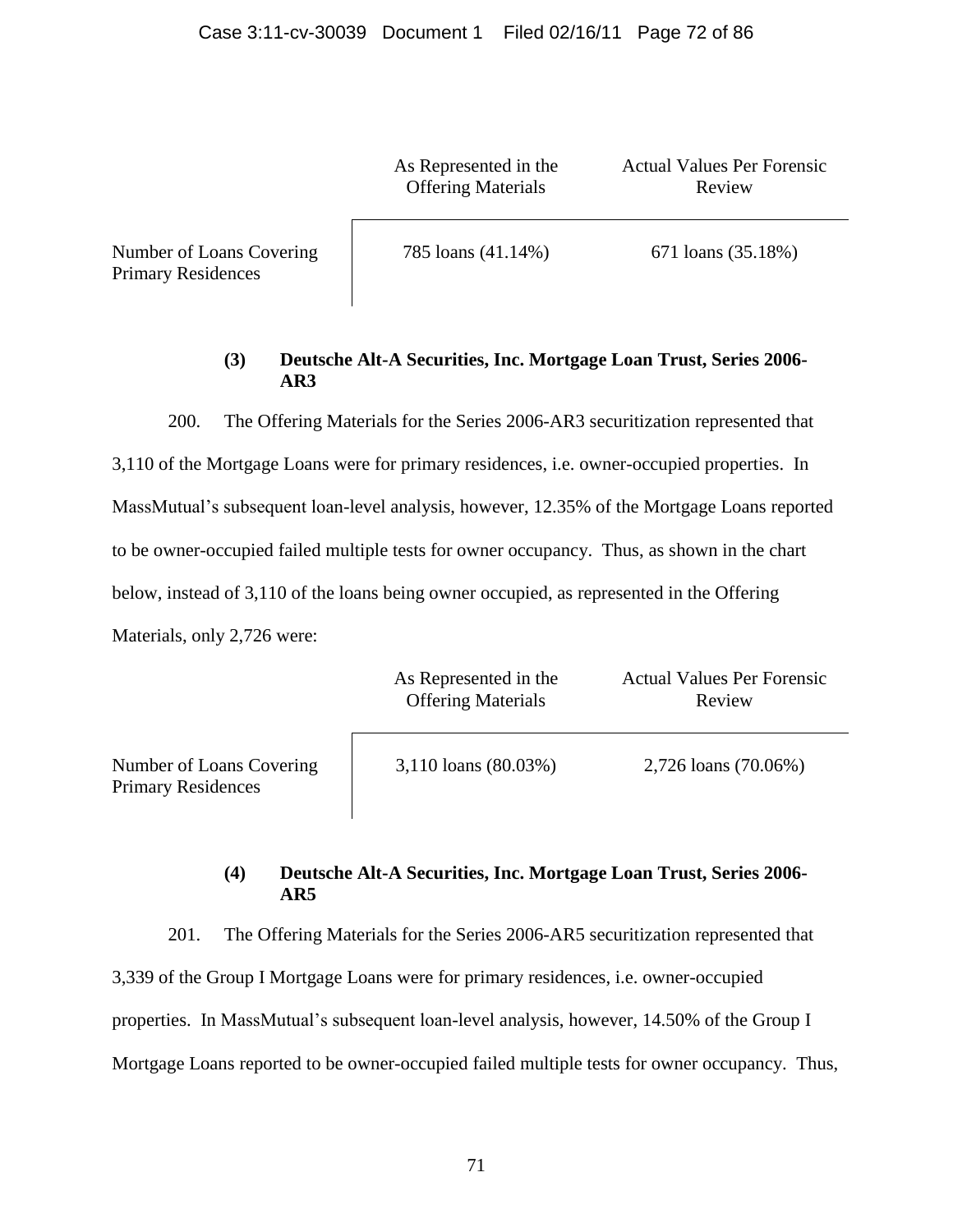as shown in the chart below, instead of 3,339 loans being owner occupied, as represented in the Offering Materials, only 2,855 were:

|                                                       | As Represented in the<br><b>Offering Materials</b> | <b>Actual Values Per Forensic</b><br>Review |
|-------------------------------------------------------|----------------------------------------------------|---------------------------------------------|
| Number of Loans Covering<br><b>Primary Residences</b> | 3,339 loans (69.93%)                               | 2,855 loans (59.79%)                        |

 $\overline{\phantom{a}}$ 

202. The Offering Materials for the Series 2006-AR5 securitization represented that 350 of the Group II Mortgage Loans were for primary residences, i.e. owner-occupied properties. In MassMutual's subsequent loan-level analysis, however, 15.14% of the Mortgage Loans reported to be owner-occupied failed multiple tests for owner occupancy. Thus, as shown in the chart below, instead of 350 loans being owner occupied, as represented in the Offering Materials, only 297 were:

|                                                       | As Represented in the<br><b>Offering Materials</b> | <b>Actual Values Per Forensic</b><br>Review |
|-------------------------------------------------------|----------------------------------------------------|---------------------------------------------|
| Number of Loans Covering<br><b>Primary Residences</b> | 350 loans (49.09%)                                 | 297 loans (41.65%)                          |

## **(5) Deutsche Alt-A Securities, Inc. Mortgage Loan Trust, Series 2006- AR6**

203. The Offering Materials for the Series 2006-AR6 securitization represented that 4,276 of the Mortgage Loans were for primary residences, i.e. owner-occupied properties. In MassMutual's subsequent loan-level analysis, however, 15.06% of the Mortgage Loans reported to be owner-occupied failed multiple tests for owner occupancy. Thus, as shown in the chart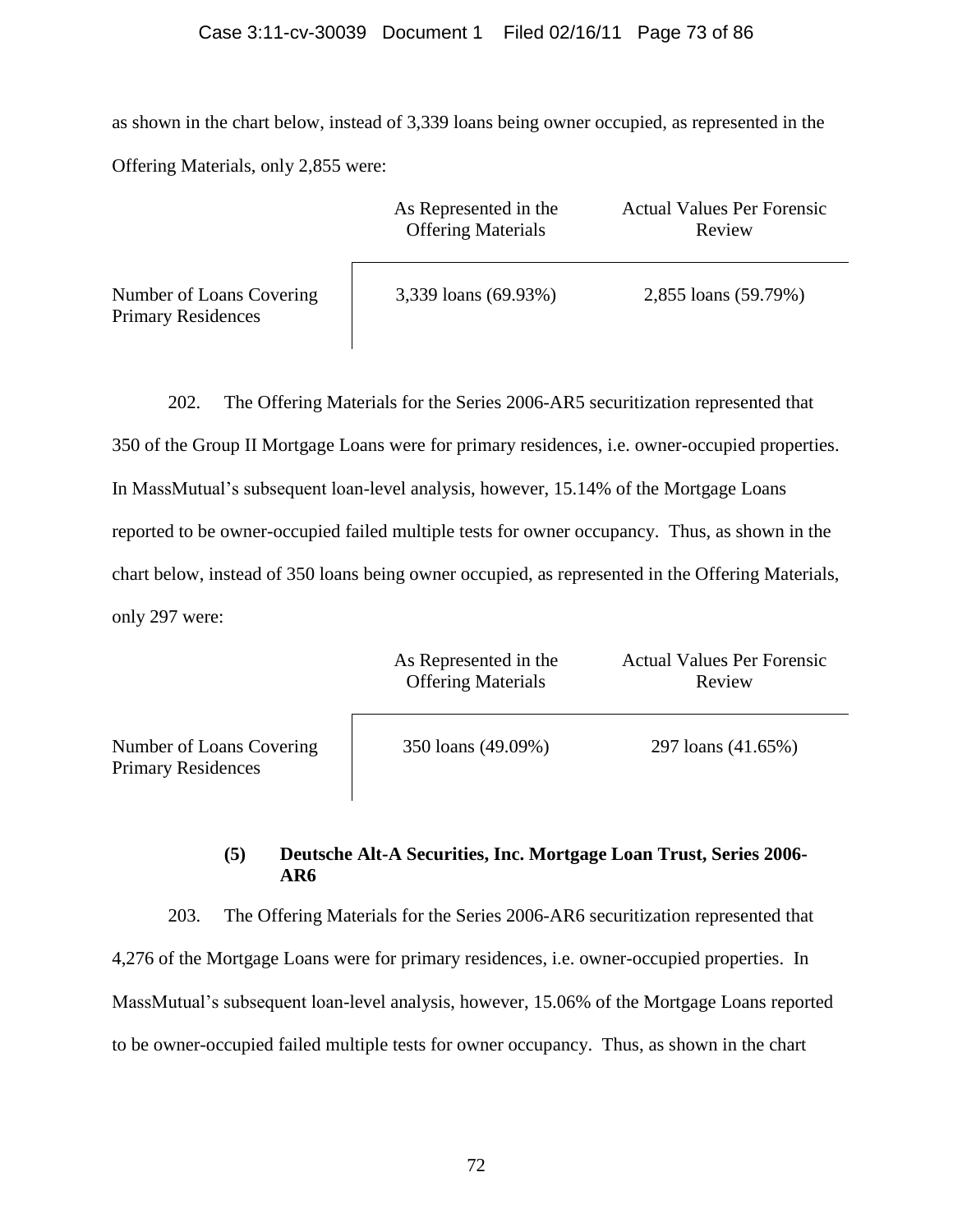below, instead of 4,276 of the loans being owner occupied, as represented in the Offering Materials, only 3,632 were:

|                                                       | As Represented in the<br><b>Offering Materials</b> | <b>Actual Values Per Forensic</b><br>Review |
|-------------------------------------------------------|----------------------------------------------------|---------------------------------------------|
| Number of Loans Covering<br><b>Primary Residences</b> | 4,276 loans (76.84%)                               | 3,632 loans (65.34%)                        |

## **(6) ACE Securities Corp. Home Equity Loan Trust, Series 2006-ASAP4**

204. The Offering Materials for the Series 2006-ASAP4 securitization represented that 3,567 of the Mortgage Loans were for primary residences, i.e. owner-occupied properties. In MassMutual's subsequent loan-level analysis, however, 11.66% of the Mortgage Loans reported to be owner-occupied failed multiple tests for owner occupancy. Thus, as shown in the chart below, instead of 3,567 of the loans being owner occupied, as represented in the Offering Materials, only 3,151 were:

|                                                       | As Represented in the<br><b>Offering Materials</b> | <b>Actual Values Per Forensic</b><br>Review |
|-------------------------------------------------------|----------------------------------------------------|---------------------------------------------|
| Number of Loans Covering<br><b>Primary Residences</b> | 3,567 loans (97.57%)                               | 3,151 loans (86.19%)                        |

#### **(7) ACE Securities Corp. Home Equity Loan Trust, Series 2007-ASAP1**

205. The Offering Materials for the Series 2007-ASAP1 securitization represented that 4,533 of the Mortgage Loans were for primary residences, i.e. owner-occupied properties. In MassMutual's subsequent loan-level analysis, however, 11.45% of the Mortgage Loans reported to be owner-occupied failed multiple tests for owner occupancy. Thus, as shown in the chart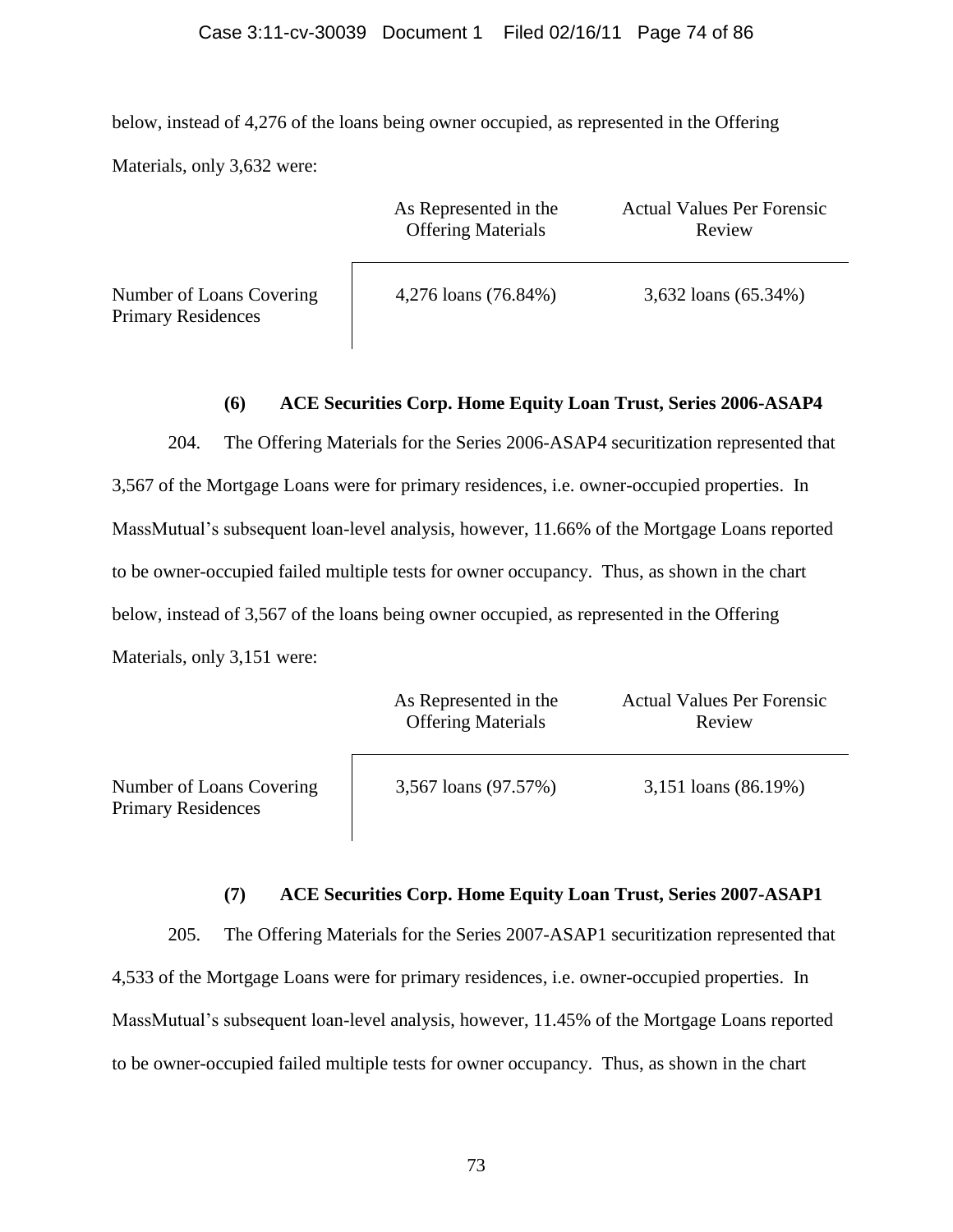below, instead of 4,533 loans being owner occupied, as represented in the Offering Materials, only 4,014 were:

|                                                           | As Represented in the<br><b>Offering Materials</b> | <b>Actual Values Per Forensic</b><br>Review |
|-----------------------------------------------------------|----------------------------------------------------|---------------------------------------------|
| Percentage of Loans Covering<br><b>Primary Residences</b> | 4,533 loans (97.34%)                               | 4,014 loans (86.19%)                        |

## **(8) ACE Securities Corp. Home Equity Loan Trust, Series 2007-HE3**

206. The Offering Materials for the Series 2007-HE3 securitization represented that 3,222 of the Mortgage Loans were for primary residences, i.e. owner-occupied properties. In MassMutual's subsequent loan-level analysis, however, 16.10% of the Mortgage Loans reported to be owner-occupied failed multiple tests for owner occupancy. Thus, as shown in the chart below, instead of 3,222 loans being owner occupied, as represented in the Offering Materials, only 2,704 were:

|                                                           | As Represented in the<br><b>Offering Materials</b> | <b>Actual Values Per Forensic</b><br>Review |
|-----------------------------------------------------------|----------------------------------------------------|---------------------------------------------|
| Percentage of Loans Covering<br><b>Primary Residences</b> | 3,222 loans (95.16%)                               | 2,704 loans (76.86%)                        |

# **(9) ACE Securities Corp. Home Equity Loan Trust, Series 2007-HE4**

207. The Offering Materials for the Series 2007-HE4 securitization represented that 4,448 of the Mortgage Loans were for primary residences, i.e. owner-occupied properties. In MassMutual's subsequent loan-level analysis, however, 12.46% of the Mortgage Loans reported to be owner-occupied failed multiple tests for owner occupancy. Thus, as shown in the chart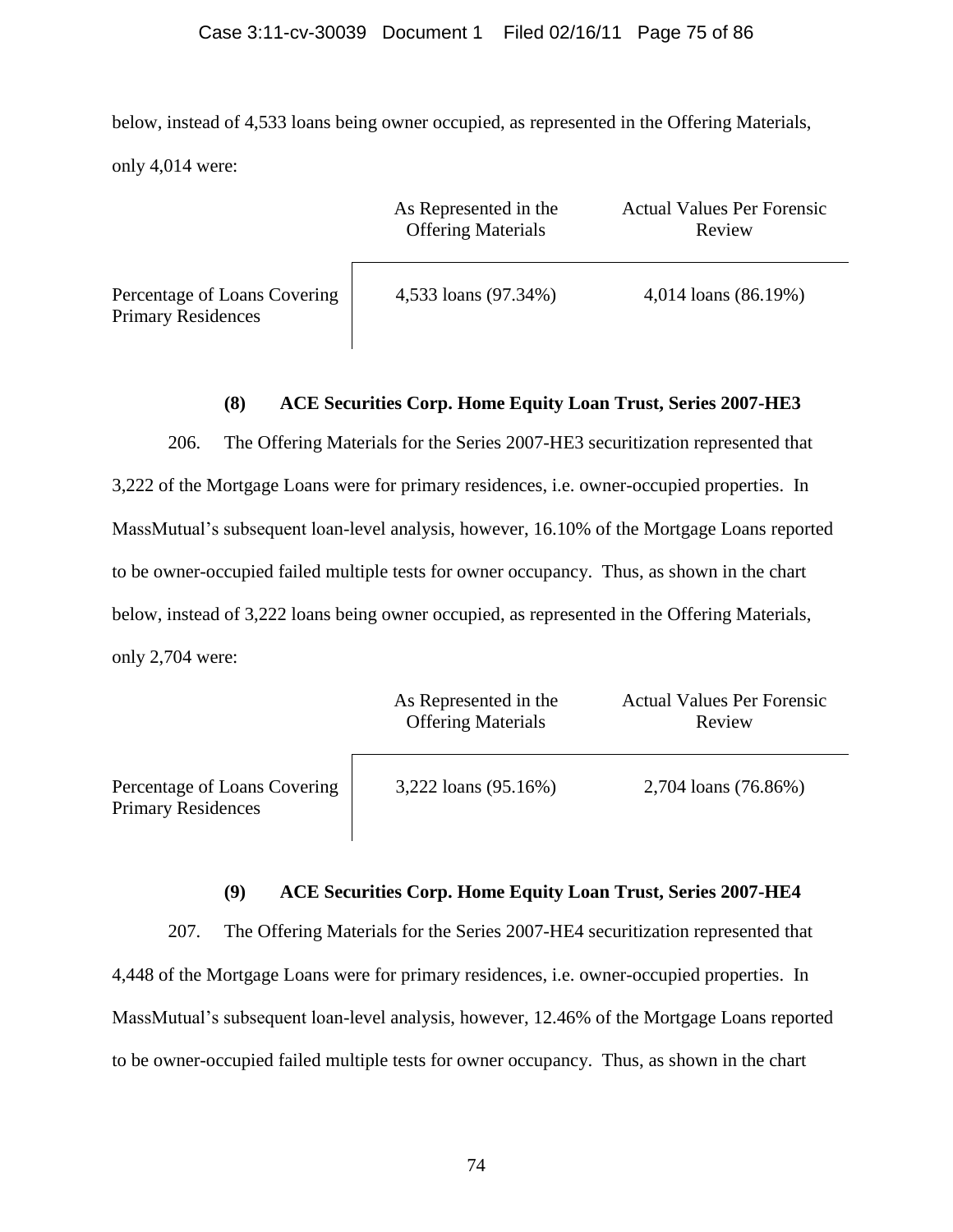below, instead of 4,448 loans being owner occupied, as represented in the Offering Materials, only 3,894 were:

|                                                           | As Represented in the<br><b>Offering Materials</b> | <b>Actual Values Per Forensic</b><br>Review |
|-----------------------------------------------------------|----------------------------------------------------|---------------------------------------------|
| Percentage of Loans Covering<br><b>Primary Residences</b> | 4,448 loans (93.68%)                               | 3,894 loans (81.91%)                        |

## **(10) ACE Securities Corp. Home Equity Loan Trust, Series 2007-SL1**

208. The Offering Materials for the Series 2007-SL1 securitization represented that 4,312 of the Mortgage Loans were for primary residences, i.e. owner-occupied properties. In MassMutual's subsequent loan-level analysis, however, 13.91% of the Mortgage Loans reported to be owner-occupied failed multiple tests for owner occupancy. Thus, as shown in the chart below, instead of 4,312 of the loans being owner occupied, as represented in the Offering Materials, only 3,712 were:

|                                                       | As Represented in the<br><b>Offering Materials</b> | <b>Actual Values Per Forensic</b><br>Review |
|-------------------------------------------------------|----------------------------------------------------|---------------------------------------------|
| Number of Loans Covering<br><b>Primary Residences</b> | 4,312 loans (66.78%)                               | 3,712 loans (57.49%)                        |

## **(11) ACE Securities Corp. Home Equity Loan Trust, Series 2007-WM2**

209. The Offering Materials for the Series 2007-WM2 securitization represented that 3,922 of the Mortgage Loans were for primary residences, i.e. owner-occupied properties. In MassMutual's subsequent loan-level analysis, however, 15.80% of the Mortgage Loans reported to be owner-occupied failed multiple tests for owner occupancy. Thus, as shown in the chart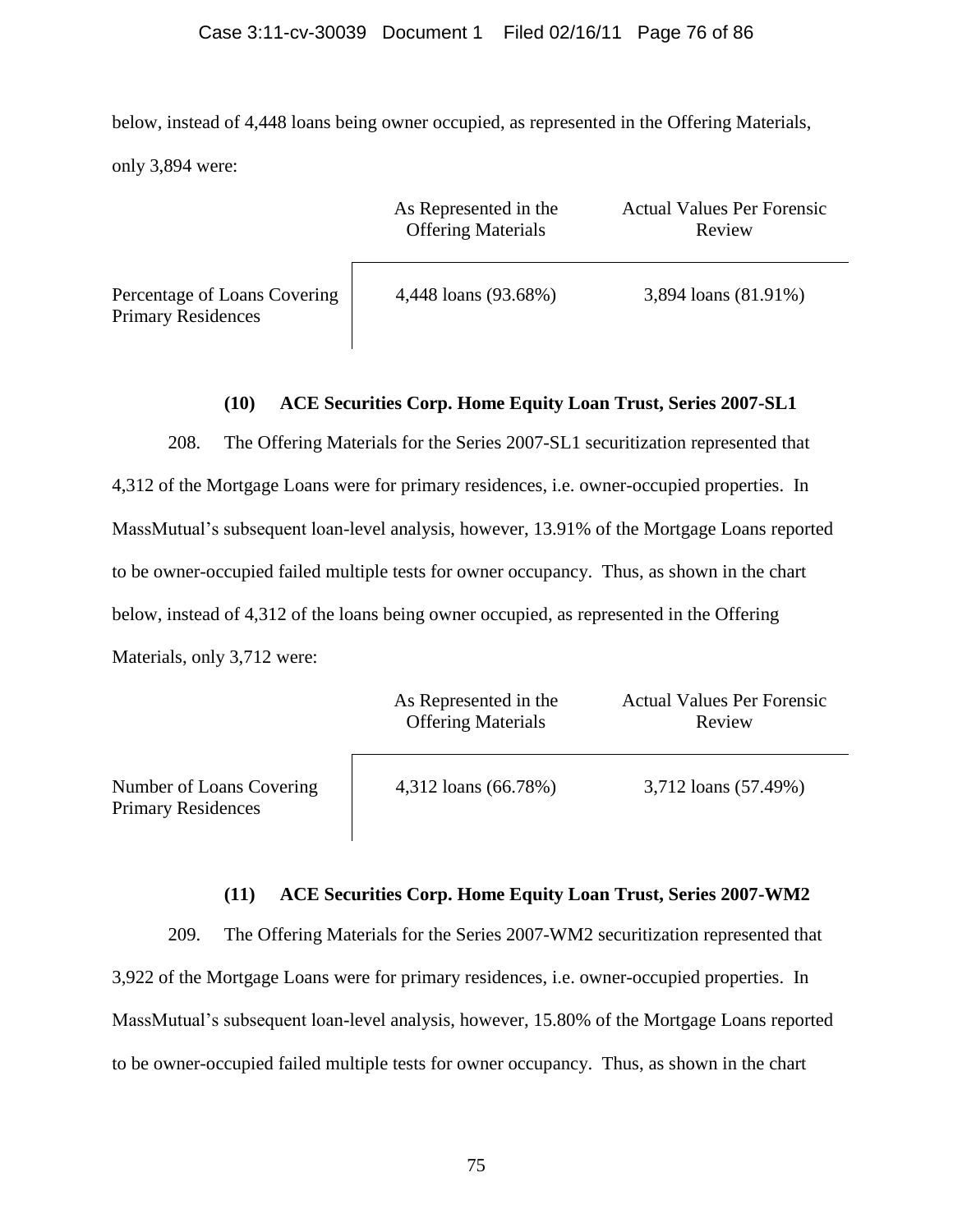below, instead of 3,922 of the loans being owner occupied, as represented in the Offering

Materials, only 3,302 loans were:

Primary Residences

|                                                | As Represented in the<br><b>Offering Materials</b> | <b>Actual Values Per Forensic</b><br>Review |
|------------------------------------------------|----------------------------------------------------|---------------------------------------------|
| Number of Loans Covering<br>Drimary Decidences | 3,922 loans (96.89%)                               | 3,302 loans (81.57%)                        |

# **VII. LIABILITY OF THE SPONSOR, DEPOSITORS, AND UNDERWRITERS AS SELLERS OF SECURITIES TO MASSMUTUAL**

210. The defendants that qualify as sellers of securities under the Massachusetts Uniform Securities Act are the Sponsor (DB Structured Products), Depositors (Deutsche Alt-A and ACE), and Underwriter (DB Securities). Each of these is primarily liable for misrepresentations in the Offering Materials under Massachusetts General Laws, Chapter 110A, Section  $410(a)(2)$ .

211. As the Sponsor for the securitizations at issue, DB Structured Products acquired the mortgage loans that were pooled together in the securitizations, and then sold, transferred, or otherwise conveyed title to those loans to the Depositors pursuant to Pooling and Servicing Agreements. DB Structured Products had responsibility for preparing the Offering Materials that were used to solicit purchases of the Certificates, and was identified on the Prospectuses and Prospectus Supplements. DB Structured Products profited from the sales of the Certificates.

212. As the Depositors for the securitizations at issue, Deutsche Alt-A and ACE purchased the mortgage loans from DB Structured Products pursuant to the Pooling and Servicing Agreements. The Depositors then sold, transferred, or otherwise conveyed the mortgage loans to the Trusts, which held the loans as collateral for the Certificates. The Depositors had responsibility for preparing the Offering Materials that were used to solicit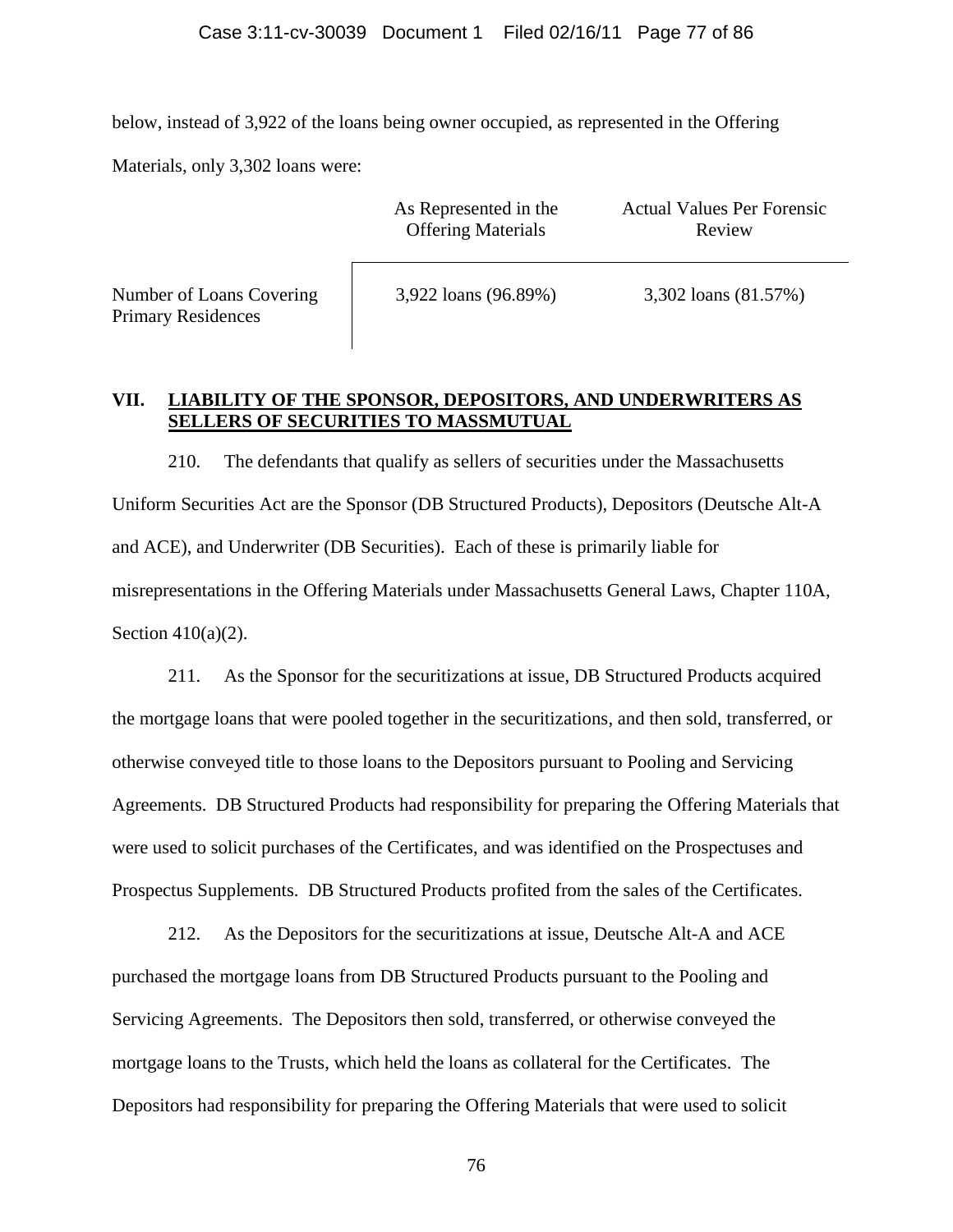#### Case 3:11-cv-30039 Document 1 Filed 02/16/11 Page 78 of 86

purchases of the Certificates, and were identified on the Prospectuses and Prospectus Supplements. In addition, the Depositors were responsible for registering the offerings with the Securities and Exchange Commission. The Depositors profited from the sales of the Certificates.

213. The Trusts issued the Certificates that were sold to investors, including MassMutual. The Trusts had no autonomy or assets of their own, but were mere agents of the Depositors created for the sole purposes of holding the pools of mortgage loans assembled by the Sponsor and Depositors and issuing the Certificates for sale to the investors.

214. The Sponsor and Depositors used DB Securities as the Underwriter to market and sell the Certificates. The Underwriter was responsible for underwriting and managing the sale of Certificates, including screening the mortgage loans for compliance with the appropriate underwriting guidelines. The Underwriter profited from the sales of the Certificates.

215. The Sponsor, Depositors, and Underwriter successfully solicited MassMutual's purchase of the Certificates at issue. The Underwriter transferred title in the Certificates to MassMutual.

# **VIII. LIABILITY OF THE REMAINING DEFENDANTS AS CONTROL PERSONS Anilesh Ahuja**

216. As Global Head of Deutsche Bank's Residential Mortgage-Backed Securities Group, Ahuja had intimate knowledge and control over DB's securitizations. As President of Deutsche Alt-A, he was involved in the day-to-day affairs of this primary violator. Ahuja also had control over the securitizations at issue, as evidenced by his signature on the registration statements for the following five securitizations: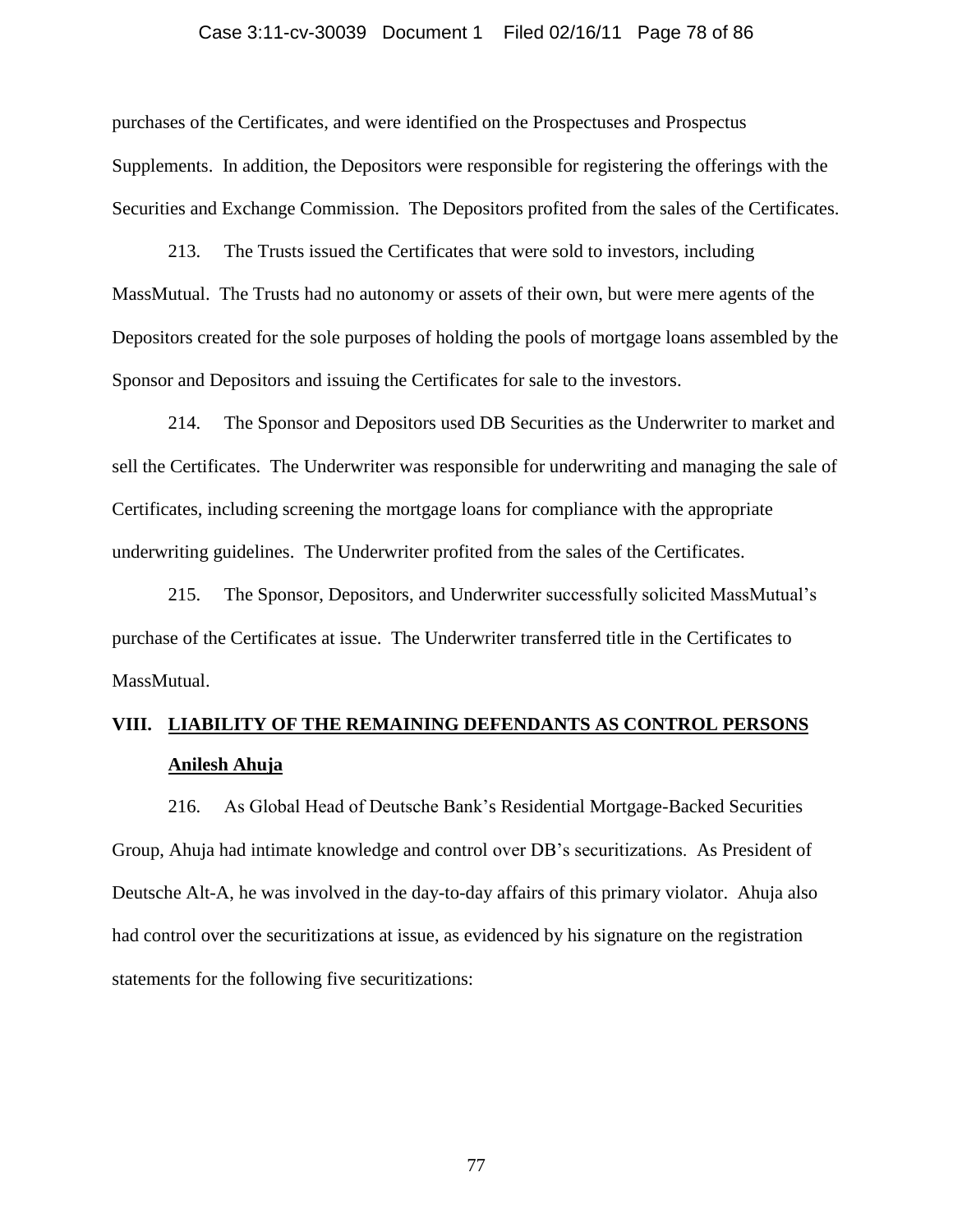Deutsche Alt-A Securities, Inc. Mortgage Loan Trust, Series 2006-AF1 Deutsche Alt-A Securities, Inc. Mortgage Loan Trust, Series 2006-AR2 Deutsche Alt-A Securities Mortgage Loan Trust, Series 2006-AR3 Deutsche Alt-A Securities Mortgage Loan Trust, Series 2006-AR5 Deutsche Alt-A Securities Mortgage Loan Trust, Series 2006-AR6

#### **Jeffrey Lehocky**

217. As Chief Financial Officer of Deutsche Bank, Lehocky had intimate knowledge and control over the enterprise's finances, including revenue generation from securitizations. As Treasurer and Director of Deutsche Alt-A, Lehocky was involved in the day-to-day financial affairs of this primary violator. Lehocky also had control over the securitizations at issue, as evidenced by his signature on the registration statements for the following five securitizations:

> Deutsche Alt-A Securities, Inc. Mortgage Loan Trust, Series 2006-AF1 Deutsche Alt-A Securities, Inc. Mortgage Loan Trust, Series 2006-AR2 Deutsche Alt-A Securities Mortgage Loan Trust, Series 2006-AR3 Deutsche Alt-A Securities Mortgage Loan Trust, Series 2006-AR5 Deutsche Alt-A Securities Mortgage Loan Trust, Series 2006-AR6

## **Michael Commaroto**

218. As head of Deutsche Bank's private label mortgage-backed securities group, Commaroto had intimate knowledge and control over DB's mortgage-backed securitizations. As an officer of DB Structured Products and inside director and former President of Deutsche Atl-A, Commaroto was involved in the day-to-day affairs of these primary violators. Commaroto also had control over the securitizations at issue, as evidenced by his signature on the registration statement for the following securitization:

Deutsche Alt-A Securities, Inc. Mortgage Loan Trust, Series 2006-AF1

## **Joseph Rice**

219. As an officer of DB Structured Products and inside director of Deutsche Atl-A, Rice was involved in the day-to-day affairs of these primary violators. Rice also had control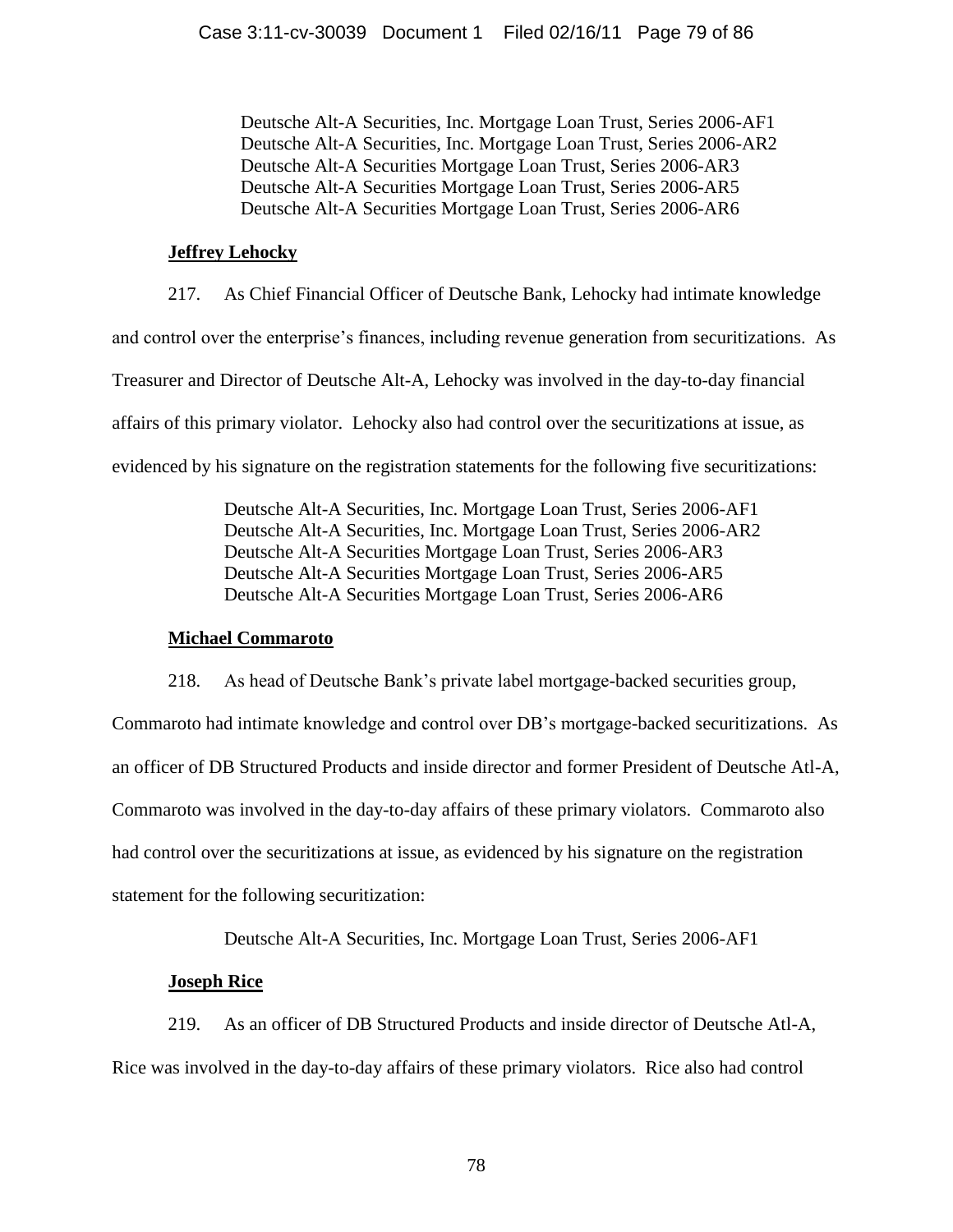over the securitizations at issue, as evidenced by his signature on the registration statements for the following five securitizations:

> Deutsche Alt-A Securities, Inc. Mortgage Loan Trust, Series 2006-AF1 Deutsche Alt-A Securities, Inc. Mortgage Loan Trust, Series 2006-AR2 Deutsche Alt-A Securities Mortgage Loan Trust, Series 2006-AR3 Deutsche Alt-A Securities Mortgage Loan Trust, Series 2006-AR5 Deutsche Alt-A Securities Mortgage Loan Trust, Series 2006-AR6

## **Richard D'Albert**

220. As Global Head of the Securitized Products Group for Deutsche Bank, D'Albert had intimate knowledge and control over DB's securitizations. As an inside director of Deutsche Alt-A, D'Albert was involved in the day-to-day affairs of this primary violator. D'Albert also had control over the securitizations at issue, as evidenced by his signature on the registration statements for the following five securitizations:

> Deutsche Alt-A Securities, Inc. Mortgage Loan Trust, Series 2006-AF1 Deutsche Alt-A Securities, Inc. Mortgage Loan Trust, Series 2006-AR2 Deutsche Alt-A Securities Mortgage Loan Trust, Series 2006-AR3 Deutsche Alt-A Securities Mortgage Loan Trust, Series 2006-AR5 Deutsche Alt-A Securities Mortgage Loan Trust, Series 2006-AR6

## **Richard Ferguson**

221. As Treasurer of the Americas of Deutsche Bank, Ferguson had intimate

knowledge and control over the enterprise's finances. As an inside director of Deutsche Alt-A,

Ferguson was involved in the day-to-day affairs of this primary violator. Ferguson also had

control over the securitizations at issue, as evidenced by his signature on the registration

statements for the following four securitizations:

Deutsche Alt-A Securities, Inc. Mortgage Loan Trust, Series 2006-AR2 Deutsche Alt-A Securities Mortgage Loan Trust, Series 2006-AR3 Deutsche Alt-A Securities Mortgage Loan Trust, Series 2006-AR5 Deutsche Alt-A Securities Mortgage Loan Trust, Series 2006-AR6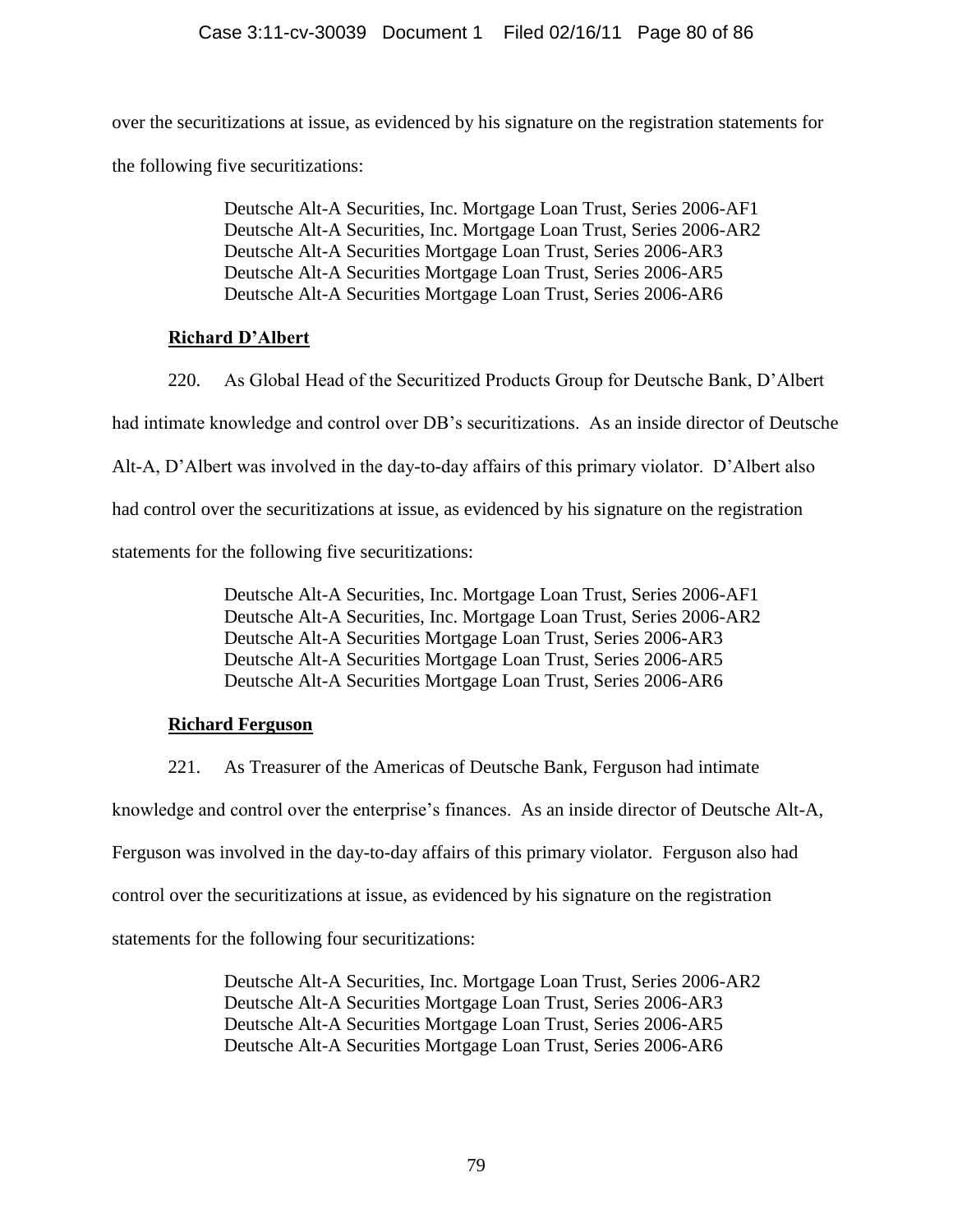## **Douglas Johnson**

222. As President and a director of ACE, D. Johnson was involved in the day-to-day

affairs of this primary violator. D. Johnson also had control over the securitizations at issue, as evidenced by his signature on the registration statements for the following six securitizations:

> ACE Securities Corp. Home Equity Loan Trust, Series 2006-ASAP4 ACE Securities Corp. Home Equity Loan Trust, Series 2007-SL1 ACE Securities Corp. Home Equity Loan Trust, Series 2007-ASAP1 ACE Securities Corp. Home Equity Loan Trust, Series 2007-HE3 ACE Securities Corp. Home Equity Loan Trust, Series 2007-WM2 ACE Securities Corp. Home Equity Loan Trust, Series 2007-HE4

#### **Evelyn Echevarria**

223. As an officer and director of ACE, Echevarria was involved in the day-to-day

affairs of this primary violator. Echevarria also had control over the securitizations at issue, as

evidenced by her signature on the registration statements for the following six securitizations:

ACE Securities Corp. Home Equity Loan Trust, Series 2006-ASAP4 ACE Securities Corp. Home Equity Loan Trust, Series 2007-SL1 ACE Securities Corp. Home Equity Loan Trust, Series 2007-ASAP1 ACE Securities Corp. Home Equity Loan Trust, Series 2007-HE3 ACE Securities Corp. Home Equity Loan Trust, Series 2007-WM2 ACE Securities Corp. Home Equity Loan Trust, Series 2007-HE4

## **Juliana Johnson**

224. As the Treasurer and a director of ACE, J. Johnson was involved in the day-to-

day affairs of this primary violator. J. Johnson also had control over the securitizations at issue,

as evidenced by her signature on the registration statements for the following six securitizations:

ACE Securities Corp. Home Equity Loan Trust, Series 2006-ASAP4 ACE Securities Corp. Home Equity Loan Trust, Series 2007-SL1 ACE Securities Corp. Home Equity Loan Trust, Series 2007-ASAP1 ACE Securities Corp. Home Equity Loan Trust, Series 2007-HE3 ACE Securities Corp. Home Equity Loan Trust, Series 2007-WM2 ACE Securities Corp. Home Equity Loan Trust, Series 2007-HE4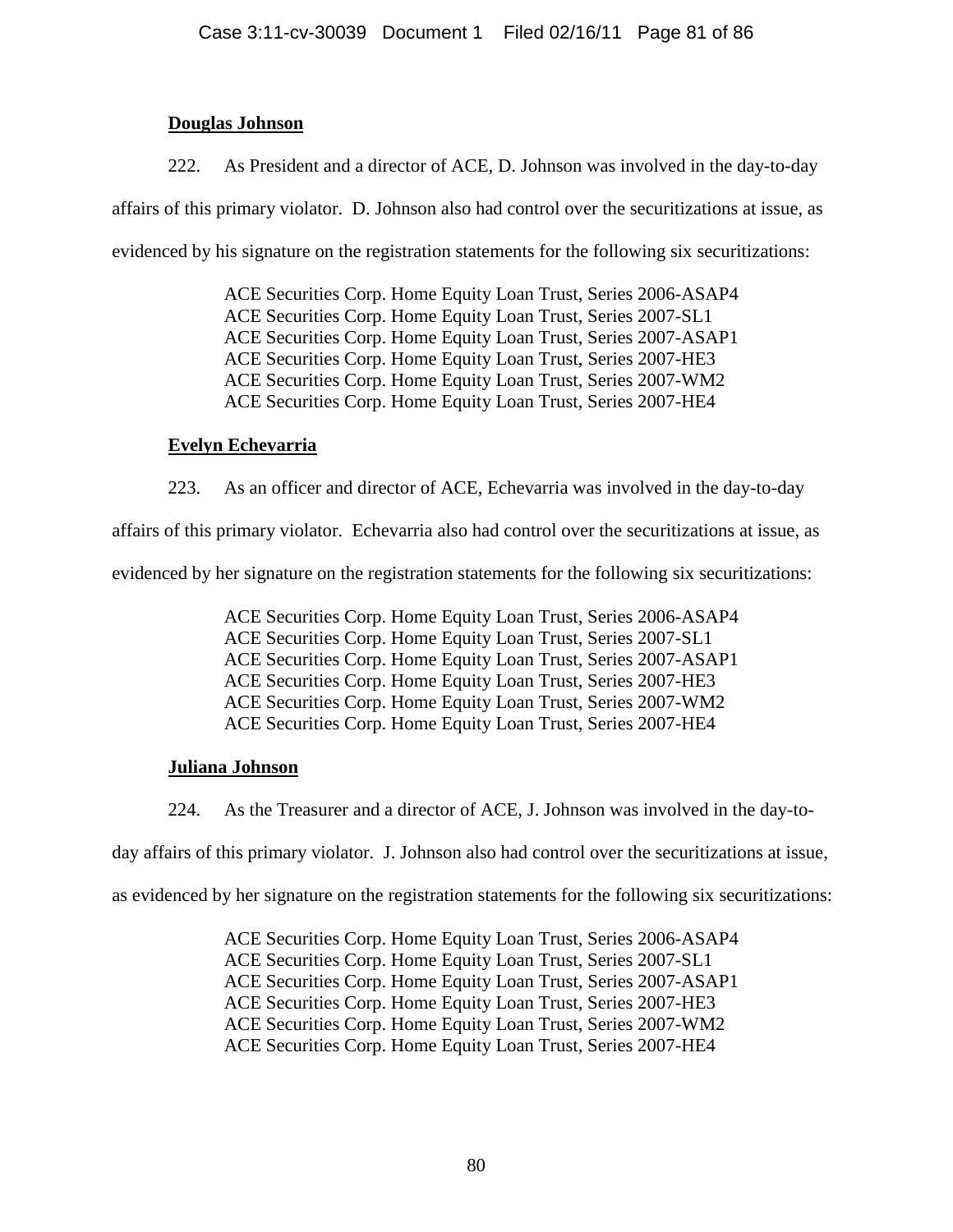#### **FIRST CAUSE OF ACTION (Primary Violations of the Massachusetts Uniform Securities Act)**

225. MassMutual incorporates by reference and realleges each and every allegation as set forth above in paragraphs 1 through 224 as if fully set forth herein.

226. Under Massachusetts General Laws, Chapter 110A, Section 410(a)(2), any person who "offers or sells a security by means of any untrue statement of a material fact or any omission to state a material fact necessary in order to make the statements made, in the light of the circumstances under which they are made, not misleading," is liable to the purchaser of the security.

227. The Sponsor (DB Structured Products), Depositors (Deutsche Alt-A and ACE), and Underwriter (DB Securities) qualify as sellers of the Certificates because they issued, marketed, and/or sold the Certificates to the public for their own financial benefit.

228. The Sponsor, Depositors, and Underwriter offered to sell and sold the Certificates to MassMutual in the State of Massachusetts.

229. The Sponsor, Depositors, and Underwriter offered and sold the Certificates to MassMutual by means of false and misleading statements of material fact and omissions of material facts necessary to make the statements made not misleading.

230. As set forth in more detail in paragraphs 41 to 209 above, the public statements of the Sponsor, Depositors, and Underwriter, including in the Offering Materials, were materially false and misleading because, among other things, they misrepresented the underwriting standards applied to the mortgage loans backing the Certificates, misrepresented the LTV and appraisal information for the loans, and misrepresented the owner-occupancy information for the loans.

81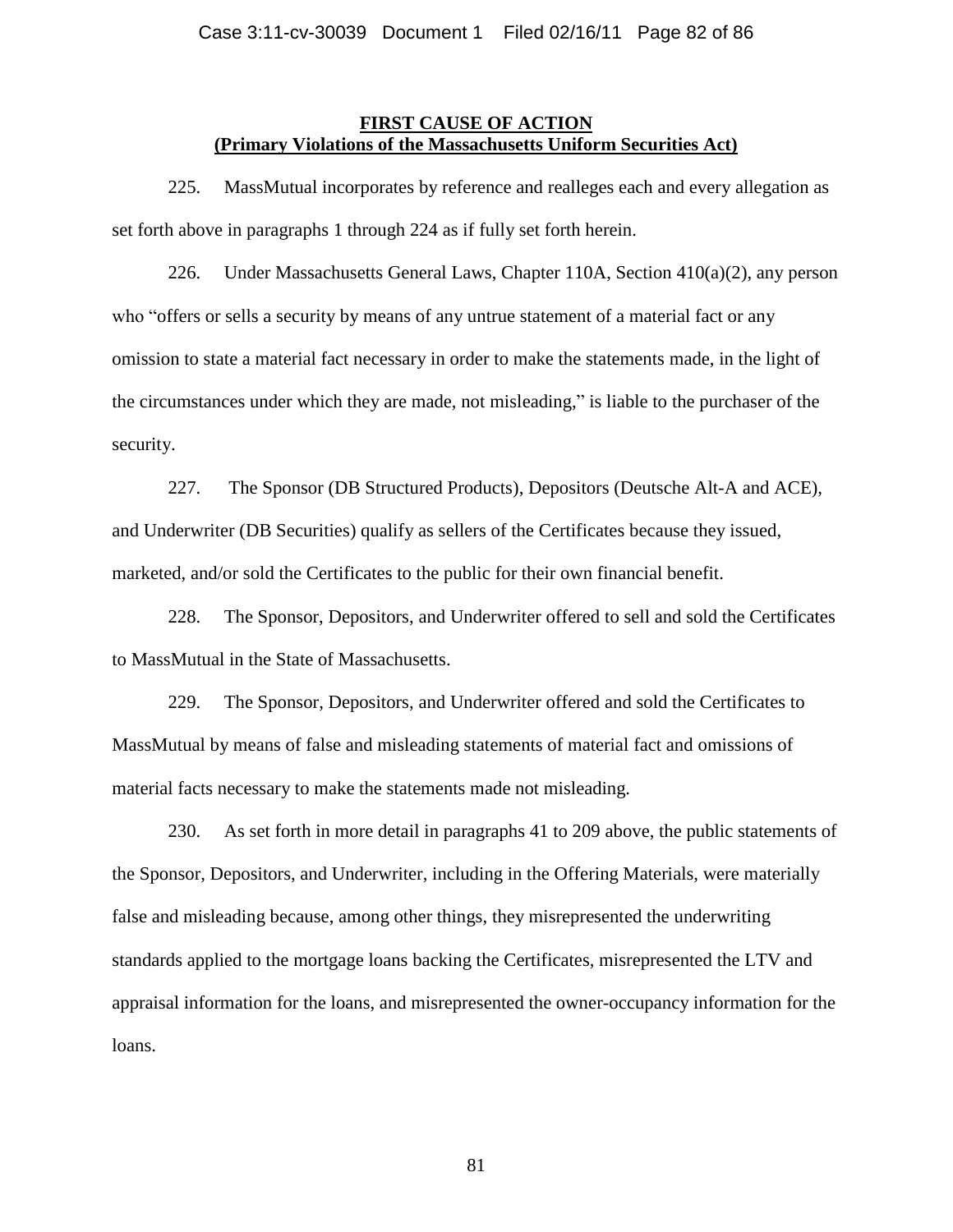#### Case 3:11-cv-30039 Document 1 Filed 02/16/11 Page 83 of 86

231. MassMutual did not know, and in the exercise of due diligence could not have known, of the untruths and omissions.

232. MassMutual will elect its remedy before the entry of judgment. For each Certificate, MassMutual will seek statutory damages, including interest, or will make or arrange a tender before entry of judgment.

#### **SECOND CAUSE OF ACTION (Joint and Several Liability Under the Massachusetts Uniform Securities Act)**

233. MassMutual incorporates by reference and realleges each and every allegation as set forth above in paragraphs 1 through 232 as if fully set forth herein.

234. Under Massachusetts General Laws, Chapter 110A, Section 410(b), "[e]very person who directly or indirectly controls a seller liable under subsection (a), every partner, officer, or director of such a seller, [and] every person occupying a similar status or performing similar functions" is liable jointly and severally with and to the same extent as the seller.

235. As set forth above, the Sponsor (DB Structured Products), the Depositors (Deutsche Alt-A and ACE), and the Underwriter (DB Securities) are liable as sellers under subsection (a).

236. Defendant Anilesh Ahuja is jointly and severally liable to the same extent as the primary violators because he was an officer of one or more primary violators and controlled their operations, including the securitizations at issue.

237. Defendant Jeffrey Lehocky is jointly and severally liable to the same extent as the primary violators because he was an officer and director of one or more primary violators and controlled their operations, including the securitizations at issue.

82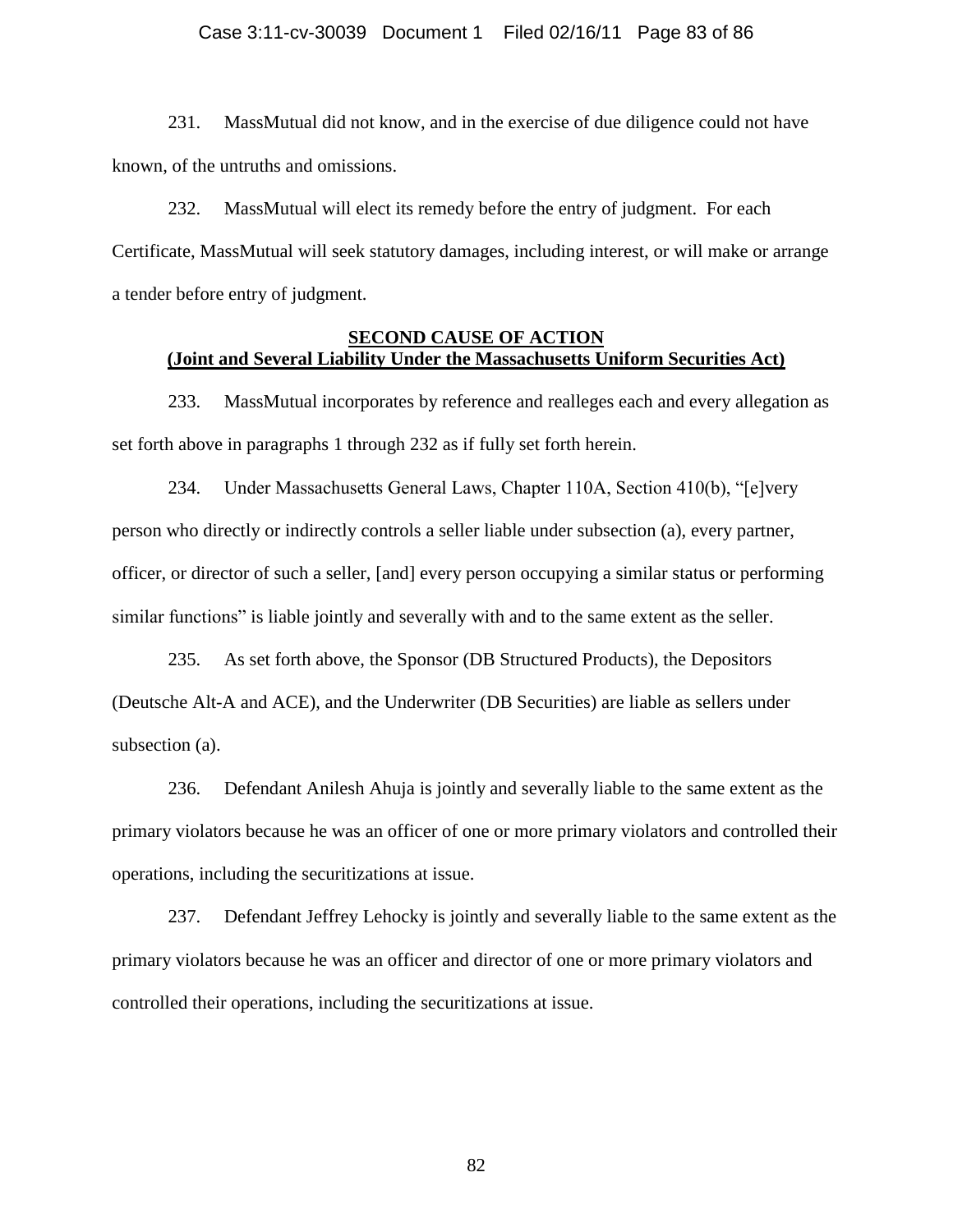#### Case 3:11-cv-30039 Document 1 Filed 02/16/11 Page 84 of 86

238. Defendant Michael Commaroto is jointly and severally liable to the same extent as the primary violators because he was an officer and/or director of one or more primary violators and controlled their operations, including the securitizations at issue.

239. Defendant Joseph Rice is jointly and severally liable to the same extent as the primary violators because he was an officer and/or director of one or more primary violators and controlled their operations, including the securitizations at issue.

240. Defendant Richard D'Albert is jointly and severally liable to the same extent as the primary violators because he was a director of one or more primary violators and controlled their operations, including the securitizations at issue.

241. Defendant Richard Ferguson is jointly and severally liable to the same extent as the primary violators because he was a director of one or more primary violators and controlled their operations, including the securitizations at issue.

242. Defendant Douglas Johnson is jointly and severally liable to the same extent as the primary violators because he was an officer and director of one or more primary violators and controlled their operations, including the securitizations at issue.

243. Defendant Evelyn Echevarria is jointly and severally liable to the same extent as the primary violators because she was an officer and director of one or more primary violators and controlled their operations, including the securitizations at issue.

244. Defendant Juliana Johnson is jointly and severally liable to the same extent as the primary violators because she was an officer and director of one or more primary violators and controlled their operations, including the securitizations at issue.

83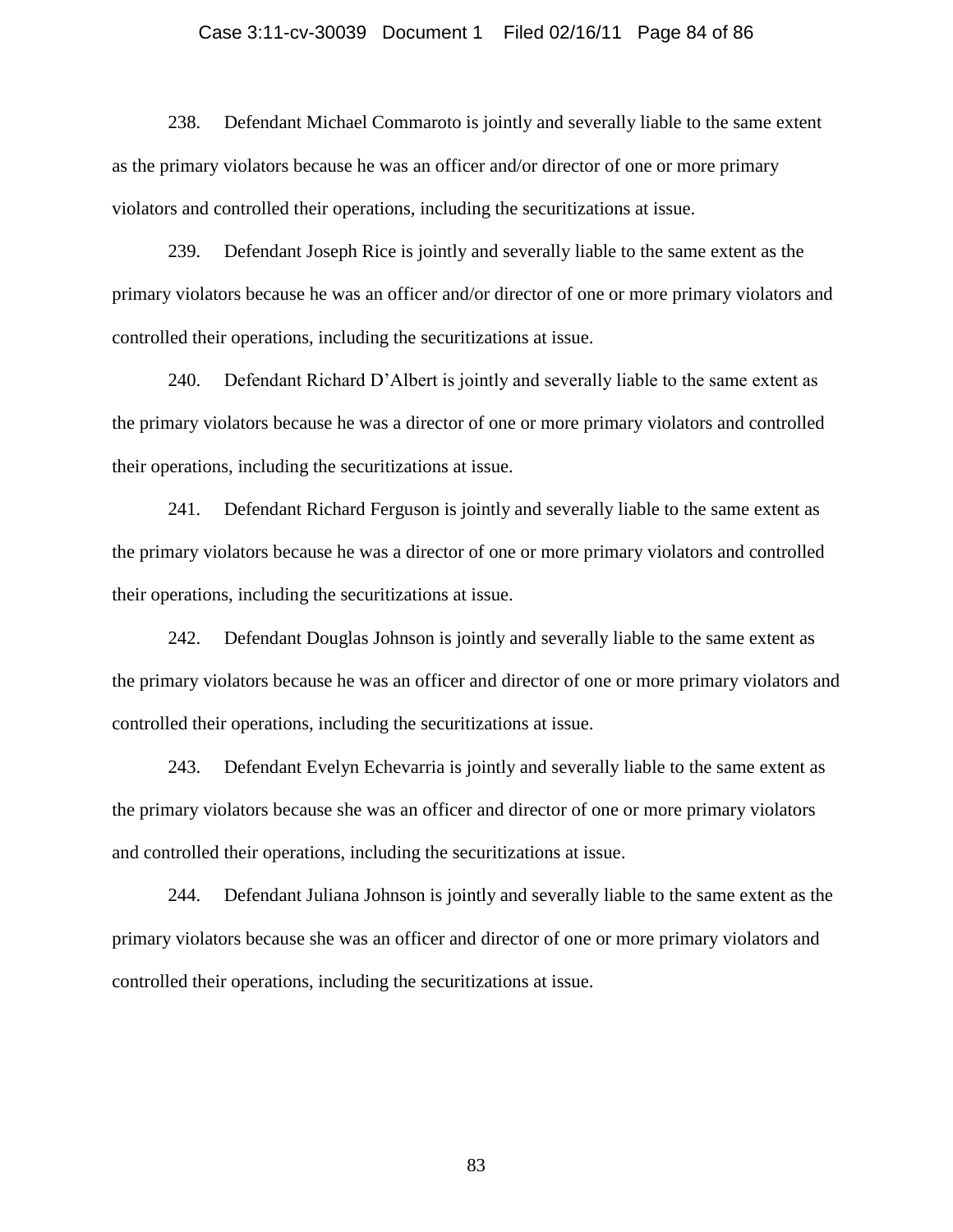#### **PRAYER FOR RELIEF**

WHEREFORE MassMutual prays for relief as follows:

- 1. On the first cause of action, for primary violations of the Massachusetts Uniform Securities Act, relief in the form of damages and/or statutory recovery upon tender;
- 2. On the second cause of action, for joint and several liability under the Massachusetts Uniform Securities Act, relief in the form of damages and/or statutory recovery upon tender; and
- 3. Such other and further relief as the Court may deem just and proper.